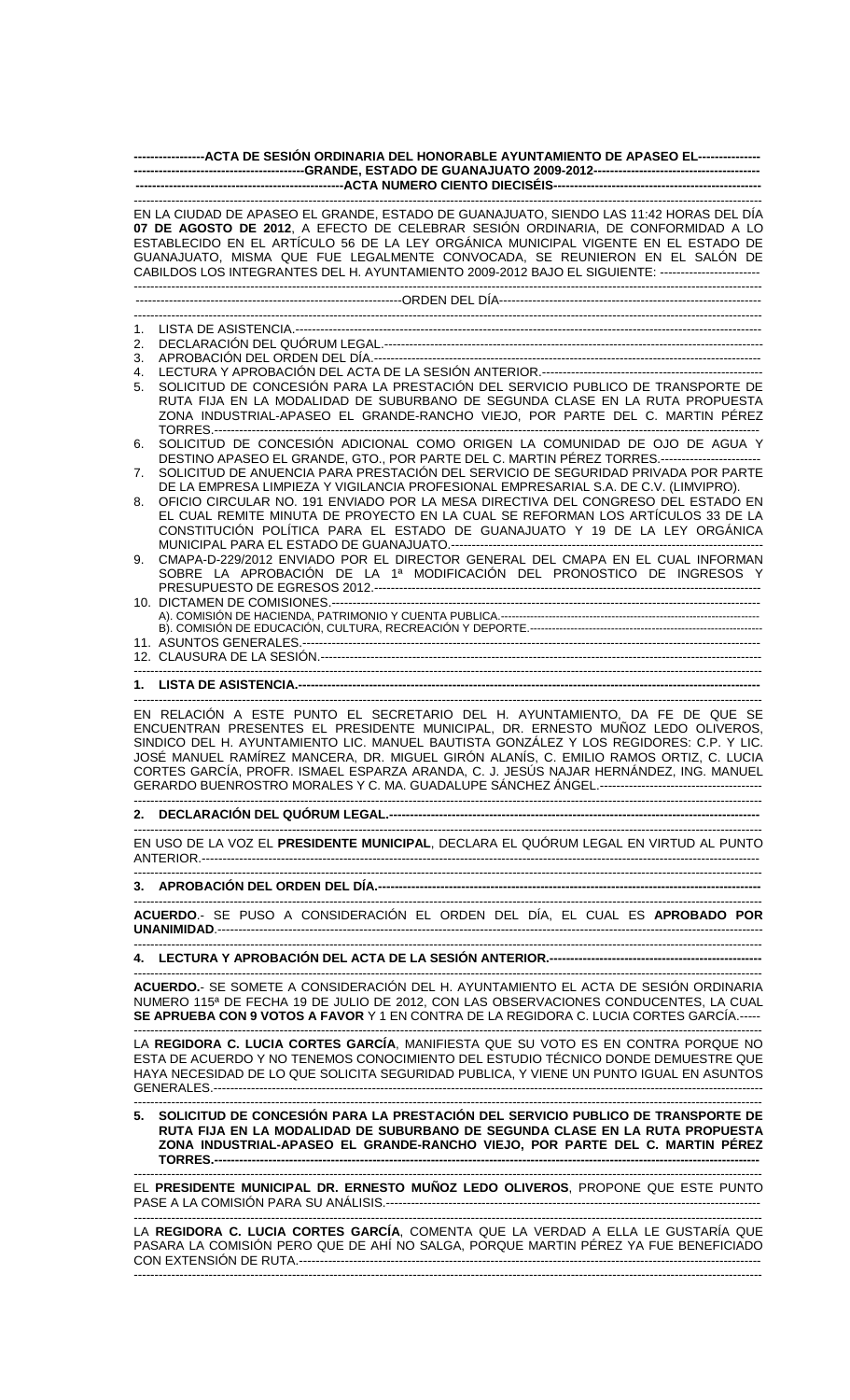EL **REGIDOR ING. MANUEL GERARDO BUENROSTRO MORALES**, SOLICITA QUE SE MODIFIQUE EL OFICIO TODA VEZ QUE NO SE ENTENDIÓ.---

------------------------------------------------------------------------------------------------------------------------------------------------------- EL **SÍNDICO DEL H. AYUNTAMIENTO LIC. MANUEL BAUTISTA GONZÁLEZ**, SOLICITA QUE EL INTERESADO FIRME LA SOLICITUD PORQUE EL OFICIO ESTA FIRMADO POR AUSENCIA.----------------------

------------------------------------------------------------------------------------------------------------------------------------------------------- **ACUERDO**.- SE APRUEBA QUE LA SOLICITUD DE CONCESIÓN PARA LA PRESTACIÓN DEL SERVICIO PUBLICO DE TRANSPORTE DE RUTA FIJA EN LA MODALIDAD DE SUBURBANO DE SEGUNDA CLASE EN LA RUTA PROPUESTA ZONA INDUSTRIAL-APASEO EL GRANDE-RANCHO VIEJO, POR PARTE DEL C. MARTIN PÉREZ TORRES, PASE A LA COMISIÓN DE SEGURIDAD PÚBLICA, TRANSITO Y TRANSPORTE PARA SU ANÁLISIS Y POSTERIOR DICTAMEN. **SE APRUEBA POR UNANIMIDAD**.----------------------------------

------------------------------------------------------------------------------------------------------------------------------------------------------- **6. SOLICITUD DE CONCESIÓN ADICIONAL COMO ORIGEN LA COMUNIDAD DE OJO DE AGUA Y DESTINO APASEO EL GRANDE, GTO., POR PARTE DEL C. MARTIN PÉREZ TORRES.-----------------------** 

------------------------------------------------------------------------------------------------------------------------------------------------------- EL **REGIDOR PROFR. ISMAEL ESPARZA ARANDA**, PREGUNTA SI NO HAY QUIEN ESTE PRESTANDO EL SERVICIO DE ESTA RUTA.-----------------------------------------------------------------------------------------------------------------

------------------------------------------------------------------------------------------------------------------------------------------------------- EL **PRESIDENTE MUNICIPAL DR. ERNESTO MUÑOZ LEDO OLIVEROS**, PROPONE SE VAYA A COMISIÓN PARA SU ANÁLISIS. --------------------------------------------------------------------------------------------------------------------------

------------------------------------------------------------------------------------------------------------------------------------------------------- **ACUERDO**.- SE APRUEBA QUE LA SOLICITUD DE CONCESIÓN ADICIONAL COMO ORIGEN LA COMUNIDAD DE OJO DE AGUA Y DESTINO APASEO EL GRANDE, GTO., POR PARTE DEL C. MARTIN PÉREZ TORRES, PASE A LA COMISIÓN DE SEGURIDAD PÚBLICA, TRANSITO, VIALIDAD Y TRANSPORTE. **SE APRUEBA POR UNANIMIDAD**.-------------------------------------------------------------------------------------------------------

------------------------------------------------------------------------------------------------------------------------------------------------------- **7. SOLICITUD DE ANUENCIA PARA PRESTACIÓN DEL SERVICIO DE SEGURIDAD PRIVADA POR PARTE DE LA EMPRESA LIMPIEZA Y VIGILANCIA PROFESIONAL EMPRESARIAL S.A. DE C.V. (LIMVIPRO).-------------------------------------------------------------------------------------------------------------------------------** 

------------------------------------------------------------------------------------------------------------------------------------------------------- **ACUERDO.**- SE AUTORIZA LA SOLICITUD DE ANUENCIA PARA PRESTACIÓN DEL SERVICIO DE SEGURIDAD PRIVADA POR PARTE DE LA EMPRESA LIMPIEZA Y VIGILANCIA PROFESIONAL EMPRESARIAL S.A. DE C.V. (LIMVIPRO). **SE APRUEBA POR UNANIMIDAD**.-------------------------------------------

------------------------------------------------------------------------------------------------------------------------------------------------------- **8. OFICIO CIRCULAR NO. 191 ENVIADO POR LA MESA DIRECTIVA DEL CONGRESO DEL ESTADO EN EL CUAL REMITE MINUTA DE PROYECTO EN LA CUAL SE REFORMAN LOS ARTÍCULOS 33 DE LA CONSTITUCIÓN POLÍTICA PARA EL ESTADO DE GUANAJUATO Y 19 DE LA LEY ORGÁNICA MUNICIPAL PARA EL ESTADO DE GUANAJUATO.---**

------------------------------------------------------------------------------------------------------------------------------------------------------- **ACUERDO**.- EN RELACIÓN AL OFICIO CIRCULAR NO. 191 ENVIADO POR LA MESA DIRECTIVA DEL CONGRESO DEL ESTADO, ESTE H. AYUNTAMIENTO 2009-2012, APRUEBA LA MINUTA DE PROYECTO EN LA CUAL SE REFORMAN LOS ARTÍCULOS 33 DE LA CONSTITUCIÓN POLÍTICA PARA EL ESTADO DE GUANAJUATO Y 19 DE LA LEY ORGÁNICA MUNICIPAL PARA EL ESTADO DE GUANAJUATO. **SE APRUEBA POR UNANIMIDAD**.------------------------------------------------------------------------------------------------------------

------------------------------------------------------------------------------------------------------------------------------------------------------- **9. CMAPA-D-229/2012 ENVIADO POR EL DIRECTOR GENERAL DEL CMAPA EN EL CUAL INFORMAN SOBRE LA APROBACIÓN DE LA 1ª MODIFICACIÓN DEL PRONOSTICO DE INGRESOS Y**  PRESUPUESTO DE EGRESOS 2012.------------

------------------------------------------------------------------------------------------------------------------------------------------------------- **ACUERDO**.- SE RATIFICA LA 1ª MODIFICACIÓN DEL PRONOSTICO DE INGRESOS Y PRESUPUESTO DE EGRESOS 2012 DEL COMITÉ MUNICIPAL DE AGUA POTABLE Y ALCANTARILLADO DE APASEO EL GRANDE, LA CUAL FUE APROBADA POR EL CONSEJO DIRECTIVO DEL CMAPA EN SU SESIÓN ORDINARIA NO. 17 DE FECHA 21 DE JUNIO DE 2012. **SE APRUEBA CON 9 VOTOS A FAVOR** Y 1 EN CONTRA DE LA REGIDORA C. LUCIA CORTES GARCÍA.------------------------------------------------------------------------

------------------------------------------------------------------------------------------------------------------------------------------------------- LA **REGIDORA C. LUCIA CORTES GARCÍA**, MANIFIESTA QUE VOTA EN CONTRA PORQUE SU INCONFORMIDAD ES QUE NO LO APRUEBA PORQUE DESDE QUE SE IMPLEMENTO EL CONSEJO A ELLA COMO PRESIDENTA DE LA COMISIÓN DE AGUA NO SE LE HA TOMADO EN CUENTA PARA NADA Y SE LE NIEGA LA INFORMACIÓN QUE HA REQUERIDO Y QUE SON SUS ATRIBUCIONES COMO LO MARCA LEY ORGÁNICA ARTICULO 72 FRACCIÓN OCTAVA.--------------------------

------------------------------------------------------------------------------------------------------------------------------------------------------- **10. DICTAMEN DE COMISIONES.-**A). COMISIÓN DE HACIENDA, PATRIMONIO Y CUENTA PUBLICA.-**B). COMISIÓN DE EDUCACIÓN, CULTURA, RECREACIÓN Y DEPORTE.--------------------------------------------------------------** 

------------------------------------------------------------------------------------------------------------------------------------------------------- **A). COMISIÓN DE HACIENDA, PATRIMONIO Y CUENTA PUBLICA.---**

------------------------------------------------------------------------------------------------------------------------------------------------------- **1**.- EL **SECRETARIO DEL H. AYUNTAMIENTO LIC. JUAN ANTONIO GARCÍA OLIVEROS**, DA LECTURA AL DICTAMEN NO. CHPyCP/16/08/2012 RELATIVO A LA 2ª MODIFICACIÓN AL PRONOSTICO DE INGRESOS Y PRESUPUESTO DE EGRESOS DEL MUNICIPIO DE APASEO EL GRANDE, GTO., EJERCICIO 2012, EN EL CUAL SE RESUELVE LO SIGUIENTE: **PRIMERO**.- ESTA COMISIÓN RESULTO COMPETENTE PARA CONOCER DEL PRESENTE ASUNTO DE CONFORMIDAD AL ARTICULO INVOCADO EN EL PROEMIO DEL PRESENTE DICTAMEN. **SEGUNDO**.- UNA VEZ ANALIZADA LA PROPUESTA A LA 2DA. MODIFICACIÓN PRESUPUESTAL JUNTO CON LA EXPLICACIÓN DETALLADA DE LOS MOVIMIENTOS MAS SOBRESALIENTES POR PARTE DEL ENCARGADO DE DESPACHO DE LA TESORERÍA MUNICIPAL, C.P. GUSTAVO HUERTA GARCIA, CABE MENCIONAR QUE LA COMISION SOLICITO QUE TANTO EL PRONOSTICO DE INGRESOS Y EL PRESUPUESTO DE EGRESOS COMO EL PROGRAMA GENERAL DE OBRA 2012 ESTÉN ACORDES TANTO EN OBRAS COMO EN CANTIDADES ASIGNADAS, ES DECIR QUE ESTÉN A LA PAR. POR LO ANTERIOR, ESTA COMISIÓN DE HACIENDA, PATRIMONIO Y CUENTA PÚBLICA PROPONE AL H. AYUNTAMIENTO APROBAR LA 2ª MODIFICACIÓN AL PRONOSTICO DE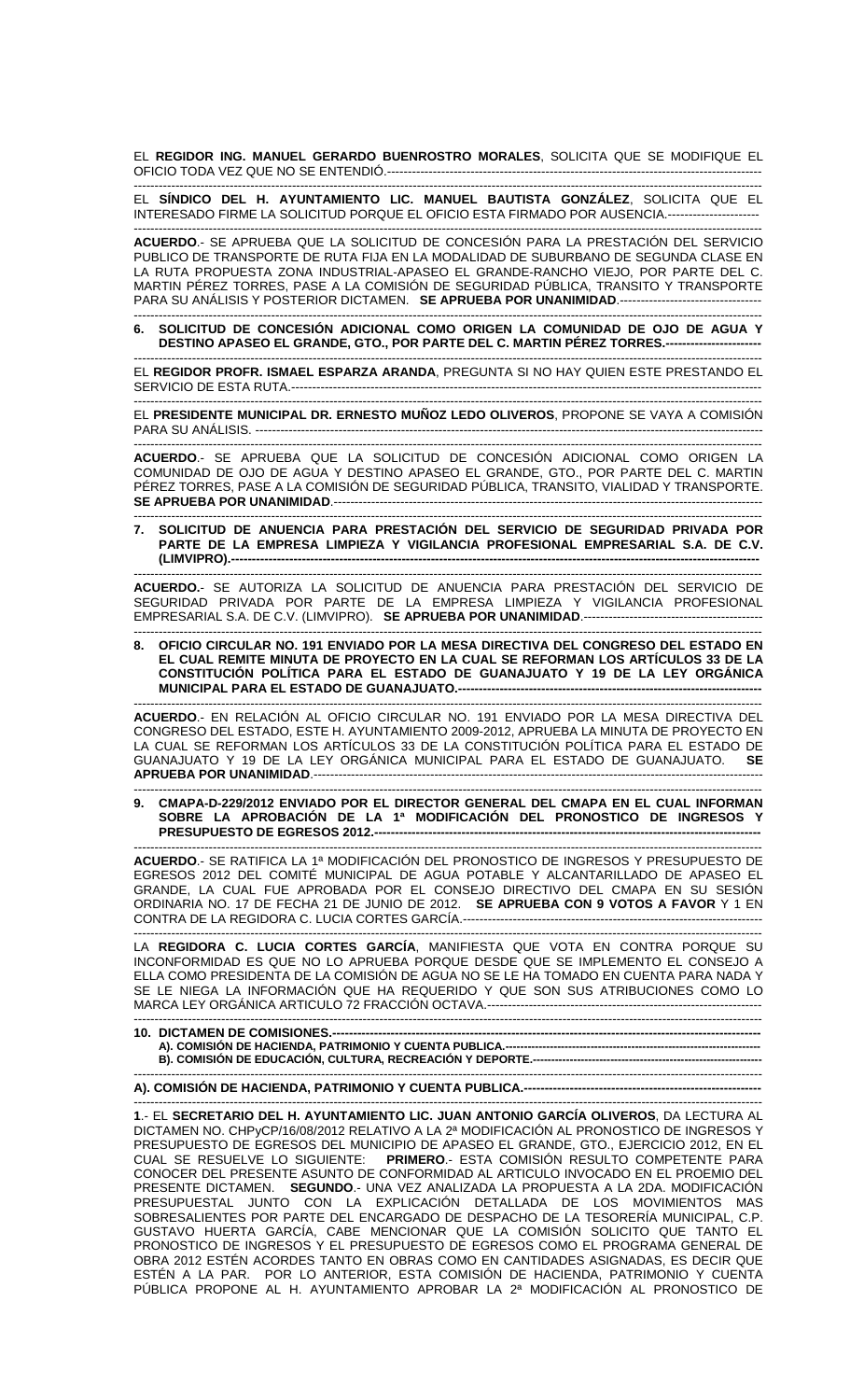INGRESOS Y PRESUPUESTO DE EGRESOS DEL EJERCICIO FISCAL 2012, ASÍ COMO LA 2ª MODIFICACIÓN AL PROGRAMA GENERAL DE OBRA 2012. **TERCERO**.- ESTA COMISIÓN DE HACIENDA, PATRIMONIO Y CUENTA PUBLICA, PONE A CONSIDERACIÓN DE ESTE H. AYUNTAMIENTO EL PRESENTE DICTAMEN PARA SU APROBACIÓN O LO CONDUCENTE, DICTAMEN QUE SE ANEXA AL APÉNDICE DEL ACTA DE LA PRESENTE SESIÓN.-------------------------------------------------------------------------------- -------------------------------------------------------------------------------------------------------------------------------------------------------

**ACUERDO**.- SE APRUEBA EL DICTAMEN NO. CHPyCP/16/08/2012 DE LA COMISIÓN DE HACIENDA, PATRIMONIO Y CUENTA PUBLICA EN EL CUAL EN SU RESOLUTIVO SEGUNDO SE APRUEBA LA 2ª MODIFICACIÓN AL PRONOSTICO DE INGRESOS Y PRESUPUESTO DE EGRESOS DEL MUNICIPIO DE APASEO EL GRANDE, GTO., EJERCICIO 2012. **SE APRUEBA CON 9 VOTOS A FAVOR** Y 1 EN CONTRA DEL REGIDOR ING. MANUEL GERARDO BUENROSTRO MORALES.------------------------------------------------------- -------------------------------------------------------------------------------------------------------------------------------------------------------

| MUNICIPIO DE APASEO EL GRANDE, GUANAJUATO<br>2A. MODIFICACIÓN DEL PRONOSTICO DE INGRESOS PARA EL EJERCICIO FISCAL DE 2012 |                                                                                                                                       |                                  |                                  |                                  |                                     |
|---------------------------------------------------------------------------------------------------------------------------|---------------------------------------------------------------------------------------------------------------------------------------|----------------------------------|----------------------------------|----------------------------------|-------------------------------------|
|                                                                                                                           | <b>DENOMINACIÓN</b>                                                                                                                   | 1a. Modificación<br>Presupuestal | <b>Aumentos</b>                  | <b>Disminucion</b><br>es         | 2a.<br>Modificación<br>Presupuestal |
|                                                                                                                           | <b>Impuestos</b>                                                                                                                      | 15,027,285.49                    | 1,140,224.40                     |                                  | 16,167,509.89                       |
|                                                                                                                           | Impuestos sobre el patrimonio<br>Predial                                                                                              | 13,640,349.54<br>13,640,349.54   | 740,224.40<br>740,224.40         | $\blacksquare$<br>٠              | 14,380,573.94<br>14,380,573.94      |
| 4.1.1.2.1201                                                                                                              | Predial Urbano Corriente                                                                                                              | 8,809,285.69                     | 740,224.40                       | $\overline{\phantom{a}}$         | 9,549,510.09                        |
| 4.1.1.2.1202                                                                                                              | Predial Rústico Corriente                                                                                                             | 2,387,716.05                     |                                  | ÷,                               | 2,387,716.05                        |
| 4.1.1.2.1203                                                                                                              | Predial Urbano Rezago                                                                                                                 | 1,643,241.61                     | $\blacksquare$                   | $\blacksquare$                   | 1,643,241.61                        |
| 4.1.1.2.1204                                                                                                              | Predial Rústico Rezago                                                                                                                | 800,106.19                       | $\overline{a}$                   | $\blacksquare$<br>$\blacksquare$ | 800.106.19                          |
| 4.1.1.2.1205                                                                                                              | Traslación de dominio<br>Traslación de dominio                                                                                        | 857,678.15<br>857,678.15         | 400,000.00<br>400,000.00         | $\blacksquare$                   | 1,257,678.15<br>1,257,678.15        |
|                                                                                                                           | División y Lotificación                                                                                                               | 248,886.01                       | $\blacksquare$                   | $\blacksquare$                   | 248,886.01                          |
| 4.1.1.2.1206                                                                                                              | División y Lotificación                                                                                                               | 248,886.01                       | $\overline{\phantom{a}}$         | $\overline{a}$                   | 248,886.01                          |
|                                                                                                                           | Fraccionamientos                                                                                                                      | 24,674.17                        | $\blacksquare$                   | ٠                                | 24,674.17                           |
| 4.1.1.2.1207                                                                                                              | Fraccionamientos                                                                                                                      | 24,674.17                        | $\overline{a}$<br>$\blacksquare$ | ÷<br>ä,                          | 24,674.17                           |
| 4.1.1.3.1301                                                                                                              | Juegos y eventos<br>Juegos Mecánicos, Futbolitos y Trampolín                                                                          | 175,697.62<br>40,000.00          |                                  |                                  | 175,697.62<br>40,000.00             |
| 4.1.1.3.1302                                                                                                              | Impuesto del 15.75%                                                                                                                   | 5,678.01                         |                                  |                                  | 5,678.01                            |
| 4.1.1.3.1303                                                                                                              | Impuesto del 8.25% sobre diversiones y espectáculos públicos                                                                          | 117,181.95                       |                                  |                                  | 117,181.95                          |
| 4.1.1.3.1304                                                                                                              | Permiso para baile público                                                                                                            | 12,837.66                        |                                  |                                  | 12,837.66                           |
|                                                                                                                           | <b>Explotación de Bancos</b>                                                                                                          | 80,000.00                        | ٠                                | ٠                                | 80,000.00                           |
| 4.1.1.6.1601                                                                                                              | Explotación de Bancos de Mármoles, Canteras, etc<br>Derechos                                                                          | 80.000.00<br>3,491,916.84        | 363,000.00                       | 0.00                             | 80,000.00<br>3,854,916.84           |
|                                                                                                                           | <b>Servicios</b>                                                                                                                      | 741,907.16                       | 0.00                             | 0.00                             | 741,907.16                          |
| 4.1.4.1.4102                                                                                                              | Servicios de limpia y recolección                                                                                                     | 283,971.83                       | ÷,                               |                                  | 283,971.83                          |
| 4.1.4.1.4104                                                                                                              | Inhumaciones en fosas o gavetas del panteón municipal                                                                                 | 187,407.97                       |                                  |                                  | 187,407.97                          |
|                                                                                                                           | Licencia para depositar restos en fosa con derechos pagados a                                                                         |                                  |                                  |                                  |                                     |
| 4.1.4.1.4105<br>4.1.4.1.4106                                                                                              | perpetuidad<br>Licencia para colocación de lápida en fosa o gaveta                                                                    | 9,925.68<br>6,053.47             |                                  |                                  | 9,925.68<br>6,053.47                |
| 4.1.4.1.4107                                                                                                              | Licencia para depositar cenizas en fosa o gaveta                                                                                      | 1.006.66                         |                                  |                                  | 1,006.66                            |
| 4.1.4.1.4108                                                                                                              | Licencia para construcción de monumentos                                                                                              | 20,034.29                        |                                  |                                  | 20,034.29                           |
| 4.1.4.1.4109                                                                                                              | Permiso para traslado de cadáveres por inhumación fuera del municipio                                                                 | 5,338.34                         |                                  |                                  | 5,338.34                            |
| 4.1.4.1.4110                                                                                                              | Permiso para la cremación de cadáveres                                                                                                | 906.65                           |                                  |                                  | 906.65                              |
| 4.1.4.1.4111                                                                                                              | Gavetas del panteón municipal                                                                                                         | 59,102.25                        |                                  |                                  | 59,102.25                           |
| 4.1.4.1.4112<br>4.1.4.1.4113                                                                                              | Exhumación de cadáveres<br>Sacrificio                                                                                                 | 7,227.09<br>160,932.93           |                                  |                                  | 7,227.09<br>160,932.93              |
|                                                                                                                           | Prestación de servicios                                                                                                               | 2,750,009.68                     | 363,000.00                       | 0.00                             | 3,113,009.68                        |
| 4.1.4.3.4303                                                                                                              | Corral de ganado por más de 24 hrs.                                                                                                   | 894.23                           |                                  |                                  | 894.23                              |
| 4.1.4.3.4304                                                                                                              | Uso de instalaciones para lavado de vísceras de ganado bovino y porcino                                                               | 178.85                           |                                  |                                  | 178.85                              |
| 4.1.4.3.4305                                                                                                              | Permiso para matadero rural                                                                                                           | 51,434.65                        |                                  |                                  | 51,434.65                           |
| 4.1.4.3.4306<br>4.1.4.3.4308                                                                                              | Vigilancia C.A.P.U.F.E.<br>Vigilancia Procter & Gamble                                                                                | 348,447.30<br>583,600.93         |                                  |                                  | 348,447.30<br>583,600.93            |
| 4.1.4.3.4309                                                                                                              | Vigilancia C.F.E.                                                                                                                     | 386,708.17                       |                                  |                                  | 386,708.17                          |
| 4.1.4.3.4310                                                                                                              | <b>Eventos Particulares</b>                                                                                                           | 12,031.33                        |                                  |                                  | 12,031.33                           |
| 4.1.4.3.4311                                                                                                              | Otorgamiento de concesión                                                                                                             | 4,471.38                         |                                  |                                  | 4,471.38                            |
| 4.1.4.3.4312                                                                                                              | Transmisión de derechos de concesión                                                                                                  | 17,533.50                        |                                  |                                  | 17,533.50                           |
| 4.1.4.3.4313                                                                                                              | Refrendo Anual de Concesión                                                                                                           | 1,714.45                         |                                  |                                  | 1,714.45                            |
| 4.1.4.3.4314<br>4.1.4.3.4315                                                                                              | Revista mecánica<br>Autorización por prorroga por un año de vida útil de unidad                                                       | 13,769.55<br>1,700.85            |                                  |                                  | 13,769.55<br>1,700.85               |
| 4.1.4.3.4316                                                                                                              | <b>Otros Servicios</b>                                                                                                                | 21,710.90                        |                                  |                                  | 21,710.90                           |
|                                                                                                                           | Prestación de servicios de tránsito y vialidad en eventos cívicos, religiosos y                                                       |                                  |                                  |                                  |                                     |
| 4.1.4.3.4317                                                                                                              | deportivos                                                                                                                            | 11,624.86                        |                                  |                                  | 11,624.86                           |
| 4.1.4.3.4318<br>4.1.4.3.4319                                                                                              | Expedición de constancia de no infracción<br>Inscripción                                                                              | 13,480.61<br>28,147.40           |                                  |                                  | 13,480.61<br>28,147.40              |
| 4.1.4.3.4320                                                                                                              | Servicios de talleres diversos                                                                                                        | 445.17                           |                                  |                                  | 445.17                              |
| 4.1.4.3.4321                                                                                                              | Colegiaturas                                                                                                                          | 21,897.15                        |                                  |                                  | 21,897.15                           |
| 4.1.4.3.4322                                                                                                              | Cursos de Verano                                                                                                                      | 5,000.00                         |                                  |                                  | 5,000.00                            |
| 4.1.4.3.4326                                                                                                              | Por dictamen de condiciones de seguridad en instalaciones                                                                             | 891.52                           |                                  |                                  | 891.52                              |
| 4.1.4.3.4327                                                                                                              | Por servicios otorgados a particulares                                                                                                | 24,376.75                        |                                  |                                  | 24,376.75                           |
| 4.1.4.3.4328<br>4.1.4.3.4329                                                                                              | Por licencias de construcción y ampliación de los diferentes usos<br>Licencia de regulación de construcción                           | 12,216.37<br>271,829.52          | 363,000.00                       |                                  | 12,216.37<br>634,829.52             |
| 4.1.4.3.4335                                                                                                              | Análisis de Factibilidad para dividir, lotificar predios                                                                              | 20,787.39                        |                                  |                                  | 20,787.39                           |
| 4.1.4.3.4336                                                                                                              | Análisis Preliminar de Uso de Suelo                                                                                                   | 13,536.90                        |                                  |                                  | 13,536.90                           |
| 4.1.4.3.4337                                                                                                              | Por Licencia de uso de suelo alineamiento y número oficial                                                                            | 83,612.09                        |                                  |                                  | 83,612.09                           |
| 4.1.4.3.4338<br>4.1.4.3.4339                                                                                              | Por cambio de uso de suelo                                                                                                            | 10,035.13                        |                                  |                                  | 10,035.13                           |
| 4.1.4.3.4340                                                                                                              | Por Certificación de Número Oficial<br>Por Certificación de Terminación de Obra                                                       | 31,769.73<br>1,595.16            |                                  |                                  | 31,769.73<br>1,595.16               |
|                                                                                                                           | Por permiso de apertura y reparación de calle y banquetas para la                                                                     |                                  |                                  |                                  |                                     |
| 4.1.4.3.4341                                                                                                              | introducción de agua potable y postes                                                                                                 | 15,000.00                        |                                  |                                  | 15,000.00                           |
| 4.1.4.3.4342<br>4.1.4.3.4343                                                                                              | Por autorización de materiales e instalación para descarga de agua residual<br>30% de avalúos fiscales urbanos, suburbanos y rústicos | 1,853.46<br>76,009.77            |                                  |                                  | 1,853.46<br>76,009.77               |
| 4.1.4.3.4344                                                                                                              | Honorarios de valuación                                                                                                               | 5,095.49                         |                                  |                                  | 5,095.49                            |
| 4.1.4.3.4352                                                                                                              | Por el permisos de preventa o venta                                                                                                   | 115,000.00                       |                                  |                                  | 115,000.00                          |
| 4.1.4.3.4353                                                                                                              | Por la autorización de relotificación                                                                                                 | 24,352.83                        |                                  |                                  | 24,352.83                           |
| 4.1.4.3.4355                                                                                                              | Licencia anual colocación de anuncios en carteles o pared                                                                             | 3,696.20                         |                                  |                                  | 3,696.20                            |
| 4.1.4.3.4356                                                                                                              | Permisos colocación de anuncios en vehículos urbanos y suburbanos                                                                     | 1,457.90                         |                                  |                                  | 1,457.90                            |
| 4.1.4.3.4357<br>4.1.4.3.4358                                                                                              | Permiso de difusión fonética<br>Permiso colocación de anuncio móvil                                                                   | 4,644.79<br>11,697.25            |                                  |                                  | 4,644.79<br>11,697.25               |
| 4.1.4.3.4359                                                                                                              | Permisos eventuales por venta de bebida alcohólica                                                                                    | 33,834.40                        |                                  |                                  | 33,834.40                           |
| 4.1.4.3.4360                                                                                                              | Permiso eventual ampliación de horario                                                                                                | 184,394.32                       |                                  |                                  | 184,394.32                          |
| 4.1.4.3.4361                                                                                                              | Autorización para funcionamiento de horno ladrillero con leña                                                                         | 1,500.00                         |                                  |                                  | 1,500.00                            |
| 4.1.4.3.4363                                                                                                              | Evaluación de impacto ecológico por explotación de bancos de material                                                                 | 9,852.36                         |                                  |                                  | 9,852.36                            |
| 4.1.4.3.4364                                                                                                              | Constancias de valor fiscal a la propiedad raíz                                                                                       | 17,819.00                        |                                  |                                  | 17,819.00                           |
| 4.1.4.3.4366<br>4.1.4.3.4367                                                                                              | Constancias de residencia<br>Certificaciones expedidas por el Secretario del Ayuntamiento                                             | 11,733.37<br>10,506.20           |                                  |                                  | 11,733.37<br>10,506.20              |
|                                                                                                                           | Constancias expedidas por Dependencias y Entidades de la Administración                                                               |                                  |                                  |                                  |                                     |
| 4.1.4.3.4368                                                                                                              | Pública Municipal                                                                                                                     | 215,890.56                       |                                  |                                  | 215,890.56                          |
| 4.1.4.3.4370                                                                                                              | Por expedición de copias simples                                                                                                      | 6,459.77                         |                                  |                                  | 6,459.77                            |
| 4.1.4.3.4371                                                                                                              | Por impresión de documentos                                                                                                           | 1,825.25                         |                                  |                                  | 1,825.25                            |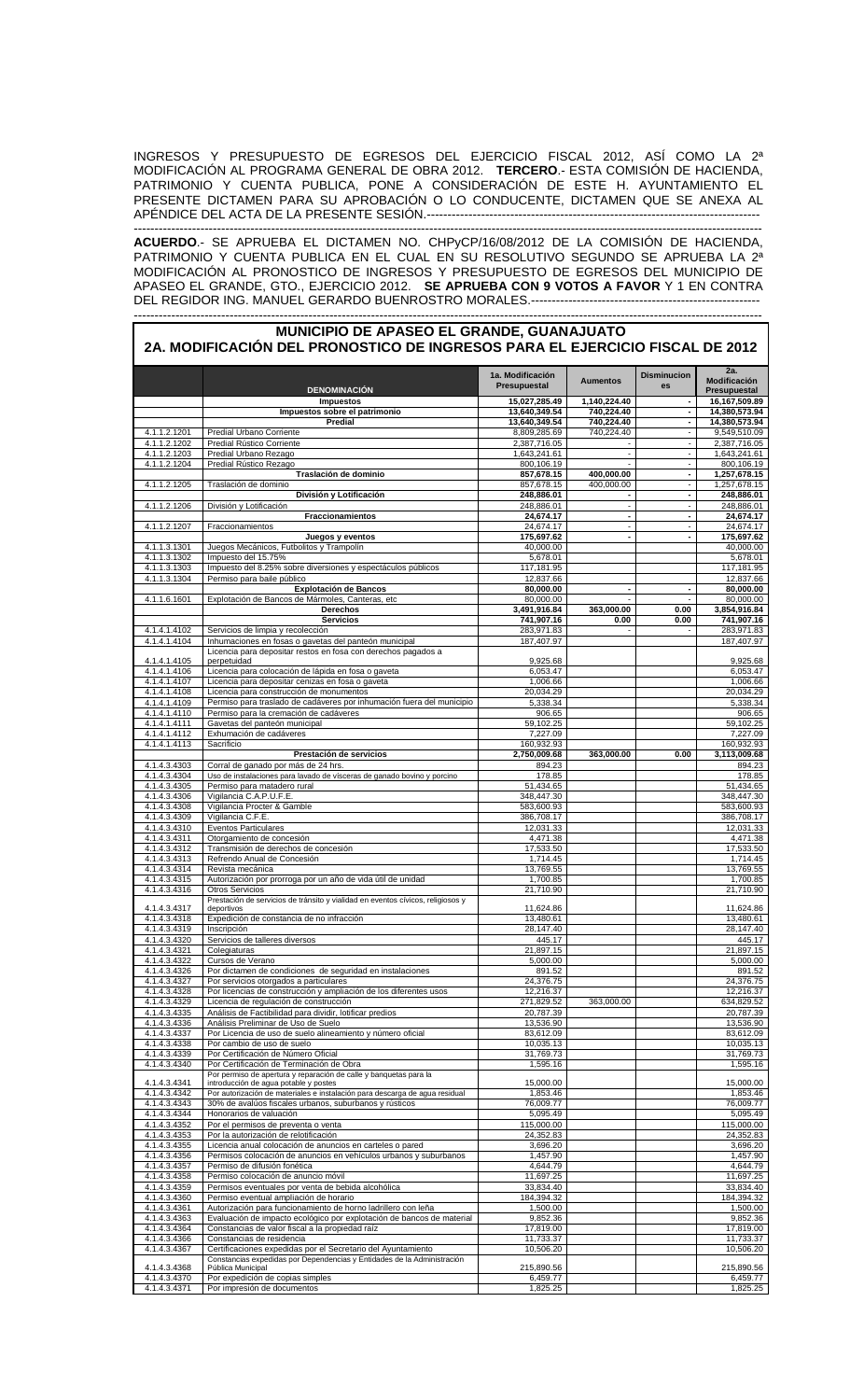| 4.1.4.3.4372   | Por la reproducción de documentos                                   | 1,944.91                 |              |      | 1,944.91       |
|----------------|---------------------------------------------------------------------|--------------------------|--------------|------|----------------|
|                | <b>Productos</b>                                                    | 3,071,816.65             | 0.00         | 0.00 | 3,071,816.65   |
|                | Productos de tipo corriente                                         | 3,071,816.65             | 0.00         | 0.00 | 3,071,816.65   |
|                |                                                                     |                          |              |      |                |
|                | Productos derivados del uso y aprovechamiento de bienes no          |                          |              |      |                |
|                | sujetos a régimen de dominio público                                | 3,071,816.65             | 0.00         | 0.00 | 3,071,816.65   |
| 4.1.5.1.5101   | Fiestas y Eventos Particulares                                      | 1,720.29                 |              |      | 1,720.29       |
| 4.1.5.1.5102   | Registro de peritos fiscales                                        | 19,520.75                |              |      | 19,520.75      |
| 4.1.5.1.5103   | Por Servicio de Grúa                                                | 10,032.74                |              |      | 10,032.74      |
| 4.1.5.1.5104   | Inscripción al padrón de contratistas                               | 18,930.90                |              |      | 18,930.90      |
| 4.1.5.1.5105   | Servicio de Pipas de agua                                           | 142,882.51               |              |      | 142,882.51     |
| 4.1.5.1.5106   | Ambulantes Semifijos y Tianguistas                                  | 28,049.04                |              |      | 28,049.04      |
| 4.1.5.1.5107   | Temporada de día de reyes, día de muertos Y fiestas patronales      | 10,000.00                |              |      | 10,000.00      |
| 4.1.5.1.5108   | Uso de la Vía Pública                                               | 2,690,000.00             |              |      | 2,690,000.00   |
|                |                                                                     |                          |              |      |                |
| 4.1.5.1.5109   | Excavación en la vía pública                                        | 8,792.42                 |              |      | 8,792.42       |
| 4.1.5.1.5110   | Explotación y uso de bienes inmuebles                               |                          |              |      |                |
| 4.1.5.1.5111   | Formas valoradas                                                    | 29,286.05                |              |      | 29,286.05      |
| 4.1.5.1.5112   | Productos Financieros Cuenta Corriente                              | 2.000.00                 |              |      | 2.000.00       |
| 4.1.5.1.5113   | Productos Financieros FI 2010                                       | 40,000.00                |              |      | 40,000.00      |
| 4.1.5.1.5114   | Productos Financieros FII 2010                                      | 40,000.00                |              |      | 40,000.00      |
| 4.1.5.1.5115   | Productos Financieros FI Remanente Ejercicios Anteriores 2010       | $\overline{a}$           |              |      |                |
| 4.1.5.1.5116   | Productos Financieros FII Remanente Ejercicios Anteriores 2010      |                          |              |      |                |
| 4.1.5.1.5117   |                                                                     | 6,621.16                 |              |      | 6,621.16       |
|                | Daños al Municipio                                                  |                          |              |      |                |
| 4.1.5.1.5118   | Pago de Bases para Concurso                                         | 23.980.79                |              |      | 23,980.79      |
|                | Aprovechamientos                                                    | 2,207,979.94             | 0.00         | 0.00 | 2,207,979.94   |
|                | Aprovechamientos de tipo corriente                                  | 2,207,979.94             | 0.00         | 0.00 | 2,207,979.94   |
|                | <b>Multas</b>                                                       | 2,207,979.94             | 0.00         | 0.00 | 2,207,979.94   |
| 4.1.6.1.6101   | Recargos predial                                                    | 433,535.86               |              |      | 433,535.86     |
| 4.1.6.1.6102   | Recargos                                                            | 9,428.28                 |              |      | 9,428.28       |
| 4.1.6.1.6103   | Rezagos                                                             | 21,613.44                |              |      | 21,613.44      |
| 4.1.6.1.6104   | Honorarios de cobranza                                              | 9,536.74                 |              |      | 9,536.74       |
| 4.1.6.1.6105   | Gastos de Cobranza                                                  | 12,435.29                |              |      | 12,435.29      |
|                |                                                                     |                          |              |      |                |
| 4.1.6.1.6106   | Gastos de Ejecución                                                 | 16,633.34                |              |      | 16,633.34      |
| 4.1.6.1.6107   | Honorarios de cobranza ingresos varios                              | 407.42                   |              |      | 407.42         |
| 4.1.6.1.6108   | Multas Fiscales (de alcoholes)                                      | 72,817.09                |              |      | 72,817.09      |
| 4.1.6.1.6109   | Multas de Plazas, Mercados y Tianguis                               | 14,563.42                |              |      | 14,563.42      |
| 4.1.6.1.6110   | Multas de policía municipal                                         | 553,698.31               |              |      | 553,698.31     |
| 4.1.6.1.6111   | Multas de Tránsito Municipal                                        | 476,566.48               |              |      | 476,566.48     |
| 4.1.6.1.6113   | <b>Multas Predial</b>                                               | 185,278.76               |              |      | 185,278.76     |
| 4.1.6.1.6115   | Reintegros                                                          | 45,183.57                |              |      | 45,183.57      |
| 4.1.6.1.6116   | Donativos                                                           | 356,281.95               |              |      | 356,281.95     |
|                | <b>Participaciones y Aportaciones</b>                               | 109,854,568.11           | 1,866,496.88 | 0.00 | 111,721,064.99 |
|                |                                                                     |                          |              |      |                |
|                | Participaciones                                                     | 52,934,670.11            | 1,866,496.88 | 0.00 | 54,801,166.99  |
|                | <b>Participaciones Federales</b>                                    | 52,934,670.11            | 1,866,496.88 | 0.00 | 54,801,166.99  |
| 4.2.1.1.8101   | Fondo General                                                       | 35,080,738.81            | 909,973.52   |      | 35,990,712.33  |
| 4.2.1.1.8102   | Fondo de Fomento Municipal                                          | 14,442,981.11            | 521,327.00   |      | 14,964,308.11  |
| 4.2.1.1.8103   | Fondo de Fiscalización                                              | 1,542,164.44             | 233,011.85   |      | 1,775,176.29   |
| 4.2.1.1.8104   | Fondo IEPS de Gasolinas                                             | 1,868,785.75             | 202,184.51   |      | 2,070,970.26   |
|                | <b>Aportaciones</b>                                                 | 56,919,898.00            | 0.00         | 0.00 | 56,919,898.00  |
|                | <b>Fondo III</b>                                                    | 18,519,850.00            | 0.00         | 0.00 | 18,519,850.00  |
| 4.2.1.1.8104   | <b>FAISM</b>                                                        | 18,519,850.00            |              |      | 18,519,850.00  |
|                | <b>Fondo IV</b>                                                     | 38,400,048.00            | 0.00         | 0.00 | 38,400,048.00  |
|                |                                                                     |                          |              |      |                |
| 4.2.1.1.8104   | Fortamun                                                            | 38,400,048.00            |              |      | 38,400,048.00  |
|                | <b>Convenios</b>                                                    | 356,176.90               | 4,500,000.00 | 0.00 | 4,856,176.90   |
|                | <b>Convenios Estatales</b>                                          | 356,176.90               | 4,500,000.00 | 0.00 | 4,856,176.90   |
| 4.2.1.3.8301   | Apoyo gobierno del estado (Mejora Regulatoria)                      | 24,076.95                |              |      | 24,076.95      |
| 4.2.1.3.8302   | Otros Ingresos                                                      | 194,797.23               |              |      | 194,797.23     |
|                | Apoyos del Gobierno del Estado para Programas Especiales Casa de la |                          |              |      |                |
| 4.2.1.3.8303   | Cultura                                                             | 137,302.72               | 4,500,000.00 |      | 4,637,302.72   |
|                | <b>Financiamientos</b>                                              | 15,406,318.49            | 0.00         | 0.00 | 17.379.716.09  |
| 2.2.3.4.0.0201 | Endeudamiento externo                                               | 15,406,318.49            |              |      | 15,406,318.49  |
|                | <b>Remanentes</b>                                                   |                          |              |      | 1,973,397.60   |
|                | Remanentes                                                          | $\overline{\phantom{a}}$ | 1,973,397.60 |      | 1,973,397.60   |
| 4.2.1.3.0302   | FAISM Remanentes de Ejercicios Anteriores                           | $\overline{\phantom{a}}$ | 1,468,093.46 |      | 1,468,093.46   |
|                |                                                                     |                          |              |      |                |
| 4.2.1.3.0303   | Fortamun Remanentes de Ejercicios Anteriores                        | $\sim$                   | 505,304.14   |      | 505,304.14     |
|                | PRONOSTICO DE INGRESOS 2012                                         | 149.416.062.42           | 7,869,721.28 |      | 159,259,181.30 |

# **MUNICIPIO DE APASEO EL GRANDE, GUANAJUATO 2a. MODIFICACIÓN AL PRESUPUESTO DE EGRESOS DEL EJERCICIO 2012**

| Presupuesto de Egresos 2012 |                                                                         |                                         |                 |                      |                                         |
|-----------------------------|-------------------------------------------------------------------------|-----------------------------------------|-----------------|----------------------|-----------------------------------------|
| Concepto                    | Partida                                                                 | 1a. Modificación<br><b>Presupuestal</b> | <b>Aumentos</b> | <b>Disminuciones</b> | 2a. Modificación<br><b>Presupuestal</b> |
|                             | APASEO EL GRANDE, GTO.                                                  | 149,416,062.42                          | 21,710,861.38   | 11,867,742.50        | 159,259,181.30                          |
|                             | <b>H. AYUNTAMIENTO</b>                                                  | 22,484,001.21                           | 2,183,500.00    | 131,500.00           | 24,536,001.21                           |
|                             | <b>Gobierno Municipal</b>                                               | 17,541,960.05                           | 2,046,500.00    | 105,000.00           | 19,483,460.05                           |
| 5.1.1                       | <b>Servicios Personales</b>                                             | 2,241,090.56                            | 205,000.00      | 25,000.00            | 2,421,090.56                            |
| 5.1.1.1.1131                | Sueldos Base                                                            | 1.387.406.96                            |                 |                      | 1,387,406.96                            |
| 5.1.1.2.1221                | Remuneraciones para eventuales                                          |                                         | 50.000.00       |                      | 50,000.00                               |
| 5.1.1.3.1321                | Prima Vacacional                                                        | 29,477.84                               |                 |                      | 29,477.84                               |
| 5.1.1.3.1323                | Gratificación de Fin de Año                                             | 195,852.29                              |                 |                      | 195,852.29                              |
| 5.1.1.3.1341                | Gratificación por servicios                                             | 1,000.00                                |                 |                      | 1,000.00                                |
| 5.1.1.3.1331                | Remuneraciones por horas extraordinarias                                | 5.500.00                                | 20.000.00       |                      | 25,500.00                               |
| 5.1.1.5.1522                | Liquidaciones por indemnizaciones y por sueldos y salarios caídos       |                                         |                 |                      |                                         |
| 5.1.1.4.1413                | Aportaciones al IMSS                                                    | 115,727.23                              | 100,000.00      |                      | 215,727.23                              |
| 5.1.1.4.1431                | Ahorro para el retiro                                                   | 55,648.01                               |                 |                      | 55,648.01                               |
| 5.1.1.7.1711                | Estímulos por productividad y eficiencia                                | 286,734.06                              |                 |                      | 286,734.06                              |
| 5.1.1.7.1721                | Recompensas(Despensa)                                                   | 88,744.17                               |                 |                      | 88,744.17                               |
| 5.1.1.5.1592                | Otras prestaciones                                                      | 75,000.00                               | 35,000.00       | 25,000.00            | 85,000.00                               |
| 5.1.2                       | <b>Materiales y Suministros</b>                                         | 186,654.18                              | 104,500.00      |                      | 291,154.18                              |
| 5.1.2.1.2111                | Materiales y Útiles de Oficina                                          | 14.641.22                               | 3,500.00        |                      | 18,141.22                               |
| 5.1.2.1.2161                | Material de limpieza                                                    | 3.000.00                                | 1.500.00        |                      | 4.500.00                                |
| 5.1.2.1.2171                | Materiales y útiles de enseñanza                                        | 1,000.00                                |                 |                      | 1,000.00                                |
| 5.1.2.1.2121                | Materiales y Útiles de Impresión y Reproducción                         | 30.448.22                               | 26,500.00       |                      | 56,948.22                               |
| 5.1.2.1.2112                | Equipos menores de oficina                                              | 1,000.00                                | 7,500.00        |                      | 8,500.00                                |
| 5.1.2.1.2151                | Material impreso e información digital                                  | 2,798.64                                |                 |                      | 2,798.64                                |
| 5.1.2.9.2981                | Refacciones y accesorios menores de maquinaria y otros equipos          | 15,000.00                               | 35,500.00       |                      | 50,500.00                               |
|                             | Refacciones y accesorios menores de equipo de computo y tecnologías     |                                         |                 |                      |                                         |
| 5.1.2.9.2941                | de la informática                                                       | 1,500.00                                |                 |                      | 1,500.00                                |
| 5.1.2.2.2212                | Alimentación de personas                                                | 15,000.00                               | 10,000.00       |                      | 25,000.00                               |
| 5.1.2.4.2411                | Material de construcción minerales no metálicos                         | 2,500.00                                |                 |                      | 2,500.00                                |
| 5.1.2.4.2461                | Material eléctrico y electrónico                                        | 2,500.00                                |                 |                      | 2,500.00                                |
|                             | Combustibles, lubricantes y aditivos para vehículos terrestres, aéreos, |                                         |                 |                      |                                         |
| 5.1.2.6.2612                | marítimos, etc.                                                         | 95,348.00                               | 20,000.00       |                      | 115,348.00                              |
| 5.1.2.4.2491                | <b>Materiales Diversos</b>                                              | 1.918.10                                |                 |                      | 1,918.10                                |
| 5.1.3                       | <b>Servicios Generales</b>                                              | 1,726,309.01                            | 839,000.00      | 15,000.00            | 2,550,309.01                            |
| 5.1.3.1.3181                | Servicio postal                                                         | 4,798.64                                |                 |                      | 4,798.64                                |
| 5.1.3.1.3141                | Servicio de telefonía tradicional                                       | 505,761.10                              |                 |                      | 505,761.10                              |
| 5.1.3.3.3352                | Servicios de procesos, técnica y en tecnologías de la información       | 5,000.00                                |                 |                      | 5,000.00                                |
| 5.1.3.4.3451                | Seguro de bienes patrimoniales                                          | 25.475.00                               |                 |                      | 25.475.00                               |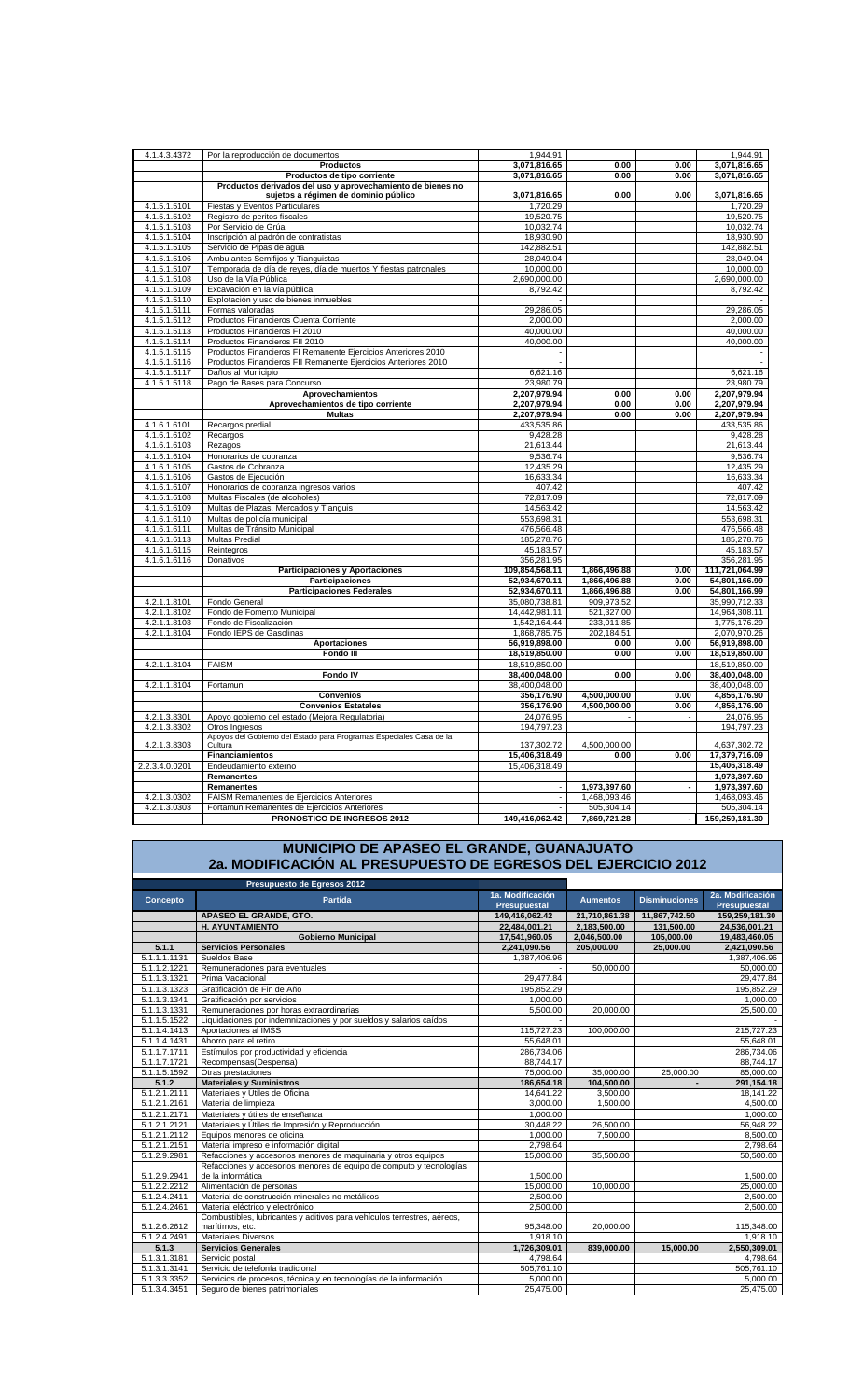|                              | Otros impuestos y derechos                                                                                         | 654,275.00                | 100,000.00               |                          | 754,275.00                        |
|------------------------------|--------------------------------------------------------------------------------------------------------------------|---------------------------|--------------------------|--------------------------|-----------------------------------|
| 5.1.3.6.3641                 | Servicios de revelado de fotografías<br>Instalación, reparación y mantenimiento de mobiliario y equipo             | 1,358.37                  |                          |                          | 1,358.37                          |
| 5.1.3.5.3521<br>5.1.3.5.3531 | administrativo<br>Instalación, reparación y mantenimiento de bienes informáticos                                   | 5,000.00<br>2,500.00      |                          |                          | 5,000.00<br>2,500.00              |
|                              | Mantenimiento y Conservación de Vehículos terrestres, aéreos,                                                      |                           |                          |                          |                                   |
| 5.1.3.5.3551<br>5.1.3.5.3511 | marítimos, etc.<br>Conservación y Mantenimiento de inmuebles                                                       | 35,748.49<br>1,175.43     | 30,000.00                |                          | 65,748.49<br>1.175.43             |
| 5.1.3.2.3221                 | Arrendamiento de Edificios y Locales                                                                               | 90,000.00                 | 70,000.00                |                          | 160,000.00                        |
| 5.1.3.5.3581                 | Servicios de limpieza y manejo de desechos<br>Viáticos nacionales para servidores públicos en el desempeño de      | 1,175.43                  |                          |                          | 1,175.43                          |
| 5.1.3.7.3751                 | funciones                                                                                                          | 99,256.06                 | 15,000.00                |                          | 114,256.06                        |
| 5.1.3.7.3722                 | Pasajes terrestres internacionales para servidores públicos en el<br>desempeño de funciones o comisiones oficiales | 10,000.00                 |                          |                          | 10,000.00                         |
|                              | Viáticos en el extranjero para servidores públicos en el desempeño de                                              |                           |                          |                          |                                   |
| 5.1.3.7.3761                 | funciones                                                                                                          | 6,500.00                  |                          |                          | 6,500.00                          |
| 5.1.3.7.3781<br>5.1.3.8.3811 | Servicios integrales de traslado y viáticos<br>Gastos de ceremonial del H. Ayuntamiento                            | 5,000.00<br>45,845.70     | 239,000.00               |                          | 5,000.00<br>284,845.70            |
| 5.1.3.8.3853                 | Gastos de Representación                                                                                           | 156,903.90                | 285,000.00               |                          | 441,903.90                        |
| 5.1.3.9.3961<br>5.1.3.9.3981 | Otros gastos por responsabilidades<br>Impuesto sobre nominas                                                       | 35,792.91<br>34,742.97    | 100,000.00               | 15,000.00                | 120,792.91<br>34,742.97           |
| 5.2.4                        | Transferencias, Asignaciones, Subsidios y Otras Ayudas                                                             | 10,302,906.30             | 898,000.00               | 65,000.00                | 11,135,906.30                     |
| 5.2.4.0.4411                 | Gastos relacionados con actividades culturales, deportivas y de ayuda<br>extraordinaria                            | 475,000.00                | 648,000.00               | 15,000.00                | 1,108,000.00                      |
| 5.2.4.0.4411                 | Donativos a Instituciones sin Fines de Lucro                                                                       | 300,000.00                | 140,000.00               |                          | 440,000.00                        |
| 5.2.3.1.4341                 | Subsidios a la prestación de servicios públicos                                                                    | 9,527,906.30              | 110,000.00               | 50,000.00                | 9,587,906.30                      |
|                              | Sistema para el Desarrollo Integral de la Familia<br><b>IMIPE</b>                                                  | 7,877,906.30<br>50,000.00 | 110,000.00               | 50,000.00                | 7,877,906.30<br>110,000.00        |
|                              | <b>COMUDAJ</b>                                                                                                     | 1,600,000.00              |                          |                          | 1,600,000.00                      |
| 1.2.4<br>1.2.4.1.5111        | <b>Bienes Muebles</b><br>Muebles de oficina y estantería                                                           | 5,000.00<br>2,500.00      | $\overline{\phantom{a}}$ |                          | 5,000.00<br>2,500.00              |
| 1.2.4.1.5151                 | Computadoras y equipo periférico                                                                                   | 2,500.00                  |                          |                          | 2,500.00                          |
| 5.1.9                        | Gastos de la deuda pública                                                                                         | 3,000,000.00              | $\overline{a}$           |                          | 3,000,000.00                      |
| 5.12.4.0.9411<br>5.1.9       | Gastos de la Deuda Pública Interna<br>Intereses de la Deuda Pública Interna                                        | 3,000,000.00<br>80,000.00 |                          |                          | 3,000,000.00<br>80,000.00         |
| 5.12.4.0.9211                | Intereses de deuda pública interna con instituciones de crédito                                                    | 80.000.00                 |                          |                          | 80,000.00                         |
|                              | Sindicatura                                                                                                        | 620,613.77                | 41,500.00                |                          | 662,113.77                        |
| 5.1.1<br>5.1.1.1.1131        | <b>Servicios Personales</b><br>Sueldos Base                                                                        | 486,438.00<br>293,172.41  | $\overline{\phantom{a}}$ | $\overline{\phantom{a}}$ | 486,438.00<br>293,172.41          |
| 5.1.1.3.1321                 | Prima Vacacional                                                                                                   | 6,255.71                  |                          |                          | 6,255.71                          |
| 5.1.1.3.1323<br>5.1.1.4.1431 | Gratificación de Fin de Año<br>Ahorro para el retiro                                                               | 40,038.04<br>30,043.48    |                          |                          | 40,038.04<br>30,043.48            |
| 5.1.1.7.1711                 | Estímulos por productividad y eficiencia                                                                           | 60,053.94                 |                          |                          | 60,053.94                         |
| 5.1.1.7.1721                 | Recompensas(Despensa)                                                                                              | 8,874.42                  |                          |                          | 8,874.42                          |
| 5.1.1.5.1592<br>5.1.2        | Otras prestaciones<br><b>Materiales y Suministros</b>                                                              | 48,000.00<br>70,742.30    | 6,500.00                 |                          | 48,000.00<br>77,242.30            |
| 5.1.2.1.2121                 | Materiales y Útiles de Impresión y Reproducción                                                                    | 7,563.14                  | 6,500.00                 |                          | 14,063.14                         |
| 5.1.2.1.2151<br>5.1.2.2.2212 | Material impreso e información digital<br>Alimentación de personas                                                 | 5,651.10<br>1,175.43      |                          |                          | 5,651.10<br>1,175.43              |
| 5.1.2.9.2981                 | Refacciones y accesorios menores de maquinaria y equipos                                                           | 8,000.00                  |                          |                          | 8,000.00                          |
| 5.1.2.6.2612                 | Combustibles, lubricantes y aditivos para vehículos terrestres, aéreos,<br>marítimos, etc.                         | 48,000.00                 |                          |                          | 48,000.00                         |
| 5.1.2.4.2491                 | <b>Materiales Diversos</b>                                                                                         | 352.63                    |                          |                          | 352.63                            |
| 5.1.3                        | <b>Servicios Generales</b>                                                                                         | 63,433.47                 | 35,000.00                |                          | 98,433.47                         |
| 5.1.3.1.3131<br>5.1.3.3.3341 | Servicio de agua<br>Servicios de capacitación                                                                      | 587.72<br>6,464.86        | 10,000.00                |                          | 587.72<br>16,464.86               |
| 5.1.3.4.3451                 | Seguro de bienes patrimoniales                                                                                     | 16,301.25                 |                          |                          | 16,301.25                         |
| 5.1.3.6.3641                 | Servicios de revelado de fotografías<br>Mantenimiento y Conservación de Vehículos terrestres, aéreos,              | 1,175.43                  |                          |                          | 1,175.43                          |
| 5.1.3.5.3551                 | marítimos, etc.                                                                                                    | 10,260.25                 |                          |                          | 10,260.25                         |
| 5.1.3.7.3751                 | Viaticos nacionales para servidores publicos en el desempeno de<br>funciones                                       | 15,000.00                 | 25,000.00                |                          | 40,000.00                         |
| 5.1.3.8.3853                 | Gastos de Representación                                                                                           | 5,000.00                  |                          |                          | 5,000.00                          |
| 5.1.3.9.3961<br>5.1.3.9.3981 | Otros gastos por responsabilidades<br>Impuesto sobre nominas                                                       | 1,500.00                  |                          |                          | 1,500.00                          |
|                              |                                                                                                                    |                           |                          |                          |                                   |
|                              | Regiduría                                                                                                          | 7,143.96<br>4,294,106.02  | 95,500.00                | 26,500.00                | 7,143.96<br>4,363,106.02          |
| 5.1.1                        | <b>Servicios Personales</b>                                                                                        | 3,686,943.50              | 27.500.00                | 17,500.00                | 3,696,943.50                      |
| 5.1.1.1.1131                 | Sueldos Base                                                                                                       | 2,144,800.41              |                          |                          | 2.144.800.41                      |
| 5.1.1.3.1321<br>5.1.1.3.1323 | Prima Vacacional<br>Gratificación de Fin de Año                                                                    | 44,753.27<br>299.187.09   |                          |                          | 44,753.27<br>299,187.09           |
| 5.1.1.3.1331                 | Remuneraciones por horas extraordinarias                                                                           | 7,500.00                  | 7,500.00                 |                          | 15,000.00                         |
| 5.1.1.4.1413                 | Aportaciones al IMSS                                                                                               | 88,801.63                 |                          | 17,500.00                | 71,301.63                         |
| 5.1.1.4.1431<br>5.1.1.7.1711 | Ahorro para el retiro<br>Estímulos por productividad y eficiencia                                                  | 206,113.62<br>440,792.16  |                          |                          | 206,113.62<br>440,792.16          |
| 5.1.1.7.1721                 | Recompensas(Despensa)                                                                                              | 70,995.33                 |                          |                          | 70,995.33                         |
| 5.1.1.5.1592<br>5.1.1.5.1562 | Otras prestaciones<br>Ramírez Mancera José Manuel                                                                  | 384,000.00<br>48,000.00   | 20,000.00                |                          | 404,000.00<br>48,000.00           |
| 5.1.1.5.1562                 | Girón Alanís Miquel                                                                                                | 48,000.00                 |                          |                          | 48,000.00                         |
| 5.1.1.5.1562<br>5.1.1.5.1562 | Ramos Ortiz Emilio<br>Cortez García Lucia                                                                          | 48,000.00<br>48,000.00    | 10,000.00                |                          | 48,000.00<br>58,000.00            |
| 5.1.1.5.1562                 | Najar Hernández J. Jesús                                                                                           | 48,000.00                 |                          |                          | 48,000.00                         |
| 5.1.1.5.1562                 | Esparza Aranda Ismael                                                                                              | 48,000.00                 |                          |                          | 48,000.00                         |
| 5.1.1.5.1562<br>5.1.1.5.1562 | Buenrostro Morales Manuel Gerardo<br>Sánchez Ángel Ma. Guadalupe                                                   | 48,000.00<br>48,000.00    | 10,000.00                |                          | 58,000.00<br>48,000.00            |
| 5.1.2                        | <b>Materiales y Suministros</b>                                                                                    | 436,717.52                | 10,000.00                | 2,000.00                 | 444,717.52                        |
| 5.1.2.1.2111                 | Materiales y Útiles de Oficina<br>Materiales y útiles de enseñanza                                                 | 9,873.60<br>1,186.73      |                          |                          | 9,873.60<br>1,186.73              |
| 5.1.2.1.2171<br>5.1.2.1.2121 | Materiales y Útiles de Impresión y Reproducción                                                                    | 20,673.60                 |                          |                          | 20,673.60                         |
| 5.1.2.1.2112                 | Equipos menores de oficina                                                                                         | 5,000.00                  |                          | 2,000.00                 | 3,000.00                          |
| 5.1.2.1.2151<br>5.1.2.9.2981 | Material impreso e información digital<br>Refacciones y accesorios menores de maquinaria y otros equipos           | 1,673.32<br>9,655.64      | 10,000.00                |                          | 1,673.32<br>19,655.64             |
|                              | Refacciones y accesorios menores de equipo de computo y tecnologías                                                |                           |                          |                          |                                   |
| 5.1.2.9.2941                 | de la informática<br>Combustibles, lubricantes y aditivos para vehículos terrestres, aéreos,                       | 2,654.62                  |                          |                          | 2,654.62                          |
| 5.1.2.6.2612                 | marítimos, etc.                                                                                                    | 384,000.00                |                          |                          | 384,000.00                        |
|                              | Ramírez Mancera José Manuel<br>Girón Alanís Miguel                                                                 | 48,000.00<br>48,000.00    |                          |                          | 48,000.00<br>48,000.00            |
|                              | Ramos Ortiz Emilio                                                                                                 | 48,000.00                 |                          |                          | 48,000.00                         |
|                              | Cortez García Lucia                                                                                                | 48,000.00                 |                          |                          | 48,000.00                         |
|                              | Najar Hernández J. Jesús<br>Esparza Aranda Ismael                                                                  | 48,000.00<br>48,000.00    |                          |                          | 48,000.00<br>48,000.00            |
|                              | Buenrostro Morales Manuel Gerardo                                                                                  | 48,000.00                 |                          |                          | 48,000.00                         |
| 5.1.2.4.2491                 | Sánchez Ángel Ma. Guadalupe<br><b>Materiales Diversos</b>                                                          | 48,000.00<br>2,000.00     |                          |                          | 48,000.00<br>2,000.00             |
| 5.1.3                        | <b>Servicios Generales</b>                                                                                         | 157,945.00                | 58,000.00                | 7,000.00                 | 208,945.00                        |
| 5.1.3.1.3181                 | Servicio postal                                                                                                    | 339.07                    |                          |                          | 339.07                            |
| 5.1.3.1.3131<br>5.1.3.3.3341 | Servicio de agua<br>Servicios de capacitación                                                                      | 4,034.89<br>8,000.00      | 1,000.00                 | 2,000.00<br>5,000.00     | 2,034.89                          |
| 5.1.3.4.3451<br>5.1.3.9.3921 | Seguro de bienes patrimoniales<br>Otros impuestos y derechos                                                       | 4,464.89<br>8,702.69      | 8,500.00                 |                          | 4,000.00<br>12,964.89<br>8,702.69 |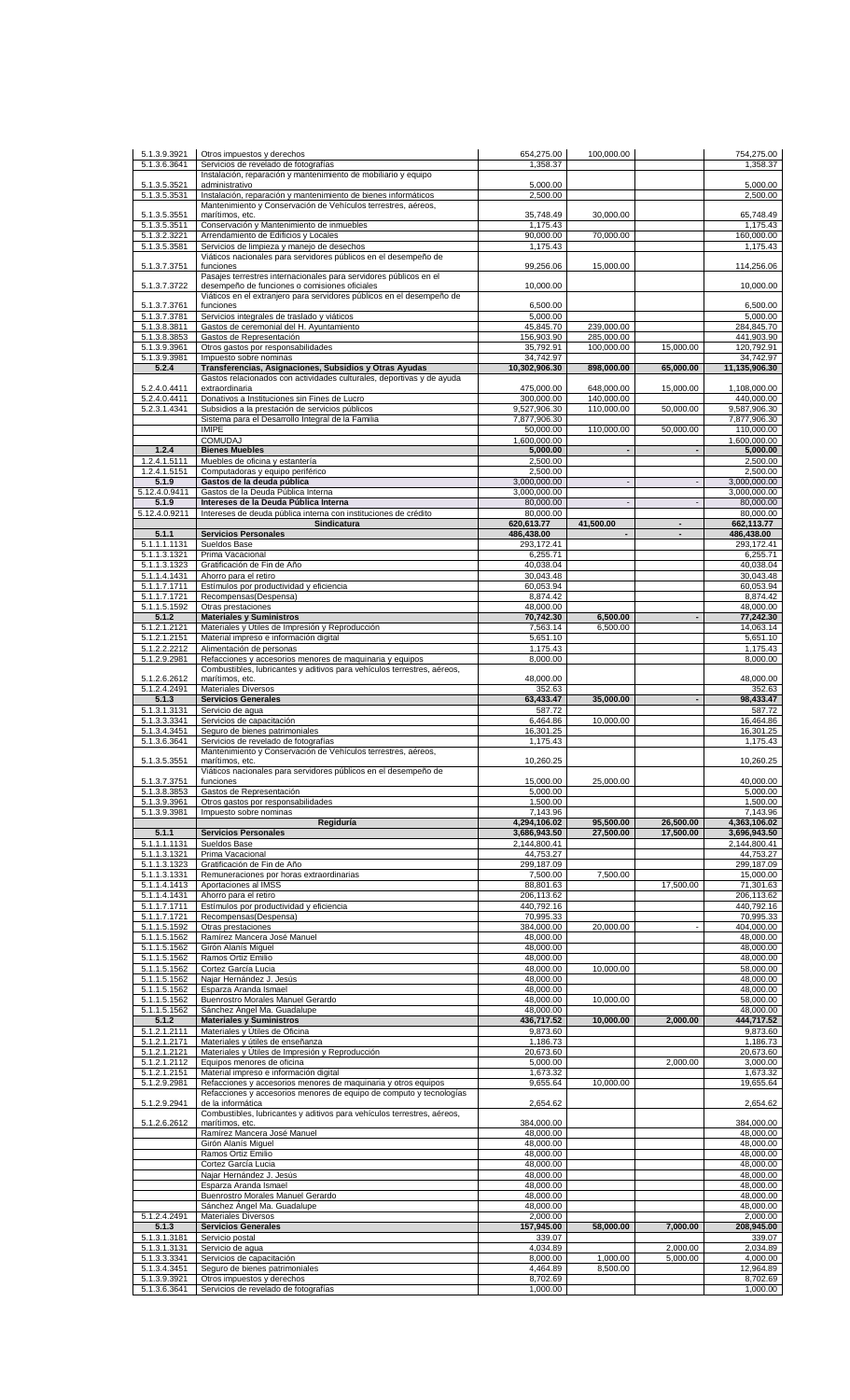| 5.1.3.5.3521                              | Instalación, reparación y mantenimiento de mobiliario y equipo<br>administrativo                                                                   | 5,500.00                     |                          |                          | 5,500.00                     |
|-------------------------------------------|----------------------------------------------------------------------------------------------------------------------------------------------------|------------------------------|--------------------------|--------------------------|------------------------------|
| 5.1.3.5.3531<br>5.1.3.5.3551              | Instalación, reparación y mantenimiento de bienes informáticos<br>Mantenimiento y Conservación de Vehículos terrestres, aéreos,<br>marítimos, etc. | 2,350.86<br>10.000.00        |                          |                          | 2,350.86<br>10,000.00        |
| 5.1.3.5.3511                              | Conservación y Mantenimiento de inmuebles<br>Pasajes terrestres nacionales para servidores públicos en el desempeño                                | 1,175.43                     |                          |                          | 1,175.43                     |
| 5.1.3.7.3721                              | de funciones o comisiones oficiales<br>Viáticos nacionales para servidores públicos en el desempeño de<br>funciones                                | 1,175.43                     | 10.000.00                |                          | 1,175.43                     |
| 5.1.3.7.3751<br>5.1.3.8.3811              | Gastos de ceremonial del H. Ayuntamiento                                                                                                           | 62,000.00<br>5,500.00        | 8,500.00                 |                          | 72,000.00<br>14,000.00       |
| 5.1.3.8.3853<br>5.1.3.9.3961              | Gastos de Representación<br>Otros gastos por responsabilidades                                                                                     | 15,000.00<br>3,390.66        |                          |                          | 15,000.00<br>3,390.66        |
| 5.1.3.9.3981<br>1.2.4                     | Impuesto sobre nominas<br><b>Bienes Muebles</b>                                                                                                    | 25,311.09<br>12,500.00       | 30,000.00                |                          | 55,311.09<br>12,500.00       |
| 1.2.4.1.5111                              | Muebles de oficina y estantería                                                                                                                    | 11,500.00                    |                          |                          | 11,500.00                    |
| 1.2.4.1.5151                              | Computadoras y equipo periférico<br><b>COMITÉ DE ADQUISICIONES</b>                                                                                 | 1,000.00<br>27,321.37        |                          |                          | 1.000.00<br>27,321.37        |
| 5.1.2<br>5.1.2.1.2111                     | <b>Materiales y Suministros</b><br>Materiales y Útiles de Oficina                                                                                  | 9,281.32<br>5,651.10         | ÷,                       |                          | 9,281.32<br>5,651.10         |
| 5.1.2.1.2121                              | Materiales y Útiles de Impresión y Reproducción                                                                                                    | 3,630.22                     |                          |                          | 3,630.22                     |
| 5.1.3<br>5.1.3.6.3611                     | <b>Servicios Generales</b><br>Impresión y elaboración de publicaciones oficiales y de interés general                                              | 18,040.05<br>8,041.95        |                          |                          | 18,040.05<br>8,041.95        |
| 5.1.3.8.3811                              | Gastos de ceremonial del H. Ayuntamiento<br>SECRETARIA DEL H. AYUNTAMIENTO                                                                         | 9,998.10<br>4,845,695.08     | 712,000.00               | 53,000.00                | 9,998.10<br>5,504,695.08     |
| 5.1.1                                     | <b>Servicios Personales</b>                                                                                                                        | 4,147,816.68                 | 660,000.00               | 40,000.00                | 4,767,816.68                 |
| 5.1.1.1.1131<br>5.1.1.3.1321              | Sueldos Base<br>Prima Vacacional                                                                                                                   | 872,726.30<br>19,016.78      |                          |                          | 872,726.30<br>19,016.78      |
| 5.1.1.3.1323<br>5.1.1.5.1522              | Gratificación de Fin de Año<br>Liquidaciones por indemnizaciones y por sueldos y salarios caídos                                                   | 128,111.85<br>2,650,000.00   | 650,000.00               |                          | 128,111.85<br>3,300,000.00   |
| 5.1.1.4.1413                              | Aportaciones al IMSS                                                                                                                               | 138,523.71                   |                          |                          | 138,523.71                   |
| 5.1.1.7.1711<br>5.1.1.7.1721              | Estímulos por productividad y eficiencia<br>Recompensas(Despensa)                                                                                  | 177,317.12<br>62,120.92      |                          |                          | 177,317.12<br>62,120.92      |
| 5.1.1.2.1221<br>5.1.1.5.1592              | Remuneraciones para eventuales<br>Otras prestaciones                                                                                               | 100,000.00                   | 10,000.00                | 40,000.00                | 70,000.00                    |
| 5.1.2                                     | <b>Materiales y Suministros</b>                                                                                                                    | 90,249.63                    | 41,000.00                | $\overline{\phantom{0}}$ | 131,249.63                   |
| 5.1.2.1.2111<br>5.1.2.1.2171              | Materiales y Útiles de Oficina<br>Materiales y útiles de enseñanza                                                                                 | 21,845.25<br>1.175.43        |                          |                          | 21,845.25<br>1,175.43        |
| 5.1.2.1.2121<br>5.1.2.1.2112              | Materiales y Útiles de Impresión y Reproducción<br>Equipos menores de oficina                                                                      | 32,696.00<br>1,000.00        | 12,500.00                |                          | 45,196.00<br>1,000.00        |
| 5.1.2.2.2212                              | Alimentación de personas                                                                                                                           | 1,630.13                     |                          |                          | 1,630.13                     |
| 5.1.2.9.2981                              | Refacciones y accesorios menores de maquinaria y otros equipos<br>Refacciones y accesorios menores de equipo de computo y tecnologías              | 5,565.11                     | 5,000.00                 |                          | 10,565.11                    |
| 5.1.2.9.2941<br>5.1.2.4.2461              | de la informática<br>Material eléctrico y electrónico                                                                                              | 1,500.00<br>587.72           |                          |                          | 1,500.00<br>587.72           |
|                                           | Combustibles, lubricantes y aditivos para vehículos terrestres, aéreos,                                                                            |                              |                          |                          |                              |
| 5.1.2.6.2612<br>5.1.2.4.2491              | marítimos, etc.<br><b>Materiales Diversos</b>                                                                                                      | 23,250.00<br>1,000.00        | 23,500.00                |                          | 46,750.00<br>1,000.00        |
| 5.1.3<br>5.1.3.1.3181                     | <b>Servicios Generales</b><br>Servicio postal                                                                                                      | 117,328.77<br>705.25         | 11,000.00<br>1,000.00    | 5,000.00                 | 123,328.77<br>1,705.25       |
| 5.1.3.1.3131                              | Servicio de agua                                                                                                                                   | 1,763.14                     |                          |                          | 1,763.14                     |
| 5.1.3.3.3341<br>5.1.3.4.3451              | Servicios de capacitación<br>Seguro de bienes patrimoniales                                                                                        | 5,000.00<br>10,000.00        |                          | 1,000.00                 | 5,000.00<br>9,000.00         |
| $\overline{5.1.3.9.3921}$<br>5.1.3.6.3641 | Otros impuestos y derechos<br>Servicios de revelado de fotografías                                                                                 | 3,056.12<br>1,086.75         |                          |                          | 3,056.12<br>1,086.75         |
|                                           | Instalación, reparación y mantenimiento de mobiliario y equipo                                                                                     |                              |                          |                          |                              |
| 5.1.3.5.3521<br>5.1.3.5.3531              | administrativo<br>Instalación, reparación y mantenimiento de bienes informáticos                                                                   | 1,500.00<br>2,528.21         |                          |                          | 1,500.00<br>2,528.21         |
| 5.1.3.5.3551                              | Mantenimiento y Conservación de Vehículos terrestres, aéreos,<br>marítimos, etc.                                                                   | 9,800.00                     |                          |                          | 9,800.00                     |
| 5.1.3.6.3611<br>5.1.3.6.3611              | Difusión e información de mensajes y actividades gubernamentales<br>Impresión y elaboración de publicaciones oficiales y de interés general        | 2,938.57<br>2,938.57         |                          |                          | 2,938.57<br>2,938.57         |
|                                           | Pasajes terrestres nacionales para servidores públicos en el desempeño                                                                             |                              |                          |                          |                              |
| 5.1.3.7.3721                              | de funciones o comisiones oficiales<br>Viáticos nacionales para servidores públicos en el desempeño de                                             | 1,175.43                     |                          |                          | 1,175.43                     |
| 5.1.3.7.3751<br>5.1.3.8.3811              | funciones<br>Gastos de ceremonial del H. Ayuntamiento                                                                                              | 11,954.25<br>12,075.27       | 10,000.00                | 4,000.00                 | 21,954.25<br>8,075.27        |
| 5.1.3.8.3853                              | Gastos de Representación                                                                                                                           | 3,826.72                     |                          |                          | 3,826.72                     |
| 5.1.3.9.3961<br>5.1.3.9.3981              | Otros gastos por responsabilidades<br>Impuesto sobre nominas                                                                                       | 25,000.00<br>21,980.47       |                          |                          | 25,000.00<br>21,980.47       |
| 5.2.4<br>5.2.2.0.4231                     | Transferencias, Asignaciones, Subsidios y Otras Ayudas<br>Transferencias para servicios personales                                                 | 474,300.00<br>474,300.00     | $\overline{\phantom{a}}$ |                          | 474,300.00<br>474,300.00     |
| 1.2.4                                     | <b>Bienes Muebles</b>                                                                                                                              | 16,000.00                    |                          | 8,000.00                 | 8,000.00                     |
| 1.2.4.1.5111<br>1.2.6.3.5411              | Muebles de oficina y estantería<br>Automóviles y Camiones                                                                                          | 15,000.00                    |                          | 8,000.00                 | 7,000.00                     |
| 1.2.4.6.5651<br>1.2.4.1.5151              | Equipo de comunicación y telecomunicaciones<br>Computadoras y equipo periférico                                                                    | 1,000.00                     |                          |                          | 1,000.00                     |
| 1.2.4.6.5691                              | Otros Equipos<br><b>TESORERÍA MUNICIPAL</b>                                                                                                        | 9,849,446.31                 | 789,653.38               | 1,058,800.00             | 9,580,299.69                 |
|                                           | DIRECCIÓN DE TESORERÍA MUNICIPAL                                                                                                                   | 4,145,929.34                 | 651,653.38               | 55,000.00                | 4,742,582.72                 |
| 5.1.1<br>5.1.1.1.1131                     | <b>Servicios Personales</b><br>Sueldos Base                                                                                                        | 2,817,496.04<br>1,630,948.38 | 173,653.38               |                          | 2,991,149.42<br>1,630,948.38 |
| 5.1.1.2.1221<br>5.1.1.3.1321              | Remuneraciones para eventuales<br>Prima Vacacional                                                                                                 | 65,000.00<br>37,751.05       | 15,000.00                |                          | 80,000.00<br>37,751.05       |
| 5.1.1.3.1323                              | Gratificación de Fin de Año                                                                                                                        | 248,340.35                   |                          |                          | 248,340.35                   |
| 5.1.1.3.1341<br>5.1.1.3.1331              | Gratificación por servicios<br>Remuneraciones por horas extraordinarias                                                                            | 50,000.00<br>180,000.00      | 50,000.00<br>30,000.00   |                          | 100,000.00<br>210,000.00     |
| 5.1.1.5.1522<br>5.1.1.4.1413              | Liquidaciones por indemnizaciones y por sueldos y salarios caídos<br>Aportaciones al IMSS                                                          | 133,452.33                   | 78,653.38                |                          | 212,105.71                   |
| 5.1.1.7.1711                              | Estímulos por productividad y eficiencia                                                                                                           | 347,762.06                   |                          |                          | 347,762.06                   |
| 5.1.1.7.1721<br>5.1.1.5.1592              | Recompensas(Despensa)<br>Otras prestaciones                                                                                                        | 124,241.87                   |                          |                          | 124,241.87                   |
| 5.1.2<br>5.1.2.1.2111                     | <b>Materiales y Suministros</b><br>Materiales y Útiles de Oficina                                                                                  | 505,797.87<br>83,744.89      | 257,000.00<br>80,000.00  |                          | 762,797.87<br>163,744.89     |
| 5.1.2.1.2161                              | Material de limpieza                                                                                                                               | 5,433.75                     |                          |                          | 5,433.75                     |
| 5.1.2.1.2171<br>5.1.2.1.2121              | Materiales y útiles de enseñanza<br>Materiales y Útiles de Impresión y Reproducción                                                                | 5,651.10<br>239,636.28       | 45,000.00                |                          | 5,651.10<br>284,636.28       |
| 5.1.2.1.2112<br>5.1.2.1.2151              | Equipos menores de oficina<br>Material impreso e información digital                                                                               | 5,000.00<br>2,260.44         | 5,000.00                 |                          | 10,000.00<br>2,260.44        |
| 5.1.2.2.2212                              | Alimentación de personas                                                                                                                           | 34,347.00                    | 24,000.00                |                          | 58,347.00                    |
| 5.1.2.9.2981                              | Refacciones y accesorios menores de maquinaria y otros equipos<br>Refacciones y accesorios menores de equipo de computo y tecnologías              | 25,824.41                    | 25,000.00                |                          | 50,824.41                    |
| 5.1.2.9.2941<br>5.1.2.4.2411              | de la informática<br>Material de construcción minerales no metálicos                                                                               | 38,500.00<br>5,000.00        | 35,000.00<br>2,500.00    |                          | 73,500.00<br>7,500.00        |
| 5.1.2.7.2711<br>5.1.2.4.2461              | Vestuario y uniformes<br>Material eléctrico y electrónico                                                                                          | 3,000.00<br>2,500.00         | 5,500.00                 |                          | 3,000.00<br>8,000.00         |
| 5.1.2.5.2531                              | Medicinas y producto farmacéuticos                                                                                                                 | 5,000.00                     |                          |                          | 5,000.00                     |
|                                           |                                                                                                                                                    |                              |                          |                          |                              |
| 5.1.2.6.2612<br>5.1.2.4.2491              | Combustibles, lubricantes y aditivos para vehículos terrestres, aéreos,<br>marítimos, etc.<br>Materiales Diversos                                  | 48,900.00<br>1,000.00        | 35,000.00                |                          | 83,900.00<br>1,000.00        |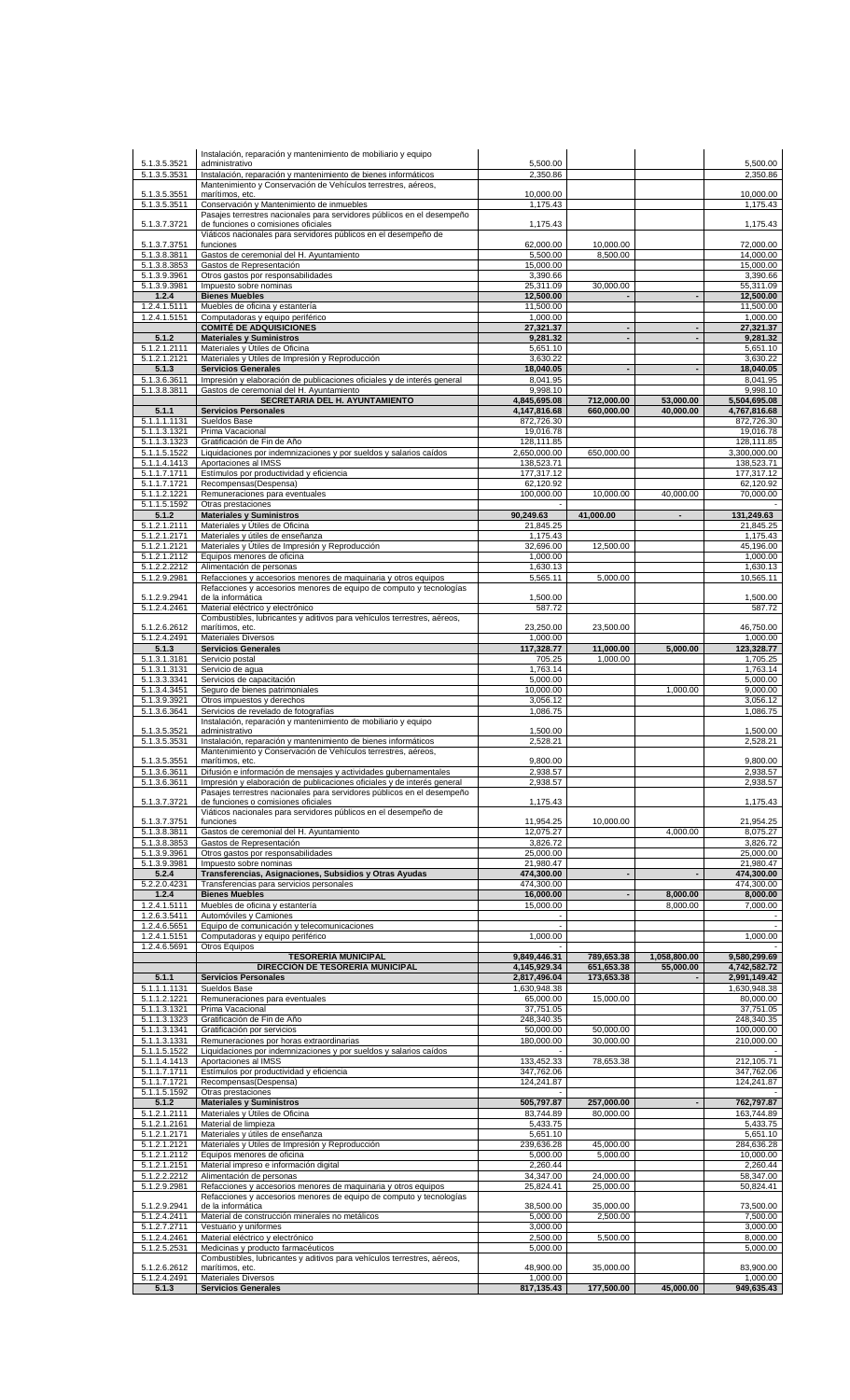| 5.1.3.1.3181                 | Servicio postal                                                                                               | 1,430.56                     | 2,500.00                 |                            | 3.930.56                        |
|------------------------------|---------------------------------------------------------------------------------------------------------------|------------------------------|--------------------------|----------------------------|---------------------------------|
| 5.1.3.1.3111                 | Servicio de energía eléctrica                                                                                 | 212,481.36                   |                          |                            | 212,481.36                      |
| 5.1.3.1.3131                 | Servicio de aqua                                                                                              | 5,433.75                     |                          |                            | 5,433.75                        |
| 5.1.3.3.3341                 | Servicios de capacitación                                                                                     | 50,000.00                    | 35,000.00                |                            | 85,000.00                       |
| 5.1.3.3.3352                 | Servicios de procesos, técnica y en tecnologías de la información                                             | 168,246.00                   | 30,000.00                | 45,000.00                  | 198,246.00<br>28,252.32         |
| 5.1.3.4.3451<br>5.1.3.9.3921 | Seguro de bienes patrimoniales<br>Otros impuestos y derechos                                                  | 73,252.32<br>2,955.53        |                          |                            | 2,955.53                        |
| 5.1.3.6.3641                 | Servicios de revelado de fotografías                                                                          | 4,520.88                     |                          |                            | 4,520.88                        |
| 5.1.3.4.3411                 | Comisiones y servicios bancarios                                                                              | 62,280.02                    |                          |                            | 62,280.02                       |
| 5.1.1.1.3441                 | Seguros de responsabilidad patrimonial y fianzas                                                              | 5,000.00                     |                          |                            | 5,000.00                        |
| 5.1.1.1.3511                 | Conservación y Mantenimiento de inmuebles                                                                     |                              | 5,000.00                 |                            | 5,000.00                        |
|                              | Instalación, reparación y mantenimiento de mobiliario y equipo                                                |                              |                          |                            |                                 |
| 5.1.3.5.3521<br>5.1.3.5.3531 | administrativo<br>Instalación, reparación y mantenimiento de bienes informáticos                              | 2,000.00<br>35,500.00        | 5,000.00<br>30,000.00    |                            | 7,000.00<br>65,500.00           |
|                              | Mantenimiento y Conservación de Vehículos terrestres, aéreos,                                                 |                              |                          |                            |                                 |
| 5.1.3.5.3551                 | marítimos, etc.                                                                                               | 21,101.25                    | 5,000.00                 |                            | 26,101.25                       |
| 5.1.3.5.3581                 | Servicios de limpieza y manejo de desechos                                                                    | 2,064.83                     |                          |                            | 2,064.83                        |
| 5.1.3.6.3611                 | Impresión y elaboración de publicaciones oficiales y de interés general                                       | 1,738.80                     |                          |                            | 1,738.80                        |
| 5.1.3.7.3721                 | Pasajes terrestres nacionales para servidores públicos en el desempeño<br>de funciones o comisiones oficiales | 678.13                       |                          |                            | 678.13                          |
|                              | Viáticos nacionales para servidores públicos en el desempeño de                                               |                              |                          |                            |                                 |
| 5.1.3.7.3751                 | funciones                                                                                                     | 58,556.75                    | 45,000.00                |                            | 103,556.75                      |
| 5.1.3.8.3811                 | Gastos de ceremonial del H. Ayuntamiento                                                                      | 34,631.68                    | 5,000.00                 |                            | 39,631.68                       |
| 5.1.3.8.3853                 | Gastos de Representación                                                                                      | 30,647.30                    | 10,000.00                |                            | 40,647.30                       |
| 5.1.3.9.3961                 | Otros gastos por responsabilidades                                                                            | 1,000.00                     | 2,500.00                 |                            | 3,500.00                        |
| 5.1.3.5.3571                 | Instalación, reparación y mantenimiento de maquinaria, otros equipos y<br>herramientas menores                |                              | 2,500.00                 |                            | 2,500.00                        |
| 5.1.3.9.3981                 | Impuesto sobre nominas                                                                                        | 43,616.28                    |                          |                            | 43,616.28                       |
| 1.2.4                        | <b>Bienes Muebles</b>                                                                                         | 5,500.00                     | 43,500.00                | 10,000.00                  | 39,000.00                       |
| 1.2.4.1.5111                 | Muebles de oficina y estantería                                                                               | 3,500.00                     | 8,500.00                 |                            | 12,000.00                       |
| 1.2.4.6.5651                 | Equipo de comunicación y telecomunicaciones                                                                   | 2,000.00                     | 10,000.00                | 10,000.00                  | 2,000.00                        |
| 1.2.4.1.5151                 | Computadoras y equipo periférico                                                                              |                              | 25,000.00                |                            | 25,000.00                       |
| 5.1.1                        | <b>CATASTRO</b><br><b>Servicios Personales</b>                                                                | 4,658,105.89<br>3,294,622.52 | 83,000.00<br>20,000.00   | 1,003,800.00<br>963,800.00 | 3,737,305.89<br>2,350,822.52    |
| 5.1.1.1.1131                 | Sueldos Base                                                                                                  | 998,929.05                   |                          |                            | 998,929.05                      |
| 5.1.1.2.1221                 | Remuneraciones para eventuales                                                                                |                              |                          |                            |                                 |
| 5.1.1.3.1321                 | Prima Vacacional                                                                                              | 21,251.37                    |                          |                            | 21,251.37                       |
| 5.1.1.3.1331                 | Remuneraciones por horas extraordinarias                                                                      | 23,500.00                    | 20,000.00                |                            | 43,500.00                       |
| 5.1.1.2.1221                 | Remuneraciones para eventuales(BANOBRAS)                                                                      | 1,577,623.20                 |                          | 963,800.00                 | 613,823.20                      |
| 5.1.1.3.1323                 | Gratificación de Fin de Año                                                                                   | 141,675.79                   |                          |                            | 141,675.79                      |
| 5.1.1.5.1522<br>5.1.1.4.1413 | Liquidaciones por indemnizaciones y por sueldos y salarios caídos<br>Aportaciones al IMSS                     | 234,238.71                   |                          |                            | 234,238.71                      |
| 5.1.1.7.1711                 | Estímulos por productividad y eficiencia                                                                      | 199,785.82                   |                          |                            | 199,785.82                      |
| 5.1.1.7.1721                 | Recompensas(Despensa)                                                                                         | 97,618.58                    |                          |                            | 97,618.58                       |
| 5.1.2                        | <b>Materiales y Suministros</b>                                                                               | 175,211.05                   | 47,000.00                | 28,000.00                  | 194,211.05                      |
| 5.1.2.1.2111                 | Materiales y Útiles de Oficina                                                                                | 25,540.20                    | 20,000.00                | 10,000.00                  | 35,540.20                       |
| 5.1.2.1.2161                 | Material de limpieza                                                                                          | 1,304.10                     | 1,000.00                 |                            | 2,304.10                        |
| 5.1.2.1.2171                 | Materiales y útiles de enseñanza                                                                              | 830.28                       |                          |                            | 830.28                          |
| 5.1.2.1.2121                 | Materiales y Útiles de Impresión y Reproducción                                                               | 43,404.70                    | 15,000.00                |                            | 58,404.70                       |
| 5.1.2.1.2112<br>5.1.2.2.2212 | Equipos menores de oficina<br>Alimentación de personas                                                        | 10,000.00<br>4,304.10        | 2,500.00                 | 4,000.00                   | 6,000.00<br>6,804.10            |
| 5.1.2.9.2981                 | Refacciones y accesorios menores de maquinaria y otros equipos                                                | 22,169.70                    |                          |                            | 22,169.70                       |
|                              | Refacciones y accesorios menores de equipo de computo y tecnologías                                           |                              |                          |                            |                                 |
| 5.1.2.9.2941                 | de la informática                                                                                             | 5,000.00                     |                          |                            | 5,000.00                        |
| 5.1.2.4.2461                 | Material eléctrico y electrónico(BANOBRAS)                                                                    | 13,206.50                    |                          |                            | 13,206.50                       |
| 5.1.2.5.2531                 | Medicinas y producto farmacéuticos                                                                            | 2,173.50                     |                          |                            | 2,173.50                        |
| 5.1.2.6.2612                 | Combustibles, lubricantes y aditivos para vehículos terrestres, aéreos,<br>marítimos, etc.                    | 45,017.53                    | 8,500.00                 | 14,000.00                  | 39,517.53                       |
| 5.1.2.4.2491                 | <b>Materiales Diversos</b>                                                                                    | 2,260.44                     |                          |                            | 2,260.44                        |
| 5.1.3                        | <b>Servicios Generales</b>                                                                                    | 1,162,734.21                 | 16,000.00                | 12,000.00                  | 1,166,734.21                    |
| 5.1.3.1.3181                 | Servicio postal                                                                                               | 911.35                       |                          |                            | 911.35                          |
| 5.1.3.1.3131                 | Servicio de agua                                                                                              | 1,387.61                     |                          |                            | 1,387.61                        |
| 5.1.3.3.3341                 | Servicios de capacitación (BANOBRAS)                                                                          | 87,000.00                    |                          |                            | 87,000.00                       |
| 5.1.3.3.3352                 | Servicios de procesos, técnica y en tecnologías de la<br>información(BANOBRAS)                                | 769,040.51                   |                          |                            | 769,040.51                      |
| 5.1.3.9.3921                 | Otros impuestos y derechos                                                                                    |                              |                          |                            | 978.08                          |
| 5.1.3.6.3641                 | Servicios de revelado de fotografías                                                                          |                              |                          |                            |                                 |
| 5.1.3.5.3511                 |                                                                                                               | 978.08<br>917.44             |                          |                            | 917.44                          |
|                              | Conservación y Mantenimiento de inmuebles(BANOBRAS)                                                           | 232,000.00                   |                          |                            | 232,000.00                      |
|                              | Instalación, reparación y mantenimiento de mobiliario y equipo                                                |                              |                          |                            |                                 |
| 5.1.3.5.3521                 | administrativo                                                                                                | 217.35                       | 8,500.00                 |                            | 8,717.35                        |
|                              | Mantenimiento y Conservación de Vehículos terrestres, aéreos,                                                 |                              |                          |                            |                                 |
| 5.1.3.5.3551                 | marítimos, etc.<br>Viáticos nacionales para servidores públicos en el desempeño de                            | 22,970.64                    |                          | 12,000.00                  | 10,970.64                       |
| 5.1.3.7.3751                 | funciones                                                                                                     | 6,760.25                     | 2,500.00                 |                            | 9,260.25                        |
| 5.1.3.8.3811                 | Gastos de ceremonial del H. Ayuntamiento                                                                      | 11,410.88                    | 5,000.00                 |                            | 16,410.88                       |
| 5.1.3.9.3961                 | Otros gastos por responsabilidades                                                                            | 1,956.15                     |                          |                            | 1,956.15                        |
| 5.1.3.9.3981                 | Impuesto sobre nominas                                                                                        | 27,183.96                    | $\overline{\phantom{a}}$ |                            | 27,183.96                       |
| 1.2.4<br>1.2.4.1.5111        | <b>Bienes Muebles</b><br>Muebles de oficina y estantería                                                      | 25,538.11<br>5,000.00        |                          |                            | 25,538.11<br>5,000.00           |
| 1.2.4.6.5651                 | Equipo de comunicación y telecomunicaciones                                                                   | 1,000.00                     |                          |                            | 1,000.00                        |
| 1.2.4.1.5151                 | Computadoras y equipo periférico(BANOBRAS)                                                                    | 19,538.11                    |                          |                            | 19,538.11                       |
|                              | <b>FISCALIZACIÓN</b>                                                                                          | 1,045,411.08                 | 55,000.00                |                            | 1,100,411.08                    |
| 5.1.1                        | <b>Servicios Personales</b>                                                                                   | 863,632.28                   | 25,000.00                |                            | 888,632.28                      |
| 5.1.1.1.1131                 | Sueldos Base                                                                                                  | 484,894.98                   |                          |                            | 484,894.98                      |
| 5.1.1.3.1321<br>5.1.1.3.1323 | Prima Vacacional<br>Gratificación de Fin de Año                                                               | 10,950.74<br>73,004.91       |                          |                            | 10,950.74<br>73,004.91          |
| 5.1.1.3.1331                 | Remuneraciones por horas extraordinarias                                                                      | 45,000.00                    | 25,000.00                |                            | 70,000.00                       |
| 5.1.1.5.1522                 | Liquidaciones por indemnizaciones y por sueldos y salarios caídos                                             |                              |                          |                            |                                 |
| 5.1.1.4.1413                 | Aportaciones al IMSS                                                                                          | 86,681.73                    |                          |                            | 86,681.73                       |
| 5.1.1.7.1711                 | Estímulos por productividad y eficiencia                                                                      | 100,979.00                   |                          |                            | 100,979.00                      |
| 5.1.1.7.1721                 | Recompensas(Despensa)                                                                                         | 62,120.92                    |                          |                            | 62,120.92                       |
| 5.1.2                        | <b>Materiales y Suministros</b>                                                                               | 117,274.23                   | 30,000.00                |                            | 147,274.23                      |
| 5.1.2.1.2111<br>5.1.2.1.2121 | Materiales y Útiles de Oficina<br>Materiales y Útiles de Impresión y Reproducción                             | 7,781.13                     |                          |                            | 9,738.23                        |
| 5.1.2.1.2112                 | Equipos menores de oficina                                                                                    | 9,738.23<br>1,200.00         |                          |                            | 1,200.00                        |
| 5.1.2.1.2151                 | Material impreso e información digital                                                                        | 43.47                        |                          |                            | 7,781.13<br>43.47               |
| 5.1.2.2.2212                 | Alimentación de personas                                                                                      | 875.92                       |                          |                            | 875.92                          |
| 5.1.2.9.2981                 | Refacciones y accesorios menores de maquinaria y otros equipos                                                | 16,500.00                    |                          |                            | 16,500.00                       |
|                              | Refacciones y accesorios menores de equipo de computo y tecnologías                                           |                              |                          |                            |                                 |
| 5.1.2.9.2941                 | de la informática<br>Combustibles, lubricantes y aditivos para vehículos terrestres, aéreos,                  | 4,520.88                     |                          |                            | 4,520.88                        |
| 5.1.2.6.2612                 | marítimos, etc.                                                                                               | 75,000.00                    | 30,000.00                |                            | 105,000.00                      |
| 5.1.2.4.2491                 | <b>Materiales Diversos</b>                                                                                    | 1,614.60                     |                          |                            | 1,614.60                        |
| 5.1.3                        | <b>Servicios Generales</b>                                                                                    | 44,404.57                    |                          | $\blacksquare$             | 44,404.57                       |
| 5.1.3.1.3131                 | Servicio de agua                                                                                              | 904.18                       |                          |                            | 904.18                          |
| 5.1.3.4.3451<br>5.1.3.9.3921 | Seguro de bienes patrimoniales<br>Otros impuestos y derechos                                                  | 152.15<br>2,803.82           |                          |                            | 2,803.82                        |
| 5.1.3.6.3641                 | Servicios de revelado de fotografías                                                                          | 1,130.22                     |                          |                            | 1,130.22                        |
| 5.1.3.5.3531                 | Instalación, reparación y mantenimiento de bienes informáticos                                                | 2,260.44                     |                          |                            | 2,260.44                        |
| 5.1.2.7.2711<br>5.1.3.5.3551 | Vestuario y uniformes<br>Mantenimiento y Conservación de Vehículos terrestres, aéreos,                        | 3,000.00<br>14,500.00        |                          |                            | 152.15<br>3,000.00<br>14,500.00 |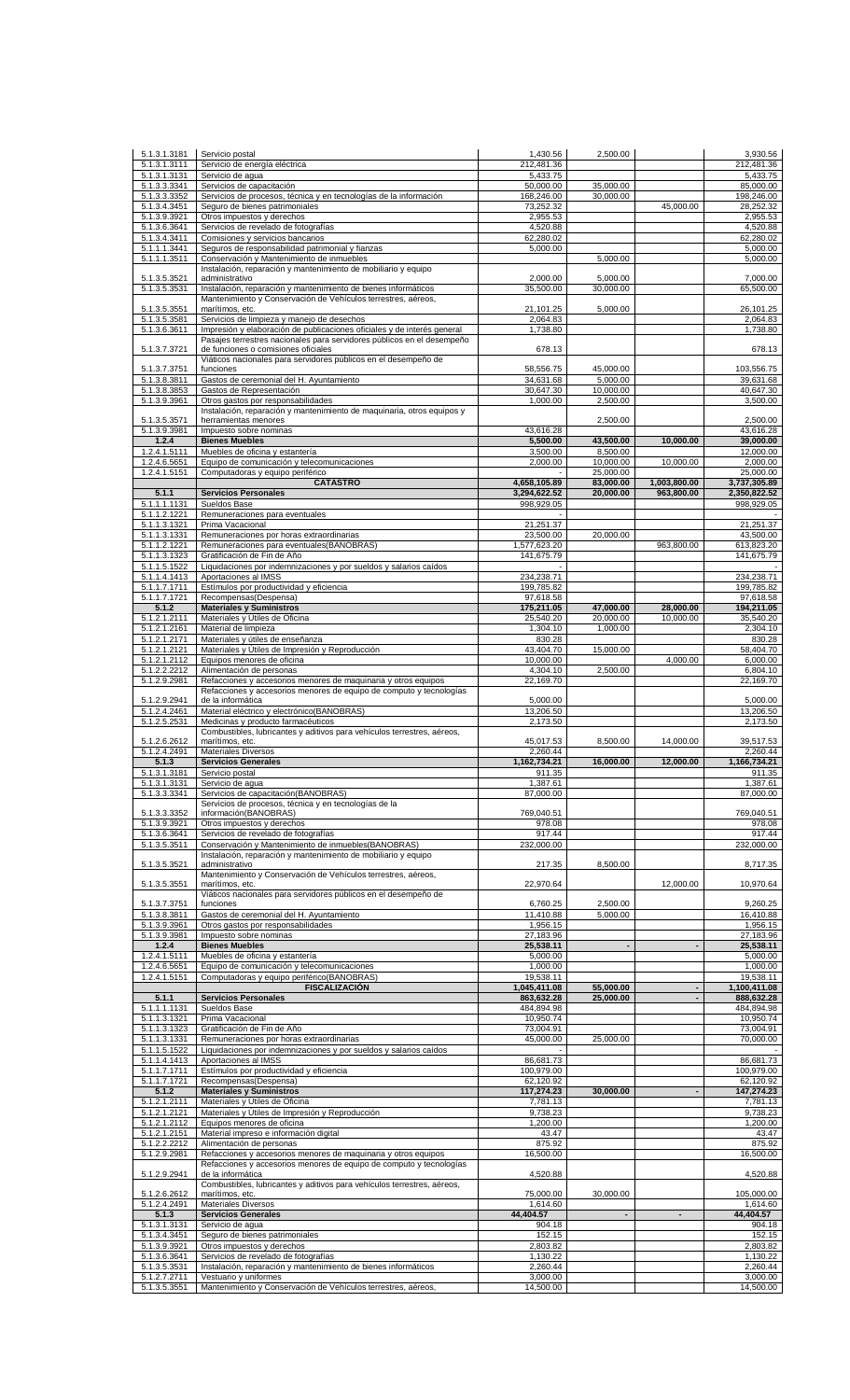|                              | marítimos, etc.                                                                                                                            |                              |                          |                       |                              |
|------------------------------|--------------------------------------------------------------------------------------------------------------------------------------------|------------------------------|--------------------------|-----------------------|------------------------------|
| 5.1.3.5.3571                 | Instalación, reparación y mantenimiento de maquinaria, otros equipos y<br>herramientas menores                                             | 5,651.10                     |                          |                       | 5,651.10                     |
|                              | Viáticos nacionales para servidores públicos en el desempeño de                                                                            |                              |                          |                       |                              |
| 5.1.3.7.3751                 | funciones                                                                                                                                  | 65.21                        |                          |                       | 65.21                        |
| 5.1.3.9.3961<br>5.1.3.9.3981 | Otros gastos por responsabilidades<br>Impuesto sobre nominas                                                                               | 677.26<br>13,260.21          |                          |                       | 677.26<br>13,260.21          |
| 1.2.4                        | <b>Bienes Muebles</b>                                                                                                                      | 20,100.00                    | $\overline{\phantom{a}}$ | $\blacksquare$        | 20,100.00                    |
| 1.2.4.6.5651<br>1.2.4.1.5111 | Equipo de comunicación y telecomunicaciones<br>Muebles de oficina y estantería                                                             | 2,100.00<br>6,000.00         |                          |                       | 2,100.00<br>6,000.00         |
| 1.2.4.1.5151                 | Computadoras y equipo periférico                                                                                                           | 12,000.00                    |                          |                       | 12,000.00                    |
|                              | <b>JUZGADO MUNICIPAL</b>                                                                                                                   | 489,479.64                   | $\overline{\phantom{a}}$ |                       | 489,479.64                   |
| 5.1.1<br>5.1.1.1.1131        | <b>Servicios Personales</b><br>Sueldos Base                                                                                                | 459,380.00<br>296,426.02     | $\blacksquare$           | $\blacksquare$        | 459,380.00<br>296,426.02     |
| 5.1.1.3.1321                 | Prima Vacacional                                                                                                                           | 7,064.56                     |                          |                       | 7,064.56                     |
| 5.1.1.3.1323<br>5.1.1.5.1522 | Gratificación de Fin de Año<br>Liquidaciones por indemnizaciones y por sueldos y salarios caídos                                           | 45,430.40                    |                          |                       | 45,430.40                    |
| 5.1.1.4.1413                 | Aportaciones al IMSS                                                                                                                       | 31,511.97                    |                          |                       | 31,511.97                    |
| 5.1.1.7.1711                 | Estímulos por productividad y eficiencia                                                                                                   | 61,198.22                    |                          |                       | 61,198.22                    |
| 5.1.1.7.1721<br>5.1.1.5.1592 | Recompensas(Despensa)<br>Otras prestaciones                                                                                                | 17,748.83                    |                          |                       | 17,748.83                    |
| 5.1.2                        | <b>Materiales y Suministros</b>                                                                                                            | 21,200.88                    |                          |                       | 21,200.88                    |
| 5.1.2.1.2111<br>5.1.2.1.2121 | Materiales y Útiles de Oficina<br>Materiales y Útiles de Impresión y Reproducción                                                          | 3,499.97<br>4,302.92         |                          |                       | 3,499.97<br>4,302.92         |
| 5.1.2.1.2112                 | Equipos menores de oficina                                                                                                                 | 2,989.65                     |                          |                       | 2,989.65                     |
| 5.1.2.9.2941                 | Refacciones y accesorios menores de equipo de computo y tecnologías<br>de la informática                                                   | 1,908.33                     |                          |                       | 1,908.33                     |
|                              | Combustibles, lubricantes y aditivos para vehículos terrestres, aéreos,                                                                    |                              |                          |                       |                              |
| 5.1.2.6.2612<br>5.1.3        | marítimos, etc.<br><b>Servicios Generales</b>                                                                                              | 8,500.00<br>8,898.76         | $\blacksquare$           | $\blacksquare$        | 8,500.00<br>8,898.76         |
|                              | Viáticos nacionales para servidores públicos en el desempeño de                                                                            |                              |                          |                       |                              |
| 5.1.3.7.3751<br>5.1.3.9.3981 | funciones<br>Impuesto sobre nominas                                                                                                        | 1,500.00<br>7,398.76         |                          |                       | 1,500.00<br>7,398.76         |
|                              | <b>CONTRALORÍA MUNICIPAL</b>                                                                                                               | 1,924,023.38                 | 45,500.00                | $\blacksquare$        | 1,969,523.38                 |
| 5.1.1<br>5.1.1.1.1131        | <b>Servicios Personales</b><br>Sueldos Base                                                                                                | 1,606,664.20<br>984,024.23   | 10,000.00                |                       | 1,616,664.20<br>984,024.23   |
| 5.1.1.3.1321                 | Prima Vacacional                                                                                                                           | 22,475.53                    |                          |                       | 22,475.53                    |
| 5.1.1.3.1323<br>5.1.1.3.1331 | Gratificación de Fin de Año<br>Remuneraciones por horas extraordinarias                                                                    | 143,503.55<br>5,000.00       | 10.000.00                |                       | 143,503.55<br>15,000.00      |
| 5.1.1.5.1522                 | Liquidaciones por indemnizaciones y por sueldos y salarios caídos                                                                          |                              |                          |                       |                              |
| 5.1.1.4.1413<br>5.1.1.7.1711 | Aportaciones al IMSS<br>Estímulos por productividad y eficiencia                                                                           | 171,434.86<br>200,356.28     |                          |                       | 171,434.86<br>200,356.28     |
| $\overline{5.1.1.7}.1721$    | Recompensas(Despensa)                                                                                                                      | 79,869.75                    |                          |                       | 79,869.75                    |
| 5.1.1.5.1592<br>5.1.2        | Otras prestaciones<br><b>Materiales y Suministros</b>                                                                                      | 96,672.35                    | 32,000.00                | $\blacksquare$        | 128,672.35                   |
| 5.1.2.1.2111                 | Materiales y Útiles de Oficina                                                                                                             | 13,865.79                    |                          |                       | 13,865.79                    |
| 5.1.2.1.2171                 | Materiales y útiles de enseñanza                                                                                                           | 3,303.72                     |                          |                       | 3,303.72                     |
| 5.1.2.1.2121<br>5.1.2.1.2112 | Materiales y Útiles de Impresión y Reproducción<br>Equipos menores de oficina                                                              | 14,822.13<br>2,500.00        | 23,500.00                |                       | 38,322.13<br>2,500.00        |
| 5.1.2.1.2151                 | Material impreso e información digital                                                                                                     | 2,434.32                     |                          |                       | 2,434.32                     |
| 5.1.2.9.2981                 | Refacciones y accesorios menores de maquinaria y otros equipos<br>Refacciones y accesorios menores de equipo de computo y tecnologías      | 5,433.75                     |                          |                       | 5,433.75                     |
| 5.1.2.9.2941                 | de la informática                                                                                                                          | 10,562.64                    |                          |                       | 10,562.64                    |
| 5.1.2.6.2612                 | Combustibles, lubricantes y aditivos para vehículos terrestres, aéreos,<br>marítimos, etc.                                                 | 42,250.00                    | 8,500.00                 |                       | 50,750.00                    |
| 5.1.2.4.2491                 | <b>Materiales Diversos</b>                                                                                                                 | 1,500.00                     |                          |                       | 1,500.00                     |
| 5.1.3<br>5.1.3.1.3131        | <b>Servicios Generales</b><br>Servicio de agua                                                                                             | 118,686.83<br>1,763.14       | 3,500.00                 |                       | 122,186.83<br>1,763.14       |
| 5.1.3.3.3341                 | Servicios de capacitación                                                                                                                  | 5,000.00                     | 3,500.00                 |                       | 8,500.00                     |
| 5.1.3.4.3451<br>5.1.3.9.3921 | Seguro de bienes patrimoniales<br>Otros impuestos y derechos                                                                               | 12,649.77<br>3,955.77        |                          |                       | 12,649.77<br>3,955.77        |
|                              | Instalación, reparación y mantenimiento de mobiliario y equipo                                                                             |                              |                          |                       |                              |
| 5.1.3.5.3521                 | administrativo<br>Mantenimiento y Conservación de Vehículos terrestres, aéreos,                                                            | 2,566.56                     |                          |                       | 2,566.56                     |
| 5.1.3.5.3551                 | marítimos, etc.                                                                                                                            | 7,171.03                     |                          |                       | 7,171.03                     |
| 5.1.3.6.3611                 | Impresión y elaboración de publicaciones oficiales y de interés general<br>Viáticos nacionales para servidores públicos en el desempeño de | 3,390.66                     |                          |                       | 3,390.66                     |
| 5.1.3.7.3751                 | funciones                                                                                                                                  | 32,344.91                    |                          |                       | 32,344.91                    |
| 5.1.3.8.3811<br>5.1.3.8.3853 | Gastos de ceremonial del H. Ayuntamiento<br>Gastos de Representación                                                                       | 12,606.30<br>12,171.60       |                          |                       | 12,606.30<br>12,171.60       |
| 5.1.3.9.3961                 | Otros gastos por responsabilidades                                                                                                         | 86.94                        |                          |                       | 86.94                        |
| 5.1.3.9.3981<br>1.2.4        | Impuesto sobre nominas<br><b>Bienes Muebles</b>                                                                                            | 24,980.15<br>102,000.00      |                          |                       | 24,980.15<br>102,000.00      |
| 1.2.4.1.5111                 | Muebles de oficina y estantería                                                                                                            | 85,000.00                    |                          |                       | 85,000.00                    |
| 1.2.4.1.5151                 | Computadoras y equipo periférico<br><b>OFICIALÍA MAYOR</b>                                                                                 | 17,000.00<br>8,030,551.65    | 1,415,000.00             | 22,232.10             | 17,000.00<br>9,423,319.55    |
| 5.1.1                        | <b>Servicios Personales</b>                                                                                                                | 2,961,360.31                 | 838,000.00               | 8,232.10              | 3,791,128.21                 |
| 5.1.1.1.1131<br>5.1.1.2.1212 | Sueldos Base<br>Honorarios Asimilados                                                                                                      | 1,117,803.58<br>1,100,000.00 | 800,000.00               |                       | 1,117,803.58<br>1,900,000.00 |
| 5.1.1.3.1321                 | Prima Vacacional                                                                                                                           | 25,099.58                    |                          |                       | 25,099.58                    |
| 5.1.1.3.1323<br>5.1.1.3.1331 | Gratificación de Fin de Año<br>Remuneraciones por horas extraordinarias                                                                    | 165,663.84<br>25,000.00      | 38,000.00                |                       | 165,663.84<br>63,000.00      |
| 5.1.1.5.1522                 | Liquidaciones por indemnizaciones y por sueldos y salarios caídos                                                                          |                              |                          |                       |                              |
| 5.1.1.4.1413<br>5.1.1.7.1711 | Aportaciones al IMSS<br>Estímulos por productividad y eficiencia                                                                           | 148,223.30<br>229,347.24     |                          |                       | 148,223.30<br>229,347.24     |
| 5.1.1.7.1721                 | Recompensas(Despensa)                                                                                                                      | 141,990.67                   |                          |                       | 141,990.67                   |
| 5.1.1.5.1592<br>5.1.2        | Otras prestaciones                                                                                                                         | 8,232.10                     | 57,500.00                | 8,232.10<br>10,000.00 | 181,613.83                   |
| 5.1.2.1.2111                 | <b>Materiales y Suministros</b><br>Materiales y Útiles de Oficina                                                                          | 134,113.83<br>16,456.00      |                          |                       | 16,456.00                    |
| 5.1.2.1.2161                 | Material de limpieza                                                                                                                       | 12,000.00                    | 10,000.00                |                       | 22,000.00                    |
| 5.1.2.1.2171<br>5.1.2.1.2121 | Materiales y útiles de enseñanza<br>Materiales y Útiles de Impresión y Reproducción                                                        | 4,524.36<br>20,535.61        | 8,500.00                 |                       | 4,524.36<br>29,035.61        |
| 5.1.2.1.2112                 | Equipos menores de oficina                                                                                                                 | 1,500.00                     | 1,000.00                 |                       | 2,500.00                     |
| 5.1.2.1.2151<br>5.1.2.9.2981 | Material impreso e información digital<br>Refacciones y accesorios menores de maquinaria y otros equipos                                   | 1,763.14<br>7,500.00         |                          |                       | 1,763.14<br>7,500.00         |
|                              | Refacciones y accesorios menores de equipo de computo y tecnologías                                                                        |                              |                          |                       |                              |
| 5.1.2.9.2941<br>5.1.2.4.2461 | de la informática<br>Material eléctrico y electrónico                                                                                      | 8,526.29<br>5,357.36         | 2,000.00                 |                       | 8,526.29<br>7,357.36         |
| 5.1.2.5.2531                 | Medicinas y producto farmacéuticos                                                                                                         | 5,651.10                     |                          |                       | 5,651.10                     |
| 5.1.2.6.2612                 | Combustibles, lubricantes y aditivos para vehículos terrestres, aéreos,<br>marítimos, etc.                                                 | 48,906.60                    | 35,000.00                | 10,000.00             | 73,906.60                    |
| 5.1.2.7.2711                 | Vestuario y uniformes                                                                                                                      |                              |                          |                       |                              |
| 5.1.2.4.2491<br>5.1.3        | <b>Materiales Diversos</b><br><b>Servicios Generales</b>                                                                                   | 1,393.38<br>4,902,077.52     | 1,000.00<br>519,500.00   | 4,000.00              | 2,393.38<br>5,417,577.52     |
| 5.1.3.1.3181                 | Servicio postal                                                                                                                            | 940.34                       |                          |                       | 940.34                       |
| 5.1.3.1.3131<br>5.1.3.4.3451 | Servicio de agua<br>Seguro de bienes patrimoniales                                                                                         | 1,763.14<br>9,403.43         | 1,500.00                 |                       | 3,263.14<br>9,403.43         |
| 5.1.3.9.3921                 | Otros impuestos y derechos                                                                                                                 | 16,456.00                    |                          |                       | 16,456.00                    |
| 5.1.3.6.3641                 | Servicios de revelado de fotografías<br>Instalación, reparación y mantenimiento de mobiliario y equipo                                     | 2,938.57                     |                          |                       | 2,938.57                     |
| 5.1.3.5.3521                 | administrativo                                                                                                                             | 2,857.75                     |                          |                       | 2,857.75                     |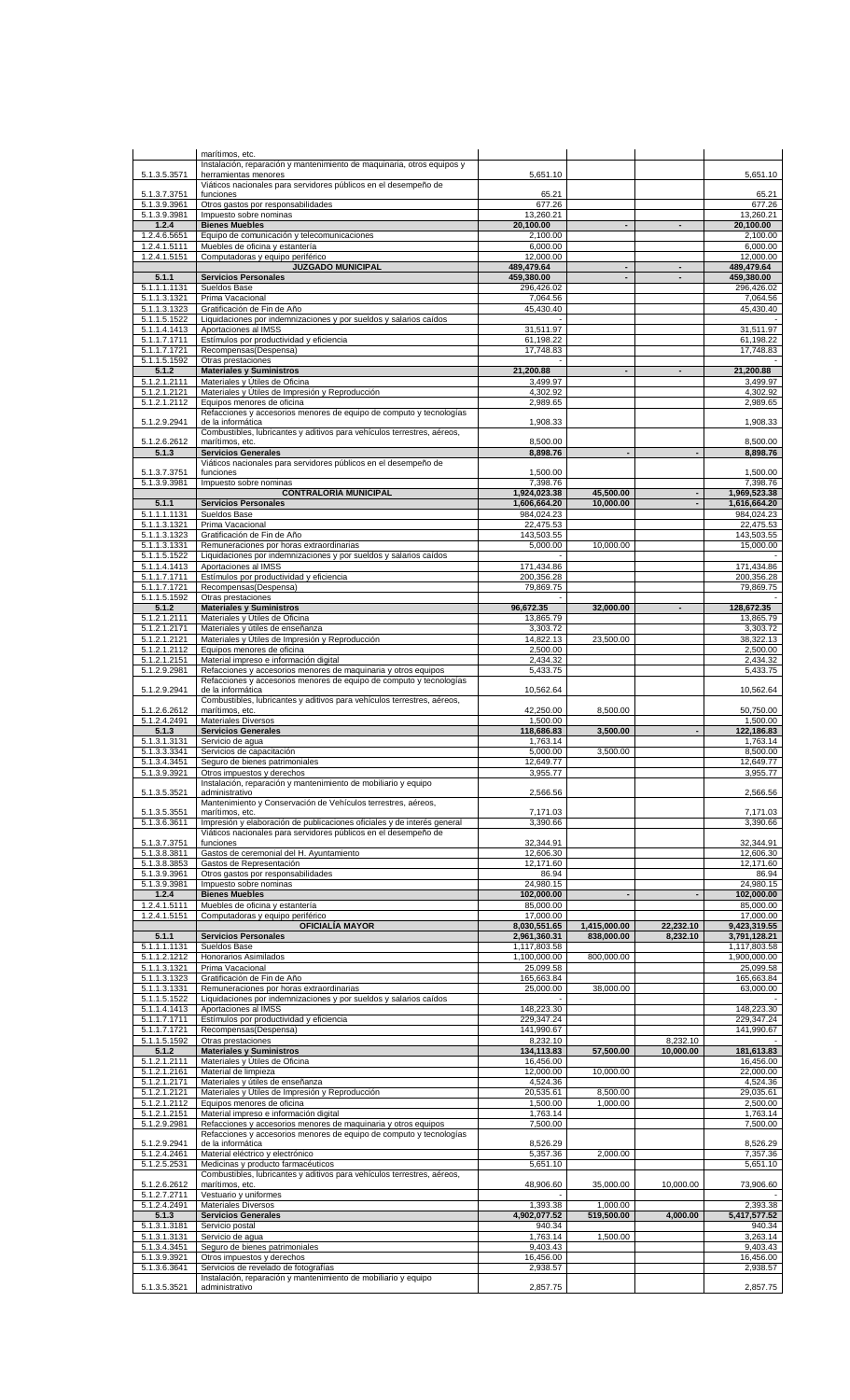| 5.1.3.5.3531                 | Instalación, reparación y mantenimiento de bienes informáticos                                                                  | 3,500.00                     |                          |                          | 3,500.00                     |
|------------------------------|---------------------------------------------------------------------------------------------------------------------------------|------------------------------|--------------------------|--------------------------|------------------------------|
| 5.1.3.5.3551                 | Mantenimiento y Conservación de Vehículos terrestres, aéreos,<br>marítimos, etc.                                                | 18,176.40                    |                          |                          | 18,176.40                    |
| 5.1.3.5.3511                 | Conservación y Mantenimiento de inmuebles                                                                                       | 5.000.00                     |                          |                          | 5,000.00                     |
| 5.1.3.5.3511<br>5.1.3.5.3581 | Conservación y Mantenimiento de inmuebles<br>Servicios de limpieza y manejo de desechos                                         | 4,255.10<br>12,602.50        |                          | 4,000.00                 | 4,255.10<br>8,602.50         |
|                              | Instalación, reparación y mantenimiento de maquinaria, otros equipos y                                                          |                              |                          |                          |                              |
| 5.1.3.5.3571<br>5.1.3.6.3611 | herramientas menores<br>Difusión e información de mensajes y actividades gubernamentales                                        | 9,000.00<br>1,500.00         |                          |                          | 9,000.00<br>1,500.00         |
|                              | Pasajes terrestres nacionales para servidores públicos en el desempeño                                                          |                              |                          |                          |                              |
| 5.1.3.7.3721                 | de funciones o comisiones oficiales<br>Viáticos nacionales para servidores públicos en el desempeño de                          |                              |                          |                          |                              |
| 5.1.3.7.3751                 | funciones                                                                                                                       | 5,000.00                     | 20,000.00                |                          | 25,000.00                    |
| 5.1.3.8.3811<br>5.1.3.8.3853 | Gastos de ceremonial del H. Ayuntamiento<br>Gastos de Representación                                                            | 4,770,806.16<br>4,950.36     | 495,000.00<br>3,000.00   |                          | 5,265,806.16<br>7,950.36     |
| 5.1.3.9.3961                 | Otros gastos por responsabilidades                                                                                              | 3,526.29                     |                          |                          | 3,526.29                     |
| 5.1.3.9.3981<br>1.2.4        | Impuesto sobre nominas                                                                                                          | 29,401.48                    |                          |                          | 29,401.48                    |
| 1.2.4.1.5111                 | <b>Bienes Muebles</b><br>Muebles de oficina y estantería                                                                        | 33,000.00                    |                          |                          | 33,000.00                    |
| 1.2.4.1.5151                 | Computadoras y equipo periférico                                                                                                | 13,000.00                    |                          |                          | 13,000.00                    |
| 1.2.4.6.5651<br>1.2.4.6.5691 | Equipo de comunicación y telecomunicaciones<br>Otros Equipos                                                                    | 20,000.00                    |                          |                          | 20,000.00                    |
|                              | <b>DESARROLLO ECONÓMICO</b>                                                                                                     | 724,604.23                   | 32,000.00                | 2,000.00                 | 754,604.23                   |
| 5.1.1<br>5.1.1.1.1131        | <b>Servicios Personales</b><br>Sueldos Base                                                                                     | 658,369.33<br>406,627.40     |                          |                          | 658,369.33<br>406,627.40     |
| 5.1.1.3.1321                 | Prima Vacacional                                                                                                                | 9,356.47                     |                          |                          | 9,356.47                     |
| 5.1.1.3.1323                 | Gratificación de Fin de Año                                                                                                     | 59,709.83                    |                          |                          | 59,709.83<br>500.00          |
| 5.1.1.3.1331<br>5.1.1.4.1413 | Remuneraciones por horas extraordinarias<br>Aportaciones al IMSS                                                                | 500.00<br>61,800.00          |                          |                          | 61,800.00                    |
| 5.1.1.7.1711                 | Estímulos por productividad y eficiencia                                                                                        | 85,520.28                    |                          |                          | 85,520.28                    |
| 5.1.1.7.1721<br>5.1.1.5.1592 | Recompensas(Despensa)<br>Otras prestaciones                                                                                     | 26,623.25<br>8,232.10        |                          |                          | 26,623.25<br>8,232.10        |
| 5.1.2                        | <b>Materiales y Suministros</b>                                                                                                 | 26,140.00                    | 20,500.00                | 2,000.00                 | 44,640.00                    |
| 5.1.2.1.2111<br>5.1.2.1.2161 | Materiales y Útiles de Oficina<br>Material de limpieza                                                                          | 5,250.00<br>315.00           | 7.000.00                 |                          | 12,250.00<br>315.00          |
| 5.1.2.1.2171                 | Materiales y útiles de enseñanza                                                                                                | 100.00                       |                          |                          | 100.00                       |
| 5.1.2.1.2121                 | Materiales y Útiles de Impresión y Reproducción                                                                                 | 8,150.00                     | 8,500.00                 |                          | 16,650.00                    |
| 5.1.2.1.2112<br>5.1.2.2.2212 | Equipos menores de oficina<br>Alimentación de personas                                                                          | 210.00                       |                          |                          | 210.00                       |
|                              | Refacciones y accesorios menores de equipo de computo y tecnologías                                                             |                              |                          |                          |                              |
| 5.1.2.9.2941                 | de la informática<br>Combustibles, lubricantes y aditivos para vehículos terrestres, aéreos,                                    | 1,050.00                     |                          |                          | 1,050.00                     |
| 5.1.2.6.2612                 | marítimos, etc.                                                                                                                 | 10,750.00                    | 5,000.00                 | 2,000.00                 | 13,750.00                    |
| 5.1.2.4.2491<br>5.1.3        | <b>Materiales Diversos</b><br><b>Servicios Generales</b>                                                                        | 315.00<br>29,994.90          | 4,500.00                 | $\blacksquare$           | 315.00<br>34,494.90          |
| 5.1.3.1.3111                 | Servicio de energía eléctrica                                                                                                   | 1,050.00                     |                          |                          | 1,050.00                     |
| 5.1.3.1.3131                 | Servicio de agua                                                                                                                | 1,050.00                     |                          |                          | 1,050.00                     |
| 5.1.3.3.3352<br>5.1.3.4.3451 | Servicios de procesos, técnica y en tecnologías de la información<br>Seguro de bienes patrimoniales                             | 1,050.00                     |                          |                          | 1,050.00                     |
| 5.1.3.9.3921                 | Otros impuestos y derechos                                                                                                      | 1,050.00                     |                          |                          | 1,050.00                     |
| 5.1.3.7.3721                 | Pasajes terrestres nacionales para servidores públicos en el desempeño<br>de funciones o comisiones oficiales                   | 2,100.00                     |                          |                          | 2,100.00                     |
|                              | Viáticos nacionales para servidores públicos en el desempeño de                                                                 |                              |                          |                          |                              |
| 5.1.3.7.3751                 | funciones<br>Mantenimiento y Conservación de Vehículos terrestres, aéreos,                                                      | 6,000.00                     |                          |                          | 6,000.00                     |
| 5.1.3.7.3551                 | marítimos, etc.                                                                                                                 |                              | 2,000.00                 |                          | 2,000.00                     |
| 5.1.3.8.3811<br>5.1.3.8.3853 | Gastos de ceremonial del H. Ayuntamiento<br>Gastos de Representación                                                            | 5,250.00<br>2,250.00         | 2,500.00                 |                          | 5,250.00<br>4,750.00         |
| 5.1.3.9.3981                 | Impuesto sobre nominas                                                                                                          | 10,194.90                    |                          |                          | 10,194.90                    |
| 1.2.4                        | <b>Bienes Muebles</b>                                                                                                           | 10,100.00                    | 7,000.00                 |                          | 17,100.00                    |
| 1.2.4.1.5111<br>1.2.4.6.5651 | Muebles de oficina y estantería<br>Equipo de comunicación y telecomunicaciones                                                  | 2,100.00<br>1,000.00         | 5,000.00                 |                          | 7,100.00<br>1,000.00         |
| 1.2.4.1.5151                 | Computadoras y equipo periférico                                                                                                | 7,000.00                     | 2,000.00                 |                          | 9.000.00                     |
|                              | <b>SEGURIDAD PUBLICA</b><br>DIRECCIÓN DE SEGURIDAD PUBLICA                                                                      | 5,105,491.40<br>3,226,537.41 | 405,800.00<br>289,800.00 | $\overline{\phantom{a}}$ | 5,511,291.40<br>3,516,337.41 |
| 5.1.1                        | <b>Servicios Personales</b>                                                                                                     | 2,606,279.45                 | 230,800.00               | $\overline{\phantom{a}}$ | 2,837,079.45                 |
| 5.1.1.1.1131<br>5.1.1.3.1331 | Sueldos Base<br>Remuneraciones por horas extraordinarias                                                                        | 84,668.47<br>30,000.00       | 10.000.00<br>5.000.00    |                          | 94,668.47<br>35,000.00       |
| 5.1.1.5.1522                 | Liquidaciones por indemnizaciones y por sueldos y salarios caídos                                                               | 250,000.00                   | 200,000.00               |                          | 450,000.00                   |
| 5.1.1.4.1413                 | Aportaciones al IMSS                                                                                                            | 2,186,975.74                 |                          |                          | 2,186,975.74                 |
| 5.1.1.7.1711<br>5.1.1.7.1721 | Estímulos por productividad y eficiencia<br>Recompensas(Despensa)                                                               | 42,706.63<br>11,928.61       | 5,800.00<br>10,000.00    |                          | 48,506.63<br>21,928.61       |
| 5.1.1.5.1592                 | Otras prestaciones                                                                                                              | $\overline{\phantom{a}}$     |                          |                          | $\overline{\phantom{a}}$     |
| 5.1.2<br>5.1.2.1.2111        | <b>Materiales y Suministros</b><br>Materiales y Útiles de Oficina                                                               | 109,484.01<br>12,866.74      | 24,000.00                | ٠                        | 133,484.01<br>12,866.74      |
| 5.1.2.1.2161                 | Material de limpieza                                                                                                            | 16,953.30                    |                          |                          | 16,953.30                    |
| 5.1.2.1.2171                 | Materiales y útiles de enseñanza                                                                                                | 1,130.22                     |                          |                          | 1,130.22                     |
| 5.1.2.1.2121<br>5.1.2.1.2112 | Materiales y Útiles de Impresión y Reproducción<br>Equipos menores de oficina                                                   | 24,582.00<br>1,500.00        | 15,000.00                |                          | 39,582.00<br>1,500.00        |
| $\overline{5.1.2.1.2151}$    | Material impreso e información digital                                                                                          | 3,955.77                     |                          |                          | 3,955.77                     |
| 5.1.2.2.2212<br>5.1.2.9.2981 | Alimentación de personas<br>Refacciones y accesorios menores de maquinaria y otros equipos                                      | 5,000.00<br>2,651.10         | 2,500.00<br>5,000.00     |                          | 7,500.00<br>7,651.10         |
|                              | Refacciones y accesorios menores de equipo de computo y tecnologías                                                             |                              |                          |                          |                              |
| 5.1.2.9.2941<br>5.1.2.4.2411 | de la informática<br>Material de construcción minerales no metálicos                                                            | 4,194.00<br>1,500.00         |                          |                          | 4,194.00<br>1,500.00         |
| 5.1.2.4.2461                 | Material eléctrico y electrónico                                                                                                | 1,500.00                     | 1,500.00                 |                          | 3,000.00                     |
| 5.1.2.6.2612                 | Combustibles, lubricantes y aditivos para vehículos terrestres, aéreos,<br>marítimos, etc.                                      | 26,630.00                    |                          |                          | 26,630.00                    |
| 5.1.2.7.2722                 | Prendas de protección personal                                                                                                  |                              |                          |                          |                              |
| 5.1.2.7.2722                 | Prendas de protección personal                                                                                                  | 4,520.88                     |                          |                          | 4,520.88                     |
| 5.1.2.4.2491<br>5.1.2.2.2221 | <b>Materiales Diversos</b><br>Alimento unidad canina                                                                            | 2,500.00                     |                          |                          | 2,500.00                     |
| 5.1.3                        | <b>Servicios Generales</b>                                                                                                      | 495,773.95                   | 35,000.00                |                          | 530,773.95                   |
| 5.1.3.1.3141<br>5.1.3.1.3111 | Servicio de telefonía tradicional<br>Servicio de energía eléctrica                                                              | 92,373.75<br>119,542.50      |                          |                          | 92,373.75<br>119,542.50      |
| 5.1.3.1.3131                 | Servicio de agua                                                                                                                | 10,867.50                    |                          |                          | 10,867.50                    |
| 5.1.3.3.3341                 | Servicios de capacitación                                                                                                       | 19,000.00                    |                          |                          | 19,000.00                    |
| 5.1.3.3.3352<br>5.1.3.9.3921 | Servicios de procesos, técnica y en tecnologías de la información<br>Otros impuestos y derechos                                 | 2,173.50<br>1,000.00         |                          |                          | 2,173.50<br>1,000.00         |
| 5.1.3.6.3641                 | Servicios de revelado de fotografías                                                                                            | 1,500.00                     |                          |                          | 1,500.00                     |
| 5.1.3.5.3521                 | Instalación, reparación y mantenimiento de mobiliario y equipo<br>administrativo                                                | 1,000.00                     |                          |                          | 1,000.00                     |
| 5.1.3.5.3511                 | Conservación y mantenimiento de inmuebles                                                                                       |                              | 15,000.00                |                          | 15,000.00                    |
| 5.1.3.5.3531                 | Instalación, reparación y mantenimiento de bienes informáticos<br>Mantenimiento y Conservación de Vehículos terrestres, aéreos, | 1,500.00                     |                          |                          | 1,500.00                     |
| 5.1.3.5.3551                 | marítimos, etc.                                                                                                                 | 7,500.00                     |                          |                          | 7,500.00                     |
| 5.1.3.5.3571                 | Instalación, reparación y mantenimiento de maquinaria, otros equipos y<br>herramientas menores                                  | 2,500.00                     |                          |                          | 2,500.00                     |
|                              | Viáticos nacionales para servidores públicos en el desempeño de                                                                 |                              |                          |                          |                              |
| 5.1.3.7.3751<br>5.1.3.8.3811 | funciones<br>Gastos de ceremonial del H. Ayuntamiento                                                                           | 5,000.00<br>15,036.25        | 5,000.00                 |                          | 5,000.00<br>,036.25          |
| 5.1.3.8.3853                 | Gastos de Representación                                                                                                        | 16,082.00                    |                          |                          | 16,082.00                    |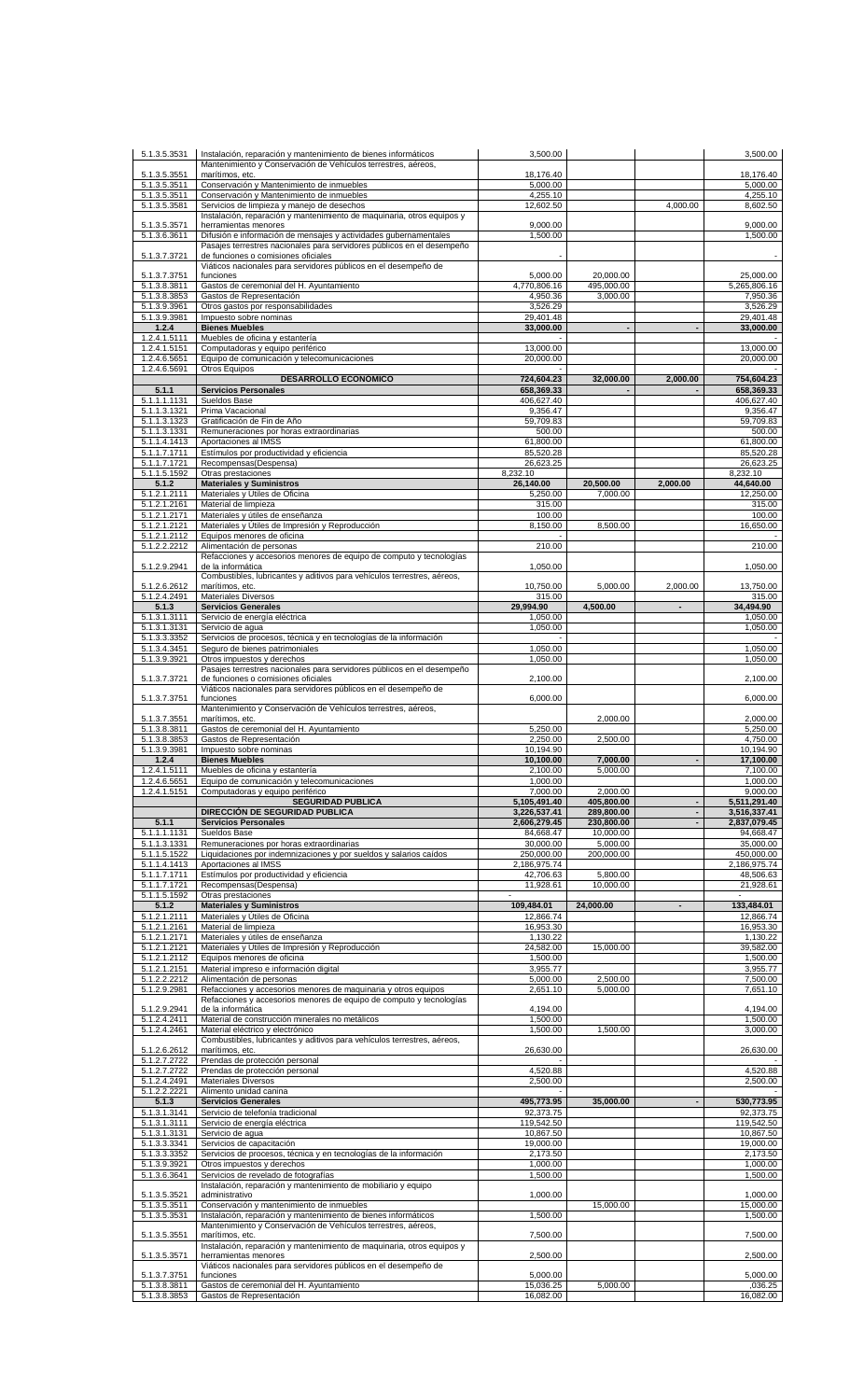| 5.1.3.9.3961                 | Otros gastos por responsabilidades                                                                                                        |                          |                        |           |                                                      |
|------------------------------|-------------------------------------------------------------------------------------------------------------------------------------------|--------------------------|------------------------|-----------|------------------------------------------------------|
| 5.1.3.9.3961<br>5.1.3.9.3981 | Otros gastos por responsabilidades<br>Impuesto sobre nominas                                                                              | 10,867.50<br>189,830.95  | 15,000.00              |           | 25,867.50<br>189,830.95                              |
| 1.2.4                        | <b>Bienes Muebles</b>                                                                                                                     | 15,000.00                |                        |           | 15,000.00                                            |
| 1.2.4.1.5111                 | Muebles de oficina y estantería                                                                                                           |                          |                        |           |                                                      |
| 5.1.3.9.3961                 | Otros gastos por responsabilidades<br><b>TRANSITO</b>                                                                                     | 15,000.00<br>185,596.93  |                        |           | 15,000.00<br>185,596.93                              |
| 5.1.1                        | <b>Servicios Personales</b>                                                                                                               | 167,758.29               |                        |           | 167,758.29                                           |
| 5.1.1.1.1131<br>5.1.1.5.1522 | Sueldos Base<br>Liquidaciones por indemnizaciones y por sueldos y salarios caídos                                                         | 42,135.82                |                        |           | 42,135.82                                            |
| 5.1.1.4.1413                 | Aportaciones al IMSS                                                                                                                      | 110,801.68               |                        |           | 110,801.68                                           |
| 5.1.1.7.1711<br>5.1.1.7.1721 | Estímulos por productividad y eficiencia<br>Recompensas(Despensa)                                                                         | 8,343.72<br>6,477.07     |                        |           | 8,343.72<br>6,477.07                                 |
| 5.1.2                        | <b>Materiales y Suministros</b>                                                                                                           | $\blacksquare$           |                        |           |                                                      |
| 5.1.2.1.2111                 | Materiales y Útiles de Oficina                                                                                                            | $\overline{\phantom{a}}$ |                        |           | $\overline{\phantom{a}}$                             |
| 5.1.2.1.2121<br>5.1.2.1.2112 | Materiales y Útiles de Impresión y Reproducción<br>Equipos menores de oficina                                                             | $\overline{\phantom{a}}$ |                        |           | $\blacksquare$                                       |
| 5.1.2.1.2151                 | Material impreso e información digital                                                                                                    |                          |                        |           | $\blacksquare$                                       |
| 5.1.2.2.2212<br>5.1.2.9.2981 | Alimentación de personas<br>Refacciones y accesorios menores de maquinaria y otros equipos                                                | $\sim$                   |                        |           | $\overline{\phantom{a}}$<br>$\overline{\phantom{a}}$ |
|                              | Refacciones y accesorios menores de equipo de computo y tecnologías                                                                       |                          |                        |           |                                                      |
| 5.1.2.9.2941                 | de la informática                                                                                                                         |                          |                        |           | $\overline{\phantom{a}}$<br>$\overline{\phantom{a}}$ |
| 5.1.2.4.2411                 | Material de construcción minerales no metálicos<br>Combustibles, lubricantes y aditivos para vehículos terrestres, aéreos,                |                          |                        |           |                                                      |
| 5.1.2.6.2612                 | marítimos, etc.                                                                                                                           |                          |                        |           |                                                      |
| 5.1.2.4.2491<br>5.1.3        | <b>Materiales Diversos</b><br><b>Servicios Generales</b>                                                                                  | 17,838.64                |                        |           | 17,838.64                                            |
| 5.1.3.1.3131                 | Servicio de agua                                                                                                                          | 1,195.43                 |                        |           | 1,195.43                                             |
| 5.1.3.9.3921<br>5.1.3.6.3641 | Otros impuestos y derechos<br>Servicios de revelado de fotografías                                                                        | 3,803.63                 |                        |           | 3,803.63                                             |
|                              | Mantenimiento y Conservación de Vehículos terrestres, aéreos,                                                                             |                          |                        |           |                                                      |
| 5.1.3.5.3551                 | marítimos, etc.<br>Viáticos nacionales para servidores públicos en el desempeño de                                                        |                          |                        |           |                                                      |
| 5.1.3.7.3751                 | funciones                                                                                                                                 |                          |                        |           |                                                      |
| 5.1.3.9.3961                 | Otros gastos por responsabilidades                                                                                                        |                          |                        |           |                                                      |
| 5.1.3.9.3981<br>1.2.4        | Impuesto sobre nominas<br><b>Bienes Muebles</b>                                                                                           | 12,839.59                |                        |           | 12,839.59                                            |
| 1.2.4.1.5151                 | Computadoras y equipo periférico                                                                                                          |                          |                        |           |                                                      |
| 5.1.1                        | <b>PROTECCIÓN CIVIL</b><br><b>Servicios Personales</b>                                                                                    | 922,950.02<br>790,314.76 | 51,000.00<br>25,000.00 |           | 973,950.02<br>815,314.76                             |
| 5.1.1.1.1131                 | Sueldos Base                                                                                                                              | 426,298.50               |                        |           | 426,298.50                                           |
| 5.1.1.3.1321                 | Prima Vacacional                                                                                                                          | 10,321.54                |                        |           | 10,321.54                                            |
| 5.1.1.3.1323<br>5.1.1.3.1331 | Gratificación de Fin de Año<br>Remuneraciones por horas extraordinarias                                                                   | 66,143.63<br>34,000.00   | 25,000.00              |           | 66,143.63<br>59,000.00                               |
| 5.1.1.5.1522                 | Liquidaciones por indemnizaciones y por sueldos y salarios caídos                                                                         |                          |                        |           |                                                      |
| 5.1.1.4.1413<br>5.1.1.7.1711 | Aportaciones al IMSS<br>Estímulos por productividad y eficiencia                                                                          | 99,514.63<br>91,915.54   |                        |           | 99,514.63<br>91,915.54                               |
| 5.1.1.7.1721                 | Recompensas(Despensa)                                                                                                                     | 62,120.92                |                        |           | 62,120.92                                            |
| 5.1.2                        | <b>Materiales y Suministros</b>                                                                                                           | 85,609.76                | 26,000.00              |           | 111,609.76                                           |
| 5.1.2.1.2111<br>5.1.2.1.2121 | Materiales y Útiles de Oficina<br>Materiales y Útiles de Impresión y Reproducción                                                         | 3,390.66<br>8,451.50     |                        |           | 3,390.66<br>8,451.50                                 |
| 5.1.2.1.2112                 | Equipos menores de oficina                                                                                                                | 2,303.91                 |                        |           | 2,303.91                                             |
| 5.1.2.1.2151<br>5.1.2.2.2212 | Material impreso e información digital<br>Alimentación de personas                                                                        | 565.11<br>1,695.33       | 2,500.00               |           | 565.11<br>4,195.33                                   |
| 5.1.2.9.2981                 | Refacciones y accesorios menores de maquinaria y otros equipos                                                                            | 16,160.55                | 8,500.00               |           | 24,660.55                                            |
| 5.1.2.9.2941                 | Refacciones y accesorios menores de equipo de computo y tecnologías<br>de la informática                                                  | 4,195.33                 |                        |           | 4,195.33                                             |
| 5.1.2.5.2531                 | Medicinas y producto farmacéuticos                                                                                                        | 1,173.69                 | 15,000.00              |           | 16,173.69                                            |
|                              | Combustibles, lubricantes y aditivos para vehículos terrestres, aéreos,                                                                   |                          |                        |           |                                                      |
| 5.1.2.6.2612<br>5.1.2.7.2711 | marítimos, etc.<br>Vestuario y uniformes                                                                                                  | 44,000.00                |                        |           | 44,000.00                                            |
| 5.1.2.7.2722                 | Prendas de protección personal                                                                                                            | 1,173.69                 |                        |           | 1,173.69                                             |
| 5.1.2.4.2491<br>5.1.3        | <b>Materiales Diversos</b><br><b>Servicios Generales</b>                                                                                  | 2,500.00<br>47,025.50    |                        |           | 2,500.00<br>47,025.50                                |
| 5.1.3.1.3131                 | Servicio de aqua                                                                                                                          | 565.11                   |                        |           | 565.11                                               |
| 5.1.3.6.3641<br>5.1.3.5.3531 | Servicios de revelado de fotografías<br>Instalación, reparación y mantenimiento de bienes informáticos                                    | 565.11<br>2,260.44       |                        |           | 565.11<br>2,260.44                                   |
|                              | Mantenimiento y Conservación de Vehículos terrestres, aéreos,                                                                             |                          |                        |           |                                                      |
| 5.1.3.5.3551                 | marítimos, etc.                                                                                                                           | 26,837.50                |                        |           | 26,837.50                                            |
| 5.1.3.7.3751                 | Viáticos nacionales para servidores públicos en el desempeño de<br>funciones                                                              | 1,695.33                 |                        |           | 1,695.33                                             |
| 5.1.3.8.3811                 | Gastos de ceremonial del H. Ayuntamiento                                                                                                  | 565.11                   |                        |           | 565.11                                               |
| 5.1.3.9.3961<br>5.1.3.9.3981 | Otros gastos por responsabilidades<br>Impuesto sobre nominas                                                                              | 3,164.62<br>11,372.28    |                        |           | 3,164.62<br>11,372.28                                |
|                              | <b>BOMBEROS</b>                                                                                                                           | 770,407.04               | 65,000.00              |           | 835,407.04                                           |
| 5.1.1<br>5.1.1.1.1131        | <b>Servicios Personales</b><br>Sueldos Base                                                                                               | 648,152.21<br>321,655.88 | 15.000.00              |           | 663,152.21<br>321,655.88                             |
| 5.1.1.3.1321                 | Prima Vacacional                                                                                                                          | 8,137.90                 |                        |           | 8,137.90                                             |
| 5.1.1.3.1323                 | Gratificación de Fin de Año                                                                                                               | 52,586.00                |                        |           | 52,586.00                                            |
| 5.1.1.3.1331<br>5.1.1.5.1522 | Remuneraciones por horas extraordinarias<br>Liquidaciones por indemnizaciones y por sueldos y salarios caídos                             | 25,000.00                | 15,000.00              |           | 40,000.00                                            |
| 5.1.1.4.1413                 | Aportaciones al IMSS                                                                                                                      | 118,831.69               |                        |           | 118,831.69                                           |
| 5.1.1.7.1711<br>5.1.1.7.1721 | Estímulos por productividad y eficiencia<br>Recompensas(Despensa)                                                                         | 68,694.24<br>53,246.50   |                        |           | 68,694.24<br>53,246.50                               |
| 5.1.2                        | <b>Materiales y Suministros</b>                                                                                                           | 84,912.10                | 50,000.00              |           | 134,912.10                                           |
| 5.1.2.1.2111                 | Materiales y Útiles de Oficina                                                                                                            | 1,356.26                 |                        |           | 1,356.26                                             |
| 5.1.2.9.2981                 | Refacciones y accesorios menores de maquinaria y otros equipos<br>Combustibles, lubricantes y aditivos para vehículos terrestres, aéreos, | 25,665.22                | 20,000.00              |           | 45,665.22                                            |
| 5.1.2.6.2612                 | marítimos, etc.                                                                                                                           | 51,760.39                | 30,000.00              |           | 81,760.39                                            |
| 5.1.2.7.2711<br>5.1.2.7.2722 | Vestuario y uniformes<br>Prendas de protección personal                                                                                   | 5,000.00                 |                        |           | 5,000.00                                             |
| 5.1.2.4.2491                 | <b>Materiales Diversos</b>                                                                                                                | 1,130.22                 |                        |           | 1,130.22                                             |
| 5.1.3<br>5.1.3.1.3131        | <b>Servicios Generales</b><br>Servicio de aqua                                                                                            | 37,342.73<br>565.11      |                        |           | 37,342.73<br>565.11                                  |
|                              | Mantenimiento y Conservación de Vehículos terrestres, aéreos,                                                                             |                          |                        |           |                                                      |
| 5.1.3.5.3551                 | marítimos, etc.                                                                                                                           | 26,543.59                |                        |           | 26,543.59                                            |
| 5.1.3.7.3751                 | Viáticos nacionales para servidores públicos en el desempeño de<br>funciones                                                              | 395.58                   |                        |           | 395.58                                               |
| 5.1.3.9.3961                 | Otros gastos por responsabilidades                                                                                                        | 1,130.22                 |                        |           | 1,130.22                                             |
| 5.1.3.9.3981                 | Impuesto sobre nominas<br><b>CASA DE LA CULTURA</b>                                                                                       | 8,708.24<br>2,565,317.83 | 61,000.00              | 12,500.00 | 8,708.24<br>2,613,817.83                             |
|                              | DIRECCIÓN DE CASA DE LA CULTURA                                                                                                           | 2,213,439.77             | 61,000.00              | 12,500.00 | 2,261,939.77                                         |
| 5.1.1                        | <b>Servicios Personales</b><br>Sueldos Base                                                                                               | 1,862,223.98             | 15,000.00              |           | 1,877,223.98                                         |
| 5.1.1.1.1131<br>5.1.1.2.1212 | Honorarios Asimilados                                                                                                                     | 686,664.31<br>637,395.12 |                        |           | 686,664.31<br>637,395.12                             |
| 5.1.1.3.1321                 | Prima Vacacional                                                                                                                          | 15,392.78                |                        |           | 15,392.78                                            |
| 5.1.1.3.1323<br>5.1.1.3.1341 | Gratificación de Fin de Año<br>Gratificación por servicios                                                                                | 99,951.88<br>30,000.00   | 15,000.00              |           | 99,951.88<br>45,000.00                               |
| 5.1.1.3.1331                 | Remuneraciones por horas extraordinarias                                                                                                  | 6,520.50                 |                        |           | 6,520.50                                             |
| 5.1.1.5.1522<br>5.1.1.4.1413 | Liquidaciones por indemnizaciones y por sueldos y salarios caídos<br>Aportaciones al IMSS                                                 | 183,205.33               |                        |           | 183,205.33                                           |
|                              |                                                                                                                                           |                          |                        |           |                                                      |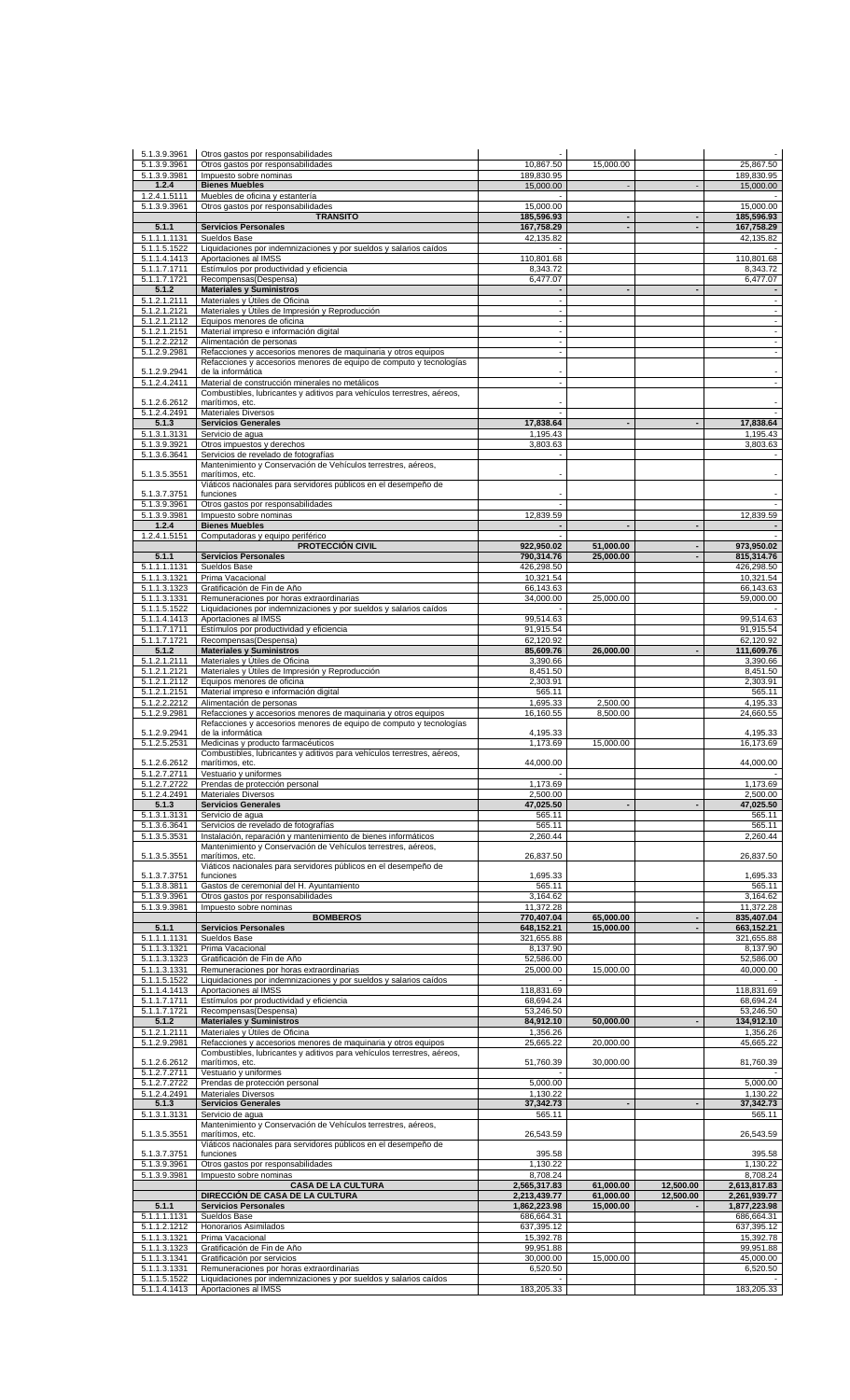| 5.1.1.7.1711                 | Estímulos por productividad y eficiencia                                                                                              | 140,973.14             |                          |                | 140,973.14                 |
|------------------------------|---------------------------------------------------------------------------------------------------------------------------------------|------------------------|--------------------------|----------------|----------------------------|
| 5.1.1.7.1721<br>5.1.2        | Recompensas(Despensa)<br><b>Materiales y Suministros</b>                                                                              | 62,120.92<br>87,523.90 | 16,000.00                |                | 62,120.92<br>103,523.90    |
| 5.1.2.1.2111<br>5.1.2.1.2161 | Materiales y Útiles de Oficina                                                                                                        | 12,214.50              |                          |                | 12,214.50                  |
| 5.1.2.1.2171                 | Material de limpieza<br>Materiales y útiles de enseñanza                                                                              | 4,347.00<br>15,517.65  | 16,000.00                |                | 4,347.00<br>31,517.65      |
| 5.1.2.1.2121                 | Materiales y Útiles de Impresión y Reproducción                                                                                       | 10,194.00              |                          |                | 10,194.00                  |
| 5.1.2.1.2112<br>5.1.2.1.2151 | Equipos menores de oficina<br>Material impreso e información digital                                                                  | 2,173.50               |                          |                | 2,173.50                   |
| 5.1.2.9.2981                 | Refacciones y accesorios menores de maquinaria y otros equipos                                                                        | 6,933.75               |                          |                | 6,933.75                   |
| 5.1.2.9.2941                 | Refacciones y accesorios menores de equipo de computo y tecnologías<br>de la informática                                              | 2,260.25               |                          |                | 2,260.25                   |
| 5.1.2.4.2411                 | Material de construcción minerales no metálicos                                                                                       | 2,347.00               |                          |                | 2,347.00                   |
| 5.1.2.4.2461                 | Material eléctrico y electrónico                                                                                                      | 3,000.00               |                          |                | 3,000.00                   |
| 5.1.2.5.2531                 | Medicinas y producto farmacéuticos<br>Combustibles, lubricantes y aditivos para vehículos terrestres, aéreos,                         | 2,000.00               |                          |                | 2,000.00                   |
| 5.1.2.6.2612                 | marítimos, etc.                                                                                                                       | 25,036.25              |                          |                | 25,036.25                  |
| 5.1.2.7.2711<br>5.1.2.7.2722 | Vestuario y uniformes<br>Prendas de protección personal                                                                               | $\blacksquare$         |                          |                | $\overline{\phantom{a}}$   |
| 5.1.2.7.2731                 | Artículos deportivos                                                                                                                  |                        |                          |                |                            |
| 5.1.2.4.2491<br>5.1.3        | <b>Materiales Diversos</b><br><b>Servicios Generales</b>                                                                              | 1,500.00<br>180,691.89 | 30,000.00                | 12,500.00      | 1,500.00<br>198,191.89     |
| 5.1.3.1.3181                 | Servicio postal                                                                                                                       | 2,173.50               |                          |                | 2,173.50                   |
| 5.1.3.1.3141                 | Servicio de telefonía tradicional                                                                                                     | 20,322.23              | 5,000.00                 |                | 25,322.23                  |
| 5.1.3.1.3111<br>5.1.3.1.3131 | Servicio de energía eléctrica<br>Servicio de agua                                                                                     | 16,844.63<br>3,260.25  |                          |                | 16,844.63<br>3,260.25      |
| 5.1.3.3.3341                 | Servicios de capacitación                                                                                                             | 2,173.50               |                          |                | 2,173.50                   |
| 5.1.3.4.3451<br>5.1.3.9.3921 | Seguro de bienes patrimoniales<br>Otros impuestos y derechos                                                                          | 10,867.50<br>2,173.50  |                          |                | 10,867.50<br>2,173.50      |
| 5.1.3.6.3641                 | Servicios de revelado de fotografías                                                                                                  | 7,347.00               |                          |                | 7,347.00                   |
|                              | Instalación, reparación y mantenimiento de mobiliario y equipo<br>administrativo                                                      | 8,094.00               |                          |                | 8,094.00                   |
| 5.1.3.5.3521<br>5.1.3.5.3531 | Instalación, reparación y mantenimiento de bienes informáticos                                                                        | 1,500.00               |                          |                | 1,500.00                   |
|                              | Mantenimiento y Conservación de Vehículos terrestres, aéreos,                                                                         |                        |                          |                |                            |
| 5.1.3.5.3551<br>5.1.3.5.3511 | marítimos, etc.<br>Conservación y Mantenimiento de inmuebles                                                                          | 12,867.50<br>2,173.50  |                          |                | 12,867.50<br>2,173.50      |
| 5.1.3.5.3581                 | Servicios de limpieza y manejo de desechos                                                                                            | 5,260.25               |                          |                | 5,260.25                   |
| 5.1.3.6.3611<br>5.1.3.6.3613 | Difusión e información de mensajes y actividades gubernamentales<br>Espectáculos Culturales                                           | 1,500.00<br>27,168.75  |                          | 12,500.00      | 1,500.00<br>14,668.75      |
|                              | Viáticos nacionales para servidores públicos en el desempeño de                                                                       |                        |                          |                |                            |
| 5.1.3.7.3751                 | funciones                                                                                                                             | 3,500.00               |                          |                | 3,500.00                   |
| 5.1.3.7.3781<br>5.1.3.8.3811 | Servicios integrales de traslado y viáticos<br>Gastos de ceremonial del H. Ayuntamiento                                               | 5,000.00<br>25,472.85  | 25,000.00                |                | 5,000.00<br>50,472.85      |
| 5.1.3.8.3853                 | Gastos de Representación                                                                                                              | 5,433.75               |                          |                | 5,433.75                   |
| 5.1.3.9.3981                 | Impuesto sobre nominas<br><b>Bienes Muebles</b>                                                                                       | 17,559.19              |                          |                | 17,559.19                  |
| 1.2.4<br>1.2.4.1.5111        | Muebles de oficina y estantería                                                                                                       | 83,000.00<br>3,000.00  |                          |                | 83,000.00<br>3,000.00      |
| 1.2.4.1.5691                 | Otros Equipos                                                                                                                         | 80,000.00              |                          |                | 80,000.00                  |
| 1.2.4.1.5151                 | Computadoras y equipo periférico<br><b>Bibliotecas Municipales</b>                                                                    | 351,878.07             |                          |                | 351,878.07                 |
| 5.1.1                        | <b>Servicios Personales</b>                                                                                                           | 321,958.25             | $\overline{\phantom{a}}$ |                | 321,958.25                 |
| 5.1.1.1.1131                 | Sueldos Base                                                                                                                          | 152,200.96             |                          |                | 152,200.96                 |
| 5.1.1.3.1321<br>5.1.1.3.1323 | Prima Vacacional<br>Gratificación de Fin de Año                                                                                       | 4,430.56<br>25,870.43  |                          |                | 4,430.56<br>25,870.43      |
| 5.1.1.4.1413                 | Aportaciones al IMSS                                                                                                                  | 77,392.85              |                          |                | 77,392.85                  |
| 5.1.1.7.1711                 | Estímulos por productividad y eficiencia                                                                                              | 35,440.20              |                          |                | 35,440.20                  |
| 5.1.1.7.1721<br>5.1.2        | Recompensas(Despensa)<br><b>Materiales y Suministros</b>                                                                              | 26,623.25<br>14,432.33 |                          |                | 26,623.25<br>14,432.33     |
| 5.1.2.1.2111                 | Materiales y Útiles de Oficina                                                                                                        | 5,433.75               |                          |                | 5,433.75                   |
| 5.1.2.1.2161                 | Material de limpieza                                                                                                                  | 1,304.10<br>2,390.85   |                          |                | 1,304.10<br>2,390.85       |
| 5.1.2.1.2171<br>5.1.2.1.2121 | Materiales y útiles de enseñanza<br>Materiales y Útiles de Impresión y Reproducción                                                   | 4,760.25               |                          |                | 4,760.25                   |
| 5.1.2.4.2491                 | <b>Materiales Diversos</b>                                                                                                            | 543.38                 |                          |                | 543.38                     |
| 5.1.3<br>5.1.3.1.3111        | <b>Servicios Generales</b><br>Servicio de energía eléctrica                                                                           | 15,487.49<br>10,867.50 |                          |                | 15,487.49<br>10,867.50     |
| 5.1.3.1.3131                 | Servicio de aqua                                                                                                                      | 217.35                 |                          |                | 217.35                     |
| 5.1.3.9.3961                 | Otros gastos por responsabilidades                                                                                                    | 217.35                 |                          |                | 217.35                     |
| 5.1.3.9.3981<br>1.2.4        | Impuesto sobre nominas<br><b>Bienes Muebles</b>                                                                                       | 4,185.29               |                          |                | 4,185.29<br>$\blacksquare$ |
| 1.2.4.1.5111                 | Muebles de oficina y estantería                                                                                                       |                        |                          |                | $\blacksquare$             |
| 1.2.4.1.5151                 | Computadoras y equipo periférico<br><b>DESARROLLO URBANO</b>                                                                          | 1,461,243.95           | 59,500.00                |                | 1,520,743.95               |
| 5.1.1                        | <b>Servicios Personales</b>                                                                                                           | 1,292,383.29           | 40,000.00                |                | 1,332,383.29               |
| $\overline{5.1}$ .1.1.1131   | Sueldos Base                                                                                                                          | 792,725.12             |                          |                | 792,725.12                 |
| 5.1.1.3.1321<br>5.1.1.3.1323 | Prima Vacacional                                                                                                                      | 17,715.77              |                          |                | 17,715.77                  |
| 5.1.1.3.1341                 | Gratificación de Fin de Año<br>Gratificación por servicios                                                                            | 124,908.38             |                          |                | 124,908.38                 |
| 5.1.1.3.1331                 | Remuneraciones por horas extraordinarias                                                                                              | $\blacksquare$         |                          |                | $\blacksquare$             |
| 5.1.1.5.1522<br>5.1.1.4.1413 | Liquidaciones por indemnizaciones y por sueldos y salarios caídos<br>Aportaciones al IMSS                                             | 118,618.65             | 40,000.00                |                | $\sim$<br>158,618.65       |
| 5.1.1.7.1711                 | Estímulos por productividad y eficiencia                                                                                              | 158,545.62             |                          |                | 158,545.62                 |
| 5.1.1.7.1721                 | Recompensas(Despensa)                                                                                                                 | 79,869.75              |                          |                | 79,869.75                  |
| 5.1.2<br>5.1.2.1.2111        | <b>Materiales y Suministros</b><br>Materiales y Útiles de Oficina                                                                     | 85,324.34<br>8,299.25  | 19,500.00<br>2,500.00    | $\blacksquare$ | 104,824.34<br>10,799.25    |
| 5.1.2.1.2171                 | Materiales y útiles de enseñanza                                                                                                      | 135.85                 |                          |                | 135.85                     |
| 5.1.2.1.2131                 | Material estadístico y geográfico                                                                                                     | 2,500.00               |                          |                | 2,500.00                   |
| 5.1.2.1.2121<br>5.1.2.1.2112 | Materiales y Útiles de Impresión y Reproducción<br>Equipos menores de oficina                                                         | 7,065.50<br>1,250.00   | 8,500.00                 |                | 15,565.50<br>1,250.00      |
| 5.1.2.1.2151                 | Material impreso e información digital                                                                                                | 248.76                 |                          |                | 248.76                     |
| 5.1.2.9.2981                 | Refacciones y accesorios menores de maquinaria y otros equipos<br>Refacciones y accesorios menores de equipo de computo y tecnologías | 23,314.59              |                          |                | 23,314.59                  |
| 5.1.2.9.2941                 | de la informática                                                                                                                     | 2,282.18               |                          |                | 2,282.18                   |
| 5.1.2.4.2461                 | Material eléctrico y electrónico                                                                                                      | 228.22                 |                          |                | 228.22                     |
| 5.1.2.6.2612                 | Combustibles, lubricantes y aditivos para vehículos terrestres, aéreos,<br>marítimos, etc.                                            | 40,000.00              | 8,500.00                 |                | 48,500.00                  |
| 5.1.3                        | <b>Servicios Generales</b>                                                                                                            | 83,536.33              |                          | $\overline{a}$ | 83,536.33                  |
| 5.1.3.1.3131<br>5.1.3.3.3341 | Servicio de agua<br>Servicios de capacitación                                                                                         | 1,065.02<br>999.81     |                          |                | 1,065.02<br>999.81         |
| 5.1.3.3.3352                 | Servicios de procesos, técnica y en tecnologías de la información                                                                     | 5,977.13               |                          |                | 5,977.13                   |
| 5.1.3.4.3451                 | Seguro de bienes patrimoniales                                                                                                        | 5,977.13               |                          |                | 5,977.13                   |
| 5.1.3.9.3921<br>5.1.3.6.3641 | Otros impuestos y derechos<br>Servicios de revelado de fotografías                                                                    | 3,624.75<br>1,983.32   |                          |                | 3,624.75<br>1,983.32       |
|                              | Mantenimiento y Conservación de Vehículos terrestres, aéreos,                                                                         |                        |                          |                |                            |
| 5.1.3.5.3551                 | marítimos, etc.                                                                                                                       | 20,143.49              |                          |                | 20,143.49                  |
| 5.1.3.6.3611                 | Difusión e información de mensajes y actividades gubernamentales<br>Viáticos nacionales para servidores públicos en el desempeño de   | 1,124.79               |                          |                | 1,124.79                   |
| 5.1.3.7.3751                 | funciones                                                                                                                             | 4,618.69               |                          |                | 4,618.69                   |
| 5.1.3.5.3521                 | Instalación, reparación y mantenimiento de mobiliario y equipo<br>administrativo                                                      | 15,000.00              |                          |                | 15,000.00                  |
| 5.1.3.8.3811                 | Gastos de ceremonial del H. Ayuntamiento                                                                                              | 1,141.09               |                          |                | 1.141.09                   |
| 5.1.3.8.3853                 | Gastos de Representación                                                                                                              | 2,010.49               |                          |                | 2,010.49                   |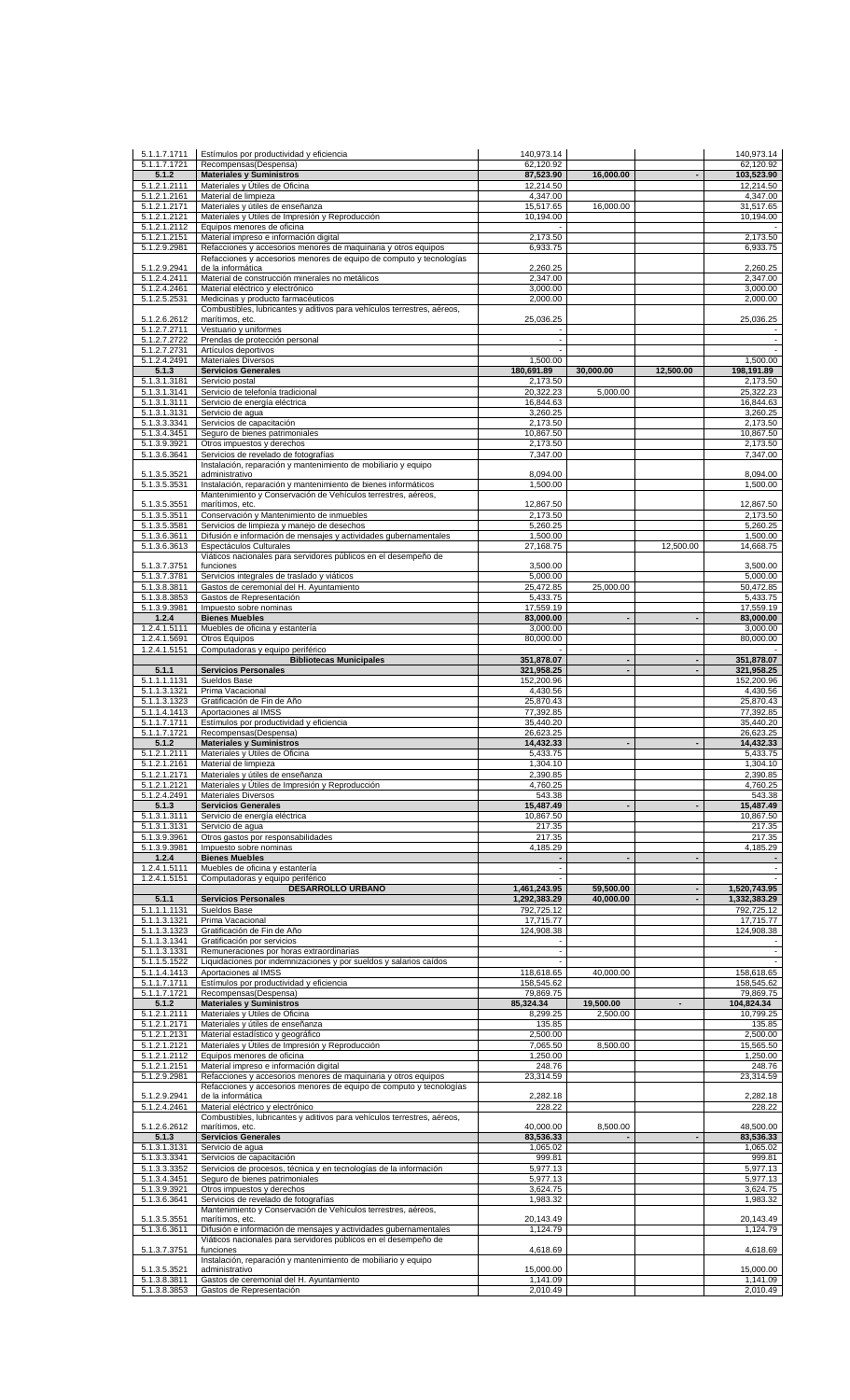| 5.1.3.9.3981                 | Impuesto sobre nominas                                                                                        | 19,870.64                    |                         |                                                      | 19,870.64                                  |
|------------------------------|---------------------------------------------------------------------------------------------------------------|------------------------------|-------------------------|------------------------------------------------------|--------------------------------------------|
| 1.2.4<br>1.2.4.1.5111        | <b>Bienes Muebles</b><br>Muebles de oficina y estantería                                                      | $\overline{\phantom{a}}$     |                         |                                                      | $\overline{\phantom{a}}$                   |
| 1.2.4.6.5651<br>1.2.4.1.5151 | Equipo de comunicación y telecomunicaciones                                                                   | $\sim$                       |                         |                                                      | $\sim$                                     |
|                              | Computadoras y equipo periférico<br><b>DESARROLLO SOCIAL</b>                                                  | 2,372,780.32                 | 96,000.00               | 10,000.00                                            | 2,458,780.32                               |
| 5.1.1<br>5.1.1.1.1131        | <b>Servicios Personales</b><br>Sueldos Base                                                                   | 2,070,890.06<br>1,216,320.06 | 8.000.00                | 10,000.00                                            | 2,068,890.06<br>1,216,320.06               |
| 5.1.1.3.1321                 | Prima Vacacional                                                                                              | 26,581.97                    |                         |                                                      | 26,581.97                                  |
| 5.1.1.3.1323<br>5.1.1.3.1331 | Gratificación de Fin de Año<br>Remuneraciones por horas extraordinarias                                       | 178,546.47<br>20,000.00      | 8,000.00                |                                                      | 178,546.47<br>28,000.00                    |
| 5.1.1.5.1522                 | Liquidaciones por indemnizaciones y por sueldos y salarios caídos                                             | 10,000.00                    |                         | 10,000.00                                            |                                            |
| 5.1.1.4.1413<br>5.1.1.7.1711 | Aportaciones al IMSS<br>Estímulos por productividad y eficiencia                                              | 254,718.68<br>249,355.46     |                         |                                                      | 254,718.68<br>249,355.46                   |
| 5.1.1.7.1721                 | Recompensas(Despensa)                                                                                         | 115,367.42                   |                         |                                                      | 115,367.42                                 |
| 5.1.1.5.1592<br>5.1.2        | Otras prestaciones<br><b>Materiales y Suministros</b>                                                         | 171,089.00                   | 53.000.00               |                                                      | 224,089.00                                 |
| 5.1.2.1.2111                 | Materiales y Útiles de Oficina                                                                                | 13,648.25                    |                         |                                                      | 13.648.25                                  |
| 5.1.2.1.2121<br>5.1.2.1.2112 | Materiales y Útiles de Impresión y Reproducción<br>Equipos menores de oficina                                 | 19,735.00<br>30,500.00       | 10,000.00               |                                                      | 29,735.00<br>30,500.00                     |
| 5.1.2.1.2151                 | Material impreso e información digital                                                                        | 565.11                       |                         |                                                      | 565.11                                     |
| 5.1.2.2.2212<br>5.1.2.9.2981 | Alimentación de personas<br>Refacciones y accesorios menores de maquinaria y otros equipos                    | 2,000.00<br>17,366.36        | 1,000.00<br>5,000.00    |                                                      | 3,000.00<br>22,366.36                      |
| 5.1.2.9.2941                 | Refacciones y accesorios menores de equipo de computo y tecnologías<br>de la informática                      | 2,720.46                     |                         |                                                      | 2,720.46                                   |
| 5.1.2.4.2461                 | Material eléctrico y electrónico                                                                              | 195.24                       |                         |                                                      | 195.24                                     |
| 5.1.2.6.2612                 | Combustibles, lubricantes y aditivos para vehículos terrestres, aéreos,<br>marítimos, etc.                    | 83,750.00                    | 35,000.00               |                                                      | 118,750.00                                 |
| 5.1.2.4.2491                 | Materiales Diversos                                                                                           | 608.58                       | 2,000.00                |                                                      | 2,608.58                                   |
| 5.1.3<br>5.1.3.1.3131        | <b>Servicios Generales</b><br>Servicio de agua                                                                | 130,801.27<br>2,034.40       | 35,000.00               |                                                      | 165,801.27<br>2,034.40                     |
| 5.1.3.2.3291                 | Otros arrendamientos                                                                                          | 8,998.29                     |                         |                                                      | 8,998.29                                   |
| 5.1.3.4.3451<br>5.1.3.9.3921 | Seguro de bienes patrimoniales<br>Otros impuestos y derechos                                                  | 13,562.64<br>5,433.75        |                         |                                                      | 13,562.64<br>5,433.75                      |
| 5.1.3.6.3641                 | Servicios de revelado de fotografías                                                                          | 173.50                       |                         |                                                      | 173.50                                     |
| 5.1.3.5.3521                 | Instalación, reparación y mantenimiento de mobiliario y equipo<br>administrativo                              | 1,347.00                     |                         |                                                      | 1,347.00                                   |
| 5.1.3.5.3531                 | Instalación, reparación y mantenimiento de bienes informáticos                                                | 173.50                       |                         |                                                      | 173.50                                     |
| 5.1.3.5.3551                 | Mantenimiento y Conservación de Vehículos terrestres, aéreos,<br>marítimos, etc.                              | 22,820.80                    | 15,000.00               |                                                      | 37,820.80                                  |
| 5.1.3.6.3611                 | Difusión e información de mensajes y actividades gubernamentales                                              | 1,086.75                     |                         |                                                      | 1,086.75                                   |
| 5.1.3.7.3751                 | Viáticos nacionales para servidores públicos en el desempeño de<br>funciones                                  | 13,041.00                    |                         |                                                      | 13,041.00                                  |
| 5.1.3.8.3811<br>5.1.3.8.3853 | Gastos de ceremonial del H. Ayuntamiento<br>Gastos de Representación                                          | 26,572.64<br>2,173.50        | 20,000.00               |                                                      | 46,572.64<br>2,173.50                      |
| 5.1.3.9.3961                 | Otros gastos por responsabilidades                                                                            | 2,173.50                     |                         |                                                      | 2,173.50                                   |
| 5.1.3.9.3981<br>1.2.4        | Impuesto sobre nominas<br><b>Bienes Muebles</b>                                                               | 31,210.00                    |                         |                                                      | 31,210.00                                  |
| 1.2.4.1.5111                 | Muebles de oficina y estantería                                                                               |                              |                         |                                                      | $\blacksquare$                             |
| 1.2.6.3.5411<br>1.2.4.6.5651 | Automóviles y Camiones<br>Equipo de comunicación y telecomunicaciones                                         | $\blacksquare$               |                         |                                                      | $\overline{\phantom{a}}$<br>$\blacksquare$ |
| 1.2.4.1.5151                 | Computadoras y equipo periférico                                                                              | $\sim$                       |                         |                                                      | $\overline{\phantom{a}}$                   |
| 1.2.3.5.5891                 | Otros Bienes Muebles e Inmuebles<br><b>DESARROLLO RURAL</b>                                                   | 1,610,578.01                 | 123,500.00              | 31,000.00                                            | 1,703,078.01                               |
| 5.1.1                        | <b>Servicios Personales</b>                                                                                   | 1,368,013.97                 | 65,000.00               |                                                      | 1,433,013.97                               |
| 5.1.1.1.1131<br>5.1.1.2.1221 | Sueldos Base<br>Remuneraciones para eventuales                                                                | 816,687.87<br>5,000.00       |                         |                                                      | 816,687.87<br>5,000.00                     |
| 5.1.1.3.1321                 | Prima Vacacional                                                                                              | 18,361.74                    |                         |                                                      | 18,361.74                                  |
| 5.1.1.3.1331<br>5.1.1.3.1341 | Remuneraciones por horas extraordinarias<br>Gratificación por servicios                                       | 5,000.00<br>18,000.00        | 10,000.00<br>55,000.00  |                                                      | 15,000.00<br>73,000.00                     |
| 5.1.1.3.1323                 | Gratificación de Fin de Año                                                                                   | 119,744.96                   |                         |                                                      | 119,744.96                                 |
| 5.1.1.5.1522<br>5.1.1.4.1413 | Liquidaciones por indemnizaciones y por sueldos y salarios caídos<br>Aportaciones al IMSS                     | 126,254.87                   |                         |                                                      | 126,254.87                                 |
| 5.1.1.7.1711                 | Estímulos por productividad y eficiencia                                                                      | 170,220.36                   |                         |                                                      | 170,220.36                                 |
| 5.1.1.7.1721<br>5.1.1.5.1592 | Recompensas(Despensa)<br>Otras prestaciones                                                                   | 88,744.17                    |                         |                                                      | 88,744.17                                  |
| 5.1.2                        | <b>Materiales y Suministros</b>                                                                               | 147,490.99                   | 46,500.00<br>5,000.00   | 19,500.00                                            | 174,490.99<br>17,561.50                    |
| 5.1.2.1.2111<br>5.1.2.1.2121 | Materiales y Útiles de Oficina<br>Materiales y Útiles de Impresión y Reproducción                             | 12,561.50<br>21,592.96       | 8,500.00                |                                                      | 30,092.96                                  |
| 5.1.2.1.2112<br>5.1.2.2.2212 | Equipos menores de oficina                                                                                    | 1,000.00<br>1,212.81         | 3.000.00                |                                                      | 1,000.00<br>4,212.81                       |
| 5.1.2.9.2981                 | Alimentación de personas<br>Refacciones y accesorios menores de maquinaria y otros equipos                    | 25,255.50                    | 5,000.00                | 2,500.00                                             | 27,755.50                                  |
| 5.1.2.9.2941                 | Refacciones y accesorios menores de equipo de computo y tecnologías<br>de la informática                      | 1,141.09                     |                         |                                                      | 1,141.09                                   |
| 5.1.2.4.2461                 | Material eléctrico y electrónico                                                                              | 5,977.13                     |                         | 3,500.00                                             | 2,477.13                                   |
| 5.1.2.6.2612                 | Combustibles, lubricantes y aditivos para vehículos terrestres, aéreos,<br>marítimos, etc.                    | 78,750.00                    | 25,000.00               | 13,500.00                                            | 90,250.00                                  |
| 5.1.2.7.2711                 | Vestuario y uniformes                                                                                         |                              |                         |                                                      |                                            |
| 5.1.3<br>5.1.3.1.3111        | <b>Servicios Generales</b><br>Servicio de energía eléctrica                                                   | 95,073.05<br>1,086.75        | 12,000.00               | 11,500.00                                            | 95,573.05<br>1,086.75                      |
| 5.1.3.1.3131                 | Servicio de aqua                                                                                              | 3,042.90                     |                         |                                                      | 3,042.90                                   |
| 5.1.3.4.3451<br>5.1.3.9.3921 | Seguro de bienes patrimoniales<br>Otros impuestos y derechos                                                  | 11,410.88<br>2,921.18        |                         | 3,000.00                                             | 8,410.88<br>2,921.18                       |
| 5.1.3.6.3641                 | Servicios de revelado de fotografías                                                                          | 593.37                       |                         |                                                      | 593.37                                     |
| 5.1.3.5.3521                 | Instalación, reparación y mantenimiento de mobiliario y equipo<br>administrativo                              | 1,163.91                     |                         |                                                      | 1,163.91                                   |
| 5.1.3.5.3531                 | Instalación, reparación y mantenimiento de bienes informáticos                                                | 1,825.74                     |                         |                                                      | 1,825.74                                   |
| 5.1.3.5.3551                 | Mantenimiento y Conservación de Vehículos terrestres, aéreos,<br>marítimos, etc.                              | 10,000.00                    |                         |                                                      | 10,000.00                                  |
| 5.1.3.7.3751                 | Viáticos nacionales para servidores públicos en el desempeño de<br>funciones                                  | 5,977.13                     |                         |                                                      | 5,977.13                                   |
| 5.1.3.7.3781                 | Servicios integrales de traslado y viáticos                                                                   | 5,000.00                     |                         |                                                      | 5,000.00                                   |
| 5.1.3.8.3811<br>5.1.3.8.3853 | Gastos de ceremonial del H. Ayuntamiento<br>Gastos de Representación                                          | 24,470.00<br>4,501.10        | 12,000.00               | 8,500.00                                             | 27,970.00<br>4,501.10                      |
| 5.1.3.9.3961                 | Otros gastos por responsabilidades                                                                            | 1,898.77                     |                         |                                                      | 1,898.77                                   |
| 5.1.3.9.3981<br>1.2.4        | Impuesto sobre nominas<br><b>Bienes Muebles</b>                                                               | 21,181.33                    |                         |                                                      | 21,181.33                                  |
| 1.2.4.1.5111                 | Muebles de oficina y estantería                                                                               |                              |                         |                                                      |                                            |
|                              | SERVICIOS GENERALES Y ECOLOGÍA<br>DIRECCIÓN DE SERVICIOS GENERALES                                            | 8,633,608.67<br>1,381,508.15 | 523,800.00<br>34,300.00 | $\overline{\phantom{a}}$<br>$\overline{\phantom{a}}$ | 9,157,408.67<br>1,415,808.15               |
| 5.1.1                        | <b>Servicios Personales</b>                                                                                   | 1,179,146.31                 |                         |                                                      | 1,179,146.31                               |
| 5.1.1.1.1131<br>5.1.1.3.1321 | Sueldos Base<br>Prima Vacacional                                                                              | 627,519.63<br>14,339.01      |                         |                                                      | 627,519.63<br>14,339.01                    |
| 5.1.1.3.1323                 | Gratificación de Fin de Año                                                                                   | 92,338.07                    |                         |                                                      | 92,338.07                                  |
| 5.1.1.3.1331<br>5.1.1.5.1522 | Remuneraciones por horas extraordinarias<br>Liquidaciones por indemnizaciones y por sueldos y salarios caídos | 10,000.00<br>5,000.00        |                         |                                                      | 10,000.00<br>5,000.00                      |
| 5.1.1.4.1413                 | Aportaciones al IMSS                                                                                          | 222,575.93                   |                         |                                                      | 222,575.93                                 |
| 5.1.1.7.1711<br>5.1.1.7.1721 | Estímulos por productividad y eficiencia<br>Recompensas(Despensa)                                             | 127,503.92<br>79,869.75      |                         |                                                      | 127,503.92<br>79,869.75                    |
| 5.1.1.5.1592                 | Otras prestaciones                                                                                            |                              |                         |                                                      |                                            |
| 5.1.2                        | <b>Materiales y Suministros</b>                                                                               | 98,965.25                    | 17,300.00               |                                                      | 116,265.25                                 |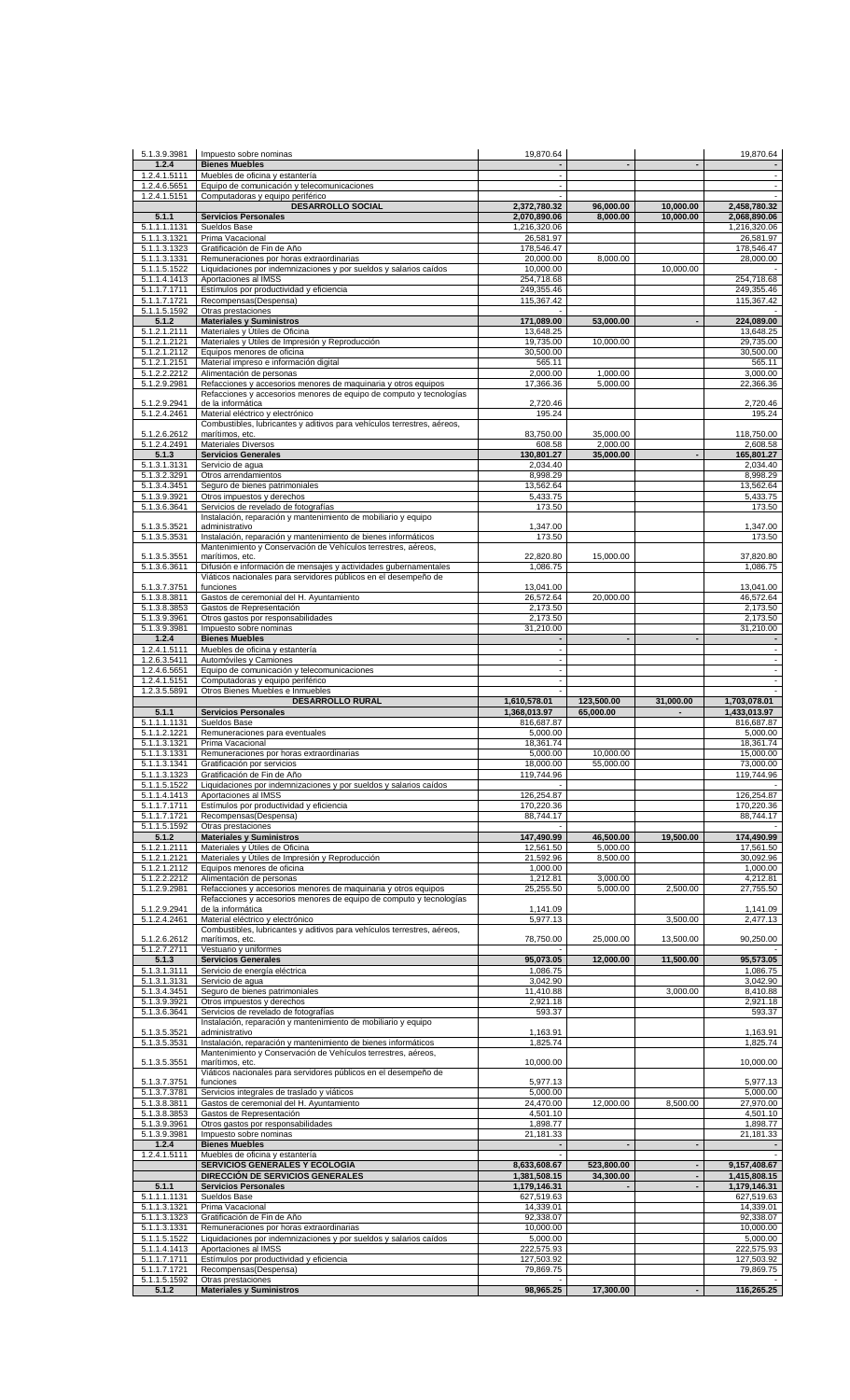| 5.1.2.1.2111 | Materiales y Útiles de Oficina                                          |
|--------------|-------------------------------------------------------------------------|
|              |                                                                         |
| 5.1.2.1.2161 | Material de limpieza                                                    |
| 5.1.2.1.2121 | Materiales y Útiles de Impresión y Reproducción                         |
| 5.1.2.1.2112 | Equipos menores de oficina                                              |
| 5.1.2.1.2151 | Material impreso e información digital                                  |
|              |                                                                         |
| 5.1.2.2.2212 | Alimentación de personas                                                |
| 5.1.2.9.2981 | Refacciones y accesorios menores de maquinaria y otros equipos          |
|              | Refacciones y accesorios menores de equipo de computo y tecnologías     |
| 5.1.2.9.2941 | de la informática                                                       |
|              |                                                                         |
| 5.1.2.4.2411 | Material de construcción minerales no metálicos                         |
|              | Combustibles, lubricantes y aditivos para vehículos terrestres, aéreos, |
| 5.1.2.6.2612 | marítimos, etc.                                                         |
|              |                                                                         |
| 5.1.2.7.2722 | Prendas de protección personal                                          |
| 5.1.2.4.2491 | <b>Materiales Diversos</b>                                              |
| 5.1.3        | <b>Servicios Generales</b>                                              |
|              |                                                                         |
| 5.1.3.1.3111 | Servicio de energía eléctrica                                           |
| 5.1.3.1.3131 | Servicio de agua                                                        |
| 5.1.3.4.3451 | Seguro de bienes patrimoniales                                          |
|              |                                                                         |
| 5.1.3.9.3921 | Otros impuestos y derechos                                              |
|              | Instalación, reparación y mantenimiento de mobiliario y equipo          |
| 5.1.3.5.3521 | administrativo                                                          |
| 5.1.3.5.3531 | Instalación, reparación y mantenimiento de bienes informáticos          |
|              |                                                                         |
|              | Mantenimiento y Conservación de Vehículos terrestres, aéreos,           |
| 5.1.3.5.3551 | marítimos, etc.                                                         |
|              | Instalación, reparación y mantenimiento de maquinaria, otros equipos y  |
| 5.1.3.5.3571 | herramientas menores                                                    |
|              |                                                                         |
|              | Viáticos nacionales para servidores públicos en el desempeño de         |
| 5.1.3.7.3751 | funciones                                                               |
| 5.1.3.8.3811 | Gastos de ceremonial del H. Ayuntamiento                                |
| 5.1.3.8.3853 | Gastos de Representación                                                |
|              |                                                                         |
| 5.1.3.9.3961 | Otros gastos por responsabilidades                                      |
| 5.1.3.9.3981 | Impuesto sobre nominas                                                  |
| 1.2.4        | <b>Bienes Muebles</b>                                                   |
|              |                                                                         |
| 1.2.4.1.5111 | Muebles de oficina y estantería                                         |
| 1.2.4.6.5651 | Equipo de comunicación y telecomunicaciones                             |
|              | <b>ECOLOGÍA</b>                                                         |
|              |                                                                         |
| 5.1.1        | <b>Servicios Personales</b>                                             |
| 5.1.1.1.1131 | Sueldos Base                                                            |
| 5.1.1.3.1321 | Prima Vacacional                                                        |
|              |                                                                         |
| 5.1.1.3.1323 | Gratificación de Fin de Año                                             |
| 5.1.1.5.1522 | Liquidaciones por indemnizaciones y por sueldos y salarios caídos       |
| 5.1.1.4.1413 | Aportaciones al IMSS                                                    |
|              |                                                                         |
| 5.1.1.7.1711 | Estímulos por productividad y eficiencia                                |
| 5.1.1.7.1721 | Recompensas(Despensa)                                                   |
| 5.1.2        | <b>Materiales y Suministros</b>                                         |
|              |                                                                         |
| 5.1.2.4.2491 | <b>Materiales Diversos</b>                                              |
| 5.1.3        | <b>Servicios Generales</b>                                              |
| 5.1.3.9.3921 | Otros impuestos y derechos                                              |
|              |                                                                         |
| 5.1.3.9.3981 | Impuesto sobre nominas                                                  |
|              | <b>LIMPIA</b>                                                           |
| 5.1.1        | <b>Servicios Personales</b>                                             |
|              |                                                                         |
| 5.1.1.1.1131 | Sueldos Base                                                            |
| 5.1.1.3.1321 | Prima Vacacional                                                        |
| 5.1.1.3.1323 | Gratificación de Fin de Año                                             |
|              |                                                                         |
| 5.1.1.3.1331 | Remuneraciones por horas extraordinarias                                |
| 5.1.1.5.1522 | Liquidaciones por indemnizaciones y por sueldos y salarios caídos       |
| 5.1.1.4.1413 | Aportaciones al IMSS                                                    |
| 5.1.1.7.1711 | Estímulos por productividad y eficiencia                                |
|              |                                                                         |
| 5.1.1.7.1721 | Recompensas(Despensa)                                                   |
| 5.1.2        | <b>Materiales y Suministros</b>                                         |
| 5.1.2.1.2161 | Material de limpieza                                                    |
|              |                                                                         |
| 5.1.2.2.2212 | Alimentación de personas                                                |
| 5.1.2.9.2981 | Refacciones y accesorios menores de maquinaria y otros equipos          |
|              | Combustibles, lubricantes y aditivos para vehículos terrestres, aéreos, |
|              |                                                                         |
| 5.1.2.6.2612 | marítimos, etc.                                                         |
| 5.1.2.7.2722 | Prendas de protección personal                                          |
| 5.1.3        | <b>Servicios Generales</b>                                              |
|              |                                                                         |
| 5.1.3.1.3111 | Servicio de energía eléctrica                                           |
| 5.1.3.9.3921 | Otros impuestos y derechos                                              |
|              | Mantenimiento y Conservación de Vehículos terrestres, aéreos,           |
|              |                                                                         |
| 5.1.3.5.3551 | marítimos, etc.                                                         |
|              | Instalación, reparación y mantenimiento de maquinaria, otros equipos y  |
| 5.1.3.5.3571 | herramientas                                                            |
| 5.1.3.9.3961 | Otros gastos por responsabilidades                                      |
|              |                                                                         |
| 5.1.3.9.3981 | Impuesto sobre nominas                                                  |
|              |                                                                         |
| 5.1.1        | <b>PARQUES Y JARDINES</b>                                               |
|              |                                                                         |
|              | <b>Servicios Personales</b>                                             |
| 5.1.1.1.1131 | Sueldos Base                                                            |
| 5.1.1.3.1321 | Prima Vacacional                                                        |
| 5.1.1.3.1323 | Gratificación de Fin de Año                                             |
|              |                                                                         |
| 5.1.1.3.1331 | Remuneraciones por horas extraordinarias                                |
| 5.1.1.5.1522 | Liquidaciones por indemnizaciones y por sueldos y salarios caídos       |
| 5.1.1.4.1413 | Aportaciones al IMSS                                                    |
|              |                                                                         |
| 5.1.1.7.1711 | Estímulos por productividad y eficiencia                                |
| 5.1.1.7.1721 | Recompensas(Despensa)                                                   |
| 5.1.2        | <b>Materiales y Suministros</b>                                         |
|              |                                                                         |
| 5.1.2.2.2212 | Alimentación de personas                                                |
| 5.1.2.9.2981 | Refacciones y accesorios menores de maquinaria y otros equipos          |
| 5.1.2.4.2411 | Material de construcción minerales no metálicos                         |
|              |                                                                         |
| 5.1.2.3.2312 | Material agropecuario                                                   |
|              | Combustibles, lubricantes y aditivos para vehículos terrestres, aéreos, |
| 5.1.2.6.2612 | marítimos, etc.                                                         |
| 5.1.2.7.2722 | Prendas de protección personal                                          |
|              |                                                                         |
| 5.1.3        | <b>Servicios Generales</b>                                              |
| 5.1.3.1.3131 | Servicio de agua                                                        |
| 5.1.3.9.3921 | Otros impuestos y derechos                                              |
|              |                                                                         |
|              | Mantenimiento y Conservación de Vehículos terrestres, aéreos,           |
| 5.1.3.5.3551 | marítimos, etc.                                                         |
|              | Instalación, reparación y mantenimiento de maquinaria, otros equipos y  |
| 5.1.3.5.3571 | herramientas                                                            |
|              |                                                                         |
| 5.1.3.5.3581 | Servicios de limpieza y manejo de desechos                              |
| 5.1.3.9.3981 | Impuesto sobre nominas                                                  |
| 1.2.4        | <b>Bienes Muebles</b>                                                   |
|              |                                                                         |
| 1.2.4.6.5691 | Otros Equipos                                                           |
|              | <b>RASTRO MUNICIPAL</b>                                                 |
| 5.1.1        | <b>Servicios Personales</b>                                             |
|              |                                                                         |
| 5.1.1.1.1131 | Sueldos Base                                                            |
| 5.1.1.3.1321 | Prima Vacacional                                                        |
| 5.1.1.3.1323 | Gratificación de Fin de Año                                             |
| 5.1.1.3.1331 | Remuneraciones por horas extraordinarias                                |
| 5.1.1.5.1522 | Liquidaciones por indemnizaciones y por sueldos y salarios caídos       |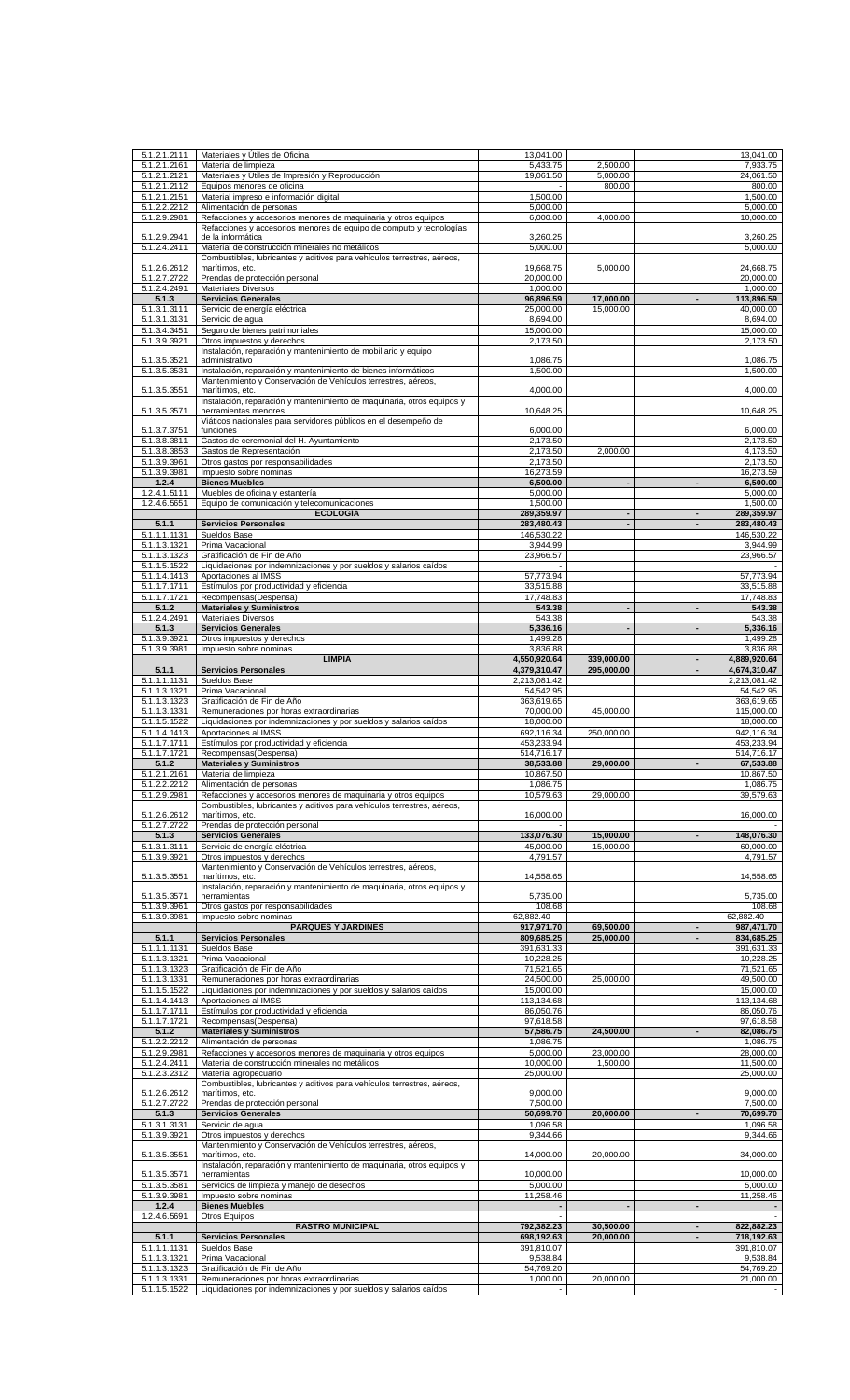| 5.1.1.4.1413                               | Aportaciones al IMSS                                                                                                                                                                 | 111,116.26                    |                          |              | 111,116.26                    |
|--------------------------------------------|--------------------------------------------------------------------------------------------------------------------------------------------------------------------------------------|-------------------------------|--------------------------|--------------|-------------------------------|
| 5.1.1.7.1711                               | Estímulos por productividad y eficiencia                                                                                                                                             | 85,586.18                     |                          |              | 85,586.18                     |
| 5.1.1.7.1721                               | Recompensas(Despensa)                                                                                                                                                                | 44,372.08                     |                          |              | 44,372.08                     |
| 5.1.2<br>5.1.2.1.2161                      | <b>Materiales y Suministros</b><br>Material de limpieza                                                                                                                              | 35,434.88<br>2,173.50         | 5,500.00                 |              | 40,934.88<br>2,173.50         |
| 5.1.2.2.2212                               | Alimentación de personas                                                                                                                                                             | 1,130.22                      |                          |              | 1,130.22                      |
| 5.1.2.9.2981                               | Refacciones y accesorios menores de maquinaria y otros equipos                                                                                                                       | 7,367.00                      | 3,000.00                 |              | 10,367.00                     |
| 5.1.2.4.2411                               | Material de construcción minerales no metálicos                                                                                                                                      | 10,000.00                     |                          |              | 10,000.00                     |
| 5.1.2.4.2461                               | Material eléctrico y electrónico                                                                                                                                                     | 5,000.00                      |                          |              | 5,000.00                      |
| 5.1.2.7.2722                               | Prendas de protección personal                                                                                                                                                       | 7,500.00                      |                          |              | 7,500.00                      |
| 5.1.2.4.2491<br>5.1.3                      | <b>Materiales Diversos</b><br><b>Servicios Generales</b>                                                                                                                             | 2,264.16<br>58,754.72         | 2,500.00<br>5,000.00     |              | 4,764.16<br>63,754.72         |
| 5.1.3.1.3111                               | Servicio de energía eléctrica                                                                                                                                                        | 41,818.14                     |                          |              | 41,818.14                     |
| 5.1.3.5.3511                               | Conservación y Mantenimiento de inmuebles                                                                                                                                            | 1,738.80                      | 5,000.00                 |              | 6,738.80                      |
| 5.1.3.5.3581                               | Servicios de limpieza y manejo de desechos                                                                                                                                           | 5,000.00                      |                          |              | 5,000.00                      |
| 5.1.3.9.3981                               | Impuesto sobre nominas                                                                                                                                                               | 10,197.78                     |                          |              | 10,197.78                     |
|                                            | <b>PANTEONES</b>                                                                                                                                                                     | 365,360.09                    | 15,000.00                |              | 380,360.09                    |
| 5.1.1                                      | <b>Servicios Personales</b>                                                                                                                                                          | 352,992.11                    | 15,000.00                |              | 367,992.11                    |
| 5.1.1.1.1131                               | Sueldos Base                                                                                                                                                                         | 167,514.13<br>4,990.14        |                          |              | 167,514.13<br>4,990.14        |
| 5.1.1.3.1321<br>5.1.1.3.1323               | Prima Vacacional<br>Gratificación de Fin de Año                                                                                                                                      | 32,600.96                     |                          |              | 32,600.96                     |
| 5.1.1.3.1331                               | Remuneraciones por horas extraordinarias                                                                                                                                             | 5,000.00                      | 15,000.00                |              | 20,000.00                     |
| 5.1.1.5.1522                               | Liquidaciones por indemnizaciones y por sueldos y salarios caídos                                                                                                                    |                               |                          |              |                               |
| 5.1.1.4.1413                               | Aportaciones al IMSS                                                                                                                                                                 | 56,843.68                     |                          |              | 56,843.68                     |
| 5.1.1.7.1711                               | Estímulos por productividad y eficiencia                                                                                                                                             | 41,671.12                     |                          |              | 41,671.12                     |
| 5.1.1.7.1721                               | Recompensas(Despensa)                                                                                                                                                                | 44,372.08                     |                          |              | 44,372.08                     |
| 5.1.2                                      | <b>Materiales y Suministros</b>                                                                                                                                                      | 7,500.00                      | $\overline{\phantom{a}}$ |              | 7,500.00                      |
| 5.1.2.9.2981<br>5.1.2.4.2411               | Refacciones y accesorios menores de maquinaria y otros equipos<br>Material de construcción minerales no metálicos                                                                    | 4,000.00<br>3,500.00          |                          |              | 4,000.00<br>3,500.00          |
| 5.1.3                                      | <b>Servicios Generales</b>                                                                                                                                                           | 4,867.98                      |                          |              | 4,867.98                      |
| 5.1.2.7.2722                               | Prendas de protección personal                                                                                                                                                       |                               |                          |              |                               |
| 5.1.2.4.2491                               | <b>Materiales Diversos</b>                                                                                                                                                           |                               |                          |              |                               |
| 5.1.3.9.3981                               | Impuesto sobre nominas                                                                                                                                                               | 4,867.98                      |                          |              | 4,867.98                      |
|                                            | <b>ALUMBRADO PUBLICO</b>                                                                                                                                                             | 336,105.88                    | 35,500.00                |              | 371,605.88                    |
| 5.1.1                                      | <b>Servicios Personales</b>                                                                                                                                                          | 316,405.13                    | 20,000.00                |              | 336,405.13                    |
| 5.1.1.1.1131                               | Sueldos Base                                                                                                                                                                         | 160,462.70                    |                          |              | 160,462.70<br>3,593.09        |
| 5.1.1.3.1321<br>$\overline{5}$ .1.1.3.1323 | Prima Vacacional<br>Gratificación de Fin de Año                                                                                                                                      | 3,593.09<br>23,953.93         |                          |              | 23,953.93                     |
| 5.1.1.3.1331                               | Remuneraciones por horas extraordinarias                                                                                                                                             | 5,000.00                      | 20,000.00                |              | 25,000.00                     |
| 5.1.1.5.1522                               | Liquidaciones por indemnizaciones y por sueldos y salarios caídos                                                                                                                    |                               |                          |              |                               |
| 5.1.1.4.1413                               | Aportaciones al IMSS                                                                                                                                                                 | 64,679.62                     |                          |              | 64,679.62                     |
| 5.1.1.7.1711                               | Estímulos por productividad y eficiencia                                                                                                                                             | 32,092.54                     |                          |              | 32,092.54                     |
| 5.1.1.7.1721                               | Recompensas(Despensa)                                                                                                                                                                | 26,623.25                     |                          |              | 26,623.25                     |
| 5.1.2                                      | <b>Materiales y Suministros</b>                                                                                                                                                      | 14,500.00                     | 15,500.00                |              | 30,000.00                     |
| 5.1.2.9.2981                               | Refacciones y accesorios menores de maquinaria y otros equipos                                                                                                                       | 1,500.00<br>12,000.00         | 7,500.00<br>8,000.00     |              | 9,000.00<br>20,000.00         |
| 5.1.2.4.2461<br>5.1.2.4.2491               | Material eléctrico y electrónico<br><b>Materiales Diversos</b>                                                                                                                       | 1,000.00                      |                          |              | 1,000.00                      |
| 5.1.3                                      | <b>Servicios Generales</b>                                                                                                                                                           | 5,200.75                      | $\blacksquare$           |              | 5,200.75                      |
| 5.1.3.9.3921                               | Otros impuestos y derechos                                                                                                                                                           | 1,000.00                      |                          |              | 1,000.00                      |
|                                            | Mantenimiento y Conservación de Vehículos terrestres, aéreos,                                                                                                                        |                               |                          |              |                               |
| 5.1.3.5.3551                               | marítimos, etc.                                                                                                                                                                      |                               |                          |              |                               |
| 5.1.3.9.3961                               | Otros gastos por responsabilidades                                                                                                                                                   |                               |                          |              |                               |
| 5.1.3.9.3981                               | Impuesto sobre nominas<br>OBRAS PUBLICAS MUNICIPALES                                                                                                                                 | 4,200.75<br>21,427,538.83     | 5,781,500.00             | 3,068,000.00 | 4,200.75<br>24, 141, 038.83   |
| 5.1.1                                      | <b>Servicios Personales</b>                                                                                                                                                          | 7,356,285.27                  | 50,000.00                | 10,000.00    | 7,396,285.27                  |
|                                            |                                                                                                                                                                                      |                               |                          |              |                               |
|                                            |                                                                                                                                                                                      |                               |                          |              |                               |
| 5.1.1.1.1131<br>5.1.1.3.1321               | Sueldos Base<br>Prima Vacacional                                                                                                                                                     | 4,025,161.52<br>97,324.41     |                          |              | 4,025,161.52<br>97,324.41     |
| 5.1.1.3.1323                               | Gratificación de Fin de Año                                                                                                                                                          | 622,162.76                    |                          |              | 622,162.76                    |
| 5.1.1.3.1331                               | Remuneraciones por horas extraordinarias                                                                                                                                             | 50,000.00                     | 50,000.00                |              | 100,000.00                    |
| 5.1.1.5.1522                               | Liquidaciones por indemnizaciones y por sueldos y salarios caídos                                                                                                                    | 10,000.00                     |                          | 10,000.00    |                               |
| 5.1.1.4.1413                               | Aportaciones al IMSS                                                                                                                                                                 | 1,234,908.23                  |                          |              | 1,234,908.23                  |
| 5.1.1.7.1711                               | Estímulos por productividad y eficiencia                                                                                                                                             | 802,012.18                    |                          |              | 802,012.18                    |
| 5.1.1.7.1721                               | Recompensas(Despensa)                                                                                                                                                                | 514,716.17                    |                          |              | 514,716.17                    |
| 5.1.1.5.1592<br>5.1.2                      | Otras prestaciones                                                                                                                                                                   | 2,000,619.06                  | 1,131,500.00             | 31,000.00    | 3,101,119.06                  |
| 5.1.2.1.2111                               | <b>Materiales y Suministros</b><br>Materiales y Útiles de Oficina                                                                                                                    | 16,996.20                     | 15,000.00                | 5,000.00     | 26,996.20                     |
| 5.1.2.1.2121                               | Materiales y Útiles de Impresión y Reproducción                                                                                                                                      | 34,593.58                     | 15,000.00                |              | 49,593.58                     |
| 5.1.2.1.2112                               | Equipos menores de oficina                                                                                                                                                           | 5,000.00                      |                          |              | 5.000.00                      |
| 5.1.2.1.2151                               | Material impreso e información digital                                                                                                                                               | 2,000.00                      | 3,500.00                 |              | 5,500.00                      |
| 5.1.2.2.2212                               | Alimentación de personas                                                                                                                                                             | 3,000.00                      |                          | 1,000.00     | 2,000.00                      |
| 5.1.2.9.2981                               | Refacciones y accesorios menores de maquinaria y otros equipos                                                                                                                       | 382,500.00                    | 185,000.00               | 25,000.00    | 542,500.00                    |
| 5.1.2.9.2941                               | Refacciones y accesorios menores de equipo de computo y tecnologías<br>de la informática                                                                                             | 2,000.00                      |                          |              | 2,000.00                      |
| 5.1.2.4.2411                               | Material de construcción minerales no metálicos                                                                                                                                      | 791,275.00                    | 408,000.00               |              | 1,199,275.00                  |
| 5.1.2.4.2461                               | Material eléctrico y electrónico                                                                                                                                                     | 2,500.00                      |                          |              | 2,500.00                      |
|                                            | Combustibles, lubricantes y aditivos para vehículos terrestres, aéreos,                                                                                                              |                               |                          |              |                               |
| 5.1.2.6.2612                               | marítimos, etc.                                                                                                                                                                      | 750,000.00                    | 500,000.00               |              | 1,250,000.00                  |
| 5.1.2.7.2711<br>5.1.2.7.2722               | Vestuario y uniformes<br>Prendas de protección personal                                                                                                                              | 4,000.00                      |                          |              | 4,000.00                      |
| 5.1.2.4.2491                               | Materiales Diversos                                                                                                                                                                  | 6,754.28                      | 5,000.00                 |              | 11,754.28                     |
| 5.1.3                                      | <b>Servicios Generales</b>                                                                                                                                                           | 876,505.88                    | 100,000.00               | 56,000.00    | 920,505.88                    |
| 5.1.3.1.3111                               | Servicio de energía eléctrica                                                                                                                                                        | 17,631.00                     |                          |              | 17,631.00                     |
| 5.1.3.1.3131                               | Servicio de agua                                                                                                                                                                     | 11,545.00                     |                          |              | 11,545.00                     |
| 5.1.3.2.3261                               | Arrendamiento de maquinaria y equipo                                                                                                                                                 | 62,634.00                     |                          | 20,000.00    | 42,634.00                     |
| 5.1.3.3.3341                               | Servicios de capacitación                                                                                                                                                            | 10,711.13                     |                          |              | 10,711.13                     |
| 5.1.3.4.3451<br>5.1.3.9.3921               | Seguro de bienes patrimoniales<br>Otros impuestos y derechos                                                                                                                         | 104,575.38<br>17,631.43       |                          |              | 104,575.38<br>17,631.43       |
| 5.1.3.6.3641                               | Servicios de revelado de fotografías                                                                                                                                                 | 1,456.17                      |                          |              | 1,456.17                      |
|                                            | Instalación, reparación y mantenimiento de mobiliario y equipo                                                                                                                       |                               |                          |              |                               |
| 5.1.3.5.3521                               | administrativo                                                                                                                                                                       | 2,867.50                      |                          |              | 2,867.50                      |
|                                            | Mantenimiento y Conservación de Vehículos terrestres, aéreos,                                                                                                                        |                               |                          |              |                               |
| 5.1.3.5.3551                               | marítimos, etc.                                                                                                                                                                      |                               |                          |              |                               |
| 5.1.3.5.3571                               | Instalación, reparación y mantenimiento de maquinaria, otros equipos y<br>herramientas                                                                                               | 125,000.00                    |                          | 15,000.00    | 110,000.00                    |
| 1.2.7.1 6311                               | Estudios e Investigaciones (BANOBRAS)                                                                                                                                                | 108,257.89                    |                          |              | 108,257.89                    |
| 1.2.7.1 6311                               | Estudios e Investigaciones                                                                                                                                                           | 270,000.00                    | 100,000.00               |              | 370,000.00                    |
| 5.1.3.6.3611                               | Impresión y elaboración de publicaciones oficiales y de interés general                                                                                                              | 5,000.00                      |                          | 4,000.00     | 1,000.00                      |
| 5.1.3.6.3604                               | Mantenimiento y conservación de inmuebles                                                                                                                                            |                               |                          |              |                               |
|                                            | Viáticos nacionales para servidores públicos en el desempeño de                                                                                                                      |                               |                          |              |                               |
| 5.1.3.7.3751<br>5.1.3.8.3811               | funciones<br>Gastos de ceremonial del H. Ayuntamiento                                                                                                                                | 20,262.50<br>15,831.77        |                          |              | 20,262.50<br>15,831.77        |
| 5.1.3.8.3853                               | Gastos de Representación                                                                                                                                                             | 16,735.95                     |                          | 8,500.00     | 8,235.95                      |
| 5.1.3.9.3961                               | Otros gastos por responsabilidades                                                                                                                                                   | 12,330.37                     |                          | 8,500.00     | 3,830.37                      |
| 5.1.3.9.3981                               | Impuesto sobre nominas                                                                                                                                                               | 74,035.79                     |                          |              | 74,035.79                     |
| 1.2.4                                      | <b>Bienes Muebles</b>                                                                                                                                                                | 1,500.00                      |                          |              | 1,500.00                      |
| 1.2.4.1.5111                               | Muebles de oficina y estantería                                                                                                                                                      |                               |                          |              |                               |
| 1.2.4.6.5651                               | Equipo de comunicación y telecomunicaciones                                                                                                                                          | 1,500.00                      |                          |              | 1,500.00                      |
| 1.2.4.1.5151                               | Computadoras y equipo periférico                                                                                                                                                     |                               |                          |              |                               |
| 5.1.6<br>1.2.3.5.6141                      | <b>OBRA PUBLICA</b><br>División de terrenos y construcción de obras de urbanización(Matamoros)<br>Trabajos de acabados en edificaciones y otros trabajos especializados(Casa Ejidal) | 11,192,628.63<br>4,437,628.63 | 4,500,000.00             | 2,971,000.00 | 12,721,628.63<br>4,437,628.63 |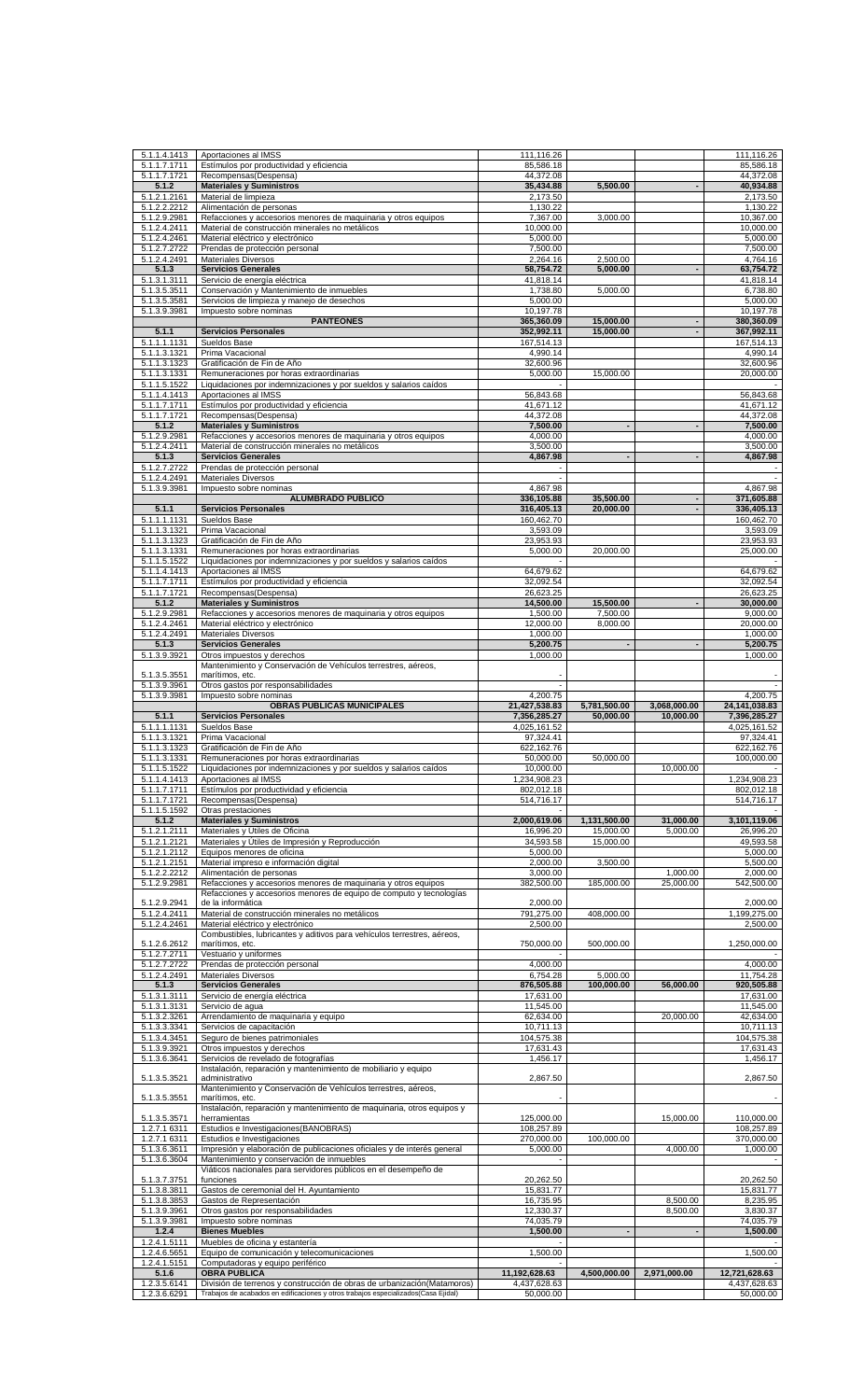| 1.2.3.6.6291                      | Trabajos de acabados en edificaciones y otros trabajos especializados(Jardines<br>de Niños DIF)                                                         | 400,000.00                  |                           |                            | 400,000.00                               |
|-----------------------------------|---------------------------------------------------------------------------------------------------------------------------------------------------------|-----------------------------|---------------------------|----------------------------|------------------------------------------|
| 1.2.3.6.6291                      | Trabajos de acabados en edificaciones y otros trabajos<br>especializados(Auditorio)                                                                     | 4,770,000.00                |                           | 2,971,000.00               | 1,799,000.00                             |
| 1.2.3.6.6291                      | Trabajos de acabados en edificaciones y otros trabajos especializados                                                                                   | $\overline{\phantom{a}}$    |                           |                            |                                          |
| 1.2.4.6.5609<br>1.2.3.5.6141      | Otros Equipos y accesorios eléctricos<br>División de terrenos y construcción de obras de urbanización                                                   | $\sim$<br>1,535,000.00      |                           |                            | $\overline{\phantom{a}}$<br>1,535,000.00 |
| 1.2.3.6.6141                      | División de terrenos y construcción de obras de urbanización(Convenio<br>Gobierno del Estado)                                                           |                             | 4,500,000.00              |                            | 4,500,000.00                             |
|                                   | COMUNICACIÓN SOCIAL Y ACCESO A LA INFORMACIÓN<br><b>COMUNICACIÓN SOCIAL</b>                                                                             | 971,803.91<br>255,404.53    | 30,000.00                 | $\overline{\phantom{a}}$   | 1,001,803.91<br>255,404.53               |
| 5.1.1                             | <b>Servicios Personales</b>                                                                                                                             | 218,042.43                  | ÷,                        |                            | 218,042.43                               |
| 5.1.1.1.1131<br>5.1.1.3.1321      | Sueldos Base<br>Prima Vacacional                                                                                                                        | 129,962.60<br>3,676.88      |                           |                            | 129,962.60<br>3,676.88                   |
| 5.1.1.3.1323                      | Gratificación de Fin de Año                                                                                                                             | 19,845.88                   |                           |                            | 19,845.88                                |
| 5.1.1.3.1331<br>5.1.1.5.1522      | Remuneraciones por horas extraordinarias<br>Liquidaciones por indemnizaciones y por sueldos y salarios caídos                                           |                             |                           |                            |                                          |
| 5.1.1.4.1413<br>5.1.1.7.1711      | Aportaciones al IMSS<br>Estímulos por productividad y eficiencia                                                                                        | 29,947.50<br>25,735.17      |                           |                            | 29,947.50<br>25,735.17                   |
| 5.1.1.7.1721                      | Recompensas(Despensa)                                                                                                                                   | 8,874.40                    |                           |                            | 8,874.40                                 |
| 5.1.2<br>5.1.2.1.2111             | <b>Materiales y Suministros</b><br>Materiales y Útiles de Oficina                                                                                       | 15,000.00<br>3,500.00       | ٠                         | ÷.                         | 15,000.00<br>3,500.00                    |
| 5.1.2.1.2121<br>5.1.2.1.2112      | Materiales y Útiles de Impresión y Reproducción<br>Equipos menores de oficina                                                                           | 7,000.00<br>1,500.00        |                           |                            | 7,000.00<br>1,500.00                     |
|                                   | Refacciones y accesorios menores de equipo de computo y tecnologías                                                                                     |                             |                           |                            |                                          |
| 5.1.2.9.2941<br>5.1.2.4.2491      | de la informática<br><b>Materiales Diversos</b>                                                                                                         | 2,500.00<br>500.00          |                           |                            | 2,500.00<br>500.00                       |
| 5.1.3<br>5.1.3.6.3641             | <b>Servicios Generales</b><br>Servicios de revelado de fotografías                                                                                      | 22,362.10<br>1,000.00       |                           |                            | 22,362.10<br>1,000.00                    |
|                                   | Instalación, reparación y mantenimiento de mobiliario y equipo                                                                                          |                             |                           |                            |                                          |
| 5.1.3.5.3521<br>5.1.3.5.3531      | administrativo<br>Instalación, reparación y mantenimiento de bienes informáticos                                                                        | 2,000.00<br>5,000.00        |                           |                            | 2,000.00<br>5,000.00                     |
| 5.1.3.7.3751                      | Viáticos nacionales para servidores públicos en el desempeño de<br>funciones                                                                            | 3,800.00                    |                           |                            | 3,800.00                                 |
| 5.1.3.8.3811                      | Gastos de ceremonial del H. Ayuntamiento                                                                                                                | 2,500.00                    |                           |                            | 2,500.00                                 |
| 5.1.3.8.3853<br>5.1.3.9.3961      | Gastos de Representación<br>Otros gastos por responsabilidades                                                                                          | 4,500.00<br>1,000.00        |                           |                            | 4,500.00<br>1,000.00                     |
| 5.1.3.9.3981                      | Impuesto sobre nominas<br><b>ACCESO A LA INFORMACIÓN</b>                                                                                                | 2,562.10<br>716,399.38      | 30,000.00                 |                            | 2,562.10<br>746,399.38                   |
| 5.1.1                             | <b>Servicios Personales</b>                                                                                                                             | 464,739.40                  |                           |                            | 464,739.40                               |
| 5.1.1.1.1131<br>5.1.1.3.1321      | Sueldos Base<br>Prima Vacacional                                                                                                                        | 241,427.27<br>5,545.25      |                           |                            | 241,427.27<br>5,545.25                   |
| 5.1.1.3.1323                      | Gratificación de Fin de Año                                                                                                                             | 36,258.75                   |                           |                            | 36,258.75                                |
| 5.1.1.3.1331<br>5.1.1.5.1522      | Remuneraciones por horas extraordinarias<br>Liquidaciones por indemnizaciones y por sueldos y salarios caídos                                           | 1,500.00                    |                           |                            | 1,500.00                                 |
| 5.1.1.4.1413<br>5.1.1.7.1711      | Aportaciones al IMSS<br>Estímulos por productividad y eficiencia                                                                                        | 97,077.50<br>56,307.38      |                           |                            | 97,077.50<br>56,307.38                   |
| 5.1.1.7.1721                      | Recompensas(Despensa)                                                                                                                                   | 26,623.25                   |                           |                            | 26,623.25                                |
| 5.1.2<br>5.1.2.1.2111             | <b>Materiales y Suministros</b><br>Materiales y Útiles de Oficina                                                                                       | 13,300.00<br>6,000.00       |                           |                            | 13,300.00<br>6,000.00                    |
| 5.1.2.1.2151<br>5.1.2.2.2212      | Material impreso e información digital<br>Alimentación de personas                                                                                      | 2,500.00<br>1,000.00        |                           |                            | 2,500.00<br>1,000.00                     |
|                                   | Refacciones y accesorios menores de equipo de computo y tecnologías                                                                                     |                             |                           |                            |                                          |
| 5.1.2.9.2941<br>5.1.2.4.2491      | de la informática<br><b>Materiales Diversos</b>                                                                                                         | 2,800.00<br>1,000.00        |                           |                            | 2,800.00<br>1,000.00                     |
| 5.1.3<br>5.1.3.1.3131             | <b>Servicios Generales</b><br>Servicio de aqua                                                                                                          | 238,359.98<br>1,000.00      | 30,000.00                 |                            | 268,359.98<br>1,000.00                   |
| 5.1.3.6.3641                      | Servicios de revelado de fotografías                                                                                                                    | 1,000.00                    |                           |                            | 1.000.00                                 |
| 5.1.3.5.3531<br>5.1.3.6.3611      | Instalación, reparación y mantenimiento de bienes informáticos<br>Difusión e información de mensajes y actividades gubernamentales                      | 2,288.37<br>75.875.00       |                           |                            | 2,288.37<br>75,875.00                    |
| 5.1.3.6.3611                      | Impresión y elaboración de publicaciones oficiales y de interés general                                                                                 | 63,440.68                   | 30,000.00                 |                            | 93,440.68                                |
| 5.1.3.6.3691                      | Otros servicios de información<br>Viáticos nacionales para servidores públicos en el desempeño de                                                       | 83,917.12                   |                           |                            | 83,917.12                                |
| 5.1.3.7.3751<br>5.1.3.8.3811      | funciones                                                                                                                                               | 1,000.00                    |                           |                            | 1,000.00<br>1,350.00                     |
| 5.1.3.8.3853                      | Gastos de ceremonial del H. Ayuntamiento<br>Gastos de Representación                                                                                    | 1,350.00<br>1,850.00        |                           |                            | 1,850.00                                 |
| 5.1.3.9.3961<br>5.1.3.9.3981      | Otros gastos por responsabilidades<br>Impuesto sobre nominas                                                                                            | 1,500.00<br>5,138.81        |                           |                            | 1,500.00<br>5,138.81                     |
| 1.2.3.5.3.6131                    | <b>SC Agua Potable</b>                                                                                                                                  |                             |                           |                            |                                          |
| <b>CONCEPTO</b><br>1.2.3.5.3.6131 | FONDO I R33 FAISM 2012<br>SD Alcantarillado, Drenaje y Letrinas                                                                                         | 18,519,850.00<br>301,826.98 | 4,997,400.40<br>99,000.00 | 4,997,400.40               | 18,519,850.00<br>400,826.98              |
|                                   | El Peñón, 3a. Etapa Red de Drenaje Sanitario<br>complemento Cruzamiento Subterráneo del Colector de Aguas Negras                                        | 301,826.98                  |                           |                            | 301,826.98                               |
|                                   | en la comunidad de Rancho Nuevo la Concepción (la Concepción)                                                                                           |                             | 99,000.00<br>554,000.00   |                            | 99,000.00                                |
| 1.2.3.5.3.6131                    | <b>SC Agua Potable</b><br>Los Julianes (Los Ángeles) Rehabilitación de Sistema de Agua Potable,                                                         | $\blacksquare$              |                           |                            | 554,000.00                               |
| 1.3.3.2.0.8531                    | Equipamiento y Electrificación de Pozo<br>TJ Infraestructura Pecuaria                                                                                   | 800,000.00                  | 554,000.00                | 800,000.00                 | 554,000.00                               |
|                                   | Construcción de Bodega, Guardaganado Corral, Silo y Ampliación de Cerco y<br>Bodega                                                                     | 800,000.00                  |                           | 800,000.00                 |                                          |
| 1.2.3.5.4.6141                    | SE Urbanización Municipal                                                                                                                               | 11,105,996.83               | 3,755,627.68              | 2,886,705.03               | 11,974,919.48                            |
|                                   | Cabecera Municipal, calle Cuauhtémoc(Tramo de a Allende Nicolás Bravo)<br>construcción de pavimento de concreto hidráulico estampado                    | 1,189,181.72                | 136,353.41                |                            | 1,325,535.13                             |
|                                   | San Cristóbal, Rehabilitación de pavimento asfaltico sobre empedrado calle<br>Pino Suárez                                                               | 542,741.66                  |                           | 542,741.66                 |                                          |
|                                   | San José Agua Azul, 2da. Etapa pavimento asfaltico sobre empedrado calle<br>Fray Servando Teresa de Mier                                                | 158,502.22                  |                           | 158,502.22                 |                                          |
|                                   | Cabecera, Rehabilitación de pavimento de concreto hidráulico en calle<br>Matamoros                                                                      | 526,000.00                  |                           |                            | 526,000.00                               |
|                                   | Rehabilitación de Pavimento de concreto hidráulico en calle Pípila                                                                                      | 895,196.88                  | 101,000.00                |                            | 996,196.88                               |
|                                   | Rehabilitación de Pavimento de concreto hidráulico en calle Antonio Plaza<br>Varias Comunidades colocación de Mezcla asfáltica en caminos, acceso y     | 671,100.00                  |                           |                            | 671,100.00                               |
|                                   | vialidades (Donación de Asfalto)<br>Vialidades del Nuevo Mercado Municipal (interior)                                                                   | 1,456,873.43<br>100,000.00  |                           | 1,326,936.28<br>100,000.00 | 129,937.15                               |
|                                   | San Pedro Tenango, 2da. Etapa Rehabilitación del primer cuadro de la<br>comunidad                                                                       | 607,559.30                  | 607,559.29                |                            | 1,215,118.59                             |
|                                   | San José Aqua Azul, 2da. Et. Rehabilitación de primer cuadro de la comunidad<br>Jocoque, Rehabilitación de pavimento asfaltico sobre empedrado en calle | 480,700.81                  |                           | 480,700.81                 |                                          |
|                                   | Emiliano Zapata vías F.F.C.C                                                                                                                            | 456,954.65                  | 456,954.64                |                            | 913,909.29                               |
|                                   | Cabecera Municipal, segunda asignación de cableado subterráneo (Obra Civil)<br>Cabecera, Calle Madero, Rehabilitación a base de concreto estampado,     | 1,793,499.60                |                           |                            | 1,793,499.60                             |
|                                   | Guarniciones y banquetas en calle Madero<br>Norita, Construcción de pavimento a base de concreto hidráulico, banquetas y                                | 325,986.15                  |                           |                            | 325,986.15                               |
|                                   | guarniciones en calle Benito Juárez<br>La Purísima, Construcción de pavimento a base de concreto hidráulico,                                            | 291,599.26                  |                           | 277,824.06                 | 13,775.20                                |
|                                   | banquetas y guarniciones en calle Jacarandas                                                                                                            | 121,432.07                  | 14,459.40                 |                            | 135,891.47                               |
|                                   | Tenango el Nuevo, Construcción de pavimento a base de concreto asfaltico,<br>banquetas y guarniciones en calle 20 de Noviembre                          | 190,565.64                  | 185,000.00                |                            | 375,565.64                               |
|                                   | San José Viborillas, Rehabilitación de pavimento con carpeta asfáltica en calle<br>Niños Héroes                                                         | 235,780.00                  |                           |                            | 235,780.00                               |
|                                   | (Complemento) Rehabilitación de primer cuadro de la Comunidad San Pedro Tenango<br>Tenango el Nuevo, pavimento hidráulico en privada los Apaseos        | 127, 172.48<br>200,000.00   |                           |                            | 127, 172. 48<br>200,000.00               |
|                                   | Empedrado de calles (empleo Temporal)                                                                                                                   | 250,000.00                  |                           |                            | 250,000.00                               |
|                                   | La palma, complemento para pavimentación a base de concreto asfaltico en<br>calle Pípila                                                                | 316,024.39                  |                           |                            | 316,024.39                               |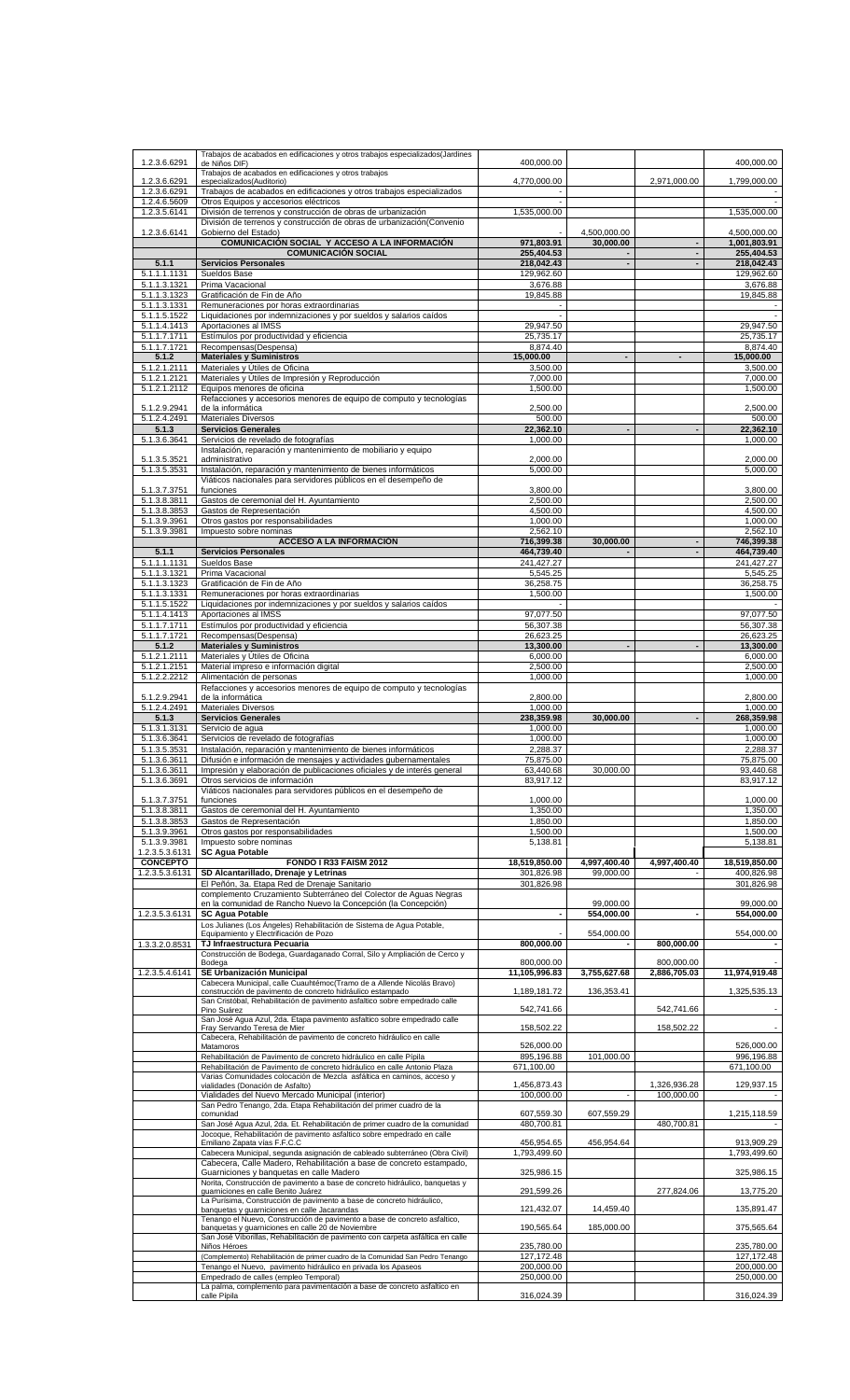|                                  | Complemento para Rehabilitación de Puente 5 de Mayo (Cuatro Velas) de la                                                                                |                              |                          |                            |                              |
|----------------------------------|---------------------------------------------------------------------------------------------------------------------------------------------------------|------------------------------|--------------------------|----------------------------|------------------------------|
|                                  | Cabecera Municipal<br>San José Agua Azul, 1Ra. Et. Rehabilitación de primer cuadro de la comunidad                                                      | 104,126.57                   |                          |                            | 104,126.57                   |
|                                  | (Complemento)                                                                                                                                           | 65,000.00                    |                          |                            | 65,000.00                    |
|                                  | Construcción de Vialidad para el nuevo Mercado Municipal calle #1, #2 y #6                                                                              |                              |                          |                            |                              |
|                                  | (primer Etapa terracerías, Riego de Sello y guarniciones)<br>Construcción de Arroyo a Base de Concreto Asfaltico en calle de acceso a Col.              |                              | 1,760,708.98             |                            | 1,760,708.98                 |
|                                  | Casas Blancas (cuerpo Norte)                                                                                                                            |                              | 493,591.96               |                            | 493,591.96                   |
|                                  | Complemento para la terminación del Nuevo Mercado Municipal<br><b>DIM Desarrollo Institucional Municipal</b>                                            | 340.000.00                   |                          | 52,613.74                  | 287,386.26                   |
| 1.2.4.1.3.5151                   | Bienes informáticos (presidencia)                                                                                                                       | 20,000.00                    |                          |                            | 20,000.00                    |
| 1.2.4.1.3.5151                   | Bienes informáticos (obras Públicas)                                                                                                                    | 50,000.00                    |                          |                            | 50,000.00                    |
| 1.2.4.1.3.5151                   | Bienes informáticos (Tesorerías)                                                                                                                        | 50,000.00                    |                          |                            | 50,000.00                    |
| 1.2.4.1.9.5191<br>1.2.4.1.9.5191 | Mobiliario y equipo de oficina (Tesorería)<br>Mobiliario y equipo de oficina (Desarrollo Social)                                                        | 100,000.00<br>50,000.00      |                          | 52,613.74                  | 47,386.26<br>50,000.00       |
| 1.2.4.1.9.5191                   | Mobiliario y equipo de oficina (Presidencia)                                                                                                            | 20,000.00                    |                          |                            | 20,000.00                    |
| 1.2.4.1.9.5191                   | Mobiliario y equipo de oficina (Obras Públicas)                                                                                                         | 50,000.00                    |                          |                            | 50,000.00                    |
| 1.2.3.5.2.6121                   | SJ Infraestructura Educativa<br>San José Aqua Azul, Construcción de Barda Perimetral en J.N. Leona Vicario                                              | 1,225,000.00<br>250,000.00   | 133,000.00               | 500,000.00<br>100,000.00   | 858,000.00<br>150,000.00     |
|                                  | Coachiti, construcción de barda perimetral en J.n. Juan Enrique Peztalozzi                                                                              | 50,000.00                    |                          |                            | 50,000.00                    |
|                                  | San Ramón, Rehabilitación de Baños en Primaria Emiliano Zapata                                                                                          | 225,000.00                   |                          |                            | 225,000.00                   |
|                                  | Los Escobedos, Rehabilitación de Aula en Primaria Ricardo Flores Magón<br>Obrajuelo construcción de Piso en Patio Cívico en Telesecundaria 262          | 100,000.00<br>200,000.00     | 60,000.00<br>73,000.00   |                            | 160,000.00<br>273,000.00     |
|                                  | Cabecera Municipal, Rehabilitación de Baños en CBTA 175                                                                                                 | 400,000.00                   |                          | 400,000.00                 |                              |
| 1.2.3.5.3.6131                   | SG Electrificación Rural y Colonias Pobres (Adrenel)                                                                                                    | 1,029,403.06                 | 290,244.54               | 699,167.19                 | 620,480.41                   |
|                                  | Apaseo el Grande, Ampliación de red eléctrica calle Gpe. Y Luis Donaldo<br>Colosio col. La Villita.                                                     | 136,703.17                   |                          | 136,703.17                 |                              |
|                                  | Col. Rancho Nuevo, ampliación Red Eléctrica calle Hidalgo                                                                                               | 121,676.81                   |                          | 121,676.81                 | $\blacksquare$               |
|                                  | La Palma, Ampliación Red Eléctrica calle Priv. Hidalgo y Juan Melgar                                                                                    | 162,711.94                   |                          | 162,711.94                 | $\overline{\phantom{a}}$     |
|                                  | El Castillo Ampliación de Red de Electrificación calle 16 de Septiembre<br>El Castillo, Ampliación de Red de Electrificación calle 2da.Priv. Churubusco | 100,042.31<br>178,032.96     |                          | 100,042.31<br>178,032.96   | $\overline{\phantom{a}}$     |
|                                  | Cabecera Municipal, col. Del Charro, ampliación de electrificación calle del                                                                            |                              |                          |                            |                              |
|                                  | Charro, Adelitas, Alazanas y Manganas<br>La Purísima, Ampliación de red de electrificación calle Constituyentes y priv.                                 | 176,694.49                   |                          |                            | 176,694.49                   |
|                                  | Allende                                                                                                                                                 | 153,541.38                   | 153,541.37               |                            | 307,082.75                   |
|                                  | Apaseo el Grande, Ampliación de red eléctrica calle Luis Donaldo Colosio, San<br>Isidro y Lic. Héctor M. Ramírez Sánchez col. La Floresta               |                              | 136,703.17               |                            | 136,703.17                   |
|                                  |                                                                                                                                                         |                              |                          |                            |                              |
| 1.2.3.5.1.6111                   | <b>SH Vivienda Digna</b>                                                                                                                                | 2,516,623.13                 | 54,000.00                |                            | 2,570,623.13                 |
|                                  | Techo Digno<br>Piso Firme                                                                                                                               | 1,108,789.74<br>357,833.39   | 54,000.00                |                            | 1,162,789.74<br>357,833.39   |
|                                  | Ampliación de Vivienda                                                                                                                                  | 1,050,000.00                 |                          |                            | 1,050,000.00                 |
|                                  | <b>U9 Gastos Indirectos</b>                                                                                                                             | 450,000.00                   | 111,528.18               | 58,914.44                  | 502,613.74                   |
| 5.1.1.2.1212<br>5.1.1.2.2111     | Honorarios Asimilados<br>Materiales y Útiles de Oficina                                                                                                 | 130,000.00<br>20,000.00      | 60,000.00                | 20,000.00                  | 190,000.00                   |
| 5.1.1.2.2121                     | Materiales y Útiles de Impresión y Reproducción                                                                                                         | 20,000.00                    | 25,904.59                |                            | 45,904.59                    |
| 1.2.4.4.1.5411                   | Automóviles y camiones                                                                                                                                  | 200,000.00                   |                          | 4,098.00                   | 195,902.00                   |
| 1.2.4.1.3.5151<br>5.1.1.3.3521   | Computadoras y Equipo de Perifoneo<br>Instalación, reparación y mantenimiento de mobiliario y Equipo Administrativo                                     | 40,000.00<br>20,000.00       |                          | 22,621.44<br>5,384.00      | 17,378.56<br>14,616.00       |
| 5.1.1.3.3352                     | Servicio de Proceso Técnico y en Tecnología de la programación                                                                                          |                              | 25,623.59                |                            | 25,623.59                    |
| 1.2.4.1.1.5111                   | Muebles de Oficina y Estantería                                                                                                                         | 20,000.00                    |                          | 6,811.00                   | 13,189.00                    |
| 1.3.3.2.0.8531                   | TE .- Infraestructura Agrícola                                                                                                                          | 251,000.00                   |                          |                            | 251,000.00                   |
| 1.3.3.2.0.8531                   | Construcción programa de Bordería<br><b>UB.- Caminos Rurales</b>                                                                                        | 251,000.00<br>500,000.00     |                          |                            | 251,000.00<br>500,000.00     |
|                                  | Conservación de caminos                                                                                                                                 | 500,000.00                   |                          |                            | 500,000.00                   |
|                                  | FONDO II R33 FORTAMUN 2012                                                                                                                              | 38,400,048.00                | 2,481,310.00             | 2,481,310.00<br>160,000.00 | 38.400.048.00                |
| 5.1.2                            | <b>Protección Civil</b><br><b>Materiales y Suministros</b>                                                                                              | 580,000.00<br>250,000.00     | 360,000.00<br>277,520.00 |                            | 780,000.00<br>527,520.00     |
| $5.1.\overline{2.9}$             | Herramientas, Refacciones y Accesorios menores                                                                                                          | 70,000.00                    | 50,000.00                |                            | 120,000.00                   |
| 5.1.2.9.0.2961                   | Refacciones y accesorios y suministros de equipo de transporte                                                                                          | 70,000.00                    | 50,000.00                |                            | 120,000.00                   |
| 5.1.2.5<br>5.1.2.5.0.2551        | Productos Químicos, Farmacéuticos y de Laboratorio<br>Materiales accesorios y suministros de laboratorio                                                | 40,000.00<br>40,000.00       | $\overline{\phantom{a}}$ |                            | 40,000.00<br>40,000.00       |
| 5.1.2.6                          | <b>Combustibles, Lubricantes y Aditivos</b>                                                                                                             | 80,000.00                    | 227,520.00               |                            | 307,520.00                   |
| 5.1.2.6.0.2611                   | Combustibles, lubricantes y aditivos para vehículos de la ejecución de<br>programas de seguridad                                                        | 80,000.00                    | 227,520.00               |                            | 307,520.00                   |
| 5.1.2.7                          | Vestuario, Blancos, Prendas de Protección y Artículos Deportivos                                                                                        | 60,000.00                    |                          |                            | 60,000,00                    |
| 5.1.2.7.0.2711                   | Vestuarios y uniformes                                                                                                                                  | 30,000.00                    |                          |                            | 30,000.00                    |
| 5.1.2.7.0.2722<br>5.1.3          | Prendas de protección para seg. Pub.<br><b>Servicios Generales</b>                                                                                      | 30,000.00<br>90,000.00       | 52,480.00                |                            | 30,000.00<br>142,480.00      |
|                                  | <b>Servicios</b><br>Instalación,<br>Reparación,<br>Mantenimiento<br>de<br>y                                                                             |                              |                          |                            |                              |
| 5.1.3.5                          | Conservación                                                                                                                                            | 90,000.00                    | 52,480.00                |                            | 142,480.00                   |
| 5.1.3.4.0.3541                   | Mantenimiento y conservación de maquinaria y equipo<br>Mantenimiento y conservación de vehículos, terrestres, aéreos, marítimos,                        | 30,000.00                    | 2,480.00                 |                            | 32,480.00                    |
| 5.1.3.5.0.3551                   | lacustres y fluviales                                                                                                                                   | 60,000.00                    | 50,000.00                |                            | 110,000.00                   |
| 5.1.3.5<br>5.1.3.4.0.3501        | Servicios de Instalación, Reparación, Mantenimiento y Conservación<br>Mantenimiento y conservación de mobiliario y equipo de administración             | 30,000.00<br>30,000.00       |                          | 30,000.00<br>30,000.00     | $\sim$                       |
| 1.2.4                            | <b>Bienes Muebles</b>                                                                                                                                   | 240,000.00                   |                          | 130,000.00                 | 110,000.00                   |
| 1.2.4.6                          | Maquinaria, otros Equipos y Herramientas                                                                                                                | 110,000.00                   | $\blacksquare$           |                            | 110,000.00                   |
| 1.2.4.6.9.5691<br>1.2.4.69.5101  | Otros equipos<br>Computadoras y equipo periférico                                                                                                       | 70,000,00<br>10,000.00       |                          |                            | 70,000.00<br>10,000.00       |
| 1.2.4.6.9.5102                   | Equipo de comunicación                                                                                                                                  | 30,000.00                    |                          |                            | 30,000.00                    |
| 1.2.4.4                          | <b>Equipo Terrestre</b>                                                                                                                                 | 130,000.00                   | $\overline{\phantom{a}}$ | 130,000.00                 |                              |
| 1.2.4.4.1.5411                   | Automóviles y camiones<br>Seguridad Publica, Vialidad y Transporte                                                                                      | 130,000.00<br>14,566,499.36  | 1,054,000.00             | 130,000.00                 | 15,620,499.36                |
| 5.1.1                            | <b>Servicios Personales</b>                                                                                                                             | 11,275,133.60                | 554,000.00               |                            | 11,829,133.60                |
| 5.1.1.1                          | Remuneraciones al Personal de carácter Permanente                                                                                                       | 5,769,118.36                 | 54,000.00                | $\overline{\phantom{a}}$   | 5,823,118.36                 |
| 5.1.1.1.0.1131<br>5.1.1.3        | Sueldos base<br>Remuneraciones Adicionales y Especiales                                                                                                 | 5,769,118.36<br>2,382,811.40 | 54,000.00<br>500,000.00  |                            | 5,823,118.36<br>2,882,811.40 |
| 5.1.1.3.0.1321                   | Prima vacacional                                                                                                                                        | 271,205.00                   |                          |                            | 271,205.00                   |
| 5.1.1.3.0.1323                   | Gratificación fin de año                                                                                                                                | 1,200,000.00                 |                          |                            | 1,200,000.00                 |
| 5.1.1.3.0.1331<br>5.1.1.3.0.1342 | Remuneración por horas extraordinarias.<br>Compensaciones por servicios                                                                                 | 807,206.40<br>104,400.00     | 500,000.00               |                            | 1,307,206.40<br>104,400.00   |
| 5.1.1.4                          | <b>Seguridad Social</b>                                                                                                                                 | 343,203.84                   |                          |                            | 343,203.84                   |
| 5.1.1.4.0.1441                   | Seguros                                                                                                                                                 | 343,203.84                   |                          |                            | 343,203.84                   |
| 5.1.16<br>5.1.1.6.0.1711         | Pago de estímulos a servidores públicos<br>Estímulos por productividad y eficiencia                                                                     | 2,780,000.00<br>2,780,000.00 | $\overline{\phantom{a}}$ |                            | 2,780,000.00<br>2,780,000.00 |
| 5.1.2                            | <b>Materiales y Suministros</b>                                                                                                                         | 1,954,215.76                 | 500,000.00               |                            | 2,454,215.76                 |
| 5.1.2.9                          | Herramientas, Refacciones y Accesorios menores                                                                                                          | 500,000.00                   |                          |                            | 500,000.00                   |
| 5.1.2.9.0.2961<br>5.1.2.4        | Refacciones y accesorios y suministros de equipo de transporte<br>Materiales y Artículos de Construcción y de reparación                                | 500,000.00<br>84,214.89      | 20,000.00                | $\overline{\phantom{a}}$   | 500,000.00<br>104,214.89     |
| 5.1.2.4.0.2491                   | Materiales diversos                                                                                                                                     | 84,214.89                    | 20,000.00                |                            | 104,214.89                   |
| 5.1.2.5                          | Productos Químicos, Farmacéuticos y de Laboratorio                                                                                                      | 26,100.00                    |                          |                            | 26,100.00                    |
| 5.1.2.5.0.2551<br>5.1.2.6        | Materiales accesorios y suministros de laboratorio<br>Combustibles, Lubricantes y Aditivos                                                              | 26,100.00<br>955,900.88      | 480,000.00               |                            | 26,100.00<br>1,435,900.88    |
|                                  | Combustibles, lubricantes y aditivos para vehículos de la ejecución de                                                                                  |                              |                          |                            |                              |
| 5.1.2.6.0.2611<br>5.1.2.7        | programas de seguridad<br>Vestuario, Blancos, Prendas de Protección y Artículos Deportivos                                                              | 955,900.88<br>388,000.00     | 480,000.00               |                            | 1,435,900.88<br>388,000.00   |
| 5.1.2.7.0.2711                   | Vestuarios y uniformes                                                                                                                                  | 348.000.00                   |                          |                            | 348,000.00                   |
| 5.1.2.7.0.2722                   | Prendas de protección para seg. Pub.                                                                                                                    | 40,000.00                    |                          |                            | 40,000.00                    |
| 5.1.3<br>5.1.3.1                 | <b>Servicios Generales</b><br>Servicios Básicos                                                                                                         | 772,500.00<br>40,000.00      | ٠<br>٠                   | $\blacksquare$             | 772,500.00<br>40,000.00      |
| 5.1.3.1.0.3173                   | Servicios de procesamiento de la información                                                                                                            | 40,000.00                    |                          |                            | 40,000.00                    |
| 5.1.3.3                          | Servicios Profesionales, Científicos y Técnicos y Otros Servicios                                                                                       | 80,000.00                    | $\overline{\phantom{a}}$ | $\overline{\phantom{a}}$   | 80,000.00                    |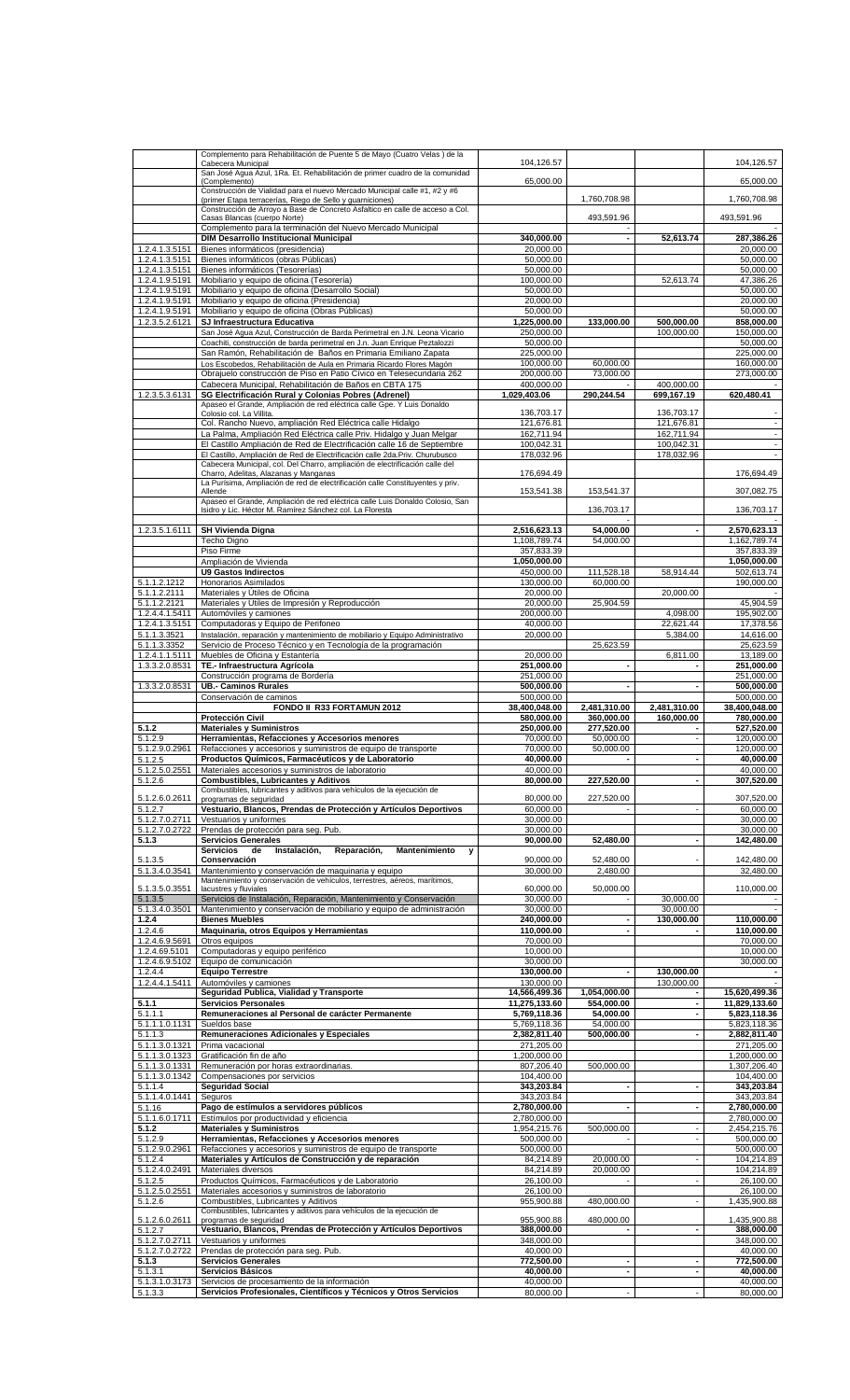| 5.1.3.3.0.3341                         | Servicios de capacitación                                                                                                  | 80,000.00                    |                                            |                          | 80,000.00                    |
|----------------------------------------|----------------------------------------------------------------------------------------------------------------------------|------------------------------|--------------------------------------------|--------------------------|------------------------------|
| 5.1.3.5                                | Reparación,<br><b>Mantenimiento</b><br>Servicios<br>de<br>Instalación.<br>y<br>Conservación                                | 348,000.00                   |                                            |                          | 348,000.00                   |
|                                        | Mantenimiento y conservación de vehículos, terrestres, aéreos, marítimos,                                                  |                              |                                            |                          |                              |
| 5.1.3.5.0.3551<br>5.1.3.4              | lacustres y fluviales<br>Servicios Financieros, Bancarios y Comerciales                                                    | 348.000.00<br>304,500.00     | ٠                                          |                          | 348,000.00<br>304,500.00     |
| 5.1.3.4.0.3451                         | Seguros de Bienes Patrimoniales                                                                                            | 304,500.00                   |                                            |                          | 304,500.00                   |
| 1.2.4<br>1.2.4.1                       | <b>Bienes Muebles</b><br>Mobiliario y Equipo de Administración                                                             | 564,650.00<br>26,100.00      | $\overline{\phantom{a}}$<br>$\blacksquare$ | $\overline{a}$           | 564,650.00<br>26,100.00      |
| 1.2.4.1.9.5191                         | Otros mobiliarios y equipos de administración                                                                              | 26,100.00                    |                                            |                          | 26,100.00                    |
| 1.2.4.6<br>1.2.4.6.9.5691              | Maquinaria, otros Equipos y Herramientas<br>Otros equipos                                                                  | 334,550.00<br>13,050.00      | $\blacksquare$                             | $\overline{\phantom{a}}$ | 334,550.00<br>13,050.00      |
| 1.2.4.6.9.2142                         | Equipos menores de tecnología de la información y comunicaciones                                                           | 321,500.00                   |                                            |                          | 321,500.00                   |
| 1.2.4.5                                | Equipo de Defensa y Seguridad                                                                                              | 204,000.00                   |                                            | ٠                        | 204,000.00                   |
| 1.2.4.5.0.5511<br>1.2.4.1.3.5151       | Equipo de defensa y seguridad<br>$\mathbf 0$                                                                               | 174.000.00<br>30,000.00      |                                            |                          | 174,000.00<br>30,000.00      |
|                                        | Servicios Generales y Ecología                                                                                             | 5,942,615.03                 | 890,000.00                                 | 890,000.00               | 5,942,615.03                 |
| 5.1.2                                  | <b>Servicios Generales</b><br><b>Materiales y Suministros</b>                                                              | 3,362,450.00<br>3,362,450.00 | 890.000.00<br>890,000.00                   | 200,000.00<br>200,000.00 | 4,052,450.00<br>4,052,450.00 |
| 5.1.2.6                                | Combustibles, Lubricantes y Aditivos                                                                                       | 1,740,000.00                 | 696,000.00                                 |                          | 2,436,000.00                 |
| 5.1.2.6.0.2612                         | Combustibles, lubricantes y aditivos para vehículos terrestres, aéreos,<br>marítimos, lacustres y fluviales.               | 1,740,000.00                 | 696,000.00                                 |                          | 2,436,000.00                 |
| 5.1.2.7                                | Vestuario, Blancos, Prendas de Protección y Artículos Deportivos                                                           | 130,500.00                   |                                            | 130,000.00               | 500.00                       |
| 5.1.2.7.0.2711<br>$5.1.2.\overline{9}$ | Vestuarios y uniformes<br>Herramientas, Refacciones y Accesorios menores                                                   | 130,500.00<br>800,300.00     | 194,000.00                                 | 130,000.00<br>70,000.00  | 500.00<br>924,300.00         |
| 5.1.2.9.0.2911                         | Herramientas Menores                                                                                                       | 87,000.00                    |                                            | 70,000.00                | 17,000.00                    |
| 5.1.2.9.0.2961<br>5.1.2.9.0.2981       | Refacciones y accesorios menores de equipo de transporte<br>Refacciones y accesorios menores de maquinaria y otros equipos | 635,000.00<br>78,300.00      | 194,000.00                                 |                          | 829,000.00<br>78.300.00      |
| 5.1.3                                  | <b>Servicios Generales</b>                                                                                                 | 691,650.00                   | $\overline{\phantom{a}}$                   |                          | 691,650.00                   |
| 5.1.3.4                                | Servicios Financieros, Bancarios y Comerciales                                                                             | 261,000.00                   | ÷,                                         |                          | 261,000.00                   |
| 5.1.3.4.0.3451                         | Seguros de Bienes Patrimoniales<br><b>Servicios</b><br>de<br>Instalación,<br>Reparación,<br><b>Mantenimiento</b><br>v      | 261,000.00                   |                                            |                          | 261,000.00                   |
| 5.1.3.5                                | Conservación                                                                                                               | 430,650.00                   |                                            |                          | 430,650.00                   |
| 5.1.3.5.0.3551                         | Mantenimiento y conservación de vehículos, terrestres, aéreos, marítimos,<br>lacustres y fluviales                         | 391,500.00                   |                                            |                          | 391,500.00                   |
| 5.1.3.5.0.3571                         | Instalación reparación y mantenimiento de maquinaria, otros equipos y<br>herramienta.                                      | 39,150.00                    |                                            |                          | 39,150.00                    |
|                                        | Ecología                                                                                                                   | 326.500.00                   | $\blacksquare$                             | 196,000.00               | 130,500.00                   |
| 5.2.2                                  | Transferencias al resto del Sector Público                                                                                 | 196,000.00                   | $\blacksquare$                             | 196,000.00               |                              |
| 5.2.2.1.0.4238<br>5.1.2                | Transferencias para participaciones y aportaciones<br><b>Materiales y Suministros</b>                                      | 196,000.00<br>130,500.00     | $\blacksquare$                             | 196,000.00               | 130,500.00                   |
| 5.1.2.3.0.2312                         | Material agropecuario                                                                                                      | 130,500.00                   |                                            |                          | 130,500.00                   |
| 5.1.2                                  | Alumbrado Publico<br><b>Materiales y Suministros</b>                                                                       | 1,740,000.00<br>870,000.00   | $\blacksquare$<br>$\overline{\phantom{a}}$ | 250,000.00<br>250,000.00 | 1,490,000.00<br>620,000.00   |
| 5.1.2.4.0.2461                         | Material eléctrico y electrónico                                                                                           | 870,000.00                   | $\blacksquare$                             | 250,000.00               | 620,000.00                   |
| 5.1.3                                  | <b>Servicios Generales</b>                                                                                                 | 870.000.00                   | $\blacksquare$                             |                          | 870,000.00                   |
| 5.1.3.1.0.3112                         | Alumbrado Publico<br><b>Rastro Municipal</b>                                                                               | 870,000.00<br>284,925.03     | $\blacksquare$                             | 149,000.00               | 870,000.00<br>135,925.03     |
| 5.1.2                                  | <b>Materiales y Suministros</b>                                                                                            | 69,600.00                    | $\blacksquare$                             | 24,000.00                | 45,600.00                    |
| 5.1.2.1.0.2161<br>5.1.2.9.0.2981       | Material de limpieza<br>Refacciones y accesorios menores de maquinaria y otros equipos                                     | 34,800.00<br>34,800.00       |                                            | 24,000.00                | 10,800.00<br>34,800.00       |
| 5.1.3                                  | <b>Servicios Generales</b>                                                                                                 | 215,325.03                   |                                            | 125,000.00               | 90,325.03                    |
| 5.1.3.5.0.3521                         | Instalación reparación y mantenimiento de mobiliario y equipo de<br>administración.                                        | 45,675.03                    |                                            | 40,000.00                | 5,675.03                     |
|                                        | Instalación, reparación y mantenimiento de maquinaria otros equipos y                                                      |                              |                                            | 15,000.00                |                              |
| 5.1.3.5.0.3571<br>5.1.3.5.0.3511       | herramienta<br>Conservación y Mantenimiento de inmuebles                                                                   | 39,150.00<br>130,500.00      |                                            | 70,000.00                | 24,150.00<br>60,500.00       |
|                                        | <b>Parques y Jardines</b>                                                                                                  | 88.740.00                    | $\overline{\phantom{a}}$                   | 15,000.00                | 73,740.00                    |
| 5.1.2<br>5.1.2.9.0.2981                | <b>Materiales y Suministros</b><br>Refacciones y accesorios menores de maquinaria y otros equipos                          | 10,440.00<br>10,440.00       | $\overline{a}$                             |                          | 10,440.00<br>10.440.00       |
| 5.1.3                                  | <b>Servicios Generales</b>                                                                                                 | 43,500.00                    | $\overline{\phantom{a}}$                   |                          | 43,500.00                    |
| 5.1.3.5.0.3571                         | Instalaciones, reparación y mantenimiento de maquinaria, otros equipos y<br>herramienta                                    | 43,500.00                    |                                            |                          | 43,500.00                    |
| 1.2.4                                  | <b>Bienes Muebles</b>                                                                                                      | 34,800.00                    | $\blacksquare$                             | 15,000.00                | 19,800.00                    |
| 1.2.4.6.2.5621                         | Maquinaria y equipo industrial                                                                                             | 34,800.00                    |                                            | 15,000.00                | 19,800.00                    |
| 5.1.2                                  | Panteones<br><b>Materiales y Suministros</b>                                                                               | 140,000.00<br>140,000.00     | $\blacksquare$<br>$\blacksquare$           | 80,000.00<br>80,000.00   | 60,000.00<br>60,000.00       |
| 5.1.2.4                                | Materiales y Artículos de Construcción y de reparación                                                                     | 140.000.00                   |                                            | 80,000.00                | 60,000.00                    |
| 5.1.2.4.0.2421<br>5.1.2.4.0.2431       | Materiales de construcción de concreto<br>Materiales de construcción de cal y yeso                                         | 50,000.00<br>50,000,00       |                                            | 30,000.00<br>30,000,00   | 20,000.00<br>20,000.00       |
| 5.1.2.4.0.2441                         | Materiales de construcción de madera                                                                                       | 30.000.00                    |                                            | 20,000.00                | 10.000.00                    |
| 5.1.2.9.0.2981                         | Refacciones y accesorios menores de maquinaria y otros equipos                                                             | 10,000.00<br>315,000,00      |                                            |                          | 10,000.00                    |
| 5.12.4.0.2461                          | <b>Desarrollo Rural</b><br>Cesaveg                                                                                         | 30,000.00                    |                                            |                          | 315,000.00<br>30,000,00      |
| 5.12.4.0.2981                          | <b>Insumos</b>                                                                                                             | 285,000.00                   |                                            |                          | 285,000.00                   |
| 5.1.2<br>5.12.4.0.9411                 | Gastos de la deuda pública<br>Gastos de la Deuda Pública Interna                                                           | 4,238,433.60<br>4,238,433.60 | $\blacksquare$                             |                          | 4,238,433.60<br>4,238,433.60 |
| 5.1.2                                  | Intereses de la Deuda Pública Interna                                                                                      | 1,827,000.00                 | ٠                                          | 866,000.00               | 961,000.00                   |
| 5.12.4.0.9211<br>1.2.3.5.2.9411        | Intereses de deuda pública interna con instituciones de crédito<br>Varios                                                  | 1,827,000.00<br>7,146,000.00 | 177,310.00                                 | 866,000.00               | 961,000.00<br>7,323,310.00   |
|                                        | Construcción de Mercado Municipal                                                                                          | 1,446,000.00                 |                                            |                          | 1,446,000.00                 |
|                                        | Terreno para Cancha en la Cabecera Municipal                                                                               | 4,200,000.00                 |                                            |                          | 4,200,000.00                 |
|                                        | Fraccionamientos Fuentes de Balvanera, complemento para terminación de la<br>cancha No. 1 y 2                              |                              | 132,000.00                                 |                          | 132,000.00                   |
|                                        | San Pedro Tenango, complemento para terminación de Comedores                                                               |                              | 34,000.00                                  |                          | 34,000.00                    |
| 1.2.3.5.3.6131                         | Pago de Derechos de extracción de Agua<br><b>SC Agua Potable</b>                                                           | 1,500,000.00<br>554,000.00   | 11,310.00                                  | 554,000.00               | 1,511,310.00                 |
|                                        | Los Julianes (Los Ángeles) Rehabilitación de Sistema de Agua Potable,                                                      |                              |                                            |                          |                              |
| 5.4.3.1                                | Equipamiento y Electrificación de Pozo<br>Becas                                                                            | 554,000.00<br>1,300,000.00   | ä,                                         | 554,000.00               | 1,300,000.00                 |
| 5.4.3.1.0.9411                         | Becas                                                                                                                      | 1,300,000.00                 |                                            |                          | 1,300,000.00                 |
| 1.2.3                                  | <b>Desarrollo Social</b><br>Bienes Inmuebles, Infraestructura y Construcciones en Proceso                                  | 1,930,500.00<br>130,500.00   | ٠<br>$\overline{\phantom{a}}$              | 11,310.00                | 1,919,190.00<br>130,500.00   |
| 1.2.3.3                                | Terrenos                                                                                                                   | 130,500.00                   |                                            |                          | 130,500.00                   |
| 1.2.3.3.0.5831<br>5.2.4.2.0.4421       | Desarrollo Ecoturismo<br>Bienes Inmuebles, Infraestructura y Construcciones en Proceso                                     | 130,500.00<br>1,800,000.00   |                                            | 11,310.00                | 119,190.00<br>1,800,000.00   |
| 5.2.4.2.0.4421                         | Tianguis                                                                                                                   | 1,800,000.00                 |                                            |                          | 1,800,000.00                 |
|                                        | <b>FONDO I R33 FAISM REMANENTES</b>                                                                                        |                              | 1,468,093.46                               |                          | 1,468,093.46                 |
| 1.2.3.5.4.6141                         | SE Urbanización Municipal<br>Complemento de remanentes de fondo I para la terminación de la obra de                        | $\blacksquare$               | 368,093.46                                 |                          | 368,093.46                   |
|                                        | Pavimento de concreto estampado en calle Cuauhtémoc (tramo de allende a<br>Nicolás Bravo) en la cabecera Municipal         |                              | 368,093.46                                 |                          | 368,093.46                   |
| 1.2.3.5.3.6131                         | <b>SC Agua Potable</b>                                                                                                     | ٠                            | 441,207.84                                 |                          | 441,207.84                   |
|                                        | Comunidad Rancho Viejo, Perforación de Pozo Profundo de Agua<br>Potable                                                    |                              | 441,207.84                                 |                          | 441,207.84                   |
| 1.2.3.5.3.6131                         | SG Electrificación Rural y Colonias Pobres (Adrenel)                                                                       |                              | 359,881.80                                 | $\blacksquare$           | 359,881.80                   |
|                                        | Col. Flores Magón, Calles Jesús Flores Magón, Enrique Flores Magón, Ricardo<br>Flores Magón y Manuel Librado Rivera        |                              | 359,881.80                                 |                          | 359,881.80                   |
| 1.2.3.5.3.6131                         | SD Alcantarillado, Drenaje y Letrinas                                                                                      | ÷,                           | 298,910.36                                 | ä,                       | 298,910.36                   |
|                                        | San Pedro Tenango, Planta tratadora de Aguas Residuales (Derivado<br>del programa de Prossapys)                            |                              | 298,910.36                                 |                          |                              |
|                                        | <b>FONDO II R33 FORTAMUN REMANENTES</b>                                                                                    |                              | 505.304.14                                 | $\blacksquare$           | 298,910.36<br>505,304.14     |
| 1.2.3.5.2.9411                         | Varios                                                                                                                     |                              | 505,304.14                                 |                          | 505,304.14                   |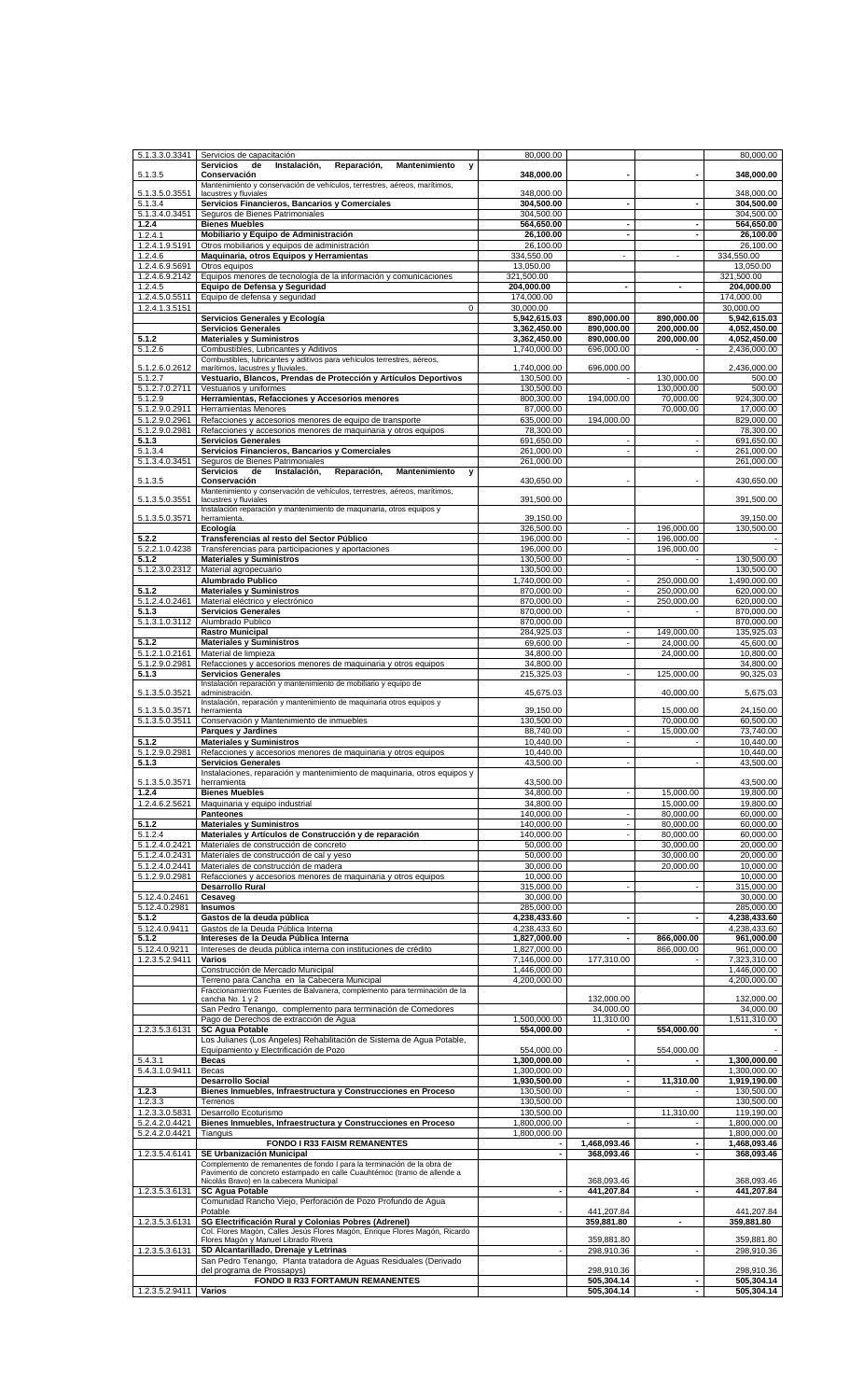| MUNICIPIO DE APASEO EL GRANDE, GUANAJUATO<br>2A. MODIFICACIÓN A LA PLANTILLA EJERCICIO 2012<br><b>ESQUEMA PARA EL EJERCICIO 2012</b><br><b>DESPENSA</b><br><b>SUELDO</b><br><b>PREMIO</b><br><b>PREMIO</b><br><b>TOTAL</b><br><b>ART. 27 FR. VI</b><br><b>PUNTUALIDAD</b><br><b>ASISTENCIA</b><br><b>ART. 27 FR.</b><br><b>ÁREA</b><br><b>PUESTO</b><br><b>BASE</b><br><b>IMSS</b><br><b>ART. 27 FR. VII</b><br>VII<br><b>PERCEPCIONES</b><br><b>SINDICO</b><br><b>SINDICATURA</b><br>23,081.96<br>727.41<br>2,308.20<br>2,308.20<br>28,425.76<br>23,081.96<br>727.41<br>2,308.20<br>2,308.20<br>28,425.76<br>281,599.88<br>8,874.42<br>28,159.99<br>28.159.99<br>346,794.27<br><b>REGIDURÍA</b><br><b>REGIDOR</b><br>20,712.50<br>727.41<br>2,071.25<br>2,071.25<br>25,582.41<br>20,712.50<br>2,071.25<br>2,071.25<br><b>REGIDURIA</b><br><b>REGIDOR</b><br>727.41<br>25,582.41<br><b>REGIDURÍA</b><br><b>REGIDOR</b><br>2,071.25<br>2,071.25<br>25,582.41<br>20,712.50<br>727.41<br><b>REGIDURÍA</b><br><b>REGIDOR</b><br>20,712.50<br>727.41<br>2,071.25<br>2,071.25<br>25,582.41<br><b>REGIDURIA</b><br><b>REGIDOR</b><br>20,712.50<br>727.41<br>2,071.25<br>2,071.25<br>25,582.41<br><b>REGIDURÍA</b><br>2,071.25<br>2,071.25<br>25,582.41<br><b>REGIDOR</b><br>20,712.50<br>727.41<br><b>REGIDURÍA</b><br><b>REGIDOR</b><br>20,712.50<br>727.41<br>2,071.25<br>2,071.25<br>25,582.41<br>2,071.25<br><b>REGIDURIA</b><br><b>REGIDOR</b><br>20,712.50<br>727.41<br>2.071.25<br>25,582.41<br>165,699.99<br>5,819.29<br>16,570.00<br>16,570.00<br>204,659.28<br>2,021,539.90<br>70,995.33<br>2,496,843.22<br>202,153.99<br>202,153.99<br><b>BOMBEROS</b><br><b>BOMBERO</b><br>4,278.51<br>727.41<br>427.85<br>427.85<br>5.861.62<br><b>BOMBEROS</b><br><b>BOMBERO</b><br>4,278.51<br>727.41<br>427.85<br>427.85<br>5,861.62<br><b>BOMBERO</b><br>4,278.51<br><b>BOMBEROS</b><br>727.41<br>427.85<br>427.85<br>5.861.62<br>5,861.62<br><b>BOMBEROS</b><br><b>BOMBERO</b><br>4,278.51<br>727.41<br>427.85<br>427.85<br><b>BOMBERO</b><br>4,278.51<br>727.41<br>427.85<br>427.85<br>5,861.62<br><b>BOMBEROS</b><br>727.41<br><b>BOMBEROS</b><br><b>BOMBERO</b><br>4,278.51<br>427.85<br>427.85<br>5,861.62<br>25,671.04<br>4,364.47<br>2.567.10<br>2,567.10<br>313,186.74<br>53,246.50<br>31,318.67<br>31,318.67<br>429,070.58<br>PARQUES Y JARDINES<br><b>AUXILIAR DE SERVICIO</b><br>3,870.88<br>727.41<br>387.09<br>5,372.47<br>387.09<br>727.41<br>PARQUES Y JARDINES<br><b>AUXILIAR DE SERVICIO</b><br>2,745.88<br>274.59<br>274.59<br>4,022.47<br>274.59<br>274.59<br>4,022.47<br>PARQUES Y JARDINES<br><b>AUXILIAR DE SERVICIO</b><br>2,745.88<br>727.41<br>PARQUES Y JARDINES<br><b>PODADOR</b><br>3,000.48<br>727.41<br>300.05<br>300.05<br>4,327.99<br><b>CHOFER</b><br>PARQUES Y JARDINES<br>3,000.48<br>727.41<br>300.05<br>300.05<br>4,327.99<br><b>AUXILIAR GENERAL</b><br>PARQUES Y JARDINES<br>2,745.88<br>727.41<br>274.59<br>274.59<br>4,022.47<br>PARQUES Y JARDINES<br><b>CHOFER</b><br>3,000.48<br>727.41<br>300.05<br>300.05<br>4,327.99<br>PARQUES Y JARDINES<br><b>AUXILIAR GENERAL</b><br>2,745.88<br>727.41<br>274.59<br>4,022.47<br>274.59<br>PARQUES Y JARDINES<br>4,022.47<br><b>AUXILIAR GENERAL</b><br>2,745.88<br>727.41<br>274.59<br>274.59<br>PARQUES Y JARDINES<br><b>AUXILIAR GENERAL</b><br>2,745.88<br>727.41<br>274.59<br>274.59<br>4,022.47<br>3,000.48<br>300.05<br>PARQUES Y JARDINES<br><b>CHOFER</b><br>727.41<br>300.05<br>4,327.99<br>32,348.11<br>8,001.52<br>46,819.25<br>3,234.81<br>3,234.81<br>97,618.58<br>394,646.89<br>39,464.69<br>39,464.69<br>571,194.85<br><b>RASTRO</b><br><b>ADMINISTRADOR</b><br>12,927.16<br>727.41<br>1,292.72<br>1,292.72<br>16,240.00<br><b>RASTRO</b><br><b>MEDICO VETERINARIO</b><br>9,651.08<br>727.41<br>965.11<br>965.11<br>12,308.71<br><b>RASTRO</b><br>AUXILIAR DE INTENDENCIA<br>2,652.80<br>727.41<br>265.28<br>265.28<br>3,910.77<br><b>RASTRO</b><br><b>AGENTE DE CARNES</b><br>6,573.23<br>657.32<br>657.32<br>8,615.29<br>727.41<br>AUXILIAR DE INTENDENCIA<br>2,652.80<br><b>RASTRO</b><br>727.41<br>265.28<br>265.28<br>3,910.77<br>44,985.54<br>34,457.07<br>3,637.06<br>3.445.71<br>3.445.71<br>420,376.25<br>44,372.08<br>42,037.63<br>42,037.63<br>548,823.59<br>265.28<br><b>PANTEONES</b><br>PANTEONERO<br>2,652.77<br>727.41<br>265.28<br>3,910.74<br><b>PANTEONES</b><br>PANTEONERO<br>2,652.77<br>727.41<br>265.28<br>265.28<br>3,910<br>2,652.77<br>727.41<br>265.28<br>265.28<br>3,910.74<br><b>PANTEONES</b><br>PANTEONERO<br><b>PANTEONES</b><br>PANTEONERO<br>2,652.77<br>727.41<br>265.28<br>265.28<br>3,910.74<br><b>PANTEONES</b><br>PANTEONERO<br>2,741.58<br>727.41<br>274.16<br>274.16<br>4,017.31<br>13,352.68<br>3.637.06<br>1,335.27<br>1.335.27<br>19,660.27<br>162,902.68<br>44,372.08<br>16,290.27<br>16,290.27<br>239.855.29<br>ECRG. MTTO.ALUMBRADO PUBL<br>ALUMBRADO PUBLICO<br>4,786.73<br>727.41<br>478.67<br>478.67<br>6.471.49<br>ECRG. MTTO.ALUMBRADO PUBL<br>4,786.73<br>ALUMBRADO PUBLICO<br>727.41<br>478.67<br>478.67<br>6.471.49<br>ALUMBRADO PUBLICO<br>AUXILIAR ALUMBRADO PUBLICO<br>3,579.22<br>727.41<br>357.92<br>357.92<br>5.022.47<br>2,182.23<br>13,152.68<br>1,315.27<br>1,315.27<br>17.965.45<br>160,462.70<br>26,623.25<br>16,046.27<br>219,178.49<br>16.046.27<br><b>REGIDURÍA</b><br>AUXILIAR ADMINISTRATIVO<br>827.56<br>8,275.62<br>727.41<br>827.56<br>10,658.15<br>8.275.62<br>727.41<br>827.56<br>827.56<br>100,962.51<br>8,874.42<br>10,096.25<br>10,096.25<br>130,029.43<br>SRIA.H. AYUNTAMIENTO<br>AUXILIAR ADMINISTRATIVO<br>8,275.38<br>727.41<br>827.54<br>827.54<br>10,657.87<br>5,132.93<br>727.41<br>513.29<br>513.29<br>SRIA.H. AYUNTAMIENTO<br><b>CHOFER</b><br>6,886.93<br>SRIA.H. AYUNTAMIENTO<br>ENCARGADO DE ARCHIVO MUNICIPAL<br>7,410.67<br>727.41<br>741.07<br>741.07<br>9,620.21<br>SECRETARIO MUNICIPAL<br>19,983.56<br>727.41<br>1,998.36<br>SRIA.H. AYUNTAMIENTO<br>1,998.36<br>24,707.68<br>ASESOR JURÍDICO<br>20,596.18<br>SRIA.H. AYUNTAMIENTO<br>16,557.31<br>727.41<br>1,655.73<br>1,655.73<br>SRIA.H. AYUNTAMIENTO<br>COORDINADOR ADMINISTRATIVO<br>9,649.57<br>727.41<br>964.96<br>964.96<br>12,306.89<br>355.74<br>4,996.25<br>SRIA.H. AYUNTAMIENTO<br>SECRETARIA TAQUIMECANOGRA<br>3,557.37<br>727.41<br>355.74<br>70,566.78<br>5,091.88<br>7,056.68<br>7,056.68<br>89,772.01<br>860,914.67<br>62,120.92<br>86,091.47<br>86,091.47<br>1,095,218.52<br><b>GOBIERNO MUNICIPAL</b><br>727.41<br><b>AUXILIAR DE SISTEMAS</b><br>7,187.47<br>718.75<br>718.75<br>9,352.37<br><b>GOBIERNO MUNICIPAL</b><br>SECRETARIO PARTICULAR<br>14,837.15<br>727.41<br>1,483.71<br>1,483.71<br>18,531.99<br>43,270.14<br><b>GOBIERNO MUNICIPAL</b><br>PRESIDENTE MUNICIPAL<br>727.41<br>4,327.01<br>4,327.01<br>52,651.58<br><b>GOBIERNO MUNICIPAL</b><br>AUXILIAR ADMINISTRATIVO<br>6,393.82<br>727.41<br>639.38<br>639.38<br>8,400.00<br><b>GOBIERNO MUNICIPAL</b><br>AUXILIAR ADMINISTRATIVO<br>4,558.88<br>727.41<br>455.89<br>455.89<br>6,198.07<br><b>GOBIERNO MUNICIPAL</b><br>JEFE DE SISTEMAS<br>10,407.79<br>727.41<br>1,040.78<br>1,040.78<br>13,216.76<br><b>GOBIERNO MUNICIPAL</b><br><b>CHOFER</b><br>2,876.11<br>727.41<br>287.61<br>287.61<br>4,178.74<br><b>GOBIERNO MUNICIPAL</b><br><b>AUXILIAR DE SISTEMAS</b><br>7,387.30<br>727.41<br>738.73<br>738.73<br>9,592.17<br><b>GOBIERNO MUNICIPAL</b><br>AUXILIAR ADMINISTRATIVO<br>8,275.42<br>727.41<br>827.54<br>827.54<br>10,657.92<br>6,546.70<br>132,779.60<br>105,194.08<br>10,519.41<br>10,519.41<br>1,283,367.81<br>79,869.75<br>128,336.78<br>128,336.78<br>COMUNICACIÓN SOCIAL Y ACCESO<br>A LA INFORMACIÓN<br>AUXILIAR ADMINISTRATIVO<br>3,291.81<br>727.41<br>329.18<br>329.18<br>4,677.58<br>COMUNICACIÓN SOCIAL Y ACCESO<br>A LA INFORMACIÓN<br>AUXILIAR ADMINISTRATIVO<br>5,604.50<br>727.41<br>560.45<br>560.45<br>7,452.81<br>COMUNICACIÓN SOCIAL Y ACCESO<br>COORDINADOR ACCESO A LA<br>1,038.44<br>A LA INFORMACIÓN<br><b>INFORMACIÓN</b><br>10,384.40<br>727.41<br>1,038.44<br>13,188.69<br>COMUNICACIÓN SOCIAL Y ACCESO<br>COORDINADOR COMUNICACIÓN<br>1,038.44<br>A LA INFORMACIÓN<br>10,384.40<br>727.41<br>1,038.44<br>13.188.69<br><b>SOCIAL</b><br>19,280.71<br>2.182.23<br>1,928.07<br>1,928.07<br>25,319.08<br>235,224.61<br>26,623.25<br>23,522.46<br>23,522.46<br>308,892.78 | cuando fueron erogados estos recursos. | Remanente para complemento de Terreno del nuevo Mercado Municipal, esto debido a<br>que el pago se efectuó de Fondo I 2010 por un importe de \$1'000,000.00 y no se acepto<br>por los órganos de Supervisión ya que este fondo de acuerdo a la apertura<br>programática no se ubico en ninguno de los rubros aplicables para el 2011 que es |  |  | 505,304.14 |  | 505,304.14 |  |  |
|---------------------------------------------------------------------------------------------------------------------------------------------------------------------------------------------------------------------------------------------------------------------------------------------------------------------------------------------------------------------------------------------------------------------------------------------------------------------------------------------------------------------------------------------------------------------------------------------------------------------------------------------------------------------------------------------------------------------------------------------------------------------------------------------------------------------------------------------------------------------------------------------------------------------------------------------------------------------------------------------------------------------------------------------------------------------------------------------------------------------------------------------------------------------------------------------------------------------------------------------------------------------------------------------------------------------------------------------------------------------------------------------------------------------------------------------------------------------------------------------------------------------------------------------------------------------------------------------------------------------------------------------------------------------------------------------------------------------------------------------------------------------------------------------------------------------------------------------------------------------------------------------------------------------------------------------------------------------------------------------------------------------------------------------------------------------------------------------------------------------------------------------------------------------------------------------------------------------------------------------------------------------------------------------------------------------------------------------------------------------------------------------------------------------------------------------------------------------------------------------------------------------------------------------------------------------------------------------------------------------------------------------------------------------------------------------------------------------------------------------------------------------------------------------------------------------------------------------------------------------------------------------------------------------------------------------------------------------------------------------------------------------------------------------------------------------------------------------------------------------------------------------------------------------------------------------------------------------------------------------------------------------------------------------------------------------------------------------------------------------------------------------------------------------------------------------------------------------------------------------------------------------------------------------------------------------------------------------------------------------------------------------------------------------------------------------------------------------------------------------------------------------------------------------------------------------------------------------------------------------------------------------------------------------------------------------------------------------------------------------------------------------------------------------------------------------------------------------------------------------------------------------------------------------------------------------------------------------------------------------------------------------------------------------------------------------------------------------------------------------------------------------------------------------------------------------------------------------------------------------------------------------------------------------------------------------------------------------------------------------------------------------------------------------------------------------------------------------------------------------------------------------------------------------------------------------------------------------------------------------------------------------------------------------------------------------------------------------------------------------------------------------------------------------------------------------------------------------------------------------------------------------------------------------------------------------------------------------------------------------------------------------------------------------------------------------------------------------------------------------------------------------------------------------------------------------------------------------------------------------------------------------------------------------------------------------------------------------------------------------------------------------------------------------------------------------------------------------------------------------------------------------------------------------------------------------------------------------------------------------------------------------------------------------------------------------------------------------------------------------------------------------------------------------------------------------------------------------------------------------------------------------------------------------------------------------------------------------------------------------------------------------------------------------------------------------------------------------------------------------------------------------------------------------------------------------------------------------------------------------------------------------------------------------------------------------------------------------------------------------------------------------------------------------------------------------------------------------------------------------------------------------------------------------------------------------------------------------------------------------------------------------------------------------------------------------------------------------------------------------------------------------------------------------------------------------------------------------------------------------------------------------------------------------------------------------------------------------------------------------------------------------------------------------------------------------------------------------------------------------------------------------------------------------------------------------------------------------------------------------------------------------------------------------------------------------------------------------------------------------------------------------------------------------------------------------------------------------------------------------------------------------------------------------------------------------------------------------------------------------------------------------------------------------------------------------------------------------------------------------------------------------------------------------------------------------------------------------------------------------------------------------------------------------------------------------------------------------------------------------------------------------------------------------------------------------------------------------------|----------------------------------------|---------------------------------------------------------------------------------------------------------------------------------------------------------------------------------------------------------------------------------------------------------------------------------------------------------------------------------------------|--|--|------------|--|------------|--|--|
|                                                                                                                                                                                                                                                                                                                                                                                                                                                                                                                                                                                                                                                                                                                                                                                                                                                                                                                                                                                                                                                                                                                                                                                                                                                                                                                                                                                                                                                                                                                                                                                                                                                                                                                                                                                                                                                                                                                                                                                                                                                                                                                                                                                                                                                                                                                                                                                                                                                                                                                                                                                                                                                                                                                                                                                                                                                                                                                                                                                                                                                                                                                                                                                                                                                                                                                                                                                                                                                                                                                                                                                                                                                                                                                                                                                                                                                                                                                                                                                                                                                                                                                                                                                                                                                                                                                                                                                                                                                                                                                                                                                                                                                                                                                                                                                                                                                                                                                                                                                                                                                                                                                                                                                                                                                                                                                                                                                                                                                                                                                                                                                                                                                                                                                                                                                                                                                                                                                                                                                                                                                                                                                                                                                                                                                                                                                                                                                                                                                                                                                                                                                                                                                                                                                                                                                                                                                                                                                                                                                                                                                                                                                                                                                                                                                                                                                                                                                                                                                                                                                                                                                                                                                                                                                                                                                                                                                                                                                                                                                                                                                                                                                                                                                                                                                                                                                                                   |                                        |                                                                                                                                                                                                                                                                                                                                             |  |  |            |  |            |  |  |
|                                                                                                                                                                                                                                                                                                                                                                                                                                                                                                                                                                                                                                                                                                                                                                                                                                                                                                                                                                                                                                                                                                                                                                                                                                                                                                                                                                                                                                                                                                                                                                                                                                                                                                                                                                                                                                                                                                                                                                                                                                                                                                                                                                                                                                                                                                                                                                                                                                                                                                                                                                                                                                                                                                                                                                                                                                                                                                                                                                                                                                                                                                                                                                                                                                                                                                                                                                                                                                                                                                                                                                                                                                                                                                                                                                                                                                                                                                                                                                                                                                                                                                                                                                                                                                                                                                                                                                                                                                                                                                                                                                                                                                                                                                                                                                                                                                                                                                                                                                                                                                                                                                                                                                                                                                                                                                                                                                                                                                                                                                                                                                                                                                                                                                                                                                                                                                                                                                                                                                                                                                                                                                                                                                                                                                                                                                                                                                                                                                                                                                                                                                                                                                                                                                                                                                                                                                                                                                                                                                                                                                                                                                                                                                                                                                                                                                                                                                                                                                                                                                                                                                                                                                                                                                                                                                                                                                                                                                                                                                                                                                                                                                                                                                                                                                                                                                                                                   |                                        |                                                                                                                                                                                                                                                                                                                                             |  |  |            |  |            |  |  |
| 35,169.72<br>10,658.15<br>1,619,911.12                                                                                                                                                                                                                                                                                                                                                                                                                                                                                                                                                                                                                                                                                                                                                                                                                                                                                                                                                                                                                                                                                                                                                                                                                                                                                                                                                                                                                                                                                                                                                                                                                                                                                                                                                                                                                                                                                                                                                                                                                                                                                                                                                                                                                                                                                                                                                                                                                                                                                                                                                                                                                                                                                                                                                                                                                                                                                                                                                                                                                                                                                                                                                                                                                                                                                                                                                                                                                                                                                                                                                                                                                                                                                                                                                                                                                                                                                                                                                                                                                                                                                                                                                                                                                                                                                                                                                                                                                                                                                                                                                                                                                                                                                                                                                                                                                                                                                                                                                                                                                                                                                                                                                                                                                                                                                                                                                                                                                                                                                                                                                                                                                                                                                                                                                                                                                                                                                                                                                                                                                                                                                                                                                                                                                                                                                                                                                                                                                                                                                                                                                                                                                                                                                                                                                                                                                                                                                                                                                                                                                                                                                                                                                                                                                                                                                                                                                                                                                                                                                                                                                                                                                                                                                                                                                                                                                                                                                                                                                                                                                                                                                                                                                                                                                                                                                                            |                                        |                                                                                                                                                                                                                                                                                                                                             |  |  |            |  |            |  |  |
|                                                                                                                                                                                                                                                                                                                                                                                                                                                                                                                                                                                                                                                                                                                                                                                                                                                                                                                                                                                                                                                                                                                                                                                                                                                                                                                                                                                                                                                                                                                                                                                                                                                                                                                                                                                                                                                                                                                                                                                                                                                                                                                                                                                                                                                                                                                                                                                                                                                                                                                                                                                                                                                                                                                                                                                                                                                                                                                                                                                                                                                                                                                                                                                                                                                                                                                                                                                                                                                                                                                                                                                                                                                                                                                                                                                                                                                                                                                                                                                                                                                                                                                                                                                                                                                                                                                                                                                                                                                                                                                                                                                                                                                                                                                                                                                                                                                                                                                                                                                                                                                                                                                                                                                                                                                                                                                                                                                                                                                                                                                                                                                                                                                                                                                                                                                                                                                                                                                                                                                                                                                                                                                                                                                                                                                                                                                                                                                                                                                                                                                                                                                                                                                                                                                                                                                                                                                                                                                                                                                                                                                                                                                                                                                                                                                                                                                                                                                                                                                                                                                                                                                                                                                                                                                                                                                                                                                                                                                                                                                                                                                                                                                                                                                                                                                                                                                                                   |                                        |                                                                                                                                                                                                                                                                                                                                             |  |  |            |  |            |  |  |
|                                                                                                                                                                                                                                                                                                                                                                                                                                                                                                                                                                                                                                                                                                                                                                                                                                                                                                                                                                                                                                                                                                                                                                                                                                                                                                                                                                                                                                                                                                                                                                                                                                                                                                                                                                                                                                                                                                                                                                                                                                                                                                                                                                                                                                                                                                                                                                                                                                                                                                                                                                                                                                                                                                                                                                                                                                                                                                                                                                                                                                                                                                                                                                                                                                                                                                                                                                                                                                                                                                                                                                                                                                                                                                                                                                                                                                                                                                                                                                                                                                                                                                                                                                                                                                                                                                                                                                                                                                                                                                                                                                                                                                                                                                                                                                                                                                                                                                                                                                                                                                                                                                                                                                                                                                                                                                                                                                                                                                                                                                                                                                                                                                                                                                                                                                                                                                                                                                                                                                                                                                                                                                                                                                                                                                                                                                                                                                                                                                                                                                                                                                                                                                                                                                                                                                                                                                                                                                                                                                                                                                                                                                                                                                                                                                                                                                                                                                                                                                                                                                                                                                                                                                                                                                                                                                                                                                                                                                                                                                                                                                                                                                                                                                                                                                                                                                                                                   |                                        |                                                                                                                                                                                                                                                                                                                                             |  |  |            |  |            |  |  |
|                                                                                                                                                                                                                                                                                                                                                                                                                                                                                                                                                                                                                                                                                                                                                                                                                                                                                                                                                                                                                                                                                                                                                                                                                                                                                                                                                                                                                                                                                                                                                                                                                                                                                                                                                                                                                                                                                                                                                                                                                                                                                                                                                                                                                                                                                                                                                                                                                                                                                                                                                                                                                                                                                                                                                                                                                                                                                                                                                                                                                                                                                                                                                                                                                                                                                                                                                                                                                                                                                                                                                                                                                                                                                                                                                                                                                                                                                                                                                                                                                                                                                                                                                                                                                                                                                                                                                                                                                                                                                                                                                                                                                                                                                                                                                                                                                                                                                                                                                                                                                                                                                                                                                                                                                                                                                                                                                                                                                                                                                                                                                                                                                                                                                                                                                                                                                                                                                                                                                                                                                                                                                                                                                                                                                                                                                                                                                                                                                                                                                                                                                                                                                                                                                                                                                                                                                                                                                                                                                                                                                                                                                                                                                                                                                                                                                                                                                                                                                                                                                                                                                                                                                                                                                                                                                                                                                                                                                                                                                                                                                                                                                                                                                                                                                                                                                                                                                   |                                        |                                                                                                                                                                                                                                                                                                                                             |  |  |            |  |            |  |  |
|                                                                                                                                                                                                                                                                                                                                                                                                                                                                                                                                                                                                                                                                                                                                                                                                                                                                                                                                                                                                                                                                                                                                                                                                                                                                                                                                                                                                                                                                                                                                                                                                                                                                                                                                                                                                                                                                                                                                                                                                                                                                                                                                                                                                                                                                                                                                                                                                                                                                                                                                                                                                                                                                                                                                                                                                                                                                                                                                                                                                                                                                                                                                                                                                                                                                                                                                                                                                                                                                                                                                                                                                                                                                                                                                                                                                                                                                                                                                                                                                                                                                                                                                                                                                                                                                                                                                                                                                                                                                                                                                                                                                                                                                                                                                                                                                                                                                                                                                                                                                                                                                                                                                                                                                                                                                                                                                                                                                                                                                                                                                                                                                                                                                                                                                                                                                                                                                                                                                                                                                                                                                                                                                                                                                                                                                                                                                                                                                                                                                                                                                                                                                                                                                                                                                                                                                                                                                                                                                                                                                                                                                                                                                                                                                                                                                                                                                                                                                                                                                                                                                                                                                                                                                                                                                                                                                                                                                                                                                                                                                                                                                                                                                                                                                                                                                                                                                                   |                                        |                                                                                                                                                                                                                                                                                                                                             |  |  |            |  |            |  |  |
|                                                                                                                                                                                                                                                                                                                                                                                                                                                                                                                                                                                                                                                                                                                                                                                                                                                                                                                                                                                                                                                                                                                                                                                                                                                                                                                                                                                                                                                                                                                                                                                                                                                                                                                                                                                                                                                                                                                                                                                                                                                                                                                                                                                                                                                                                                                                                                                                                                                                                                                                                                                                                                                                                                                                                                                                                                                                                                                                                                                                                                                                                                                                                                                                                                                                                                                                                                                                                                                                                                                                                                                                                                                                                                                                                                                                                                                                                                                                                                                                                                                                                                                                                                                                                                                                                                                                                                                                                                                                                                                                                                                                                                                                                                                                                                                                                                                                                                                                                                                                                                                                                                                                                                                                                                                                                                                                                                                                                                                                                                                                                                                                                                                                                                                                                                                                                                                                                                                                                                                                                                                                                                                                                                                                                                                                                                                                                                                                                                                                                                                                                                                                                                                                                                                                                                                                                                                                                                                                                                                                                                                                                                                                                                                                                                                                                                                                                                                                                                                                                                                                                                                                                                                                                                                                                                                                                                                                                                                                                                                                                                                                                                                                                                                                                                                                                                                                                   |                                        |                                                                                                                                                                                                                                                                                                                                             |  |  |            |  |            |  |  |
|                                                                                                                                                                                                                                                                                                                                                                                                                                                                                                                                                                                                                                                                                                                                                                                                                                                                                                                                                                                                                                                                                                                                                                                                                                                                                                                                                                                                                                                                                                                                                                                                                                                                                                                                                                                                                                                                                                                                                                                                                                                                                                                                                                                                                                                                                                                                                                                                                                                                                                                                                                                                                                                                                                                                                                                                                                                                                                                                                                                                                                                                                                                                                                                                                                                                                                                                                                                                                                                                                                                                                                                                                                                                                                                                                                                                                                                                                                                                                                                                                                                                                                                                                                                                                                                                                                                                                                                                                                                                                                                                                                                                                                                                                                                                                                                                                                                                                                                                                                                                                                                                                                                                                                                                                                                                                                                                                                                                                                                                                                                                                                                                                                                                                                                                                                                                                                                                                                                                                                                                                                                                                                                                                                                                                                                                                                                                                                                                                                                                                                                                                                                                                                                                                                                                                                                                                                                                                                                                                                                                                                                                                                                                                                                                                                                                                                                                                                                                                                                                                                                                                                                                                                                                                                                                                                                                                                                                                                                                                                                                                                                                                                                                                                                                                                                                                                                                                   |                                        |                                                                                                                                                                                                                                                                                                                                             |  |  |            |  |            |  |  |
|                                                                                                                                                                                                                                                                                                                                                                                                                                                                                                                                                                                                                                                                                                                                                                                                                                                                                                                                                                                                                                                                                                                                                                                                                                                                                                                                                                                                                                                                                                                                                                                                                                                                                                                                                                                                                                                                                                                                                                                                                                                                                                                                                                                                                                                                                                                                                                                                                                                                                                                                                                                                                                                                                                                                                                                                                                                                                                                                                                                                                                                                                                                                                                                                                                                                                                                                                                                                                                                                                                                                                                                                                                                                                                                                                                                                                                                                                                                                                                                                                                                                                                                                                                                                                                                                                                                                                                                                                                                                                                                                                                                                                                                                                                                                                                                                                                                                                                                                                                                                                                                                                                                                                                                                                                                                                                                                                                                                                                                                                                                                                                                                                                                                                                                                                                                                                                                                                                                                                                                                                                                                                                                                                                                                                                                                                                                                                                                                                                                                                                                                                                                                                                                                                                                                                                                                                                                                                                                                                                                                                                                                                                                                                                                                                                                                                                                                                                                                                                                                                                                                                                                                                                                                                                                                                                                                                                                                                                                                                                                                                                                                                                                                                                                                                                                                                                                                                   |                                        |                                                                                                                                                                                                                                                                                                                                             |  |  |            |  |            |  |  |
|                                                                                                                                                                                                                                                                                                                                                                                                                                                                                                                                                                                                                                                                                                                                                                                                                                                                                                                                                                                                                                                                                                                                                                                                                                                                                                                                                                                                                                                                                                                                                                                                                                                                                                                                                                                                                                                                                                                                                                                                                                                                                                                                                                                                                                                                                                                                                                                                                                                                                                                                                                                                                                                                                                                                                                                                                                                                                                                                                                                                                                                                                                                                                                                                                                                                                                                                                                                                                                                                                                                                                                                                                                                                                                                                                                                                                                                                                                                                                                                                                                                                                                                                                                                                                                                                                                                                                                                                                                                                                                                                                                                                                                                                                                                                                                                                                                                                                                                                                                                                                                                                                                                                                                                                                                                                                                                                                                                                                                                                                                                                                                                                                                                                                                                                                                                                                                                                                                                                                                                                                                                                                                                                                                                                                                                                                                                                                                                                                                                                                                                                                                                                                                                                                                                                                                                                                                                                                                                                                                                                                                                                                                                                                                                                                                                                                                                                                                                                                                                                                                                                                                                                                                                                                                                                                                                                                                                                                                                                                                                                                                                                                                                                                                                                                                                                                                                                                   |                                        |                                                                                                                                                                                                                                                                                                                                             |  |  |            |  |            |  |  |
|                                                                                                                                                                                                                                                                                                                                                                                                                                                                                                                                                                                                                                                                                                                                                                                                                                                                                                                                                                                                                                                                                                                                                                                                                                                                                                                                                                                                                                                                                                                                                                                                                                                                                                                                                                                                                                                                                                                                                                                                                                                                                                                                                                                                                                                                                                                                                                                                                                                                                                                                                                                                                                                                                                                                                                                                                                                                                                                                                                                                                                                                                                                                                                                                                                                                                                                                                                                                                                                                                                                                                                                                                                                                                                                                                                                                                                                                                                                                                                                                                                                                                                                                                                                                                                                                                                                                                                                                                                                                                                                                                                                                                                                                                                                                                                                                                                                                                                                                                                                                                                                                                                                                                                                                                                                                                                                                                                                                                                                                                                                                                                                                                                                                                                                                                                                                                                                                                                                                                                                                                                                                                                                                                                                                                                                                                                                                                                                                                                                                                                                                                                                                                                                                                                                                                                                                                                                                                                                                                                                                                                                                                                                                                                                                                                                                                                                                                                                                                                                                                                                                                                                                                                                                                                                                                                                                                                                                                                                                                                                                                                                                                                                                                                                                                                                                                                                                                   |                                        |                                                                                                                                                                                                                                                                                                                                             |  |  |            |  |            |  |  |
|                                                                                                                                                                                                                                                                                                                                                                                                                                                                                                                                                                                                                                                                                                                                                                                                                                                                                                                                                                                                                                                                                                                                                                                                                                                                                                                                                                                                                                                                                                                                                                                                                                                                                                                                                                                                                                                                                                                                                                                                                                                                                                                                                                                                                                                                                                                                                                                                                                                                                                                                                                                                                                                                                                                                                                                                                                                                                                                                                                                                                                                                                                                                                                                                                                                                                                                                                                                                                                                                                                                                                                                                                                                                                                                                                                                                                                                                                                                                                                                                                                                                                                                                                                                                                                                                                                                                                                                                                                                                                                                                                                                                                                                                                                                                                                                                                                                                                                                                                                                                                                                                                                                                                                                                                                                                                                                                                                                                                                                                                                                                                                                                                                                                                                                                                                                                                                                                                                                                                                                                                                                                                                                                                                                                                                                                                                                                                                                                                                                                                                                                                                                                                                                                                                                                                                                                                                                                                                                                                                                                                                                                                                                                                                                                                                                                                                                                                                                                                                                                                                                                                                                                                                                                                                                                                                                                                                                                                                                                                                                                                                                                                                                                                                                                                                                                                                                                                   |                                        |                                                                                                                                                                                                                                                                                                                                             |  |  |            |  |            |  |  |
|                                                                                                                                                                                                                                                                                                                                                                                                                                                                                                                                                                                                                                                                                                                                                                                                                                                                                                                                                                                                                                                                                                                                                                                                                                                                                                                                                                                                                                                                                                                                                                                                                                                                                                                                                                                                                                                                                                                                                                                                                                                                                                                                                                                                                                                                                                                                                                                                                                                                                                                                                                                                                                                                                                                                                                                                                                                                                                                                                                                                                                                                                                                                                                                                                                                                                                                                                                                                                                                                                                                                                                                                                                                                                                                                                                                                                                                                                                                                                                                                                                                                                                                                                                                                                                                                                                                                                                                                                                                                                                                                                                                                                                                                                                                                                                                                                                                                                                                                                                                                                                                                                                                                                                                                                                                                                                                                                                                                                                                                                                                                                                                                                                                                                                                                                                                                                                                                                                                                                                                                                                                                                                                                                                                                                                                                                                                                                                                                                                                                                                                                                                                                                                                                                                                                                                                                                                                                                                                                                                                                                                                                                                                                                                                                                                                                                                                                                                                                                                                                                                                                                                                                                                                                                                                                                                                                                                                                                                                                                                                                                                                                                                                                                                                                                                                                                                                                                   |                                        |                                                                                                                                                                                                                                                                                                                                             |  |  |            |  |            |  |  |
|                                                                                                                                                                                                                                                                                                                                                                                                                                                                                                                                                                                                                                                                                                                                                                                                                                                                                                                                                                                                                                                                                                                                                                                                                                                                                                                                                                                                                                                                                                                                                                                                                                                                                                                                                                                                                                                                                                                                                                                                                                                                                                                                                                                                                                                                                                                                                                                                                                                                                                                                                                                                                                                                                                                                                                                                                                                                                                                                                                                                                                                                                                                                                                                                                                                                                                                                                                                                                                                                                                                                                                                                                                                                                                                                                                                                                                                                                                                                                                                                                                                                                                                                                                                                                                                                                                                                                                                                                                                                                                                                                                                                                                                                                                                                                                                                                                                                                                                                                                                                                                                                                                                                                                                                                                                                                                                                                                                                                                                                                                                                                                                                                                                                                                                                                                                                                                                                                                                                                                                                                                                                                                                                                                                                                                                                                                                                                                                                                                                                                                                                                                                                                                                                                                                                                                                                                                                                                                                                                                                                                                                                                                                                                                                                                                                                                                                                                                                                                                                                                                                                                                                                                                                                                                                                                                                                                                                                                                                                                                                                                                                                                                                                                                                                                                                                                                                                                   |                                        |                                                                                                                                                                                                                                                                                                                                             |  |  |            |  |            |  |  |
|                                                                                                                                                                                                                                                                                                                                                                                                                                                                                                                                                                                                                                                                                                                                                                                                                                                                                                                                                                                                                                                                                                                                                                                                                                                                                                                                                                                                                                                                                                                                                                                                                                                                                                                                                                                                                                                                                                                                                                                                                                                                                                                                                                                                                                                                                                                                                                                                                                                                                                                                                                                                                                                                                                                                                                                                                                                                                                                                                                                                                                                                                                                                                                                                                                                                                                                                                                                                                                                                                                                                                                                                                                                                                                                                                                                                                                                                                                                                                                                                                                                                                                                                                                                                                                                                                                                                                                                                                                                                                                                                                                                                                                                                                                                                                                                                                                                                                                                                                                                                                                                                                                                                                                                                                                                                                                                                                                                                                                                                                                                                                                                                                                                                                                                                                                                                                                                                                                                                                                                                                                                                                                                                                                                                                                                                                                                                                                                                                                                                                                                                                                                                                                                                                                                                                                                                                                                                                                                                                                                                                                                                                                                                                                                                                                                                                                                                                                                                                                                                                                                                                                                                                                                                                                                                                                                                                                                                                                                                                                                                                                                                                                                                                                                                                                                                                                                                                   |                                        |                                                                                                                                                                                                                                                                                                                                             |  |  |            |  |            |  |  |
|                                                                                                                                                                                                                                                                                                                                                                                                                                                                                                                                                                                                                                                                                                                                                                                                                                                                                                                                                                                                                                                                                                                                                                                                                                                                                                                                                                                                                                                                                                                                                                                                                                                                                                                                                                                                                                                                                                                                                                                                                                                                                                                                                                                                                                                                                                                                                                                                                                                                                                                                                                                                                                                                                                                                                                                                                                                                                                                                                                                                                                                                                                                                                                                                                                                                                                                                                                                                                                                                                                                                                                                                                                                                                                                                                                                                                                                                                                                                                                                                                                                                                                                                                                                                                                                                                                                                                                                                                                                                                                                                                                                                                                                                                                                                                                                                                                                                                                                                                                                                                                                                                                                                                                                                                                                                                                                                                                                                                                                                                                                                                                                                                                                                                                                                                                                                                                                                                                                                                                                                                                                                                                                                                                                                                                                                                                                                                                                                                                                                                                                                                                                                                                                                                                                                                                                                                                                                                                                                                                                                                                                                                                                                                                                                                                                                                                                                                                                                                                                                                                                                                                                                                                                                                                                                                                                                                                                                                                                                                                                                                                                                                                                                                                                                                                                                                                                                                   |                                        |                                                                                                                                                                                                                                                                                                                                             |  |  |            |  |            |  |  |
|                                                                                                                                                                                                                                                                                                                                                                                                                                                                                                                                                                                                                                                                                                                                                                                                                                                                                                                                                                                                                                                                                                                                                                                                                                                                                                                                                                                                                                                                                                                                                                                                                                                                                                                                                                                                                                                                                                                                                                                                                                                                                                                                                                                                                                                                                                                                                                                                                                                                                                                                                                                                                                                                                                                                                                                                                                                                                                                                                                                                                                                                                                                                                                                                                                                                                                                                                                                                                                                                                                                                                                                                                                                                                                                                                                                                                                                                                                                                                                                                                                                                                                                                                                                                                                                                                                                                                                                                                                                                                                                                                                                                                                                                                                                                                                                                                                                                                                                                                                                                                                                                                                                                                                                                                                                                                                                                                                                                                                                                                                                                                                                                                                                                                                                                                                                                                                                                                                                                                                                                                                                                                                                                                                                                                                                                                                                                                                                                                                                                                                                                                                                                                                                                                                                                                                                                                                                                                                                                                                                                                                                                                                                                                                                                                                                                                                                                                                                                                                                                                                                                                                                                                                                                                                                                                                                                                                                                                                                                                                                                                                                                                                                                                                                                                                                                                                                                                   |                                        |                                                                                                                                                                                                                                                                                                                                             |  |  |            |  |            |  |  |
|                                                                                                                                                                                                                                                                                                                                                                                                                                                                                                                                                                                                                                                                                                                                                                                                                                                                                                                                                                                                                                                                                                                                                                                                                                                                                                                                                                                                                                                                                                                                                                                                                                                                                                                                                                                                                                                                                                                                                                                                                                                                                                                                                                                                                                                                                                                                                                                                                                                                                                                                                                                                                                                                                                                                                                                                                                                                                                                                                                                                                                                                                                                                                                                                                                                                                                                                                                                                                                                                                                                                                                                                                                                                                                                                                                                                                                                                                                                                                                                                                                                                                                                                                                                                                                                                                                                                                                                                                                                                                                                                                                                                                                                                                                                                                                                                                                                                                                                                                                                                                                                                                                                                                                                                                                                                                                                                                                                                                                                                                                                                                                                                                                                                                                                                                                                                                                                                                                                                                                                                                                                                                                                                                                                                                                                                                                                                                                                                                                                                                                                                                                                                                                                                                                                                                                                                                                                                                                                                                                                                                                                                                                                                                                                                                                                                                                                                                                                                                                                                                                                                                                                                                                                                                                                                                                                                                                                                                                                                                                                                                                                                                                                                                                                                                                                                                                                                                   |                                        |                                                                                                                                                                                                                                                                                                                                             |  |  |            |  |            |  |  |
|                                                                                                                                                                                                                                                                                                                                                                                                                                                                                                                                                                                                                                                                                                                                                                                                                                                                                                                                                                                                                                                                                                                                                                                                                                                                                                                                                                                                                                                                                                                                                                                                                                                                                                                                                                                                                                                                                                                                                                                                                                                                                                                                                                                                                                                                                                                                                                                                                                                                                                                                                                                                                                                                                                                                                                                                                                                                                                                                                                                                                                                                                                                                                                                                                                                                                                                                                                                                                                                                                                                                                                                                                                                                                                                                                                                                                                                                                                                                                                                                                                                                                                                                                                                                                                                                                                                                                                                                                                                                                                                                                                                                                                                                                                                                                                                                                                                                                                                                                                                                                                                                                                                                                                                                                                                                                                                                                                                                                                                                                                                                                                                                                                                                                                                                                                                                                                                                                                                                                                                                                                                                                                                                                                                                                                                                                                                                                                                                                                                                                                                                                                                                                                                                                                                                                                                                                                                                                                                                                                                                                                                                                                                                                                                                                                                                                                                                                                                                                                                                                                                                                                                                                                                                                                                                                                                                                                                                                                                                                                                                                                                                                                                                                                                                                                                                                                                                                   |                                        |                                                                                                                                                                                                                                                                                                                                             |  |  |            |  |            |  |  |
|                                                                                                                                                                                                                                                                                                                                                                                                                                                                                                                                                                                                                                                                                                                                                                                                                                                                                                                                                                                                                                                                                                                                                                                                                                                                                                                                                                                                                                                                                                                                                                                                                                                                                                                                                                                                                                                                                                                                                                                                                                                                                                                                                                                                                                                                                                                                                                                                                                                                                                                                                                                                                                                                                                                                                                                                                                                                                                                                                                                                                                                                                                                                                                                                                                                                                                                                                                                                                                                                                                                                                                                                                                                                                                                                                                                                                                                                                                                                                                                                                                                                                                                                                                                                                                                                                                                                                                                                                                                                                                                                                                                                                                                                                                                                                                                                                                                                                                                                                                                                                                                                                                                                                                                                                                                                                                                                                                                                                                                                                                                                                                                                                                                                                                                                                                                                                                                                                                                                                                                                                                                                                                                                                                                                                                                                                                                                                                                                                                                                                                                                                                                                                                                                                                                                                                                                                                                                                                                                                                                                                                                                                                                                                                                                                                                                                                                                                                                                                                                                                                                                                                                                                                                                                                                                                                                                                                                                                                                                                                                                                                                                                                                                                                                                                                                                                                                                                   |                                        |                                                                                                                                                                                                                                                                                                                                             |  |  |            |  |            |  |  |
|                                                                                                                                                                                                                                                                                                                                                                                                                                                                                                                                                                                                                                                                                                                                                                                                                                                                                                                                                                                                                                                                                                                                                                                                                                                                                                                                                                                                                                                                                                                                                                                                                                                                                                                                                                                                                                                                                                                                                                                                                                                                                                                                                                                                                                                                                                                                                                                                                                                                                                                                                                                                                                                                                                                                                                                                                                                                                                                                                                                                                                                                                                                                                                                                                                                                                                                                                                                                                                                                                                                                                                                                                                                                                                                                                                                                                                                                                                                                                                                                                                                                                                                                                                                                                                                                                                                                                                                                                                                                                                                                                                                                                                                                                                                                                                                                                                                                                                                                                                                                                                                                                                                                                                                                                                                                                                                                                                                                                                                                                                                                                                                                                                                                                                                                                                                                                                                                                                                                                                                                                                                                                                                                                                                                                                                                                                                                                                                                                                                                                                                                                                                                                                                                                                                                                                                                                                                                                                                                                                                                                                                                                                                                                                                                                                                                                                                                                                                                                                                                                                                                                                                                                                                                                                                                                                                                                                                                                                                                                                                                                                                                                                                                                                                                                                                                                                                                                   |                                        |                                                                                                                                                                                                                                                                                                                                             |  |  |            |  |            |  |  |
|                                                                                                                                                                                                                                                                                                                                                                                                                                                                                                                                                                                                                                                                                                                                                                                                                                                                                                                                                                                                                                                                                                                                                                                                                                                                                                                                                                                                                                                                                                                                                                                                                                                                                                                                                                                                                                                                                                                                                                                                                                                                                                                                                                                                                                                                                                                                                                                                                                                                                                                                                                                                                                                                                                                                                                                                                                                                                                                                                                                                                                                                                                                                                                                                                                                                                                                                                                                                                                                                                                                                                                                                                                                                                                                                                                                                                                                                                                                                                                                                                                                                                                                                                                                                                                                                                                                                                                                                                                                                                                                                                                                                                                                                                                                                                                                                                                                                                                                                                                                                                                                                                                                                                                                                                                                                                                                                                                                                                                                                                                                                                                                                                                                                                                                                                                                                                                                                                                                                                                                                                                                                                                                                                                                                                                                                                                                                                                                                                                                                                                                                                                                                                                                                                                                                                                                                                                                                                                                                                                                                                                                                                                                                                                                                                                                                                                                                                                                                                                                                                                                                                                                                                                                                                                                                                                                                                                                                                                                                                                                                                                                                                                                                                                                                                                                                                                                                                   |                                        |                                                                                                                                                                                                                                                                                                                                             |  |  |            |  |            |  |  |
|                                                                                                                                                                                                                                                                                                                                                                                                                                                                                                                                                                                                                                                                                                                                                                                                                                                                                                                                                                                                                                                                                                                                                                                                                                                                                                                                                                                                                                                                                                                                                                                                                                                                                                                                                                                                                                                                                                                                                                                                                                                                                                                                                                                                                                                                                                                                                                                                                                                                                                                                                                                                                                                                                                                                                                                                                                                                                                                                                                                                                                                                                                                                                                                                                                                                                                                                                                                                                                                                                                                                                                                                                                                                                                                                                                                                                                                                                                                                                                                                                                                                                                                                                                                                                                                                                                                                                                                                                                                                                                                                                                                                                                                                                                                                                                                                                                                                                                                                                                                                                                                                                                                                                                                                                                                                                                                                                                                                                                                                                                                                                                                                                                                                                                                                                                                                                                                                                                                                                                                                                                                                                                                                                                                                                                                                                                                                                                                                                                                                                                                                                                                                                                                                                                                                                                                                                                                                                                                                                                                                                                                                                                                                                                                                                                                                                                                                                                                                                                                                                                                                                                                                                                                                                                                                                                                                                                                                                                                                                                                                                                                                                                                                                                                                                                                                                                                                                   |                                        |                                                                                                                                                                                                                                                                                                                                             |  |  |            |  |            |  |  |
|                                                                                                                                                                                                                                                                                                                                                                                                                                                                                                                                                                                                                                                                                                                                                                                                                                                                                                                                                                                                                                                                                                                                                                                                                                                                                                                                                                                                                                                                                                                                                                                                                                                                                                                                                                                                                                                                                                                                                                                                                                                                                                                                                                                                                                                                                                                                                                                                                                                                                                                                                                                                                                                                                                                                                                                                                                                                                                                                                                                                                                                                                                                                                                                                                                                                                                                                                                                                                                                                                                                                                                                                                                                                                                                                                                                                                                                                                                                                                                                                                                                                                                                                                                                                                                                                                                                                                                                                                                                                                                                                                                                                                                                                                                                                                                                                                                                                                                                                                                                                                                                                                                                                                                                                                                                                                                                                                                                                                                                                                                                                                                                                                                                                                                                                                                                                                                                                                                                                                                                                                                                                                                                                                                                                                                                                                                                                                                                                                                                                                                                                                                                                                                                                                                                                                                                                                                                                                                                                                                                                                                                                                                                                                                                                                                                                                                                                                                                                                                                                                                                                                                                                                                                                                                                                                                                                                                                                                                                                                                                                                                                                                                                                                                                                                                                                                                                                                   |                                        |                                                                                                                                                                                                                                                                                                                                             |  |  |            |  |            |  |  |
|                                                                                                                                                                                                                                                                                                                                                                                                                                                                                                                                                                                                                                                                                                                                                                                                                                                                                                                                                                                                                                                                                                                                                                                                                                                                                                                                                                                                                                                                                                                                                                                                                                                                                                                                                                                                                                                                                                                                                                                                                                                                                                                                                                                                                                                                                                                                                                                                                                                                                                                                                                                                                                                                                                                                                                                                                                                                                                                                                                                                                                                                                                                                                                                                                                                                                                                                                                                                                                                                                                                                                                                                                                                                                                                                                                                                                                                                                                                                                                                                                                                                                                                                                                                                                                                                                                                                                                                                                                                                                                                                                                                                                                                                                                                                                                                                                                                                                                                                                                                                                                                                                                                                                                                                                                                                                                                                                                                                                                                                                                                                                                                                                                                                                                                                                                                                                                                                                                                                                                                                                                                                                                                                                                                                                                                                                                                                                                                                                                                                                                                                                                                                                                                                                                                                                                                                                                                                                                                                                                                                                                                                                                                                                                                                                                                                                                                                                                                                                                                                                                                                                                                                                                                                                                                                                                                                                                                                                                                                                                                                                                                                                                                                                                                                                                                                                                                                                   |                                        |                                                                                                                                                                                                                                                                                                                                             |  |  |            |  |            |  |  |
|                                                                                                                                                                                                                                                                                                                                                                                                                                                                                                                                                                                                                                                                                                                                                                                                                                                                                                                                                                                                                                                                                                                                                                                                                                                                                                                                                                                                                                                                                                                                                                                                                                                                                                                                                                                                                                                                                                                                                                                                                                                                                                                                                                                                                                                                                                                                                                                                                                                                                                                                                                                                                                                                                                                                                                                                                                                                                                                                                                                                                                                                                                                                                                                                                                                                                                                                                                                                                                                                                                                                                                                                                                                                                                                                                                                                                                                                                                                                                                                                                                                                                                                                                                                                                                                                                                                                                                                                                                                                                                                                                                                                                                                                                                                                                                                                                                                                                                                                                                                                                                                                                                                                                                                                                                                                                                                                                                                                                                                                                                                                                                                                                                                                                                                                                                                                                                                                                                                                                                                                                                                                                                                                                                                                                                                                                                                                                                                                                                                                                                                                                                                                                                                                                                                                                                                                                                                                                                                                                                                                                                                                                                                                                                                                                                                                                                                                                                                                                                                                                                                                                                                                                                                                                                                                                                                                                                                                                                                                                                                                                                                                                                                                                                                                                                                                                                                                                   |                                        |                                                                                                                                                                                                                                                                                                                                             |  |  |            |  |            |  |  |
|                                                                                                                                                                                                                                                                                                                                                                                                                                                                                                                                                                                                                                                                                                                                                                                                                                                                                                                                                                                                                                                                                                                                                                                                                                                                                                                                                                                                                                                                                                                                                                                                                                                                                                                                                                                                                                                                                                                                                                                                                                                                                                                                                                                                                                                                                                                                                                                                                                                                                                                                                                                                                                                                                                                                                                                                                                                                                                                                                                                                                                                                                                                                                                                                                                                                                                                                                                                                                                                                                                                                                                                                                                                                                                                                                                                                                                                                                                                                                                                                                                                                                                                                                                                                                                                                                                                                                                                                                                                                                                                                                                                                                                                                                                                                                                                                                                                                                                                                                                                                                                                                                                                                                                                                                                                                                                                                                                                                                                                                                                                                                                                                                                                                                                                                                                                                                                                                                                                                                                                                                                                                                                                                                                                                                                                                                                                                                                                                                                                                                                                                                                                                                                                                                                                                                                                                                                                                                                                                                                                                                                                                                                                                                                                                                                                                                                                                                                                                                                                                                                                                                                                                                                                                                                                                                                                                                                                                                                                                                                                                                                                                                                                                                                                                                                                                                                                                                   |                                        |                                                                                                                                                                                                                                                                                                                                             |  |  |            |  |            |  |  |
|                                                                                                                                                                                                                                                                                                                                                                                                                                                                                                                                                                                                                                                                                                                                                                                                                                                                                                                                                                                                                                                                                                                                                                                                                                                                                                                                                                                                                                                                                                                                                                                                                                                                                                                                                                                                                                                                                                                                                                                                                                                                                                                                                                                                                                                                                                                                                                                                                                                                                                                                                                                                                                                                                                                                                                                                                                                                                                                                                                                                                                                                                                                                                                                                                                                                                                                                                                                                                                                                                                                                                                                                                                                                                                                                                                                                                                                                                                                                                                                                                                                                                                                                                                                                                                                                                                                                                                                                                                                                                                                                                                                                                                                                                                                                                                                                                                                                                                                                                                                                                                                                                                                                                                                                                                                                                                                                                                                                                                                                                                                                                                                                                                                                                                                                                                                                                                                                                                                                                                                                                                                                                                                                                                                                                                                                                                                                                                                                                                                                                                                                                                                                                                                                                                                                                                                                                                                                                                                                                                                                                                                                                                                                                                                                                                                                                                                                                                                                                                                                                                                                                                                                                                                                                                                                                                                                                                                                                                                                                                                                                                                                                                                                                                                                                                                                                                                                                   |                                        |                                                                                                                                                                                                                                                                                                                                             |  |  |            |  |            |  |  |
|                                                                                                                                                                                                                                                                                                                                                                                                                                                                                                                                                                                                                                                                                                                                                                                                                                                                                                                                                                                                                                                                                                                                                                                                                                                                                                                                                                                                                                                                                                                                                                                                                                                                                                                                                                                                                                                                                                                                                                                                                                                                                                                                                                                                                                                                                                                                                                                                                                                                                                                                                                                                                                                                                                                                                                                                                                                                                                                                                                                                                                                                                                                                                                                                                                                                                                                                                                                                                                                                                                                                                                                                                                                                                                                                                                                                                                                                                                                                                                                                                                                                                                                                                                                                                                                                                                                                                                                                                                                                                                                                                                                                                                                                                                                                                                                                                                                                                                                                                                                                                                                                                                                                                                                                                                                                                                                                                                                                                                                                                                                                                                                                                                                                                                                                                                                                                                                                                                                                                                                                                                                                                                                                                                                                                                                                                                                                                                                                                                                                                                                                                                                                                                                                                                                                                                                                                                                                                                                                                                                                                                                                                                                                                                                                                                                                                                                                                                                                                                                                                                                                                                                                                                                                                                                                                                                                                                                                                                                                                                                                                                                                                                                                                                                                                                                                                                                                                   |                                        |                                                                                                                                                                                                                                                                                                                                             |  |  |            |  |            |  |  |
|                                                                                                                                                                                                                                                                                                                                                                                                                                                                                                                                                                                                                                                                                                                                                                                                                                                                                                                                                                                                                                                                                                                                                                                                                                                                                                                                                                                                                                                                                                                                                                                                                                                                                                                                                                                                                                                                                                                                                                                                                                                                                                                                                                                                                                                                                                                                                                                                                                                                                                                                                                                                                                                                                                                                                                                                                                                                                                                                                                                                                                                                                                                                                                                                                                                                                                                                                                                                                                                                                                                                                                                                                                                                                                                                                                                                                                                                                                                                                                                                                                                                                                                                                                                                                                                                                                                                                                                                                                                                                                                                                                                                                                                                                                                                                                                                                                                                                                                                                                                                                                                                                                                                                                                                                                                                                                                                                                                                                                                                                                                                                                                                                                                                                                                                                                                                                                                                                                                                                                                                                                                                                                                                                                                                                                                                                                                                                                                                                                                                                                                                                                                                                                                                                                                                                                                                                                                                                                                                                                                                                                                                                                                                                                                                                                                                                                                                                                                                                                                                                                                                                                                                                                                                                                                                                                                                                                                                                                                                                                                                                                                                                                                                                                                                                                                                                                                                                   |                                        |                                                                                                                                                                                                                                                                                                                                             |  |  |            |  |            |  |  |
|                                                                                                                                                                                                                                                                                                                                                                                                                                                                                                                                                                                                                                                                                                                                                                                                                                                                                                                                                                                                                                                                                                                                                                                                                                                                                                                                                                                                                                                                                                                                                                                                                                                                                                                                                                                                                                                                                                                                                                                                                                                                                                                                                                                                                                                                                                                                                                                                                                                                                                                                                                                                                                                                                                                                                                                                                                                                                                                                                                                                                                                                                                                                                                                                                                                                                                                                                                                                                                                                                                                                                                                                                                                                                                                                                                                                                                                                                                                                                                                                                                                                                                                                                                                                                                                                                                                                                                                                                                                                                                                                                                                                                                                                                                                                                                                                                                                                                                                                                                                                                                                                                                                                                                                                                                                                                                                                                                                                                                                                                                                                                                                                                                                                                                                                                                                                                                                                                                                                                                                                                                                                                                                                                                                                                                                                                                                                                                                                                                                                                                                                                                                                                                                                                                                                                                                                                                                                                                                                                                                                                                                                                                                                                                                                                                                                                                                                                                                                                                                                                                                                                                                                                                                                                                                                                                                                                                                                                                                                                                                                                                                                                                                                                                                                                                                                                                                                                   |                                        |                                                                                                                                                                                                                                                                                                                                             |  |  |            |  |            |  |  |
|                                                                                                                                                                                                                                                                                                                                                                                                                                                                                                                                                                                                                                                                                                                                                                                                                                                                                                                                                                                                                                                                                                                                                                                                                                                                                                                                                                                                                                                                                                                                                                                                                                                                                                                                                                                                                                                                                                                                                                                                                                                                                                                                                                                                                                                                                                                                                                                                                                                                                                                                                                                                                                                                                                                                                                                                                                                                                                                                                                                                                                                                                                                                                                                                                                                                                                                                                                                                                                                                                                                                                                                                                                                                                                                                                                                                                                                                                                                                                                                                                                                                                                                                                                                                                                                                                                                                                                                                                                                                                                                                                                                                                                                                                                                                                                                                                                                                                                                                                                                                                                                                                                                                                                                                                                                                                                                                                                                                                                                                                                                                                                                                                                                                                                                                                                                                                                                                                                                                                                                                                                                                                                                                                                                                                                                                                                                                                                                                                                                                                                                                                                                                                                                                                                                                                                                                                                                                                                                                                                                                                                                                                                                                                                                                                                                                                                                                                                                                                                                                                                                                                                                                                                                                                                                                                                                                                                                                                                                                                                                                                                                                                                                                                                                                                                                                                                                                                   |                                        |                                                                                                                                                                                                                                                                                                                                             |  |  |            |  |            |  |  |
|                                                                                                                                                                                                                                                                                                                                                                                                                                                                                                                                                                                                                                                                                                                                                                                                                                                                                                                                                                                                                                                                                                                                                                                                                                                                                                                                                                                                                                                                                                                                                                                                                                                                                                                                                                                                                                                                                                                                                                                                                                                                                                                                                                                                                                                                                                                                                                                                                                                                                                                                                                                                                                                                                                                                                                                                                                                                                                                                                                                                                                                                                                                                                                                                                                                                                                                                                                                                                                                                                                                                                                                                                                                                                                                                                                                                                                                                                                                                                                                                                                                                                                                                                                                                                                                                                                                                                                                                                                                                                                                                                                                                                                                                                                                                                                                                                                                                                                                                                                                                                                                                                                                                                                                                                                                                                                                                                                                                                                                                                                                                                                                                                                                                                                                                                                                                                                                                                                                                                                                                                                                                                                                                                                                                                                                                                                                                                                                                                                                                                                                                                                                                                                                                                                                                                                                                                                                                                                                                                                                                                                                                                                                                                                                                                                                                                                                                                                                                                                                                                                                                                                                                                                                                                                                                                                                                                                                                                                                                                                                                                                                                                                                                                                                                                                                                                                                                                   |                                        |                                                                                                                                                                                                                                                                                                                                             |  |  |            |  |            |  |  |
|                                                                                                                                                                                                                                                                                                                                                                                                                                                                                                                                                                                                                                                                                                                                                                                                                                                                                                                                                                                                                                                                                                                                                                                                                                                                                                                                                                                                                                                                                                                                                                                                                                                                                                                                                                                                                                                                                                                                                                                                                                                                                                                                                                                                                                                                                                                                                                                                                                                                                                                                                                                                                                                                                                                                                                                                                                                                                                                                                                                                                                                                                                                                                                                                                                                                                                                                                                                                                                                                                                                                                                                                                                                                                                                                                                                                                                                                                                                                                                                                                                                                                                                                                                                                                                                                                                                                                                                                                                                                                                                                                                                                                                                                                                                                                                                                                                                                                                                                                                                                                                                                                                                                                                                                                                                                                                                                                                                                                                                                                                                                                                                                                                                                                                                                                                                                                                                                                                                                                                                                                                                                                                                                                                                                                                                                                                                                                                                                                                                                                                                                                                                                                                                                                                                                                                                                                                                                                                                                                                                                                                                                                                                                                                                                                                                                                                                                                                                                                                                                                                                                                                                                                                                                                                                                                                                                                                                                                                                                                                                                                                                                                                                                                                                                                                                                                                                                                   |                                        |                                                                                                                                                                                                                                                                                                                                             |  |  |            |  |            |  |  |
|                                                                                                                                                                                                                                                                                                                                                                                                                                                                                                                                                                                                                                                                                                                                                                                                                                                                                                                                                                                                                                                                                                                                                                                                                                                                                                                                                                                                                                                                                                                                                                                                                                                                                                                                                                                                                                                                                                                                                                                                                                                                                                                                                                                                                                                                                                                                                                                                                                                                                                                                                                                                                                                                                                                                                                                                                                                                                                                                                                                                                                                                                                                                                                                                                                                                                                                                                                                                                                                                                                                                                                                                                                                                                                                                                                                                                                                                                                                                                                                                                                                                                                                                                                                                                                                                                                                                                                                                                                                                                                                                                                                                                                                                                                                                                                                                                                                                                                                                                                                                                                                                                                                                                                                                                                                                                                                                                                                                                                                                                                                                                                                                                                                                                                                                                                                                                                                                                                                                                                                                                                                                                                                                                                                                                                                                                                                                                                                                                                                                                                                                                                                                                                                                                                                                                                                                                                                                                                                                                                                                                                                                                                                                                                                                                                                                                                                                                                                                                                                                                                                                                                                                                                                                                                                                                                                                                                                                                                                                                                                                                                                                                                                                                                                                                                                                                                                                                   |                                        |                                                                                                                                                                                                                                                                                                                                             |  |  |            |  |            |  |  |
|                                                                                                                                                                                                                                                                                                                                                                                                                                                                                                                                                                                                                                                                                                                                                                                                                                                                                                                                                                                                                                                                                                                                                                                                                                                                                                                                                                                                                                                                                                                                                                                                                                                                                                                                                                                                                                                                                                                                                                                                                                                                                                                                                                                                                                                                                                                                                                                                                                                                                                                                                                                                                                                                                                                                                                                                                                                                                                                                                                                                                                                                                                                                                                                                                                                                                                                                                                                                                                                                                                                                                                                                                                                                                                                                                                                                                                                                                                                                                                                                                                                                                                                                                                                                                                                                                                                                                                                                                                                                                                                                                                                                                                                                                                                                                                                                                                                                                                                                                                                                                                                                                                                                                                                                                                                                                                                                                                                                                                                                                                                                                                                                                                                                                                                                                                                                                                                                                                                                                                                                                                                                                                                                                                                                                                                                                                                                                                                                                                                                                                                                                                                                                                                                                                                                                                                                                                                                                                                                                                                                                                                                                                                                                                                                                                                                                                                                                                                                                                                                                                                                                                                                                                                                                                                                                                                                                                                                                                                                                                                                                                                                                                                                                                                                                                                                                                                                                   |                                        |                                                                                                                                                                                                                                                                                                                                             |  |  |            |  |            |  |  |
|                                                                                                                                                                                                                                                                                                                                                                                                                                                                                                                                                                                                                                                                                                                                                                                                                                                                                                                                                                                                                                                                                                                                                                                                                                                                                                                                                                                                                                                                                                                                                                                                                                                                                                                                                                                                                                                                                                                                                                                                                                                                                                                                                                                                                                                                                                                                                                                                                                                                                                                                                                                                                                                                                                                                                                                                                                                                                                                                                                                                                                                                                                                                                                                                                                                                                                                                                                                                                                                                                                                                                                                                                                                                                                                                                                                                                                                                                                                                                                                                                                                                                                                                                                                                                                                                                                                                                                                                                                                                                                                                                                                                                                                                                                                                                                                                                                                                                                                                                                                                                                                                                                                                                                                                                                                                                                                                                                                                                                                                                                                                                                                                                                                                                                                                                                                                                                                                                                                                                                                                                                                                                                                                                                                                                                                                                                                                                                                                                                                                                                                                                                                                                                                                                                                                                                                                                                                                                                                                                                                                                                                                                                                                                                                                                                                                                                                                                                                                                                                                                                                                                                                                                                                                                                                                                                                                                                                                                                                                                                                                                                                                                                                                                                                                                                                                                                                                                   |                                        |                                                                                                                                                                                                                                                                                                                                             |  |  |            |  |            |  |  |
|                                                                                                                                                                                                                                                                                                                                                                                                                                                                                                                                                                                                                                                                                                                                                                                                                                                                                                                                                                                                                                                                                                                                                                                                                                                                                                                                                                                                                                                                                                                                                                                                                                                                                                                                                                                                                                                                                                                                                                                                                                                                                                                                                                                                                                                                                                                                                                                                                                                                                                                                                                                                                                                                                                                                                                                                                                                                                                                                                                                                                                                                                                                                                                                                                                                                                                                                                                                                                                                                                                                                                                                                                                                                                                                                                                                                                                                                                                                                                                                                                                                                                                                                                                                                                                                                                                                                                                                                                                                                                                                                                                                                                                                                                                                                                                                                                                                                                                                                                                                                                                                                                                                                                                                                                                                                                                                                                                                                                                                                                                                                                                                                                                                                                                                                                                                                                                                                                                                                                                                                                                                                                                                                                                                                                                                                                                                                                                                                                                                                                                                                                                                                                                                                                                                                                                                                                                                                                                                                                                                                                                                                                                                                                                                                                                                                                                                                                                                                                                                                                                                                                                                                                                                                                                                                                                                                                                                                                                                                                                                                                                                                                                                                                                                                                                                                                                                                                   |                                        |                                                                                                                                                                                                                                                                                                                                             |  |  |            |  |            |  |  |
|                                                                                                                                                                                                                                                                                                                                                                                                                                                                                                                                                                                                                                                                                                                                                                                                                                                                                                                                                                                                                                                                                                                                                                                                                                                                                                                                                                                                                                                                                                                                                                                                                                                                                                                                                                                                                                                                                                                                                                                                                                                                                                                                                                                                                                                                                                                                                                                                                                                                                                                                                                                                                                                                                                                                                                                                                                                                                                                                                                                                                                                                                                                                                                                                                                                                                                                                                                                                                                                                                                                                                                                                                                                                                                                                                                                                                                                                                                                                                                                                                                                                                                                                                                                                                                                                                                                                                                                                                                                                                                                                                                                                                                                                                                                                                                                                                                                                                                                                                                                                                                                                                                                                                                                                                                                                                                                                                                                                                                                                                                                                                                                                                                                                                                                                                                                                                                                                                                                                                                                                                                                                                                                                                                                                                                                                                                                                                                                                                                                                                                                                                                                                                                                                                                                                                                                                                                                                                                                                                                                                                                                                                                                                                                                                                                                                                                                                                                                                                                                                                                                                                                                                                                                                                                                                                                                                                                                                                                                                                                                                                                                                                                                                                                                                                                                                                                                                                   |                                        |                                                                                                                                                                                                                                                                                                                                             |  |  |            |  |            |  |  |
|                                                                                                                                                                                                                                                                                                                                                                                                                                                                                                                                                                                                                                                                                                                                                                                                                                                                                                                                                                                                                                                                                                                                                                                                                                                                                                                                                                                                                                                                                                                                                                                                                                                                                                                                                                                                                                                                                                                                                                                                                                                                                                                                                                                                                                                                                                                                                                                                                                                                                                                                                                                                                                                                                                                                                                                                                                                                                                                                                                                                                                                                                                                                                                                                                                                                                                                                                                                                                                                                                                                                                                                                                                                                                                                                                                                                                                                                                                                                                                                                                                                                                                                                                                                                                                                                                                                                                                                                                                                                                                                                                                                                                                                                                                                                                                                                                                                                                                                                                                                                                                                                                                                                                                                                                                                                                                                                                                                                                                                                                                                                                                                                                                                                                                                                                                                                                                                                                                                                                                                                                                                                                                                                                                                                                                                                                                                                                                                                                                                                                                                                                                                                                                                                                                                                                                                                                                                                                                                                                                                                                                                                                                                                                                                                                                                                                                                                                                                                                                                                                                                                                                                                                                                                                                                                                                                                                                                                                                                                                                                                                                                                                                                                                                                                                                                                                                                                                   |                                        |                                                                                                                                                                                                                                                                                                                                             |  |  |            |  |            |  |  |
|                                                                                                                                                                                                                                                                                                                                                                                                                                                                                                                                                                                                                                                                                                                                                                                                                                                                                                                                                                                                                                                                                                                                                                                                                                                                                                                                                                                                                                                                                                                                                                                                                                                                                                                                                                                                                                                                                                                                                                                                                                                                                                                                                                                                                                                                                                                                                                                                                                                                                                                                                                                                                                                                                                                                                                                                                                                                                                                                                                                                                                                                                                                                                                                                                                                                                                                                                                                                                                                                                                                                                                                                                                                                                                                                                                                                                                                                                                                                                                                                                                                                                                                                                                                                                                                                                                                                                                                                                                                                                                                                                                                                                                                                                                                                                                                                                                                                                                                                                                                                                                                                                                                                                                                                                                                                                                                                                                                                                                                                                                                                                                                                                                                                                                                                                                                                                                                                                                                                                                                                                                                                                                                                                                                                                                                                                                                                                                                                                                                                                                                                                                                                                                                                                                                                                                                                                                                                                                                                                                                                                                                                                                                                                                                                                                                                                                                                                                                                                                                                                                                                                                                                                                                                                                                                                                                                                                                                                                                                                                                                                                                                                                                                                                                                                                                                                                                                                   |                                        |                                                                                                                                                                                                                                                                                                                                             |  |  |            |  |            |  |  |
|                                                                                                                                                                                                                                                                                                                                                                                                                                                                                                                                                                                                                                                                                                                                                                                                                                                                                                                                                                                                                                                                                                                                                                                                                                                                                                                                                                                                                                                                                                                                                                                                                                                                                                                                                                                                                                                                                                                                                                                                                                                                                                                                                                                                                                                                                                                                                                                                                                                                                                                                                                                                                                                                                                                                                                                                                                                                                                                                                                                                                                                                                                                                                                                                                                                                                                                                                                                                                                                                                                                                                                                                                                                                                                                                                                                                                                                                                                                                                                                                                                                                                                                                                                                                                                                                                                                                                                                                                                                                                                                                                                                                                                                                                                                                                                                                                                                                                                                                                                                                                                                                                                                                                                                                                                                                                                                                                                                                                                                                                                                                                                                                                                                                                                                                                                                                                                                                                                                                                                                                                                                                                                                                                                                                                                                                                                                                                                                                                                                                                                                                                                                                                                                                                                                                                                                                                                                                                                                                                                                                                                                                                                                                                                                                                                                                                                                                                                                                                                                                                                                                                                                                                                                                                                                                                                                                                                                                                                                                                                                                                                                                                                                                                                                                                                                                                                                                                   |                                        |                                                                                                                                                                                                                                                                                                                                             |  |  |            |  |            |  |  |
|                                                                                                                                                                                                                                                                                                                                                                                                                                                                                                                                                                                                                                                                                                                                                                                                                                                                                                                                                                                                                                                                                                                                                                                                                                                                                                                                                                                                                                                                                                                                                                                                                                                                                                                                                                                                                                                                                                                                                                                                                                                                                                                                                                                                                                                                                                                                                                                                                                                                                                                                                                                                                                                                                                                                                                                                                                                                                                                                                                                                                                                                                                                                                                                                                                                                                                                                                                                                                                                                                                                                                                                                                                                                                                                                                                                                                                                                                                                                                                                                                                                                                                                                                                                                                                                                                                                                                                                                                                                                                                                                                                                                                                                                                                                                                                                                                                                                                                                                                                                                                                                                                                                                                                                                                                                                                                                                                                                                                                                                                                                                                                                                                                                                                                                                                                                                                                                                                                                                                                                                                                                                                                                                                                                                                                                                                                                                                                                                                                                                                                                                                                                                                                                                                                                                                                                                                                                                                                                                                                                                                                                                                                                                                                                                                                                                                                                                                                                                                                                                                                                                                                                                                                                                                                                                                                                                                                                                                                                                                                                                                                                                                                                                                                                                                                                                                                                                                   |                                        |                                                                                                                                                                                                                                                                                                                                             |  |  |            |  |            |  |  |
|                                                                                                                                                                                                                                                                                                                                                                                                                                                                                                                                                                                                                                                                                                                                                                                                                                                                                                                                                                                                                                                                                                                                                                                                                                                                                                                                                                                                                                                                                                                                                                                                                                                                                                                                                                                                                                                                                                                                                                                                                                                                                                                                                                                                                                                                                                                                                                                                                                                                                                                                                                                                                                                                                                                                                                                                                                                                                                                                                                                                                                                                                                                                                                                                                                                                                                                                                                                                                                                                                                                                                                                                                                                                                                                                                                                                                                                                                                                                                                                                                                                                                                                                                                                                                                                                                                                                                                                                                                                                                                                                                                                                                                                                                                                                                                                                                                                                                                                                                                                                                                                                                                                                                                                                                                                                                                                                                                                                                                                                                                                                                                                                                                                                                                                                                                                                                                                                                                                                                                                                                                                                                                                                                                                                                                                                                                                                                                                                                                                                                                                                                                                                                                                                                                                                                                                                                                                                                                                                                                                                                                                                                                                                                                                                                                                                                                                                                                                                                                                                                                                                                                                                                                                                                                                                                                                                                                                                                                                                                                                                                                                                                                                                                                                                                                                                                                                                                   |                                        |                                                                                                                                                                                                                                                                                                                                             |  |  |            |  |            |  |  |
|                                                                                                                                                                                                                                                                                                                                                                                                                                                                                                                                                                                                                                                                                                                                                                                                                                                                                                                                                                                                                                                                                                                                                                                                                                                                                                                                                                                                                                                                                                                                                                                                                                                                                                                                                                                                                                                                                                                                                                                                                                                                                                                                                                                                                                                                                                                                                                                                                                                                                                                                                                                                                                                                                                                                                                                                                                                                                                                                                                                                                                                                                                                                                                                                                                                                                                                                                                                                                                                                                                                                                                                                                                                                                                                                                                                                                                                                                                                                                                                                                                                                                                                                                                                                                                                                                                                                                                                                                                                                                                                                                                                                                                                                                                                                                                                                                                                                                                                                                                                                                                                                                                                                                                                                                                                                                                                                                                                                                                                                                                                                                                                                                                                                                                                                                                                                                                                                                                                                                                                                                                                                                                                                                                                                                                                                                                                                                                                                                                                                                                                                                                                                                                                                                                                                                                                                                                                                                                                                                                                                                                                                                                                                                                                                                                                                                                                                                                                                                                                                                                                                                                                                                                                                                                                                                                                                                                                                                                                                                                                                                                                                                                                                                                                                                                                                                                                                                   |                                        |                                                                                                                                                                                                                                                                                                                                             |  |  |            |  |            |  |  |
|                                                                                                                                                                                                                                                                                                                                                                                                                                                                                                                                                                                                                                                                                                                                                                                                                                                                                                                                                                                                                                                                                                                                                                                                                                                                                                                                                                                                                                                                                                                                                                                                                                                                                                                                                                                                                                                                                                                                                                                                                                                                                                                                                                                                                                                                                                                                                                                                                                                                                                                                                                                                                                                                                                                                                                                                                                                                                                                                                                                                                                                                                                                                                                                                                                                                                                                                                                                                                                                                                                                                                                                                                                                                                                                                                                                                                                                                                                                                                                                                                                                                                                                                                                                                                                                                                                                                                                                                                                                                                                                                                                                                                                                                                                                                                                                                                                                                                                                                                                                                                                                                                                                                                                                                                                                                                                                                                                                                                                                                                                                                                                                                                                                                                                                                                                                                                                                                                                                                                                                                                                                                                                                                                                                                                                                                                                                                                                                                                                                                                                                                                                                                                                                                                                                                                                                                                                                                                                                                                                                                                                                                                                                                                                                                                                                                                                                                                                                                                                                                                                                                                                                                                                                                                                                                                                                                                                                                                                                                                                                                                                                                                                                                                                                                                                                                                                                                                   |                                        |                                                                                                                                                                                                                                                                                                                                             |  |  |            |  |            |  |  |
|                                                                                                                                                                                                                                                                                                                                                                                                                                                                                                                                                                                                                                                                                                                                                                                                                                                                                                                                                                                                                                                                                                                                                                                                                                                                                                                                                                                                                                                                                                                                                                                                                                                                                                                                                                                                                                                                                                                                                                                                                                                                                                                                                                                                                                                                                                                                                                                                                                                                                                                                                                                                                                                                                                                                                                                                                                                                                                                                                                                                                                                                                                                                                                                                                                                                                                                                                                                                                                                                                                                                                                                                                                                                                                                                                                                                                                                                                                                                                                                                                                                                                                                                                                                                                                                                                                                                                                                                                                                                                                                                                                                                                                                                                                                                                                                                                                                                                                                                                                                                                                                                                                                                                                                                                                                                                                                                                                                                                                                                                                                                                                                                                                                                                                                                                                                                                                                                                                                                                                                                                                                                                                                                                                                                                                                                                                                                                                                                                                                                                                                                                                                                                                                                                                                                                                                                                                                                                                                                                                                                                                                                                                                                                                                                                                                                                                                                                                                                                                                                                                                                                                                                                                                                                                                                                                                                                                                                                                                                                                                                                                                                                                                                                                                                                                                                                                                                                   |                                        |                                                                                                                                                                                                                                                                                                                                             |  |  |            |  |            |  |  |
|                                                                                                                                                                                                                                                                                                                                                                                                                                                                                                                                                                                                                                                                                                                                                                                                                                                                                                                                                                                                                                                                                                                                                                                                                                                                                                                                                                                                                                                                                                                                                                                                                                                                                                                                                                                                                                                                                                                                                                                                                                                                                                                                                                                                                                                                                                                                                                                                                                                                                                                                                                                                                                                                                                                                                                                                                                                                                                                                                                                                                                                                                                                                                                                                                                                                                                                                                                                                                                                                                                                                                                                                                                                                                                                                                                                                                                                                                                                                                                                                                                                                                                                                                                                                                                                                                                                                                                                                                                                                                                                                                                                                                                                                                                                                                                                                                                                                                                                                                                                                                                                                                                                                                                                                                                                                                                                                                                                                                                                                                                                                                                                                                                                                                                                                                                                                                                                                                                                                                                                                                                                                                                                                                                                                                                                                                                                                                                                                                                                                                                                                                                                                                                                                                                                                                                                                                                                                                                                                                                                                                                                                                                                                                                                                                                                                                                                                                                                                                                                                                                                                                                                                                                                                                                                                                                                                                                                                                                                                                                                                                                                                                                                                                                                                                                                                                                                                                   |                                        |                                                                                                                                                                                                                                                                                                                                             |  |  |            |  |            |  |  |
|                                                                                                                                                                                                                                                                                                                                                                                                                                                                                                                                                                                                                                                                                                                                                                                                                                                                                                                                                                                                                                                                                                                                                                                                                                                                                                                                                                                                                                                                                                                                                                                                                                                                                                                                                                                                                                                                                                                                                                                                                                                                                                                                                                                                                                                                                                                                                                                                                                                                                                                                                                                                                                                                                                                                                                                                                                                                                                                                                                                                                                                                                                                                                                                                                                                                                                                                                                                                                                                                                                                                                                                                                                                                                                                                                                                                                                                                                                                                                                                                                                                                                                                                                                                                                                                                                                                                                                                                                                                                                                                                                                                                                                                                                                                                                                                                                                                                                                                                                                                                                                                                                                                                                                                                                                                                                                                                                                                                                                                                                                                                                                                                                                                                                                                                                                                                                                                                                                                                                                                                                                                                                                                                                                                                                                                                                                                                                                                                                                                                                                                                                                                                                                                                                                                                                                                                                                                                                                                                                                                                                                                                                                                                                                                                                                                                                                                                                                                                                                                                                                                                                                                                                                                                                                                                                                                                                                                                                                                                                                                                                                                                                                                                                                                                                                                                                                                                                   |                                        |                                                                                                                                                                                                                                                                                                                                             |  |  |            |  |            |  |  |
|                                                                                                                                                                                                                                                                                                                                                                                                                                                                                                                                                                                                                                                                                                                                                                                                                                                                                                                                                                                                                                                                                                                                                                                                                                                                                                                                                                                                                                                                                                                                                                                                                                                                                                                                                                                                                                                                                                                                                                                                                                                                                                                                                                                                                                                                                                                                                                                                                                                                                                                                                                                                                                                                                                                                                                                                                                                                                                                                                                                                                                                                                                                                                                                                                                                                                                                                                                                                                                                                                                                                                                                                                                                                                                                                                                                                                                                                                                                                                                                                                                                                                                                                                                                                                                                                                                                                                                                                                                                                                                                                                                                                                                                                                                                                                                                                                                                                                                                                                                                                                                                                                                                                                                                                                                                                                                                                                                                                                                                                                                                                                                                                                                                                                                                                                                                                                                                                                                                                                                                                                                                                                                                                                                                                                                                                                                                                                                                                                                                                                                                                                                                                                                                                                                                                                                                                                                                                                                                                                                                                                                                                                                                                                                                                                                                                                                                                                                                                                                                                                                                                                                                                                                                                                                                                                                                                                                                                                                                                                                                                                                                                                                                                                                                                                                                                                                                                                   |                                        |                                                                                                                                                                                                                                                                                                                                             |  |  |            |  |            |  |  |
|                                                                                                                                                                                                                                                                                                                                                                                                                                                                                                                                                                                                                                                                                                                                                                                                                                                                                                                                                                                                                                                                                                                                                                                                                                                                                                                                                                                                                                                                                                                                                                                                                                                                                                                                                                                                                                                                                                                                                                                                                                                                                                                                                                                                                                                                                                                                                                                                                                                                                                                                                                                                                                                                                                                                                                                                                                                                                                                                                                                                                                                                                                                                                                                                                                                                                                                                                                                                                                                                                                                                                                                                                                                                                                                                                                                                                                                                                                                                                                                                                                                                                                                                                                                                                                                                                                                                                                                                                                                                                                                                                                                                                                                                                                                                                                                                                                                                                                                                                                                                                                                                                                                                                                                                                                                                                                                                                                                                                                                                                                                                                                                                                                                                                                                                                                                                                                                                                                                                                                                                                                                                                                                                                                                                                                                                                                                                                                                                                                                                                                                                                                                                                                                                                                                                                                                                                                                                                                                                                                                                                                                                                                                                                                                                                                                                                                                                                                                                                                                                                                                                                                                                                                                                                                                                                                                                                                                                                                                                                                                                                                                                                                                                                                                                                                                                                                                                                   |                                        |                                                                                                                                                                                                                                                                                                                                             |  |  |            |  |            |  |  |
|                                                                                                                                                                                                                                                                                                                                                                                                                                                                                                                                                                                                                                                                                                                                                                                                                                                                                                                                                                                                                                                                                                                                                                                                                                                                                                                                                                                                                                                                                                                                                                                                                                                                                                                                                                                                                                                                                                                                                                                                                                                                                                                                                                                                                                                                                                                                                                                                                                                                                                                                                                                                                                                                                                                                                                                                                                                                                                                                                                                                                                                                                                                                                                                                                                                                                                                                                                                                                                                                                                                                                                                                                                                                                                                                                                                                                                                                                                                                                                                                                                                                                                                                                                                                                                                                                                                                                                                                                                                                                                                                                                                                                                                                                                                                                                                                                                                                                                                                                                                                                                                                                                                                                                                                                                                                                                                                                                                                                                                                                                                                                                                                                                                                                                                                                                                                                                                                                                                                                                                                                                                                                                                                                                                                                                                                                                                                                                                                                                                                                                                                                                                                                                                                                                                                                                                                                                                                                                                                                                                                                                                                                                                                                                                                                                                                                                                                                                                                                                                                                                                                                                                                                                                                                                                                                                                                                                                                                                                                                                                                                                                                                                                                                                                                                                                                                                                                                   |                                        |                                                                                                                                                                                                                                                                                                                                             |  |  |            |  |            |  |  |
|                                                                                                                                                                                                                                                                                                                                                                                                                                                                                                                                                                                                                                                                                                                                                                                                                                                                                                                                                                                                                                                                                                                                                                                                                                                                                                                                                                                                                                                                                                                                                                                                                                                                                                                                                                                                                                                                                                                                                                                                                                                                                                                                                                                                                                                                                                                                                                                                                                                                                                                                                                                                                                                                                                                                                                                                                                                                                                                                                                                                                                                                                                                                                                                                                                                                                                                                                                                                                                                                                                                                                                                                                                                                                                                                                                                                                                                                                                                                                                                                                                                                                                                                                                                                                                                                                                                                                                                                                                                                                                                                                                                                                                                                                                                                                                                                                                                                                                                                                                                                                                                                                                                                                                                                                                                                                                                                                                                                                                                                                                                                                                                                                                                                                                                                                                                                                                                                                                                                                                                                                                                                                                                                                                                                                                                                                                                                                                                                                                                                                                                                                                                                                                                                                                                                                                                                                                                                                                                                                                                                                                                                                                                                                                                                                                                                                                                                                                                                                                                                                                                                                                                                                                                                                                                                                                                                                                                                                                                                                                                                                                                                                                                                                                                                                                                                                                                                                   |                                        |                                                                                                                                                                                                                                                                                                                                             |  |  |            |  |            |  |  |
|                                                                                                                                                                                                                                                                                                                                                                                                                                                                                                                                                                                                                                                                                                                                                                                                                                                                                                                                                                                                                                                                                                                                                                                                                                                                                                                                                                                                                                                                                                                                                                                                                                                                                                                                                                                                                                                                                                                                                                                                                                                                                                                                                                                                                                                                                                                                                                                                                                                                                                                                                                                                                                                                                                                                                                                                                                                                                                                                                                                                                                                                                                                                                                                                                                                                                                                                                                                                                                                                                                                                                                                                                                                                                                                                                                                                                                                                                                                                                                                                                                                                                                                                                                                                                                                                                                                                                                                                                                                                                                                                                                                                                                                                                                                                                                                                                                                                                                                                                                                                                                                                                                                                                                                                                                                                                                                                                                                                                                                                                                                                                                                                                                                                                                                                                                                                                                                                                                                                                                                                                                                                                                                                                                                                                                                                                                                                                                                                                                                                                                                                                                                                                                                                                                                                                                                                                                                                                                                                                                                                                                                                                                                                                                                                                                                                                                                                                                                                                                                                                                                                                                                                                                                                                                                                                                                                                                                                                                                                                                                                                                                                                                                                                                                                                                                                                                                                                   |                                        |                                                                                                                                                                                                                                                                                                                                             |  |  |            |  |            |  |  |
|                                                                                                                                                                                                                                                                                                                                                                                                                                                                                                                                                                                                                                                                                                                                                                                                                                                                                                                                                                                                                                                                                                                                                                                                                                                                                                                                                                                                                                                                                                                                                                                                                                                                                                                                                                                                                                                                                                                                                                                                                                                                                                                                                                                                                                                                                                                                                                                                                                                                                                                                                                                                                                                                                                                                                                                                                                                                                                                                                                                                                                                                                                                                                                                                                                                                                                                                                                                                                                                                                                                                                                                                                                                                                                                                                                                                                                                                                                                                                                                                                                                                                                                                                                                                                                                                                                                                                                                                                                                                                                                                                                                                                                                                                                                                                                                                                                                                                                                                                                                                                                                                                                                                                                                                                                                                                                                                                                                                                                                                                                                                                                                                                                                                                                                                                                                                                                                                                                                                                                                                                                                                                                                                                                                                                                                                                                                                                                                                                                                                                                                                                                                                                                                                                                                                                                                                                                                                                                                                                                                                                                                                                                                                                                                                                                                                                                                                                                                                                                                                                                                                                                                                                                                                                                                                                                                                                                                                                                                                                                                                                                                                                                                                                                                                                                                                                                                                                   |                                        |                                                                                                                                                                                                                                                                                                                                             |  |  |            |  |            |  |  |
|                                                                                                                                                                                                                                                                                                                                                                                                                                                                                                                                                                                                                                                                                                                                                                                                                                                                                                                                                                                                                                                                                                                                                                                                                                                                                                                                                                                                                                                                                                                                                                                                                                                                                                                                                                                                                                                                                                                                                                                                                                                                                                                                                                                                                                                                                                                                                                                                                                                                                                                                                                                                                                                                                                                                                                                                                                                                                                                                                                                                                                                                                                                                                                                                                                                                                                                                                                                                                                                                                                                                                                                                                                                                                                                                                                                                                                                                                                                                                                                                                                                                                                                                                                                                                                                                                                                                                                                                                                                                                                                                                                                                                                                                                                                                                                                                                                                                                                                                                                                                                                                                                                                                                                                                                                                                                                                                                                                                                                                                                                                                                                                                                                                                                                                                                                                                                                                                                                                                                                                                                                                                                                                                                                                                                                                                                                                                                                                                                                                                                                                                                                                                                                                                                                                                                                                                                                                                                                                                                                                                                                                                                                                                                                                                                                                                                                                                                                                                                                                                                                                                                                                                                                                                                                                                                                                                                                                                                                                                                                                                                                                                                                                                                                                                                                                                                                                                                   |                                        |                                                                                                                                                                                                                                                                                                                                             |  |  |            |  |            |  |  |
|                                                                                                                                                                                                                                                                                                                                                                                                                                                                                                                                                                                                                                                                                                                                                                                                                                                                                                                                                                                                                                                                                                                                                                                                                                                                                                                                                                                                                                                                                                                                                                                                                                                                                                                                                                                                                                                                                                                                                                                                                                                                                                                                                                                                                                                                                                                                                                                                                                                                                                                                                                                                                                                                                                                                                                                                                                                                                                                                                                                                                                                                                                                                                                                                                                                                                                                                                                                                                                                                                                                                                                                                                                                                                                                                                                                                                                                                                                                                                                                                                                                                                                                                                                                                                                                                                                                                                                                                                                                                                                                                                                                                                                                                                                                                                                                                                                                                                                                                                                                                                                                                                                                                                                                                                                                                                                                                                                                                                                                                                                                                                                                                                                                                                                                                                                                                                                                                                                                                                                                                                                                                                                                                                                                                                                                                                                                                                                                                                                                                                                                                                                                                                                                                                                                                                                                                                                                                                                                                                                                                                                                                                                                                                                                                                                                                                                                                                                                                                                                                                                                                                                                                                                                                                                                                                                                                                                                                                                                                                                                                                                                                                                                                                                                                                                                                                                                                                   |                                        |                                                                                                                                                                                                                                                                                                                                             |  |  |            |  |            |  |  |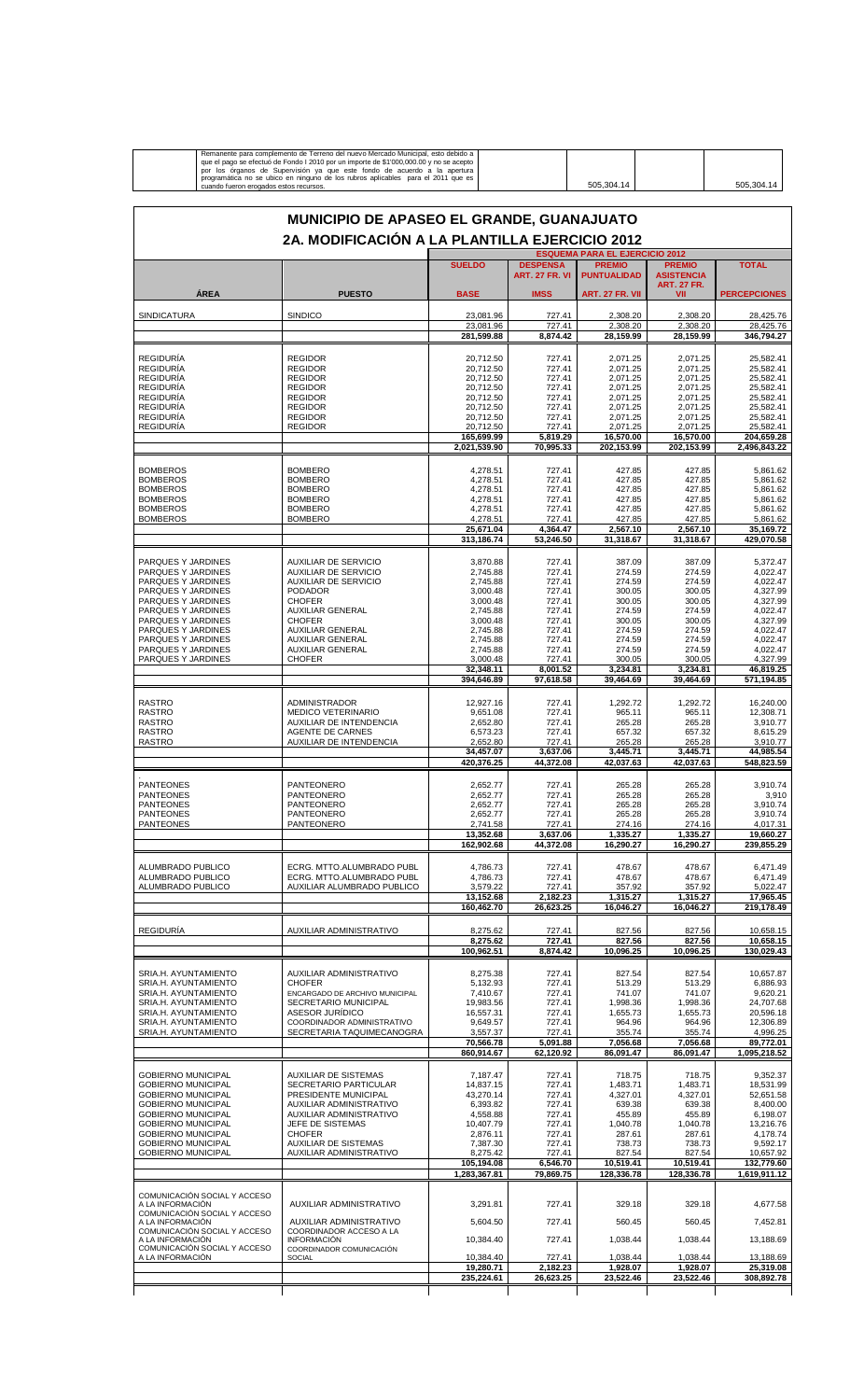| <b>TESORERÍA MUNICIPAL</b>         | <b>TESORERO MUNICIPAL</b>                                                     | 19,983.56                  | 727.41                  | 1,998.36                | 1,998.36                | 24,707.68                  |
|------------------------------------|-------------------------------------------------------------------------------|----------------------------|-------------------------|-------------------------|-------------------------|----------------------------|
| <b>TESORERIA MUNICIPAL</b>         | <b>CAJERA</b>                                                                 | 6,420.95                   | 727.41                  | 642.09                  | 642.09                  | 8,432.55                   |
| <b>TESORERÍA MUNICIPAL</b>         | ENC. DE CUENTA PUBLICA                                                        | 18,063.67                  | 727.41                  | 1,806.37                | 1,806.37                | 22,403.81                  |
| <b>TESORERÍA MUNICIPAL</b>         | <b>AUXILIAR DE RAMO 33</b>                                                    | 7,852.38                   | 727.41                  | 785.24                  | 785.24                  | 10,150.27                  |
| <b>TESORERÍA MUNICIPAL</b>         | AUXILIAR DE CONTABILIDAD                                                      | 4.806.55                   | 727.41                  | 480.65                  | 480.65                  | 6,495.27                   |
| <b>TESORERÍA MUNICIPAL</b>         | COORDINADOR DE EGRESOS                                                        | 12,852.04                  | 727.41                  | 1,285.20                | 1,285.20                | 16,149.86                  |
| <b>TESORERÍA MUNICIPAL</b>         | COORDINADOR DE REVISIÓN                                                       | 11,185.37                  | 727.41                  | 1,118.54                | 1,118.54                | 14,149.86                  |
| <b>TESORERÍA MUNICIPAL</b>         | ENCARGADO DE INVENTARIO Y                                                     | 6,750.37                   | 727.41                  | 675.04                  | 675.04                  | 8,827.86                   |
|                                    | <b>COMPRAS</b><br>ENCARGADO DE RECURSOS                                       |                            |                         |                         |                         |                            |
| <b>TESORERÍA MUNICIPAL</b>         | <b>HUMANOS</b>                                                                | 13,991.32                  | 727.41                  | 1,399.13                | 1,399.13                | 17,516.99                  |
| <b>TESORERÍA MUNICIPAL</b>         | JEFE DE RAMO 33                                                               | 14,786.06                  | 727.41                  | 1,478.61                | 1,478.61                | 18,470.68                  |
| <b>TESORERÍA MUNICIPAL</b>         | AUXILIAR ADMINISTRATIVO                                                       | 4,836.08                   | 727.41                  | 483.61                  | 483.61                  | 6,530.71                   |
| <b>TESORERÍA MUNICIPAL</b>         | AUXILIAR CUENTA PUBLICA                                                       | 8,997.36                   | 727.41                  | 899.74                  | 899.74                  | 11,524.24                  |
| <b>TESORERÍA MUNICIPAL</b>         | <b>AUXILIAR DE EGRESOS</b><br>COORDINADOR                                     | 6,329.05                   | 727.41                  | 632.90                  | 632.90                  | 8,322.27                   |
| <b>TESORERÍA MUNICIPAL</b>         | ADMINISTRATIVO                                                                | 9,669.19                   | 727.41                  | 966.92                  | 966.92                  | 12,330.44                  |
|                                    |                                                                               | 146,523.94<br>1,787,592.12 | 10,183.76<br>124,241.83 | 14.652.39<br>178,759.21 | 14,652.39<br>178,759.21 | 186,012.49<br>2,269,352.38 |
| <b>IMP.INM. Y CATASTRO</b>         | COORDINADOR DE CARTOGRAFÍA                                                    | 8,599.00                   | 727.41                  | 859.90                  | 859.90                  | 11,046.21                  |
| IMP.INM. Y CATASTRO                | ENCARGADO JURIDICO                                                            | 11,086.17                  | 727.41                  | 1,108.62                | 1,108.62                | 14,030.82                  |
| IMP.INM. Y CATASTRO                | SUBDIRECTOR IMPUESTO<br>INMOBILIARIO Y CATASTRO                               | 13,991.32                  | 727.41                  | 1,399.13                | 1,399.13                | 17,516.99                  |
| IMP.INM. Y CATASTRO                | AUXILIAR DE VALUACIÓN                                                         | 4,064.36                   | 727.41                  | 406.44                  | 406.44                  | 5,604.64                   |
| IMP.INM. Y CATASTRO                | AUXILIAR DE VALUACIÓN                                                         | 3,556.86                   | 727.41                  | 355.69                  | 355.69                  | 4,995.64                   |
| IMP.INM. Y CATASTRO                | COORDINADOR DE VALUADORES                                                     | 10,051.72                  | 727.41                  | 1,005.17                | 1,005.17                | 12,789.47                  |
| IMP.INM. Y CATASTRO                | <b>CAJERA</b>                                                                 | 4,911.25                   | 727.41                  | 491.12                  | 491.12                  | 6,620.91                   |
| IMP.INM. Y CATASTRO                | AUXILIAR DE VALUACIÓN                                                         | 3,556.86                   | 727.41                  | 355.69                  | 355.69                  | 4,995.64                   |
| IMP.INM. Y CATASTRO                | <b>COORDINADOR DE PREDIAL</b>                                                 | 9,669.19                   | 727.41                  | 966.92                  | 966.92                  | 12,330.44                  |
| IMP.INM. Y CATASTRO                | JEFE DEPTO. CATASTRO                                                          | 9,669.19                   | 727.41                  | 966.92                  | 966.92                  | 12,330.44                  |
| IMP.INM. Y CATASTRO                | AUXILIAR ADMINISTRATIVO                                                       | 6,473.52<br>85,629.43      | 727.41<br>8,001.52      | 647.35<br>8.562.94      | 647.35<br>8,562.94      | 8,495.64<br>110,756.84     |
|                                    |                                                                               | 1,044,679.05               | 97,618.58               | 104,467.91              | 104,467.91              | 1,351,233.45               |
| <b>FISCALIZACIÓN</b>               | INSPECTOR FISCAL                                                              | 4,133.87                   | 727.41                  | 413.39                  | 413.39                  | 5,688.06                   |
| <b>FISCALIZACIÓN</b>               | ENCARGADO DE CONMUTADOR                                                       | 3,557.37                   | 727.41                  | 355.74                  | 355.74                  | 4,996.25                   |
| <b>FISCALIZACIÓN</b>               | COORDINADOR DE FISCALIZACIÓN                                                  | 16,581.59                  | 727.41                  | 1,658.16                | 1,658.16                | 20,625.32                  |
| <b>FISCALIZACIÓN</b>               | <b>INSPECTOR FISCAL</b>                                                       | 4,133.87                   | 727.41                  | 413.39                  | 413.39                  | 5,688.06                   |
| <b>FISCALIZACIÓN</b>               | INSPECTOR FISCAL                                                              | 4,133.87                   | 727.41                  | 413.39                  | 413.39                  | 5,688.06                   |
| <b>FISCALIZACIÓN</b>               | <b>INSPECTOR FISCAL</b>                                                       | 4,133.87                   | 727.41                  | 413.39                  | 413.39                  | 5,688.06                   |
| <b>FISCALIZACIÓN</b>               | <b>INSPECTOR FISCAL</b>                                                       | 4,133.87                   | 727.41                  | 413.39                  | 413.39                  | 5,688.06                   |
| FISCALIZACIÓN                      | <b>INSPECTOR FISCAL</b>                                                       | 4,133.87                   | 727.41                  | 413.39                  | 413.39                  | 5,688.06                   |
|                                    |                                                                               | 44,942.20                  | 5,819.29                | 4,494.22                | 4,494.22                | 59,749.93                  |
|                                    |                                                                               | 548,294.84                 | 70,995.33               | 54,829.48               | 54,829.48               | 728,949.15                 |
| OBRAS PUBLICAS                     | DIRECTOR DE ÁREA<br>COORDINADOR DE CONTROL DE                                 | 19,983.56                  | 727.41                  | 1,998.36                | 1,998.36                | 24,707.68                  |
| OBRAS PUBLICAS                     | <b>INVERSIÓN</b>                                                              | 6,329.46                   | 727.41                  | 632.95                  | 632.95                  | 8,322.76                   |
| OBRAS PUBLICAS                     | <b>CHOFER</b>                                                                 | 4,390.96                   | 727.41                  | 439.10                  | 439.10                  | 5,996.56                   |
| <b>OBRAS PUBLICAS</b>              | OPERADOR DE MAQUINARIA                                                        | 4,391.26                   | 727.41                  | 439.13                  | 439.13                  | 5,996.92                   |
| <b>OBRAS PUBLICAS</b>              | <b>CHOFER</b>                                                                 | 4,390.96                   | 727.41                  | 439.10                  | 439.10                  | 5,996.56                   |
| OBRAS PUBLICAS                     | <b>CHOFER</b>                                                                 | 4,390.96                   | 727.41                  | 439.10                  | 439.10                  | 5,996.56                   |
| <b>OBRAS PUBLICAS</b>              | <b>MECÁNICO</b>                                                               | 7,727.08                   | 727.41                  | 772.71                  | 772.71                  | 9,999.91                   |
| <b>OBRAS PUBLICAS</b>              | OPERADOR DE MAQUINARIA                                                        | 4,391.38                   | 727.41                  | 439.14                  | 439.14                  | 5,997.07                   |
| OBRAS PUBLICAS                     | OPERADOR DE MAQUINARIA                                                        | 4,391.38                   | 727.41                  | 439.14                  | 439.14                  | 5,997.07                   |
| <b>OBRAS PUBLICAS</b>              | JEFE DE MAQUINARIA Y EQ.                                                      | 10,373.50                  | 727.41                  | 1,037.35                | 1,037.35                | 13,175.61                  |
| OBRAS PUBLICAS                     | <b>TOPÓGRAFO</b>                                                              | 9,527.67                   | 727.41                  | 952.77                  | 952.77                  | 12,160.61                  |
| <b>OBRAS PUBLICAS</b>              | ENCARGADO DE MANTENIMIENTO                                                    | 9,527.67                   | 727.41                  | 952.77                  | 952.77                  | 12,160.61                  |
| <b>OBRAS PUBLICAS</b>              | <b>VELADOR</b>                                                                | 3,748.09                   | 727.41                  | 374.81                  | 374.81                  | 5,225.12                   |
| <b>OBRAS PUBLICAS</b>              | OPERADOR DE MAQUINARIA                                                        | 4,391.38                   | 727.41                  | 439.14                  | 439.14                  | 5,997.07                   |
| OBRAS PUBLICAS                     | <b>CHOFER</b>                                                                 | 4,390.96                   | 727.41                  | 439.10                  | 439.10                  | 5,996.56                   |
| <b>OBRAS PUBLICAS</b>              | <b>CHOFER</b><br>AUXILIAR DE MANTO.                                           | 4,391.26                   | 727.41                  | 439.13                  | 439.13                  | 5,996.92                   |
| OBRAS PUBLICAS                     | <b>VELADOR</b>                                                                | 4,143.61                   | 727.41                  | 414.36                  | 414.36                  | 5,699.74                   |
| OBRAS PUBLICAS                     |                                                                               | 3,325.17                   | 727.41                  | 332.52                  | 332.52                  | 4,717.62                   |
| <b>OBRAS PUBLICAS</b>              | <b>ALMACENISTA</b>                                                            | 3,512.10                   | 727.41                  | 351.21                  | 351.21                  | 4.941.93                   |
| <b>OBRAS PUBLICAS</b>              | <b>CHOFER</b>                                                                 | 4,390.96                   | 727.41                  | 439.10                  | 439.10                  | 5,996.56                   |
| OBRAS PUBLICAS                     | <b>VELADOR</b>                                                                | 3,325.17                   | 727.41                  | 332.52                  | 332.52                  | 4.717.62                   |
| <b>OBRAS PUBLICAS</b>              | OPERADORE DE MAQUINARIA                                                       | 4,391.26                   | 727.41                  | 439.13                  | 439.13                  | 5,996.92                   |
| OBRAS PUBLICAS                     | OPERADORE DE MAQUINARIA                                                       | 4,391.38                   | 727.41                  | 439.14                  | 439.14                  | 5,997.07                   |
| <b>OBRAS PUBLICAS</b>              | OPERADORE DE MAQUINARIA                                                       | 4,391.38                   | 727.41                  | 439.14                  | 439.14                  | 5,997.07                   |
| <b>OBRAS PUBLICAS</b>              | OPERADORE DE MAQUINARIA                                                       | 4.391.38                   | 727.41                  | 439.14                  | 439.14                  | 5,997.07                   |
| OBRAS PUBLICAS                     | OFICIAL ALBAÑIL                                                               | 3,944.66                   | 727.41                  | 394.47                  | 394.47                  | 5,461.00                   |
| OBRAS PUBLICAS                     | <b>VELADOR</b>                                                                | 3,521.74                   | 727.41                  | 352.17                  | 352.17                  | 4.953.50                   |
| <b>OBRAS PUBLICAS</b>              | OFICIAL ALBAÑIL                                                               | 3,944.66                   | 727.41                  | 394.47                  | 394.47                  | 5,461.00                   |
| OBRAS PUBLICAS                     | <b>PEÓN</b>                                                                   | 2,397.21                   | 727.41                  | 239.72                  | 239.72                  | 3,604.06                   |
| <b>OBRAS PUBLICAS</b>              | <b>PEÓN</b>                                                                   | 2,397.21                   | 727.41                  | 239.72                  | 239.72                  | 3,604.06                   |
| <b>OBRAS PUBLICAS</b>              | <b>PEÓN</b>                                                                   | 2,397.21                   | 727.41                  | 239.72                  | 239.72                  | 3,604.06                   |
| OBRAS PUBLICAS                     | OPERADOR DE MAQUINARIA                                                        | 4,390.96                   | 727.41                  | 439.10                  | 439.10                  | 5,996.56                   |
| <b>OBRAS PUBLICAS</b>              | OFICIAL ALBANIL                                                               | 3,945.08                   | 727.41                  | 394.51                  | 394.51                  | 5,461.51                   |
| <b>OBRAS PUBLICAS</b>              | OFICIAL ALBAÑIL                                                               | 3,945.08                   | 727.41                  | 394.51                  | 394.51                  | 5,461.51                   |
| <b>OBRAS PUBLICAS</b>              | OFICIAL ALBAÑIL                                                               | 3,945.08                   | 727.41                  | 394.51                  | 394.51                  | 5,461.51                   |
| <b>OBRAS PUBLICAS</b>              | AYUDANTE DE MECÁNICO                                                          | 2,851.32                   | 727.41                  | 285.13                  | 285.13                  | 4,148.99                   |
| <b>OBRAS PUBLICAS</b>              | <b>PEÓN</b>                                                                   | 2,397.21                   | 727.41                  | 239.72                  | 239.72                  | 3,604.06                   |
| OBRAS PUBLICAS                     | JEFE DE PROYECTOS                                                             | 12,206.27                  | 727.41                  | 1,220.63                | 1,220.63                | 15,374.93                  |
| OBRAS PUBLICAS                     | AUXILIAR CONTROL DE INVERSIÓN                                                 | 5,693.09                   | 727.41                  | 569.31                  | 569.31                  | 7,559.12                   |
| <b>OBRAS PUBLICAS</b>              | JEFE DE ÁREA                                                                  | 10,252.78                  | 727.41                  | 1,025.28                | 1,025.28                | 13,030.75                  |
| OBRAS PUBLICAS                     | <b>AUXILIAR DE COSTOS</b>                                                     | 6,576.48                   | 727.41                  | 657.65                  | 657.65                  | 8,619.19                   |
| <b>OBRAS PUBLICAS</b>              | <b>PEÓN</b>                                                                   | 3,253.25                   | 727.41                  | 325.32                  | 325.32                  | 4,631.31                   |
| <b>OBRAS PUBLICAS</b>              | <b>PEÓN</b>                                                                   | 2,397.21                   | 727.41                  | 239.72                  | 239.72                  | 3,604.06                   |
| OBRAS PUBLICAS                     | OFICIAL ALBAÑIL                                                               | 3,944.66                   | 727.41                  | 394.47                  | 394.47                  | 5,461.00                   |
| OBRAS PUBLICAS                     | <b>PEÓN</b>                                                                   | 2,397.21                   | 727.41                  | 239.72                  | 239.72                  | 3,604.06                   |
| <b>OBRAS PUBLICAS</b>              | OFICIAL ALBAÑIL                                                               | 3,944.66                   | 727.41                  | 394.47                  | 394.47                  | 5,461.00                   |
| OBRAS PUBLICAS                     |                                                                               |                            |                         |                         |                         |                            |
|                                    | OFICIAL ALBAÑIL                                                               | 3,944.66                   | 727.41                  | 394.47                  | 394.47                  | 5,461.00                   |
| <b>OBRAS PUBLICAS</b>              | OFICIAL ALBANIL                                                               | 3,944.66                   | 727.41                  | 394.47                  | 394.47                  | 5,461.00                   |
| <b>OBRAS PUBLICAS</b>              | OFICIAL ALBAÑIL                                                               | 3,944.66                   | 727.41                  | 394.47                  | 394.47                  | 5,461.00                   |
| OBRAS PUBLICAS                     | OFICIAL ALBAÑIL                                                               | 3,521.74                   | 727.41                  | 352.17                  | 352.17                  | 4,953.50                   |
| OBRAS PUBLICAS                     | OFICIAL ALBAÑIL                                                               | 3,944.66                   | 727.41                  | 394.47                  | 394.47                  | 5,461.00                   |
| <b>OBRAS PUBLICAS</b>              | SUPERVISOR DE OBRA                                                            | 11,302.38                  | 727.41                  | 1,130.24                | 1,130.24                | 14,290.27                  |
| OBRAS PUBLICAS                     | SUPERVISOR DE OBRA                                                            | 11,302.38                  | 727.41                  | 1,130.24                | 1,130.24                | 14,290.27                  |
| <b>OBRAS PUBLICAS</b>              | SUPERVISOR DE OBRA                                                            | 11,302.38                  | 727.41                  | 1,130.24                | 1,130.24                | 14,290.27                  |
| <b>OBRAS PUBLICAS</b>              | SUPERVISOR DE OBRA<br>COORDINADOR TÉCNICO-                                    | 7,110.29                   | 727.41                  | 711.03                  | 711.03                  | 9,259.76                   |
| <b>OBRAS PUBLICAS</b>              | ADMINISTRATIVO                                                                | 15,740.01                  | 727.41                  | 1,574.00                | 1,574.00                | 19,615.42                  |
| <b>OBRAS PUBLICAS</b>              | OFICIAL ALBAÑIL                                                               | 3,944.66                   | 727.41                  | 394.47                  | 394.47                  | 5,461.00                   |
| OBRAS PUBLICAS                     | COORDINADOR ADMINISTRATIVO                                                    | 9,649.57                   | 727.41                  | 964.96                  | 964.96                  | 12,306.89                  |
|                                    |                                                                               | 323,394.97<br>3,945,418.60 | 42,189.85<br>514,716.17 | 32,339.50<br>394,541.86 | 32,339.50<br>394,541.86 | 430,263.81<br>5,249,218.48 |
| OFICIALÍA MAYOR                    | OFICIAL MAYOR                                                                 | 19,983.56                  | 727.41                  | 1,998.36                | 1,998.36                | 24,707.68                  |
| OFICIALÍA MAYOR                    | COORDINADOR RECURSOS HUMANOS                                                  | 7.949.42                   | 727.41                  | 794.94                  | 794.94                  | 10,266.72                  |
| OFICIALÍA MAYOR                    | ENC. CONTROL Y SUMINISTROS                                                    | 5,421.70                   | 727.41                  | 542.17                  | 542.17                  | 7,233.45                   |
| OFICIALÍA MAYOR                    | <b>COORDINADOR</b>                                                            | 12,507.42                  | 727.41                  | 1,250.74                | 1,250.74                | 15,736.32                  |
| OFICIALÍA MAYOR                    | ADMINISTRATIVO<br><b>AUXILIAR GENERAL</b>                                     | 3,168.09                   | 727.41                  | 316.81                  | 316.81                  | 4,529.12                   |
| OFICIALÍA MAYOR<br>OFICIALÍA MAYOR | <b>AUXILIAR ADMINISTRATIVO</b><br>COORDINADOR DE EVENTOS<br><b>ESPECIALES</b> | 7,103.59<br>6,154.88       | 727.41<br>727.41        | 710.36<br>615.49        | 710.36<br>615.49        | 9,251.72<br>8,113.27       |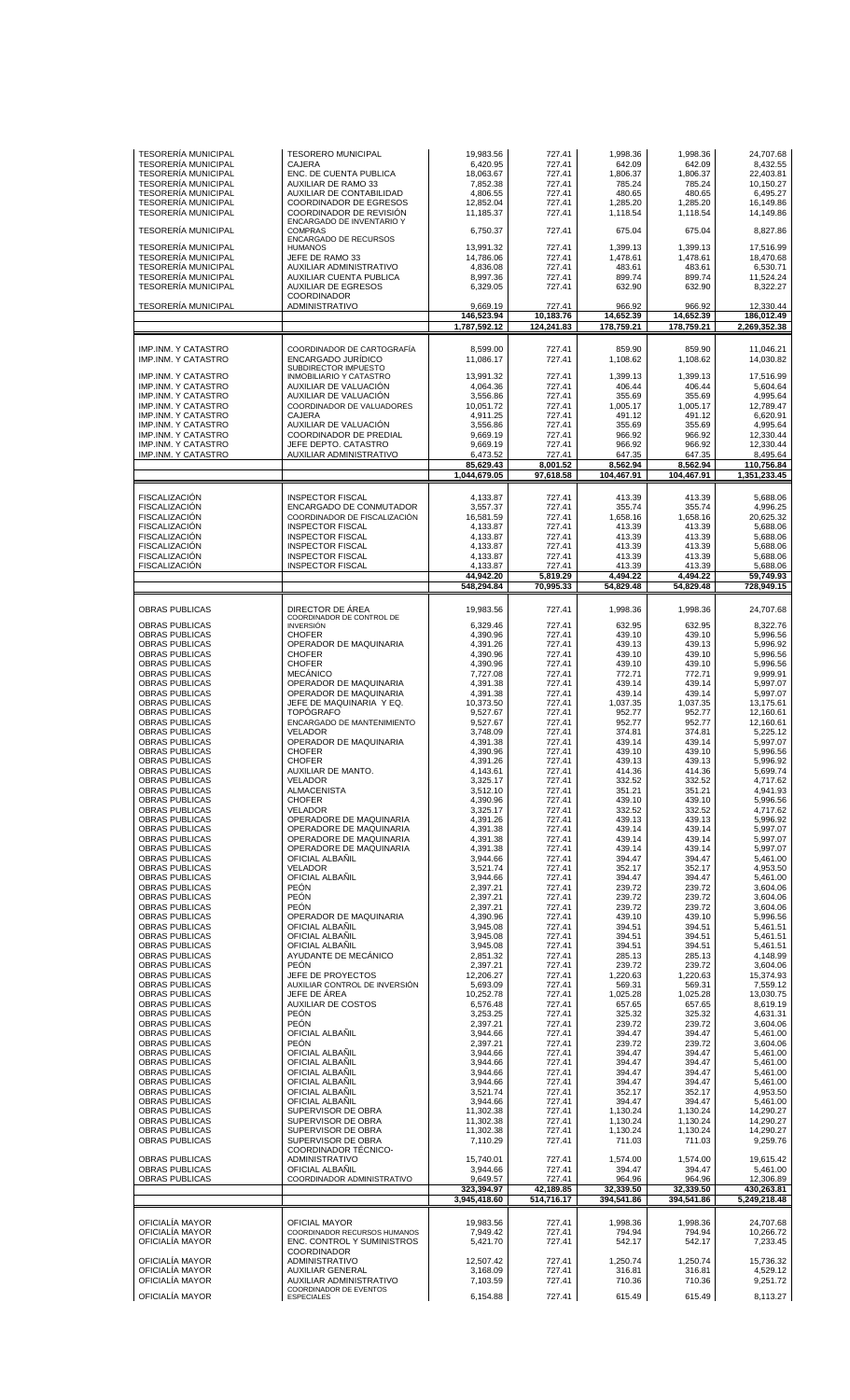| OFICIALÍA MAYOR                                                         | <b>AUXILIAR DE INTENDENCIA</b>                                    | 2,934.81                                           | 727.41                                    | 293.48                                       | 293.48                                       | 4.249.18                                            |
|-------------------------------------------------------------------------|-------------------------------------------------------------------|----------------------------------------------------|-------------------------------------------|----------------------------------------------|----------------------------------------------|-----------------------------------------------------|
| OFICIALÍA MAYOR                                                         | AUXILIAR ADMINISTRATIVO                                           | 4,056.48                                           | 727.41                                    | 405.65                                       | 405.65                                       | 5,595.19                                            |
| OFICIALÍA MAYOR                                                         | AUXILIAR DE INTENDENCIA                                           | 2,934.81                                           | 727.41                                    | 293.48                                       | 293.48                                       | 4,249.18                                            |
| OFICIALÍA MAYOR                                                         | AUXILIAR DE INTENDENCIA                                           | 2,934.81                                           | 727.41                                    | 293.48                                       | 293.48                                       | 4,249.18                                            |
| OFICIALÍA MAYOR                                                         | AUXILIAR DE INTENDENCIA                                           | 2,934.81                                           | 727.41                                    | 293.48                                       | 293.48                                       | 4,249.18                                            |
| OFICIALÍA MAYOR                                                         | AUXILIAR ADMINISTRATIVO                                           | 4,056.48                                           | 727.41                                    | 405.65                                       | 405.65                                       | 5,595.19                                            |
| OFICIALIA MAYOR                                                         | AUXILIAR DE INTENDENCIA                                           | 2,934.81                                           | 727.41                                    | 293.48                                       | 293.48                                       | 4,249.18                                            |
| OFICIALÍA MAYOR                                                         | <b>VELADOR</b>                                                    | 2,205.69                                           | 727.41                                    | 220.57                                       | 220.57                                       | 3,374.24                                            |
| OFICIALÍA MAYOR                                                         | <b>VELADOR</b>                                                    | 2.205.69                                           | 727.41                                    | 220.57                                       | 220.57                                       | 3,374.24                                            |
| OFICIALÍA MAYOR                                                         | AUXILIAR DE INTENDENCIA                                           | 2,934.81                                           | 727.41                                    | 293.48                                       | 293.48                                       | 4,249.18                                            |
|                                                                         |                                                                   | 92,421.86<br>1,127,546.67                          | 12,365.99<br>150,865.08                   | 9,242.19<br>112,754.67                       | 9,242.19<br>112,754.67                       | 123,272.22<br>1,503,921.08                          |
| CONTRALORÍA MUNICIPAL                                                   | CONTRALOR                                                         | 19.983.56                                          | 727.41                                    | 1,998.36                                     | 1,998.36                                     | 24,707.68                                           |
| CONTRALORÍA MUNICIPAL                                                   | SECRETARIA TAQUIMECANÓGRAFA                                       | 3.997.20                                           | 727.41                                    | 399.72                                       | 399.72                                       | 5.524.05                                            |
| CONTRALORÍA MUNICIPAL                                                   | <b>AUXILIAR ADMINISTRATIVO</b>                                    | 3,997.20                                           | 727.41                                    | 399.72                                       | 399.72                                       | 5,524.05                                            |
| CONTRALORÍA MUNICIPAL                                                   | AUXILIAR DE AUDITORIA                                             | 6,498.82                                           | 727.41                                    | 649.88                                       | 649.88                                       | 8.526.00                                            |
| CONTRALORÍA MUNICIPAL                                                   | AUXILIAR DE CONTABILIDAD                                          | 7,386.96                                           | 727.41                                    | 738.70                                       | 738.70                                       | 9,591.76                                            |
| CONTRALORÍA MUNICIPAL                                                   | COORDINADOR DPTO. REV. CTA.PUB.                                   | 10,108.22                                          | 727.41                                    | 1,010.82                                     | 1,010.82                                     | 12,857.27                                           |
| CONTRALORÍA MUNICIPAL                                                   | COORDINADOR OBRA PUBLICA                                          | 10,054.51                                          | 727.41                                    | 1,005.45                                     | 1,005.45                                     | 12,792.82                                           |
| CONTRALORÍA MUNICIPAL<br>CONTRALORÍA MUNICIPAL                          | AUXILIAR DE AUDITORIA EXTERNA<br>JEFE DE ÁREA JURÍDICA            | 4,830.53<br>16,074.55<br>82,931.54<br>1,011,764.80 | 727.41<br>727.41<br>6,546.70<br>79,869.75 | 483.05<br>1,607.45<br>8,293.15<br>101,176.48 | 483.05<br>1,607.45<br>8,293.15<br>101,176.48 | 6,524.05<br>20,016.87<br>106,064.55<br>1,293,987.51 |
|                                                                         |                                                                   |                                                    |                                           |                                              |                                              |                                                     |
| DESARROLLO URBANO                                                       | SECRETARIA TAQUIMECANÓGRAFA                                       | 3,557.37                                           | 727.41                                    | 355.74                                       | 355.74                                       | 4,996.25                                            |
| DESARROLLO URBANO                                                       | DIRECTOR DE ÁREA                                                  | 16,834.58                                          | 727.41                                    | 1,683.46                                     | 1,683.46                                     | 20,928.91                                           |
| DESARROLLO URBANO                                                       | JEFE DE FRACCIONAMIENTOS                                          | 7,264.39                                           | 727.41                                    | 726.44                                       | 726.44                                       | 9,444.68                                            |
| DESARROLLO URBANO                                                       | JEFE DE EST. Y PROYECTOS                                          | 10,381.97                                          | 727.41                                    | 1,038.20                                     | 1,038.20                                     | 13,185.78                                           |
| DESARROLLO URBANO                                                       | COORDINADOR DE INSPECCIÓN                                         | 6,527.75                                           | 727.41                                    | 652.77                                       | 652.77                                       | 8,560.71                                            |
| DESARROLLO URBANO                                                       | AUXILIAR ADMINISTRATIVO                                           | 3,557.37                                           | 727.41                                    | 355.74                                       | 355.74                                       | 4,996.25                                            |
| DESARROLLO URBANO                                                       | AUXILIAR ADMINISTRATIVO                                           | 3,557.37                                           | 727.41                                    | 355.74                                       | 355.74                                       | 4,996.25                                            |
| DESARROLLO URBANO                                                       | AUXILIAR ADMINISTRATIVO                                           | 3,557.37                                           | 727.41                                    | 355.74                                       | 355.74                                       | 4,996.25                                            |
| DESARROLLO URBANO                                                       | AUXILIAR ADMINISTRATIVO                                           | 3.557.37                                           | 727.41                                    | 355.74                                       | 355.74                                       | 4,996.25                                            |
| DESARROLLO URBANO                                                       | JEFE DE LICENCIAS Y PERMISOS                                      | 6,182.19<br>64,977.72                              | 727.41<br>7,274.11                        | 618.22<br>6,497.77                           | 618.22<br>6,497.77                           | 8,146.04<br>85,247.37                               |
|                                                                         |                                                                   | 792,728.12                                         | 88,744.17                                 | 79,272.81                                    | 79,272.81                                    | 1,040,017.91                                        |
| <b>ECOLOGÍA</b><br><b>ECOLOGÍA</b>                                      | COORDINADOR DE ECOLOGÍA<br><b>AGENTE SANITARIO</b>                | 7,612.42<br>4,505.17<br>12,117.60                  | 727.41<br>727.41<br>1,454.82              | 761.24<br>450.52<br>1,211.76                 | 761.24<br>450.52<br>1,211.76                 | 9,862.32<br>6,133.62<br>15,995.94                   |
|                                                                         |                                                                   | 147,834.70                                         | 17,748.83                                 | 14,783.47                                    | 14,783.47                                    | 195,150.47                                          |
| <b>SERVICIOS MUNICIPALES</b>                                            | SECRETARIA TAQUIMECANÓGRAFA                                       | 6,498.82                                           | 727.41                                    | 649.88                                       | 649.88                                       | 8,526.00                                            |
| <b>SERVICIOS MUNICIPALES</b>                                            | DIRECTOR DE ÁREA                                                  | 19,983.56                                          | 727.41                                    | 1,998.36                                     | 1,998.36                                     | 24,707.68                                           |
| <b>SERVICIOS MUNICIPALES</b>                                            | ENCARGADO DE CENTRO DE ACOPIO                                     | 4,995.58                                           | 727.41                                    | 499.56                                       | 499.56                                       | 6,722.11                                            |
| <b>SERVICIOS MUNICIPALES</b>                                            | <b>HERRERO</b>                                                    | 2,827.56                                           | 727.41                                    | 282.76                                       | 282.76                                       | 4,120.48                                            |
| <b>SERVICIOS MUNICIPALES</b>                                            | <b>VELADOR</b>                                                    | 3,873.04                                           | 727.41                                    | 387.30                                       | 387.30                                       | 5,375.06                                            |
| <b>SERVICIOS MUNICIPALES</b>                                            | SECRETARIA TAQUIMECANÓGRAFA                                       | 4,182.37                                           | 727.41                                    | 418.24                                       | 418.24                                       | 5,746.25                                            |
| <b>SERVICIOS MUNICIPALES</b>                                            | <b>VELADOR</b>                                                    | 2,203.62                                           | 727.41                                    | 220.36                                       | 220.36                                       | 3,371.75                                            |
| <b>SERVICIOS MUNICIPALES</b>                                            | COORDINADOR DE SERVICIOS                                          | 7,862.55                                           | 727.41                                    | 786.25                                       | 786.25                                       | 10,162.47                                           |
| SERVICIOS MUNICIPALES                                                   | <b>VELADOR</b>                                                    | 2,203.62                                           | 727.41                                    | 220.36                                       | 220.36                                       | 3,371.75                                            |
|                                                                         |                                                                   | 54,630.71<br>666,494.63                            | 6,546.70<br>79,869.75                     | 5,463.07<br>66,649.46                        | 5,463.07<br>66.649.46                        | 72,103.55<br>879,663.31                             |
| <b>ASEO MUNICIPAL</b>                                                   | <b>AUXILIAR DE SERVICIO</b>                                       | 2,745.88                                           | 727.41                                    | 274.59                                       | 274.59                                       | 4,022.47                                            |
| <b>ASEO MUNICIPAL</b>                                                   | <b>CHOFER</b>                                                     | 3,000.48                                           | 727.41                                    | 300.05                                       | 300.05                                       | 4,327.99                                            |
| <b>ASEO MUNICIPAL</b>                                                   | COORDINADOR DE LIMPIA                                             | 8,075.48                                           | 727.41                                    | 807.55                                       | 807.55                                       | 10.417.99                                           |
| <b>ASEO MUNICIPAL</b>                                                   | <b>CHOFER</b>                                                     | 3,000.48                                           | 727.41                                    | 300.05                                       | 300.05                                       | 4,327.99                                            |
| <b>ASEO MUNICIPAL</b>                                                   | <b>CHOFER</b>                                                     | 3,000.48                                           | 727.41                                    | 300.05                                       | 300.05                                       | 4,327.99                                            |
| <b>ASEO MUNICIPAL</b>                                                   | <b>AUXILIAR DE SERVICIO</b>                                       | 2,745.88                                           | 727.41                                    | 274.59                                       | 274.59                                       | 4,022.47                                            |
| <b>ASEO MUNICIPAL</b>                                                   | AUXILIAR DE SERVICIO                                              | 2,745.88                                           | 727.41                                    | 274.59                                       | 274.59                                       | 4,022.47                                            |
| <b>ASEO MUNICIPAL</b>                                                   | <b>CHOFER</b>                                                     | 3,000.48                                           | 727.41                                    | 300.05                                       | 300.05                                       | 4,327.99                                            |
| <b>ASEO MUNICIPAL</b>                                                   | <b>AUXILIAR DE SERVICIO</b>                                       | 2,745.88                                           | 727.41                                    | 274.59                                       | 274.59                                       | 4,022.47                                            |
| <b>ASEO MUNICIPAL</b>                                                   | <b>AUXILIAR DE SERVICIO</b>                                       | 2,745.88                                           | 727.41                                    | 274.59                                       | 274.59                                       | 4,022.47                                            |
| <b>ASEO MUNICIPAL</b>                                                   | <b>AUXILIAR DE SERVICIO</b>                                       | 2,745.88                                           | 727.41                                    | 274.59                                       | 274.59                                       | 4,022.47                                            |
| <b>ASEO MUNICIPAL</b>                                                   | <b>AUXILIAR DE SERVICIO</b>                                       | 2,745.88                                           | 727.41                                    | 274.59                                       | 274.59                                       | 4,022.47                                            |
| <b>ASEO MUNICIPAL</b>                                                   | AUXILIAR DE SERVICIO                                              | 2,745.88                                           | 727.41                                    | 274.59                                       | 274.59                                       | 4,022.47                                            |
| <b>ASEO MUNICIPAL</b>                                                   | <b>AUXILIAR DE SERVICIO</b>                                       | 2,745.88                                           | 727.41                                    | 274.59                                       | 274.59                                       | 4,022.47                                            |
| <b>ASEO MUNICIPAL</b>                                                   | <b>AUXILIAR DE SERVICIO</b>                                       | 2,655.62                                           | 727.41                                    | 265.56                                       | 265.56                                       | 3,914.16                                            |
| <b>ASEO MUNICIPAL</b>                                                   | <b>CHOFER</b>                                                     | 3,000.48                                           | 727.41                                    | 300.05                                       | 300.05                                       | 4,327.99                                            |
| <b>ASEO MUNICIPAL</b>                                                   | <b>VELADOR</b>                                                    | 2,486.84                                           | 727.41                                    | 248.68                                       | 248.68                                       | 3,711.62                                            |
| <b>ASEO MUNICIPAL</b>                                                   | <b>AUXILIAR DE SERVICIO</b>                                       | 2,745.88                                           | 727.41                                    | 274.59                                       | 274.59                                       | 4,022.47                                            |
| <b>ASEO MUNICIPAL</b>                                                   | <b>CHOFER</b>                                                     | 3,000.48                                           | 727.41                                    | 300.05                                       | 300.05                                       | 4,327.99                                            |
| <b>ASEO MUNICIPAL</b>                                                   | SUBCOORDINADOR DE LIMPIA                                          | 6.521.60                                           | 727.41                                    | 652.16                                       | 652.16                                       | 8,553.33                                            |
| <b>ASEO MUNICIPAL</b>                                                   | <b>VELADOR</b>                                                    | 2,486.84                                           | 727.41                                    | 248.68                                       | 248.68                                       | 3,711.62                                            |
| <b>ASEO MUNICIPAL</b>                                                   | <b>AUXILIAR DE SERVICIO</b>                                       | 2,745.88                                           | 727.41                                    | 274.59                                       | 274.59                                       | 4,022.47                                            |
| <b>ASEO MUNICIPAL</b>                                                   | <b>CHOFER</b>                                                     | 3,000.48                                           | 727.41                                    | 300.05                                       | 300.05                                       | 4,327.99                                            |
| <b>ASEO MUNICIPAL</b>                                                   | <b>AUXILIAR DE SERVICIO</b>                                       | 2,745.88                                           | 727.41                                    | 274.59                                       | 274.59                                       | 4.022.47                                            |
| <b>ASEO MUNICIPAL</b>                                                   | OPERADORE DE MAQUINARIA                                           | 4,391.34                                           | 727.41                                    | 439.13                                       | 439.13                                       | 5,997.02                                            |
| <b>ASEO MUNICIPAL</b>                                                   | <b>AUXILIAR DE SERVICIO</b>                                       | 2,745.88                                           | 727.41                                    | 274.59                                       | 274.59                                       | 4,022.47                                            |
| <b>ASEO MUNICIPAL</b>                                                   | <b>AUXILIAR DE SERVICIO</b>                                       | 2,745.88                                           | 727.41                                    | 274.59                                       | 274.59                                       | 4,022.47                                            |
| <b>ASEO MUNICIPAL</b>                                                   | <b>AUXILIAR DE SERVICIO</b>                                       | 2,745.88                                           | 727.41                                    | 274.59                                       | 274.59                                       | 4,022.47                                            |
| <b>ASEO MUNICIPAL</b>                                                   | <b>VELADOR</b>                                                    | 2,486.84                                           | 727.41                                    | 248.68                                       | 248.68                                       | 3,711.62                                            |
| <b>ASEO MUNICIPAL</b>                                                   | <b>AUXILIAR DE SERVICIO</b>                                       | 2,745.88                                           | 727.41                                    | 274.59                                       | 274.59                                       | 4,022.47                                            |
| <b>ASEO MUNICIPAL</b>                                                   | <b>AUXILIAR DE SERVICIO</b>                                       | 3,473.45                                           | 727.41                                    | 347.34                                       | 347.34                                       | 4,895.55                                            |
| <b>ASEO MUNICIPAL</b>                                                   | <b>AUXILIAR DE SERVICIO</b>                                       | 2,745.88                                           | 727.41                                    | 274.59                                       | 274.59                                       | 4,022.47                                            |
| <b>ASEO MUNICIPAL</b>                                                   | <b>AUXILIAR DE SERVICIO</b>                                       | 2,745.88                                           | 727.41                                    | 274.59                                       | 274.59                                       | 4,022.47                                            |
| <b>ASEO MUNICIPAL</b>                                                   | <b>AUXILIAR DE SERVICIO</b>                                       | 2,745.88                                           | 727.41                                    | 274.59                                       | 274.59                                       | 4,022.47                                            |
| <b>ASEO MUNICIPAL</b>                                                   | <b>AUXILIAR DE SERVICIO</b>                                       | 2,745.88                                           | 727.41                                    | 274.59                                       | 274.59                                       | 4,022.47                                            |
| <b>ASEO MUNICIPAL</b>                                                   | <b>AUXILIAR DE SERVICIO</b>                                       | 2,745.88                                           | 727.41                                    | 274.59                                       | 274.59                                       | 4,022.47                                            |
| <b>ASEO MUNICIPAL</b>                                                   | <b>AUXILIAR DE SERVICIO</b>                                       | 2,745.88                                           | 727.41                                    | 274.59                                       | 274.59                                       | 4,022.47                                            |
| <b>ASEO MUNICIPAL</b>                                                   | <b>CHOFER</b>                                                     | 3,000.48                                           | 727.41                                    | 300.05                                       | 300.05                                       | 4,327.99                                            |
| <b>ASEO MUNICIPAL</b>                                                   | <b>CHOFER</b>                                                     | 3,000.48                                           | 727.41                                    | 300.05                                       | 300.05                                       | 4,327.99                                            |
| <b>ASEO MUNICIPAL</b>                                                   | <b>CHOFER</b>                                                     | 3,000.48                                           | 727.41                                    | 300.05                                       | 300.05                                       | 4,327.99                                            |
| <b>ASEO MUNICIPAL</b>                                                   | OPERADORE DE MAQUINARIA                                           | 4,391.34                                           | 727.41                                    | 439.13                                       | 439.13                                       | 5,997.02                                            |
| <b>ASEO MUNICIPAL</b><br><b>ASEO MUNICIPAL</b>                          | OFICIAL ALBAÑIL<br>OFICIAL ALBAÑIL<br><b>AUXILIAR DE SERVICIO</b> | 3,521.74<br>3,521.74<br>2,745.88                   | 727.41<br>727.41                          | 352.17<br>352.17<br>274.59                   | 352.17<br>352.17<br>274.59                   | 4,953.50<br>4,953.50<br>4,022.47                    |
| <b>ASEO MUNICIPAL</b><br><b>ASEO MUNICIPAL</b><br><b>ASEO MUNICIPAL</b> | <b>AUXILIAR DE SERVICIO</b><br><b>AUXILIAR DE SERVICIO</b>        | 2,745.88<br>2,745.88                               | 727.41<br>727.41<br>727.41                | 274.59<br>274.59                             | 274.59<br>274.59                             | 4,022.47<br>4,022.47                                |
| <b>ASEO MUNICIPAL</b>                                                   | <b>FONTANERO</b>                                                  | 2,745.88                                           | 727.41                                    | 274.59                                       | 274.59                                       | 4,022.47                                            |
| <b>ASEO MUNICIPAL</b>                                                   | <b>VELADOR</b>                                                    | 2,486.84                                           | 727.41                                    | 248.68                                       | 248.68                                       | 3,711.62                                            |
| <b>ASEO MUNICIPAL</b>                                                   | <b>VELADOR</b>                                                    | 3,320.17                                           | 727.41                                    | 332.02                                       | 332.02                                       | 4,711.62                                            |
| <b>ASEO MUNICIPAL</b>                                                   | <b>VELADOR</b>                                                    | 2,486.84                                           | 727.41                                    | 248.68                                       | 248.68                                       | 3,711.62                                            |
| <b>ASEO MUNICIPAL</b><br><b>ASEO MUNICIPAL</b>                          | <b>VELADOR</b><br><b>SUPERVISOR</b><br><b>CHOFER</b>              | 2,486.84<br>4,133.87<br>3,000.48                   | 727.41<br>727.41                          | 248.68<br>413.39<br>300.05                   | 248.68<br>413.39<br>300.05                   | 3,711.62<br>5,688.06<br>4,327.99                    |
| <b>ASEO MUNICIPAL</b><br><b>ASEO MUNICIPAL</b><br><b>ASEO MUNICIPAL</b> | <b>CHOFER</b><br><b>AUXILIAR DE SERVICIO</b>                      | 3,000.48<br>2.745.88                               | 727.41<br>727.41<br>727.41                | 300.05<br>274.59                             | 300.05<br>274.59                             | 4,327.99<br>4,022.47                                |
| <b>ASEO MUNICIPAL</b>                                                   | <b>AUXILIAR DE SERVICIO</b>                                       | 2,745.88                                           | 727.41                                    | 274.59                                       | 274.59                                       | 4,022.47                                            |
| <b>ASEO MUNICIPAL</b>                                                   | <b>AUXILIAR DE SERVICIO</b>                                       | 2,745.88                                           | 727.41                                    | 274.59                                       | 274.59                                       | 4,022.47                                            |
| <b>ASEO MUNICIPAL</b>                                                   | <b>AUXILIAR DE SERVICIO</b>                                       | 2,745.88<br>177,309.67                             | 727.41<br>42,189.85                       | 274.59<br>17,730.97                          | 274.59<br>17,730.97                          | 4,022.47<br>254,961.45                              |
|                                                                         |                                                                   | 2,163,177.94                                       | 514,716.17                                | 216,317.79                                   | 216,317.79                                   | 3,110,529.69                                        |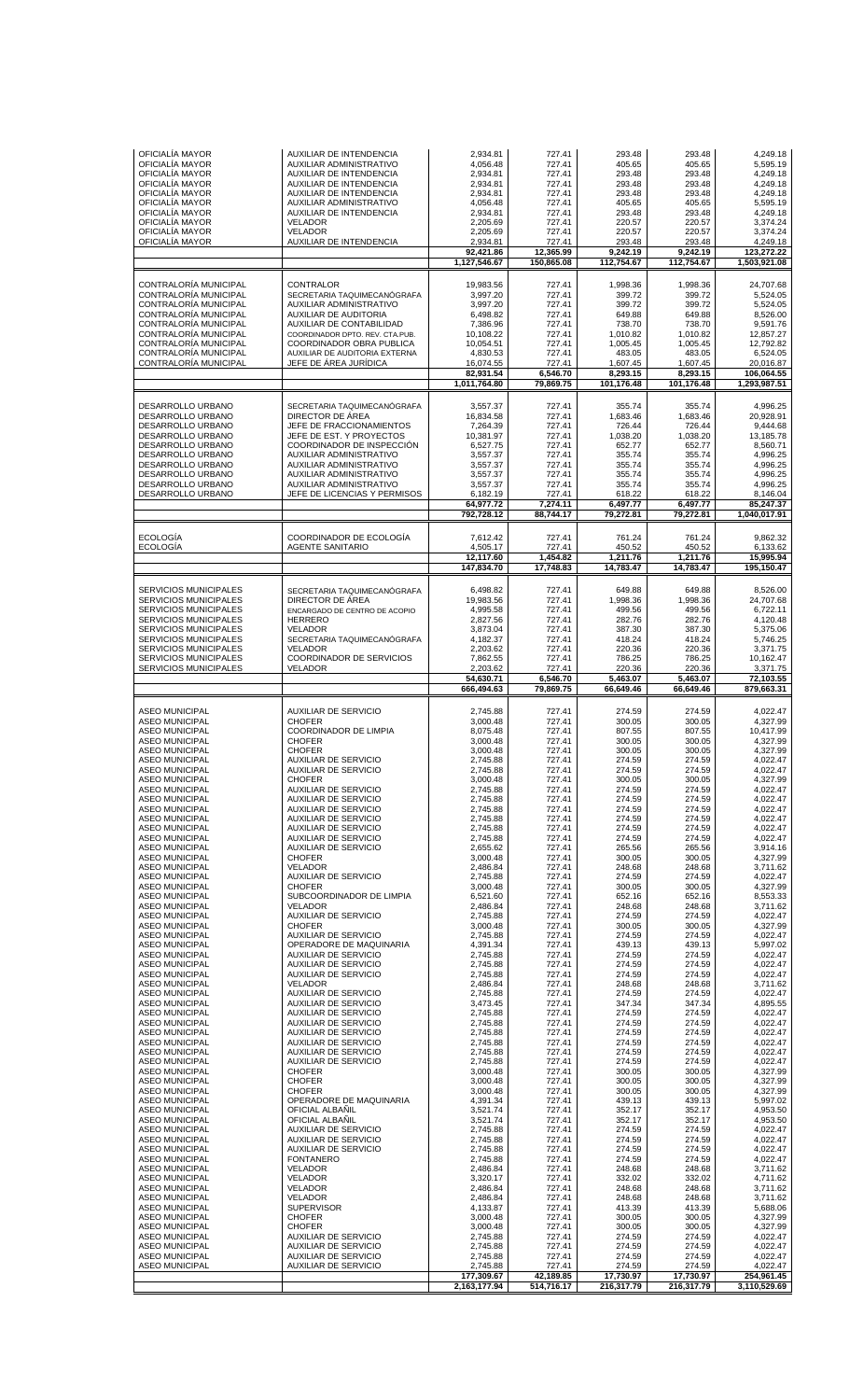| <b>DESARROLLO RURAL</b><br>DIRECTOR DE AREA<br>16.834.58<br>727.41<br>1,683.46<br>20,928.91<br>1.683.46<br>6,329.70<br>DESARROLLO RURAL<br>AUXILIAR ADMINISTRATIVO<br>4,668.57<br>727.41<br>466.86<br>466.86<br><b>DESARROLLO RURAL</b><br><b>COORDINADOR RURAL</b><br>7,713.42<br>727.41<br>771.34<br>771.34<br>9,983.52<br>DESARROLLO RURAL<br>COORDINADOR ADMINISTRATIVO<br>7,626.72<br>762.67<br>762.67<br>9,879.48<br>727.41<br>DESARROLLO RURAL<br>PROMOTOR RURAL<br>7,175.49<br>717.55<br>9,338.00<br>727.41<br>717.55<br>PROMOTOR RURAL<br>8,526.00<br>DESARROLLO RURAL<br>6,498.82<br>727.41<br>649.88<br>649.88<br>DESARROLLO RURAL<br>AUXILIAR GENERAL<br>3,337.67<br>727.41<br>333.77<br>333.77<br>4,732.62<br>DESARROLLO RURAL<br>405.65<br>405.65<br>5,595.19<br>SECRETARIA TAQUIMECANOGRAFA<br>4,056.48<br>727.41<br>DESARROLLO RURAL<br>ENCARGADO DE VIVERO<br>3,755.62<br>727.41<br>375.56<br>375.56<br>5,234.16<br>DESARROLLO RURAL<br>PROMOTOR RURAL<br>3,557.37<br>727.41<br>355.74<br>4,996.25<br>355.74<br>65,224.77<br>7,274.11<br>6,522.48<br>6,522.48<br>85,543.83<br>795,742.13<br>88,744.17<br>79,574.21<br>79,574.21<br>1.043.634.73<br><b>SEGURIDAD PUBLICA</b><br><b>SUBDIRECTOR</b><br>15,958.96<br>727.41<br>1,595.90<br>1,595.90<br>11,648.07<br>SEGURIDAD PUBLICA<br>COORDINADOR DE TRANSITO<br>727.41<br>1,164.81<br>1,164.81<br><b>SEGURIDAD PUBLICA</b><br>AUXILIAR ADMINISTRATIVO<br>4,920.94<br>727.41<br>492.09<br>492.09<br>AUXILIAR DE INTENDENCIA<br><b>SEGURIDAD PUBLICA</b><br>2,356.50<br>727.41<br>235.65<br>235.65<br>DIRECTOR DE ÁREA<br><b>SEGURIDAD PUBLICA</b><br>19,983.23<br>727.41<br>1,998.32<br>1,998.32<br><b>SEGURIDAD PUBLICA</b><br>JUEZ CALIFICADOR<br>6,893.82<br>727.41<br>689.38<br>689.38<br>427.85<br><b>SEGURIDAD PUBLICA</b><br>POLICIA PREVENTIVO<br>4,278.51<br>727.41<br>427.85<br>SEGURIDAD PUBLICA<br>POLICIA PREVENTIVO<br>4,278.51<br>727.41<br>427.85<br>427.85<br><b>SEGURIDAD PUBLICA</b><br>POLICIA PREVENTIVO<br>4,278.51<br>727.41<br>427.85<br>427.85<br>427.85<br><b>SEGURIDAD PUBLICA</b><br>POLICIA PREVENTIVO<br>4,278.51<br>727.41<br>427.85<br>SEGURIDAD PUBLICA<br>POLICIA PREVENTIVO<br>4,278.51<br>727.41<br>427.85<br>427.85<br><b>SEGURIDAD PUBLICA</b><br>POLICIA PREVENTIVO<br>4,278.51<br>727.41<br>427.85<br>427.85<br>POLICÍA PREVENTIVO<br>427.85<br><b>SEGURIDAD PUBLICA</b><br>4,278.51<br>727.41<br>427.85<br>427.85<br>SEGURIDAD PUBLICA<br>POLICIA PREVENTIVO<br>4,278.51<br>727.41<br>427.85<br><b>SEGURIDAD PUBLICA</b><br>POLICIA PREVENTIVO<br>4,278.51<br>727.41<br>427.85<br>427.85<br>427.85<br><b>SEGURIDAD PUBLICA</b><br>POLICIA PREVENTIVO<br>4,278.51<br>727.41<br>427.85<br>SEGURIDAD PUBLICA<br>POLICIA PREVENTIVO<br>4,278.51<br>727.41<br>427.85<br>427.85<br><b>SEGURIDAD PUBLICA</b><br>POLICIA PREVENTIVO<br>4,278.51<br>727.41<br>427.85<br>427.85<br>427.85<br><b>SEGURIDAD PUBLICA</b><br><b>RADIOPERADOR</b><br>4,278.51<br>727.41<br>427.85<br><b>RADIOPERADOR</b><br>SEGURIDAD PUBLICA<br>4,278.51<br>727.41<br>427.85<br>427.85<br><b>SEGURIDAD PUBLICA</b><br><b>RADIOPERADOR</b><br>4,278.51<br>727.41<br>427.85<br>427.85<br><b>SEGURIDAD PUBLICA</b><br>POLICIA PREVENTIVO<br>4,278.51<br>727.41<br>427.85<br>427.85<br>SEGURIDAD PUBLICA<br>POLICIA PREVENTIVO<br>4,278.51<br>727.41<br>427.85<br>427.85<br><b>SEGURIDAD PUBLICA</b><br>POLICIA PREVENTIVO<br>4,278.51<br>727.41<br>427.85<br>427.85<br>POLICÍA PREVENTIVO<br>427.85<br><b>SEGURIDAD PUBLICA</b><br>4,278.51<br>727.41<br>427.85<br>SEGURIDAD PUBLICA<br>POLICIA PREVENTIVO<br>4,278.51<br>727.41<br>427.85<br>427.85<br><b>SEGURIDAD PUBLICA</b><br>POLICÍA PREVENTIVO<br>4,278.51<br>727.41<br>427.85<br>427.85<br><b>SEGURIDAD PUBLICA</b><br>POLICÍA PREVENTIVO<br>727.41<br>427.85<br>427.85<br>4,278.51<br>SEGURIDAD PUBLICA<br>POLICIA PREVENTIVO<br>4,278.51<br>727.41<br>427.85<br>427.85<br><b>SEGURIDAD PUBLICA</b><br>POLICIA PREVENTIVO<br>4,278.51<br>727.41<br>427.85<br>427.85<br><b>SEGURIDAD PUBLICA</b><br>POLICÍA PREVENTIVO<br>4,278.51<br>427.85<br>427.85<br>727.41<br>SEGURIDAD PUBLICA<br>POLICIA PREVENTIVO<br>4,278.51<br>727.41<br>427.85<br>427.85<br><b>SEGURIDAD PUBLICA</b><br>POLICIA PREVENTIVO<br>4,278.51<br>727.41<br>427.85<br>427.85<br><b>SEGURIDAD PUBLICA</b><br>RADIOPERADOR<br>4,278.51<br>727.41<br>427.85<br>427.85<br>SEGURIDAD PUBLICA<br>POLICIA PREVENTIVO<br>4,278.51<br>727.41<br>427.85<br>427.85<br>POLICÍA PREVENTIVO<br><b>SEGURIDAD PUBLICA</b><br>4,278.51<br>727.41<br>427.85<br>427.85<br>SEGURIDAD PUBLICA<br>POLICÍA PREVENTIVO<br>427.85<br>427.85<br>4,278.51<br>727.41<br>SEGURIDAD PUBLICA<br>POLICÍA PREVENTIVO<br>4,278.51<br>427.85<br>427.85<br>727.41<br>SEGURIDAD PUBLICA<br>POLICÍA PREVENTIVO<br>4,278.51<br>427.85<br>727.41<br>427.85<br>SEGURIDAD PUBLICA<br>PRIMER OFICIAL<br>4,724.24<br>472.42<br>472.42<br>727.41<br>SEGURIDAD PUBLICA<br>PRIMER COMANDANTE<br>6,588.09<br>658.81<br>658.81<br>727.41<br>SEGURIDAD PUBLICA<br>POLICÍA PREVENTIVO<br>4,278.52<br>427.85<br>427.85<br>727.41<br>427.85<br>SEGURIDAD PUBLICA<br>POLICÍA PREVENTIVO<br>4,278.52<br>427.85<br>727.41<br>SEGURIDAD PUBLICA<br>PRIMER OFICIAL<br>4,724.24<br>472.42<br>472.42<br>727.41<br>SEGURIDAD PUBLICA<br>PRIMER COMANDANTE<br>658.81<br>6,588.09<br>727.41<br>658.81<br>SEGURIDAD PUBLICA<br>POLICÍA PREVENTIVO<br>4,278.52<br>427.85<br>727.41<br>427.85<br>SEGURIDAD PUBLICA<br>POLICÍA PREVENTIVO<br>4,278.52<br>427.85<br>727.41<br>427.85<br>SEGURIDAD PUBLICA<br>POLICÍA PREVENTIVO<br>4,278.52<br>427.85<br>727.41<br>427.85<br>SEGURIDAD PUBLICA<br>POLICÍA PREVENTIVO<br>4,278.52<br>427.85<br>427.85<br>727.41<br>SEGURIDAD PUBLICA<br>POLICÍA PREVENTIVO<br>4,278.52<br>427.85<br>727.41<br>427.85<br>SEGURIDAD PUBLICA<br>POLICÍA PREVENTIVO<br>427.85<br>4,278.52<br>727.41<br>427.85<br>SEGURIDAD PUBLICA<br>POLICÍA PREVENTIVO<br>4,278.52<br>427.85<br>727.41<br>427.85<br>SEGURIDAD PUBLICA<br>POLICÍA PREVENTIVO<br>4,278.52<br>427.85<br>727.41<br>427.85<br>SEGURIDAD PUBLICA<br>POLICÍA PREVENTIVO<br>4,278.52<br>427.85<br>727.41<br>427.85<br>SEGURIDAD PUBLICA<br>POLICÍA PREVENTIVO<br>4,278.52<br>427.85<br>427.85<br>727.41<br>SEGURIDAD PUBLICA<br>POLICÍA PREVENTIVO<br>4,278.52<br>727.41<br>427.85<br>427.85<br>SEGURIDAD PUBLICA<br>POLICÍA PREVENTIVO<br>4,278.52<br>427.85<br>727.41<br>427.85<br>SEGURIDAD PUBLICA<br>SECRETARIA TAQUIMECANOGRA<br>355.74<br>355.74<br>3,557.37<br>727.41<br>SEGURIDAD PUBLICA<br>POLICÍA PREVENTIVO<br>4,278.52<br>427.85<br>727.41<br>427.85<br>SEGURIDAD PUBLICA<br>POLICÍA PREVENTIVO<br>4,278.52<br>427.85<br>727.41<br>427.85<br>SEGURIDAD PUBLICA<br>POLICÍA PREVENTIVO<br>4,278.52<br>427.85<br>427.85<br>727.41<br>SEGURIDAD PUBLICA<br>POLICÍA PREVENTIVO<br>4,278.52<br>427.85<br>727.41<br>427.85<br>SEGURIDAD PUBLICA<br>PRIMER COMANDANTE<br>7,965.07<br>727.41<br>796.51<br>796.51<br>SEGURIDAD PUBLICA<br>POLICÍA PREVENTIVO<br>427.85<br>4,278.52<br>727.41<br>427.85<br>SEGURIDAD PUBLICA<br>POLICÍA PREVENTIVO<br>4,278.52<br>427.85<br>727.41<br>427.85<br>SEGURIDAD PUBLICA<br>POLICÍA PREVENTIVO<br>4,278.52<br>427.85<br>727.41<br>427.85<br>SEGURIDAD PUBLICA<br>POLICÍA PREVENTIVO<br>4,278.52<br>427.85<br>427.85<br>727.41<br>SEGURIDAD PUBLICA<br><b>RADIOPERADOR</b><br>4,278.52<br>427.85<br>427.85<br>727.41 | <b>DESARROLLO SOCIAL</b><br>DESARROLLO SOCIAL<br>DESARROLLO SOCIAL<br>DESARROLLO SOCIAL<br>DESARROLLO SOCIAL<br>DESARROLLO SOCIAL<br>DESARROLLO SOCIAL<br>DESARROLLO SOCIAL<br>DESARROLLO SOCIAL<br>DESARROLLO SOCIAL<br>DESARROLLO SOCIAL<br>DESARROLLO SOCIAL<br>DESARROLLO SOCIAL | PROMOTOR SOCIAL.<br>SUBDIRECTOR URBANO<br>DIRECTOR DE ÁREA<br>PROMOTOR SOCIAL.<br>PROMOTOR SOCIAL.<br>PROMOTOR SOCIAL.<br>SECRETARIA TAQUIMECANÓGRAFA<br>PROMOTOR SOCIAL.<br>COORDINADOR DE VIVIENDA<br>COORDINADOR DE EDUCACIÓN<br>COORDINADOR DE TURISMO<br>COORDINADOR DE SALUD<br>COORDINADOR DE PROMOTORES | 4,836.76<br>14,858.97<br>19,983.56<br>5,687.16<br>4,836.76<br>6,503.42<br>4,836.76<br>4,836.76<br>7,475.65<br>6,642.22<br>6,642.32<br>6,642.32<br>7,567.94<br>101,350.59<br>1,236,477.16 | 727.41<br>727.41<br>727.41<br>727.41<br>727.41<br>727.41<br>727.41<br>727.41<br>727.41<br>727.41<br>727.41<br>727.41<br>727.41<br>9.456.35<br>115,367.42 | 483.68<br>1,485.90<br>1,998.36<br>568.72<br>483.68<br>650.34<br>483.68<br>483.68<br>747.56<br>664.22<br>664.23<br>664.23<br>756.79<br>10,135.06<br>123,647.72 | 483.68<br>1,485.90<br>1,998.36<br>568.72<br>483.68<br>650.34<br>483.68<br>483.68<br>747.56<br>664.22<br>664.23<br>664.23<br>756.79<br>10,135.06<br>123,647.72 | 6,531.52<br>18,558.18<br>24,707.68<br>7,552.00<br>6,531.52<br>8,531.52<br>6,531.52<br>6,531.52<br>9,698.19<br>8,698.08<br>8,698.19<br>8,698.19<br>9,808.94<br>131.077.05<br>1,599,140.01                                                                                                                                                                                                                                                                                                                                                                                                                                                                                                                                                                                                                                                                                                                                                                                                                                                         |
|-----------------------------------------------------------------------------------------------------------------------------------------------------------------------------------------------------------------------------------------------------------------------------------------------------------------------------------------------------------------------------------------------------------------------------------------------------------------------------------------------------------------------------------------------------------------------------------------------------------------------------------------------------------------------------------------------------------------------------------------------------------------------------------------------------------------------------------------------------------------------------------------------------------------------------------------------------------------------------------------------------------------------------------------------------------------------------------------------------------------------------------------------------------------------------------------------------------------------------------------------------------------------------------------------------------------------------------------------------------------------------------------------------------------------------------------------------------------------------------------------------------------------------------------------------------------------------------------------------------------------------------------------------------------------------------------------------------------------------------------------------------------------------------------------------------------------------------------------------------------------------------------------------------------------------------------------------------------------------------------------------------------------------------------------------------------------------------------------------------------------------------------------------------------------------------------------------------------------------------------------------------------------------------------------------------------------------------------------------------------------------------------------------------------------------------------------------------------------------------------------------------------------------------------------------------------------------------------------------------------------------------------------------------------------------------------------------------------------------------------------------------------------------------------------------------------------------------------------------------------------------------------------------------------------------------------------------------------------------------------------------------------------------------------------------------------------------------------------------------------------------------------------------------------------------------------------------------------------------------------------------------------------------------------------------------------------------------------------------------------------------------------------------------------------------------------------------------------------------------------------------------------------------------------------------------------------------------------------------------------------------------------------------------------------------------------------------------------------------------------------------------------------------------------------------------------------------------------------------------------------------------------------------------------------------------------------------------------------------------------------------------------------------------------------------------------------------------------------------------------------------------------------------------------------------------------------------------------------------------------------------------------------------------------------------------------------------------------------------------------------------------------------------------------------------------------------------------------------------------------------------------------------------------------------------------------------------------------------------------------------------------------------------------------------------------------------------------------------------------------------------------------------------------------------------------------------------------------------------------------------------------------------------------------------------------------------------------------------------------------------------------------------------------------------------------------------------------------------------------------------------------------------------------------------------------------------------------------------------------------------------------------------------------------------------------------------------------------------------------------------------------------------------------------------------------------------------------------------------------------------------------------------------------------------------------------------------------------------------------------------------------------------------------------------------------------------------------------------------------------------------------------------------------------------------------------------------------------------------------------------------------------------------------------------------------------------------------------------------------------------------------------------------------------------------------------------------------------------------------------------------------------------------------------------------------------------------------------------------------------------------------------------------------------------------------------------------------------------------------------------------------------------------------------------------------------------------------------------------------------------------------------------------------------------------------------------------------------------------------------------------------------------------------------------------------------------------------------------------------------------------------------------------------------------------------------------------------------------------------------------------------------------------------------------------------------------------------------------------------------------------------------------------------------------------------------------------------------------------------------------------------------------------------------------------------------------------------------------------------------------------------------------------------------------------------------------------------------------------------------------------------------|--------------------------------------------------------------------------------------------------------------------------------------------------------------------------------------------------------------------------------------------------------------------------------------|-----------------------------------------------------------------------------------------------------------------------------------------------------------------------------------------------------------------------------------------------------------------------------------------------------------------|------------------------------------------------------------------------------------------------------------------------------------------------------------------------------------------|----------------------------------------------------------------------------------------------------------------------------------------------------------|---------------------------------------------------------------------------------------------------------------------------------------------------------------|---------------------------------------------------------------------------------------------------------------------------------------------------------------|--------------------------------------------------------------------------------------------------------------------------------------------------------------------------------------------------------------------------------------------------------------------------------------------------------------------------------------------------------------------------------------------------------------------------------------------------------------------------------------------------------------------------------------------------------------------------------------------------------------------------------------------------------------------------------------------------------------------------------------------------------------------------------------------------------------------------------------------------------------------------------------------------------------------------------------------------------------------------------------------------------------------------------------------------|
|                                                                                                                                                                                                                                                                                                                                                                                                                                                                                                                                                                                                                                                                                                                                                                                                                                                                                                                                                                                                                                                                                                                                                                                                                                                                                                                                                                                                                                                                                                                                                                                                                                                                                                                                                                                                                                                                                                                                                                                                                                                                                                                                                                                                                                                                                                                                                                                                                                                                                                                                                                                                                                                                                                                                                                                                                                                                                                                                                                                                                                                                                                                                                                                                                                                                                                                                                                                                                                                                                                                                                                                                                                                                                                                                                                                                                                                                                                                                                                                                                                                                                                                                                                                                                                                                                                                                                                                                                                                                                                                                                                                                                                                                                                                                                                                                                                                                                                                                                                                                                                                                                                                                                                                                                                                                                                                                                                                                                                                                                                                                                                                                                                                                                                                                                                                                                                                                                                                                                                                                                                                                                                                                                                                                                                                                                                                                                                                                                                                                                                                                                                                                                                                                                                                                                                                                                                                                                                                                                                                                                                                                                                                                                                                                                                                                                                                                                                                         |                                                                                                                                                                                                                                                                                      |                                                                                                                                                                                                                                                                                                                 |                                                                                                                                                                                          |                                                                                                                                                          |                                                                                                                                                               |                                                                                                                                                               |                                                                                                                                                                                                                                                                                                                                                                                                                                                                                                                                                                                                                                                                                                                                                                                                                                                                                                                                                                                                                                                  |
| SEGURIDAD PUBLICA<br>PRIMER COMANDANTE<br>6,588.09<br>658.81<br>658.81<br>727.41<br>SEGURIDAD PUBLICA<br>POLICÍA PREVENTIVO<br>4,278.51<br>427.85<br>727.41<br>427.85<br>SEGURIDAD PUBLICA<br>POLICÍA PREVENTIVO<br>4,278.51<br>427.85<br>727.41<br>427.85<br>427.85<br>SEGURIDAD PUBLICA<br>POLICÍA PREVENTIVO<br>4,278.51<br>727.41<br>427.85<br>SEGURIDAD PUBLICA<br>POLICÍA PREVENTIVO<br>4,278.51<br>427.85<br>727.41<br>427.85<br>SEGURIDAD PUBLICA<br>POLICÍA PREVENTIVO<br>427.85<br>4,278.51<br>727.41<br>427.85<br>SEGURIDAD PUBLICA<br>POLICÍA PREVENTIVO<br>427.85<br>4,278.51<br>727.41<br>427.85<br>SEGURIDAD PUBLICA<br>POLICÍA PREVENTIVO<br>4,278.51<br>427.85<br>727.41<br>427.85<br>SEGURIDAD PUBLICA<br>POLICÍA PREVENTIVO<br>4,278.51<br>427.85<br>727.41<br>427.85<br>SEGURIDAD PUBLICA<br>POLICÍA PREVENTIVO<br>4,278.51<br>427.85<br>427.85<br>727.41<br>SEGURIDAD PUBLICA<br>POLICÍA PREVENTIVO<br>4,278.51<br>427.85<br>427.85<br>727.41<br>SEGURIDAD PUBLICA<br>POLICÍA PREVENTIVO<br>4,278.51<br>427.85<br>727.41<br>427.85<br>SEGURIDAD PUBLICA<br>POLICÍA PREVENTIVO<br>4,278.51<br>427.85<br>427.85<br>727.41<br>SEGURIDAD PUBLICA<br>POLICÍA PREVENTIVO<br>4,278.51<br>427.85<br>727.41<br>427.85<br><b>SEGURIDAD PUBLICA</b><br>COORDINADOR OPERATIVO<br>6,358.27<br>635.83<br>727.41<br>635.83                                                                                                                                                                                                                                                                                                                                                                                                                                                                                                                                                                                                                                                                                                                                                                                                                                                                                                                                                                                                                                                                                                                                                                                                                                                                                                                                                                                                                                                                                                                                                                                                                                                                                                                                                                                                                                                                                                                                                                                                                                                                                                                                                                                                                                                                                                                                                                                                                                                                                                                                                                                                                                                                                                                                                                                                                                                                                                                                                                                                                                                                                                                                                                                                                                                                                                                                                                                                                                                                                                                                                                                                                                                                                                                                                                                                                                                                                                                                                                                                                                                                                                                                                                                                                                                                                                                                                                                                                                                                                                                                                                                                                                                                                                                                                                                                                                                                                                                                                                                                                                                                                                                                                                                                                                                                                                                                                                                                                                                                                                                                                                                                                                                                                                                                                                                                                                                                                                                                                                                                                                                        | SEGURIDAD PUBLICA                                                                                                                                                                                                                                                                    | POLICÍA PREVENTIVO                                                                                                                                                                                                                                                                                              | 4,278.52                                                                                                                                                                                 | 727.41                                                                                                                                                   | 427.85                                                                                                                                                        | 427.85                                                                                                                                                        | 19,878.16<br>14,705.10<br>6,632.54<br>3,555.21<br>24,707.29<br>9,000.00<br>5,861.62<br>5,861.62<br>5.861.62<br>5,861.62<br>5,861.62<br>5,861.62<br>5,861.62<br>5,861.62<br>5,861.62<br>5,861.62<br>5,861.62<br>5,861.62<br>5,861.62<br>5,861.62<br>5,861.62<br>5,861.62<br>5,861.62<br>5,861.62<br>5,861.62<br>5,861.62<br>5,861.62<br>5.861.62<br>5,861.62<br>5.861.62<br>5,861.62<br>5,861.62<br>5,861.62<br>5,861.62<br>5,861.62<br>5.861.62<br>5,861.62<br>5,861.62<br>5,861.62<br>6,396.50<br>8,633.12<br>5,861.63<br>5,861.63<br>6,396.50<br>8,633.12<br>5,861.63<br>5,861.63<br>5,861.63<br>5,861.63<br>5,861.63<br>5,861.63<br>5,861.63<br>5,861.63<br>5,861.63<br>5,861.63<br>5,861.63<br>5,861.63<br>4,996.25<br>5,861.63<br>5,861.63<br>5,861.63<br>5,861.63<br>10,285.50<br>5,861.63<br>5,861.63<br>5,861.63<br>5,861.63<br>5,861.63<br>5,861.63<br>8,633.12<br>5,861.62<br>5,861.62<br>5,861.62<br>5,861.62<br>5,861.62<br>5,861.62<br>5,861.62<br>5,861.62<br>5,861.62<br>5,861.62<br>5,861.62<br>5,861.62<br>5,861.62<br>8,749.14 |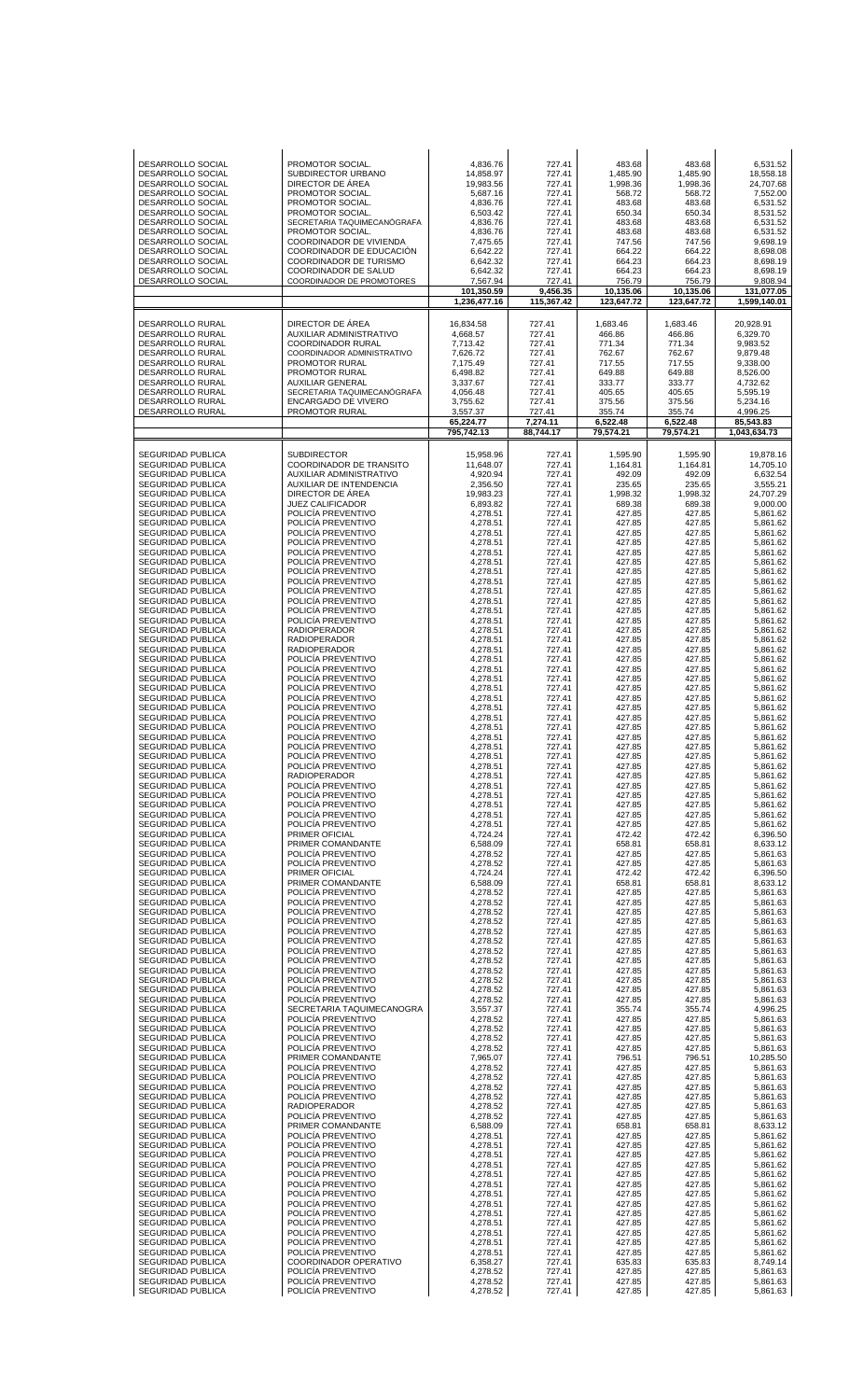|                                               | POLICÍA PREVENTIVO                       | 4,278.52                | 727.41                | 427.85                | 427.85                | 5,861.63                |
|-----------------------------------------------|------------------------------------------|-------------------------|-----------------------|-----------------------|-----------------------|-------------------------|
| SEGURIDAD PUBLICA<br>SEGURIDAD PUBLICA        | POLICÍA PREVENTIVO                       | 4,278.52                | 727.41                | 427.85                | 427.85                | 5,861.63                |
| SEGURIDAD PUBLICA                             | <b>RADIOPERADOR</b>                      | 4,278.52                | 727.41                | 427.85                | 427.85                | 5,861.63                |
| <b>SEGURIDAD PUBLICA</b>                      | COORDINADOR ADMINISTRATIVO               | 7,023.11                | 727.41                | 702.31                | 702.31                | 9,155.14                |
| SEGURIDAD PUBLICA                             | POLICÍA PREVENTIVO                       | 4,278.52                | 727.41                | 427.85                | 427.85                | 5,861.63                |
| SEGURIDAD PUBLICA                             | POLICÍA PREVENTIVO                       | 4,278.52                | 727.41                | 427.85                | 427.85                | 5,861.63                |
|                                               |                                          |                         | 727.41                | 427.85                |                       | 5,861.63                |
| <b>SEGURIDAD PUBLICA</b>                      | POLICIA PREVENTIVO                       | 4,278.52                |                       |                       | 427.85                |                         |
| SEGURIDAD PUBLICA                             | POLICÍA PREVENTIVO                       | 4,278.52                | 727.41                | 427.85                | 427.85                | 5,861.63                |
| <b>SEGURIDAD PUBLICA</b>                      | POLICÍA PREVENTIVO                       | 4,278.52                | 727.41                | 427.85                | 427.85                | 5,861.63                |
| <b>SEGURIDAD PUBLICA</b>                      | POLICÍA PREVENTIVO                       | 4,278.52                | 727.41                | 427.85                | 427.85                | 5,861.63                |
| SEGURIDAD PUBLICA                             | POLICÍA PREVENTIVO                       | 4,278.52                | 727.41                | 427.85                | 427.85                | 5,861.63                |
| SEGURIDAD PUBLICA                             | <b>RADIOPERADOR</b>                      | 4,278.52                | 727.41                | 427.85                | 427.85                | 5,861.63                |
| <b>SEGURIDAD PUBLICA</b>                      | POLICÍA PREVENTIVO                       | 4,278.52                | 727.41                | 427.85                | 427.85                | 5,861.63                |
| SEGURIDAD PUBLICA                             | POLICIA PREVENTIVO                       | 4,278.52                | 727.41                | 427.85                | 427.85                | 5,861.63                |
| <b>SEGURIDAD PUBLICA</b>                      | POLICÍA PREVENTIVO                       | 4,278.52                | 727.41                | 427.85                | 427.85                | 5,861.63                |
| <b>SEGURIDAD PUBLICA</b>                      | POLICÍA PREVENTIVO                       | 4,278.52                | 727.41                | 427.85                | 427.85                | 5,861.63                |
| SEGURIDAD PUBLICA                             | POLICÍA PREVENTIVO                       | 4,278.52                | 727.41                | 427.85                | 427.85                | 5,861.63                |
| SEGURIDAD PUBLICA                             | POLICÍA PREVENTIVO                       | 4,278.52                | 727.41                | 427.85                | 427.85                | 5,861.63                |
| <b>SEGURIDAD PUBLICA</b>                      | POLICIA PREVENTIVO                       | 4,278.52                | 727.41                | 427.85                | 427.85                | 5,861.63                |
| SEGURIDAD PUBLICA                             | <b>RADIOPERADOR</b>                      | 4,278.52                | 727.41                | 427.85                | 427.85                | 5,861.63                |
| <b>SEGURIDAD PUBLICA</b>                      | POLICÍA PREVENTIVO                       | 4,278.52                | 727.41                | 427.85                | 427.85                | 5,861.63                |
| <b>SEGURIDAD PUBLICA</b>                      | POLICÍA PREVENTIVO                       | 5,547.26                | 727.41                | 554.73                | 554.73                | 7,384.12                |
| SEGURIDAD PUBLICA                             | POLICÍA PREVENTIVO                       | 4,278.52                | 727.41                | 427.85                | 427.85                | 5,861.63                |
| <b>SEGURIDAD PUBLICA</b>                      | POLICÍA PREVENTIVO                       | 4,278.52                | 727.41                | 427.85                | 427.85                | 5,861.63                |
| <b>SEGURIDAD PUBLICA</b>                      | POLICÍA PREVENTIVO                       | 4,278.52                | 727.41                | 427.85                | 427.85                | 5,861.63                |
| SEGURIDAD PUBLICA                             | POLICÍA PREVENTIVO                       | 4,278.52                | 727.41                | 427.85                | 427.85                | 5,861.63                |
| <b>SEGURIDAD PUBLICA</b>                      | POLICÍA PREVENTIVO                       | 4,278.52                | 727.41                | 427.85                | 427.85                | 5,861.63                |
| <b>SEGURIDAD PUBLICA</b>                      | POLICIA PREVENTIVO                       | 4,278.52                | 727.41                | 427.85                | 427.85                | 5,861.63                |
| SEGURIDAD PUBLICA                             | POLICÍA PREVENTIVO                       | 4,278.52                | 727.41                | 427.85                | 427.85                | 5,861.63                |
| SEGURIDAD PUBLICA                             | POLICÍA PREVENTIVO                       | 4,278.52                | 727.41                | 427.85                | 427.85                | 5,861.63                |
| <b>SEGURIDAD PUBLICA</b>                      | POLICIA PREVENTIVO                       | 4,278.52                | 727.41                | 427.85                | 427.85                | 5,861.63                |
|                                               |                                          |                         |                       |                       | 427.85                | 5,861.63                |
| SEGURIDAD PUBLICA<br><b>SEGURIDAD PUBLICA</b> | POLICIA PREVENTIVO<br>POLICÍA PREVENTIVO | 4,278.52<br>4.278.52    | 727.41                | 427.85                | 427.85                | 5,861.63                |
|                                               |                                          |                         | 727.41                | 427.85                |                       |                         |
| <b>SEGURIDAD PUBLICA</b>                      | POLICÍA PREVENTIVO                       | 4,278.52                | 727.41                | 427.85                | 427.85                | 5,861.63                |
| SEGURIDAD PUBLICA                             | POLICÍA PREVENTIVO                       | 4,278.52                | 727.41                | 427.85                | 427.85                | 5,861.63                |
| <b>SEGURIDAD PUBLICA</b>                      | POLICÍA PREVENTIVO                       | 4,278.52                | 727.41                | 427.85                | 427.85                | 5,861.63                |
| <b>SEGURIDAD PUBLICA</b>                      | POLICÍA PREVENTIVO                       | 4,278.52                | 727.41                | 427.85                | 427.85                | 5,861.63                |
| SEGURIDAD PUBLICA                             | POLICÍA PREVENTIVO                       | 4,278.52                | 727.41                | 427.85                | 427.85                | 5,861.63                |
| <b>SEGURIDAD PUBLICA</b>                      | POLICÍA PREVENTIVO                       | 4,278.52                | 727.41                | 427.85                | 427.85                | 5,861.63                |
| <b>SEGURIDAD PUBLICA</b>                      | POLICIA PREVENTIVO                       | 4,278.52                | 727.41                | 427.85                | 427.85                | 5,861.63                |
| <b>SEGURIDAD PUBLICA</b>                      | POLICÍA PREVENTIVO                       | 4,278.52                | 727.41                | 427.85                | 427.85                | 5,861.63                |
| SEGURIDAD PUBLICA                             | POLICÍA PREVENTIVO                       | 6,922.58                | 727.41                | 692.26                | 692.26                | 9,034.51                |
| SEGURIDAD PUBLICA                             | POLICIA PREVENTIVO                       | 4,278.52                | 727.41                | 427.85                | 427.85                | 5,861.63                |
| SEGURIDAD PUBLICA                             | POLICÍA PREVENTIVO                       | 4,278.29                | 727.41                | 427.83                | 427.83                | 5,861.36                |
| SEGURIDAD PUBLICA                             | POLICÍA PREVENTIVO                       | 4,278.52                | 727.41                | 427.85                | 427.85                | 5,861.63                |
| SEGURIDAD PUBLICA                             | POLICIA PREVENTIVO                       | 4,278.52                | 727.41                | 427.85                | 427.85                | 5,861.63                |
| SEGURIDAD PUBLICA                             | AUXILIAR ADMINISTRATIVO                  | 4,418.40                | 727.41                | 441.84                | 441.84                | 6,029.49                |
|                                               |                                          | 629,073.54              | 97,473.10             | 62,907.35             | 62,907.35             | 852,753.16              |
|                                               |                                          | 7,674,697.23            | 1,189,171.83          | 767,469.72            | 767,469.72            | 10,403,588.59           |
|                                               |                                          |                         |                       |                       |                       |                         |
| <b>TRANSITO MUNICIPAL</b>                     | <b>AGENTE DE TRANSITO</b>                | 4,278.52                | 727.41                | 427.85                | 427.85                | 5,861.63                |
| <b>TRANSITO MUNICIPAL</b>                     | COORDINADOR DE TRANSPORTE                | 9,449.60                | 727.41                | 944.96                | 944.96                | 12,066.93               |
|                                               | <b>AGENTE DE TRANSITO</b>                | 4,278.52                | 727.41                | 427.85                | 427.85                | 5,861.63                |
|                                               |                                          |                         |                       |                       |                       |                         |
| <b>TRANSITO MUNICIPAL</b>                     |                                          |                         |                       |                       |                       |                         |
| <b>TRANSITO MUNICIPAL</b>                     | AGENTE DE TRANSITO                       | 4,278.52                | 727.41                | 427.85                | 427.85                | 5,861.63                |
| <b>TRANSITO MUNICIPAL</b>                     | SECRETARIA TAQUIMECANOGRA                | 3,557.37                | 727.41                | 355.74                | 355.74                | 4,996.25                |
| <b>TRANSITO MUNICIPAL</b>                     | AGENTE DE TRANSITO                       | 4,278.52                | 727.41                | 427.85                | 427.85                | 5.861.63                |
| <b>TRANSITO MUNICIPAL</b>                     | PRIMER COMANDANTE                        | 6,588.09                | 727.41                | 658.81                | 658.81                | 8,633.12                |
| <b>TRANSITO MUNICIPAL</b>                     | AGENTE DE TRANSITO                       | 4,278.52                | 727.41                | 427.85                | 427.85                | 5,861.63                |
| <b>TRANSITO MUNICIPAL</b>                     | AGENTE DE TRANSITO                       | 4,278.52                | 727.41                | 427.85                | 427.85                | 5,861.63                |
|                                               |                                          | 45,266.15               | 6,546.70              | 4,526.61              | 4.526.61              | 60,866.08               |
|                                               |                                          | 552,247.02              | 79,869.75             | 55,224.70             | 55,224.70             | 742,566.18              |
|                                               |                                          |                         |                       |                       |                       |                         |
| CASA DE LA CULTURA                            | DIRECTOR DE AREA                         | 16,834.96               | 727.41                | 1,683.50              | 1,683.50              | 20,929.36               |
| CASA DE LA CULTURA                            | COORDINADOR DE ÁREA                      | 11.000.18               | 727.41                | 1.100.02              | 1,100.02              | 13,927.63               |
| CASA DE LA CULTURA                            | CONSERJE                                 | 3,560.12                | 727.41                | 356.01                | 356.01                | 4,999.55                |
| CASA DE LA CULTURA                            | COORDINADOR DE TALLERES                  | 6,851.24                | 727.41                | 685.12                | 685.12                | 8,948.90                |
| CASA DE LA CULTURA                            | COORDINADOR ADMINISTRATIVO               | 9,486.61                | 727.41                | 948.66                | 948.66                | 12,111.34               |
| CASA DE LA CULTURA                            | <b>AUXILIAR GENERAL</b>                  | 3,560.12                | 727.41                | 356.01                | 356.01                | 4,999.55                |
| CASA DE LA CULTURA                            | <b>VELADOR</b>                           | 3.560.12                | 727.41                | 356.01                | 356.01                | 4,999.55                |
|                                               |                                          | 54,853.33               | 5,091.88              | 5,485.33              | 5,485.33              | 70,915.88               |
|                                               |                                          | 669.210.68              | 62,120.92             | 66,921.07             | 66,921.07             | 865.173.74              |
|                                               |                                          |                         |                       |                       |                       |                         |
| CASA DE LA CULTURA                            | ENC. BIBLIOTECA CASA CULTURA             | 4,341.95                | 727.41                | 434.19                | 434.19                | 5,937.75                |
| CASA DE LA CULTURA                            | ENC. BIBLIOTECA COL. GUADALUPANO         | 4,334.85                | 727.41                | 433.48                | 433.48                | 5,929.23                |
| CASA DE LA CULTURA                            | ENC. BIBLIOTECA COL. ANDEHE              | 3.590.52                | 727.41                | 359.05                | 359.05                | 5,036.03                |
|                                               |                                          |                         |                       |                       |                       |                         |
|                                               |                                          | 12,267.31<br>149,661.23 | 2,182.23<br>26,623.25 | 1,226.73<br>14.966.12 | 1,226.73<br>14.966.12 | 16,903.01<br>206,216.72 |
|                                               |                                          |                         |                       |                       |                       |                         |
|                                               |                                          |                         |                       |                       |                       |                         |
| PROTECCIÓN CIVIL                              | AUXILIAR D PROTECCIÓN CIV                | 4,278.52                | 727.41                | 427.85                | 427.85                | 5,861.63                |
| PROTECCIÓN CIVIL                              | COORDINADOR DE PROTECCIÓN CIVIL<br>"D"   | 8,359.84                | 727.41                | 835.98                | 835.98                | 10,759.22               |
| PROTECCIÓN CIVIL                              | AUXILIAR D PROTECCIÓN CIV                | 4,278.52                | 727.41                | 427.85                | 427.85                | 5,861.63                |
| PROTECCIÓN CIVIL                              | AUXILIAR D PROTECCIÓN CIV                | 4,278.52                | 727.41                | 427.85                | 427.85                | 5,861.63                |
| PROTECCIÓN CIVIL                              | AUXILIAR D PROTECCIÓN CIV                | 4,278.52                | 727.41                | 427.85                | 427.85                | 5,861.63                |
| PROTECCIÓN CIVIL                              | AUXILIAR D PROTECCIÓN CIV                | 4,278.52                | 727.41                | 427.85                | 427.85                | 5,861.63                |
|                                               |                                          |                         |                       |                       |                       |                         |
| PROTECCIÓN CIVIL                              | AUXILIAR D PROTECCIÓN CIV                | 4,278.52                | 727.41                | 427.85                | 427.85                | 5,861.63                |
|                                               |                                          | 34,030.93               | 5,091.88              | 3,403.09              | 3,403.09              | 45,929.00               |
|                                               |                                          | 415,177.40              | 62,120.92             | 41,517.74             | 41,517.74             | 560,333.80              |
|                                               |                                          |                         |                       |                       |                       |                         |
| DIRECCIÓN DE DESARROLLO                       |                                          |                         |                       |                       |                       |                         |
| <b>ECONÓMICO</b><br>DIRECCIÓN DE DESARROLLO   | DIRECTOR DE ÁREA                         | 18,409.52               | 727.41                | 1,840.95              | 1,840.95              | 22,818.84               |
| <b>ECONÓMICO</b>                              | AUXILIAR ADMINISTRATIVO                  | 3,590.52                | 727.41                | 359.05                | 359.05                | 5,036.03                |
| DIRECCIÓN DE DESARROLLO                       |                                          |                         |                       |                       |                       |                         |
| <b>ECONÓMICO</b>                              | <b>SUBDIRECTOR</b>                       | 10,493.00               | 727.41                | 1,049.30              | 1,049.30              | 13,319.01               |
|                                               |                                          | 32,493.04               | 2,182.23              | 3,249.30              | 3,249.30              | 41,173.88               |
|                                               |                                          | 396,415.07              | 26,623.25             | 39,641.51             | 39,641.51             | 502,321.34              |
|                                               |                                          |                         |                       |                       |                       |                         |
| JUZGADO MPAL                                  | JUEZ MUNICIPAL                           | 16,834.58               | 727.41                | 1,683.46              | 1,683.46              | 20,928.91               |
| JUZGADO MPAL                                  | SECRETARIA DE ACUERDOS                   | 6,854.07                | 727.41                | 685.41                | 685.41                | 8,952.30                |
|                                               |                                          | 23,688.66               | 1,454.82              | 2,368.87              | 2,368.87              | 29,881.21               |
|                                               |                                          | 289,001.61              | 17,748.83             | 28,900.16             | 28,900.16             | 364,550.76              |

------------------------------------------------------------------------------------------------------------------------------------------------------- **ACUERDO**.- SE APRUEBA EL DICTAMEN NO. CHPyCP/16/10/2012 DE LA COMISIÓN DE HACIENDA, PATRIMONIO Y CUENTA PUBLICA, EN EL CUAL EN SU RESOLUTIVO SEGUNDO SE APRUEBA LA 2ª MODIFICACIÓN AL PROGRAMA GENERAL DE OBRA 2012. (PGO), CONSISTENTE EN LOS SIGUIENTES PROGRAMAS: URBANIZACIÓN, FOPADEP, ADRENEL 2012, INFRAESTRUCTURA BÁSICA EDUCATIVA, FAIM ESTATAL (FIDER), FAIM MUNICIPAL (FIDER), CONVENIO TRANSFERENCIA DE RECURSOS, MEJORAMIENTO DE VIVIENDA, DIF MUNICIPAL, DESARROLLO SOCIAL, EMPLEO TEMPORAL, DESARROLLO RURAL, BECAS, ESTUDIOS Y PROYECTOS, ACCIONES ESTRATÉGICAS, AGUA POTABLE, SANEAMIENTO, INFRAESTRUCTURA DEPORTIVA, DESARROLLO INSTITUCIONAL, U9.- GASTOS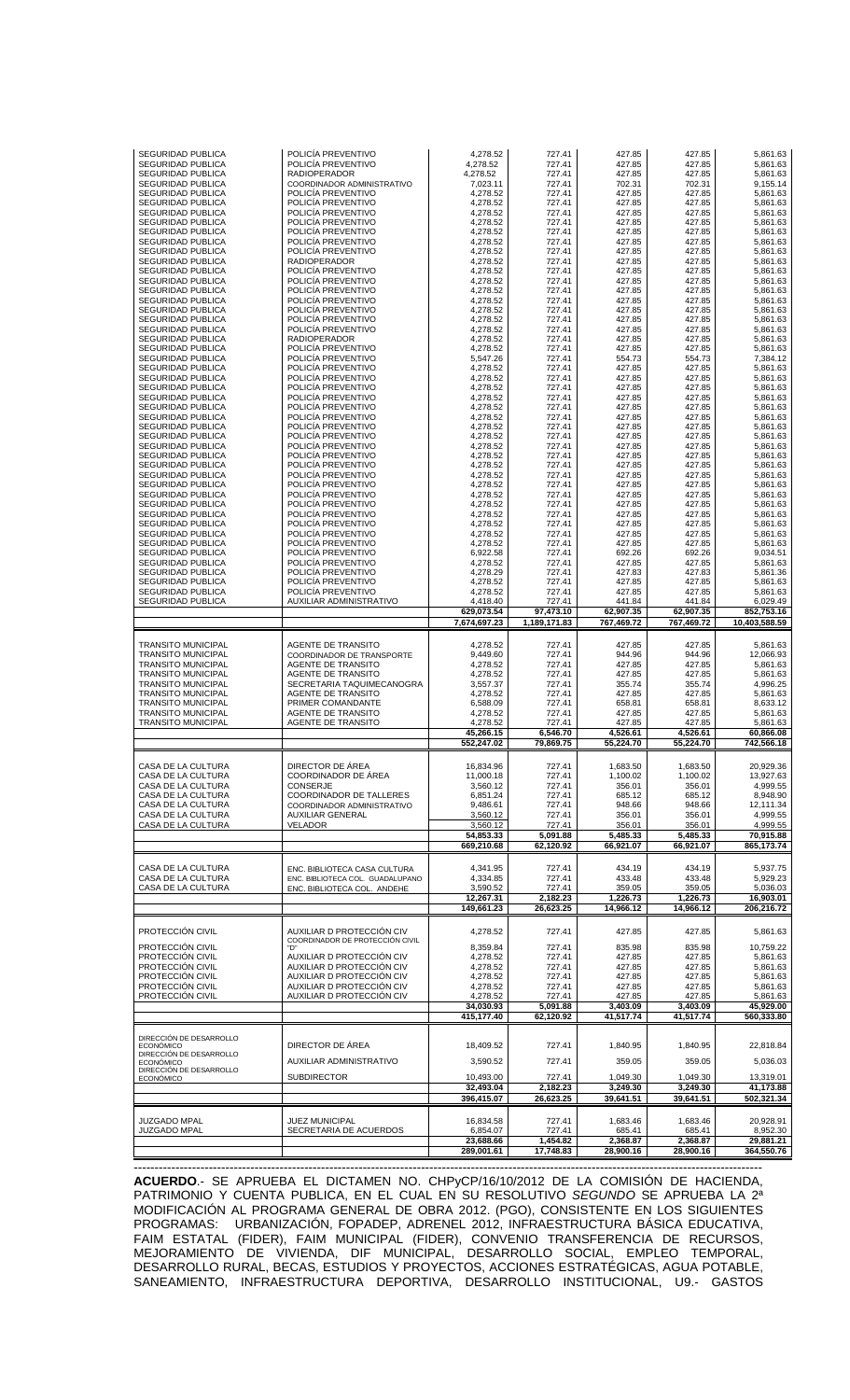INDIRECTOS, PROTECCIÓN CIVIL, PAGOS DE DERECHOS DE EXTRACCIÓN DE AGUA, SEGURIDAD PUBLICA, SERVICIOS GENERALES, GASTOS DEUDA PUBLICA, INTERESES DE LA DEUDA PUBLICA, CON LAS OBSERVACIONES CONDUCENTES, ANEXOS QUE SE INCLUYEN EN EL APÉNDICE DE LA PRESENTE ACTA Y SE ENCUENTRAN FIRMADOS POR LOS INTEGRANTES DEL AYUNTAMIENTO QUE ASISTIERON Y ASÍ QUISIERON HACERLO. **SE APRUEBA CON 9 VOTOS A FAVOR** Y 1 EN CONTRA DEL REGIDOR ING. MANUEL GERARDO BUENROSTRO MORALES.----

------------------------------------------------------------------------------------------------------------------------------------------------------- EL **REGIDOR ING. MANUEL GERARDO BUENROSTRO MORALES**, MANIFIESTA QUE VOTA EN CONTRA PORQUE NO SE LE HA ENTREGADO EL DICTAMEN DE LA COMISIÓN DE HACIENDA REFERIDA A ESTE PUNTO E IGUALMENTE NO SE PASO LA MODIFICACIÓN DEL PROGRAMA GENERAL DE OBRA AL PLENO DEL AYUNTAMIENTO, E IGUALMENTE NO SE PASO EL PROGRAMA GENERAL DE OBRA EN SU SEGUNDA MODIFICACIÓN A LA COMISIÓN RESPECTIVA.--------------------------------------------------------------------- -------------------------------------------------------------------------------------------------------------------------------------------------------

**B). COMISIÓN DE EDUCACIÓN, CULTURA, RECREACIÓN Y DEPORTE.--------------------------------------------------** 

------------------------------------------------------------------------------------------------------------------------------------------------------- **1**.- EL **SECRETARIO DEL H. AYUNTAMIENTO LIC. JUAN ANTONIO GARCÍA OLIVEROS**, DA LECTURA AL DICTAMEN NO. CECRyD14/08/2012, RELATIVO A LA SOLICITUD DE CONDONACIÓN DE ADEUDO DE LA ESCUELA TELESECUNDARIA NO. 522 DE LA COMUNIDAD DE TIERRABLANCA, EN EL CUAL SE RESUELVE LO SIGUIENTE: **PRIMERO**.- ESTA COMISIÓN DE EDUCACIÓN, CULTURA, RECREACIÓN Y DEPORTE RESULTO COMPETENTE PARA CONOCER DEL PRESENTE ASUNTO DE CONFORMIDAD AL ARTICULO INVOCADO EN EL PROEMIO DEL PRESENTE DICTAMEN. **SEGUNDO**.- DESPUÉS DE HABER REALIZADO UN ANÁLISIS A LA SOLICITUD PLANTEADA Y TENIENDO COPIA DEL CONVENIO NO. DS/009/2011 PARA LA CONSTRUCCIÓN DE BARDA PERIMETRAL EN LA ESCUELA TELESECUNDARIA 522 DE LA COMUNIDAD DE TIERRABLANCA FIRMADO POR EL COMITÉ DE PADRES DE FAMILIA, DONDE SE ESTABLECE QUE EL COSTO DE LA OBRA ES DE \$ 100,000.00 (CIEN MIL PESOS 00/100M.N.) COMPROMETIÉNDOSE A DEPOSITAR EL 10% DEL COSTO TOTAL, SIENDO ESTE UN IMPORTE DE \$ 10,000.00 (DIEZ MIL PESOS 00/100M.N.) PARA LA REALIZACIÓN DE DICHA OBRA, EL CUAL DEBERÁ SER CUBIERTO ANTES O DURANTE LA MISMA EN LA TESORERÍA MUNICIPAL. SE ANEXA COPIA DEL CONVENIO. POR LO ANTERIOR Y EN VIRTUD DE QUE ESTA COMISIÓN DE EDUCACIÓN, CULTURA, RECREACIÓN Y DEPORTE NO TIENE FACULTADES PARA HACER LA CONDONACIÓN SOLICITADA POR EXISTIR UN CONVENIO FIRMADO CON ANTERIORIDAD POR PARTE DE LOS INTERESADOS, ES NECESARIO QUE REALICEN SU APORTACIÓN. **TERCERO**.- ESTA COMISIÓN DE EDUCACIÓN, CULTURA, RECREACIÓN Y DEPORTE PONE A CONSIDERACIÓN DE ESTE H. AYUNTAMIENTO EL PRESENTE DICTAMEN PARA SU APROBACIÓN O LO CONDUCENTE.", DICTAMEN QUE SE ANEXA AL APÉNDICE DEL ACTA DE LA PRESENTE SESIÓN.--------------------------------------------------------------------------------

------------------------------------------------------------------------------------------------------------------------------------------------------- **ACUERDO.**- SE APRUEBA EL DICTAMEN NO. CECRyD14/08/2012 DE LA COMISIÓN DE EDUCACIÓN, CULTURA, RECREACIÓN Y DEPORTE RELATIVO A LA SOLICITUD DE CONDONACIÓN DE ADEUDO DE LA ESCUELA TELESECUNDARIA NO. 522 DE LA COMUNIDAD DE TIERRABLANCA, EN EL CUAL SE DETERMINA QUE EN VIRTUD DE QUE ESTA COMISIÓN NO TIENE FACULTADES PARA HACER LA CONDONACIÓN SOLICITADA POR EXISTIR UN CONVENIO FIRMADO CON ANTERIORIDAD POR PARTE DE LOS INTERESADOS, ES NECESARIO QUE REALICEN SU APORTACIÓN. **SE APRUEBA POR UNANIMIDAD.---**

------------------------------------------------------------------------------------------------------------------------------------------------------- **2**.- EL **SECRETARIO DEL H. AYUNTAMIENTO LIC. JUAN ANTONIO GARCÍA OLIVEROS**, DA LECTURA AL DICTAMEN NO. CECRyD15/08/2012, RELATIVO A LA SOLICITUD DE PRORROGA DE PAGO DE SALDO PENDIENTE POR PARTE DE LA ESCUELA TELESECUNDARIA NO. 919 DE LA COMUNIDAD DE PUNTA DE OBRAJUELO, EN EL CUAL SE RESUELVE LO SIGUIENTE: **PRIMERO**.- ESTA COMISIÓN DE EDUCACIÓN, CULTURA, RECREACIÓN Y DEPORTE RESULTO COMPETENTE PARA CONOCER DEL PRESENTE ASUNTO DE CONFORMIDAD AL ARTICULO INVOCADO EN EL PROEMIO DEL PRESENTE DICTAMEN. **SEGUNDO**.- DESPUÉS DE HABER REALIZADO UN ANÁLISIS A LA SOLICITUD PLANTEADA Y TENIENDO COPIA DEL CONVENIO NO. DS/044/2010 PARA LA REHABILITACIÓN DE BAÑOS EN LA ESCUELA TELESECUNDARIA NO. 919 DE LA COMUNIDAD DE PUNTA DE OBRAJUELO FIRMADO POR EL COMITÉ DE PADRES DE FAMILIA, DONDE SE ESTABLECE QUE EL COSTO DE LA OBRA ES DE \$ 150,000.00 (CIENTO CINCUENTA MIL PESOS 007100M.N.) COMPROMETIÉNDOSE A DEPOSITAR EL 15% DEL COSTO TOTAL, SIENDO ESTE UN IMPORTE DE \$ 22,500.00 (VEINTIDÓS MIL QUINIENTOS PESOS 00/100M.N.) PARA LA REALIZACIÓN DE DICHA OBRA, EL CUAL DEBERÁ SER CUBIERTO ANTES O DURANTE LA MISMA EN LA TESORERÍA MUNICIPAL. SE ANEXA COPIA DEL CONVENIO. CABE MENCIONAR QUE DEL TOTAL QUE LE CORRESPONDE APORTAR AL COMITÉ DE PADRES DE FAMILIA A LA FECHA HAN CUBIERTO ÚNICAMENTE LA CANTIDAD DE \$ 6,000.00 (SEIS MIL PESOS 00/100M.N.), POR LO QUE TIENEN UN ADEUDO DE \$ 16,500.00 (DIECISÉIS MIL QUINIENTOS PESOS 00/100M.N.) POR LO ANTERIOR Y EN VIRTUD DE QUE ESTA COMISIÓN DE EDUCACIÓN, CULTURA, RECREACIÓN Y DEPORTE NO TIENE FACULTADES PARA OTORGAR PRORROGAS DE PAGO, POR LA RAZÓN DE QUE EXISTE UN CONVENIO FIRMADO CON ANTERIORIDAD POR LOS INTERESADOS, EL CUAL SE TIENE QUE RESPETAR, ES NECESARIO QUE REALICEN SU APORTACIÓN EN EL TIEMPO ESTIPULADO EN EL MISMO. **TERCERO**.- ESTA COMISIÓN DE EDUCACIÓN, CULTURA, RECREACIÓN Y DEPORTE PONE A CONSIDERACIÓN DE ESTE H. AYUNTAMIENTO EL PRESENTE DICTAMEN PARA SU APROBACIÓN O LO CONDUCENTE.", DICTAMEN QUE SE ANEXA AL APÉNDICE DEL ACTA DE LA PRESENTE SESIÓN.----------- -------------------------------------------------------------------------------------------------------------------------------------------------------

**ACUERDO**.- SE APRUEBA EL DICTAMEN NO. CECRyD15/08/2012 DE LA COMISIÓN DE EDUCACIÓN, CULTURA, RECREACIÓN Y DEPORTE RELATIVO A LA SOLICITUD DE PRORROGA DE PAGO DE SALDO PENDIENTE POR PARTE DE LA ESCUELA TELESECUNDARIA NO. 919 DE LA COMUNIDAD DE PUNTA DE OBRAJUELO, EN EL CUAL SE DETERMINA QUE EN VIRTUD DE QUE ESTA COMISIÓN NO TIENE FACULTADES PARA OTORGAR PRORROGAS DE PAGO, POR LA RAZÓN DE QUE EXISTE UN CONVENIO FIRMADO CON ANTERIORIDAD POR LOS INTERESADOS, EL CUAL SE TIENE QUE RESPETAR, ES NECESARIO QUE REALICEN SU APORTACIÓN EN EL TIEMPO ESTIPULADO EN EL MISMO. **SE APRUEBA POR UNANIMIDAD.-------------------------**

------------------------------------------------------------------------------------------------------------------------------------------------------- **3**.- EL **SECRETARIO DEL H. AYUNTAMIENTO LIC. JUAN ANTONIO GARCÍA OLIVEROS**, DA LECTURA AL DICTAMEN NO. CECRyD16/08/2012, RELATIVO A LA SOLICITUD DE CONDONACIÓN DE OBRA POR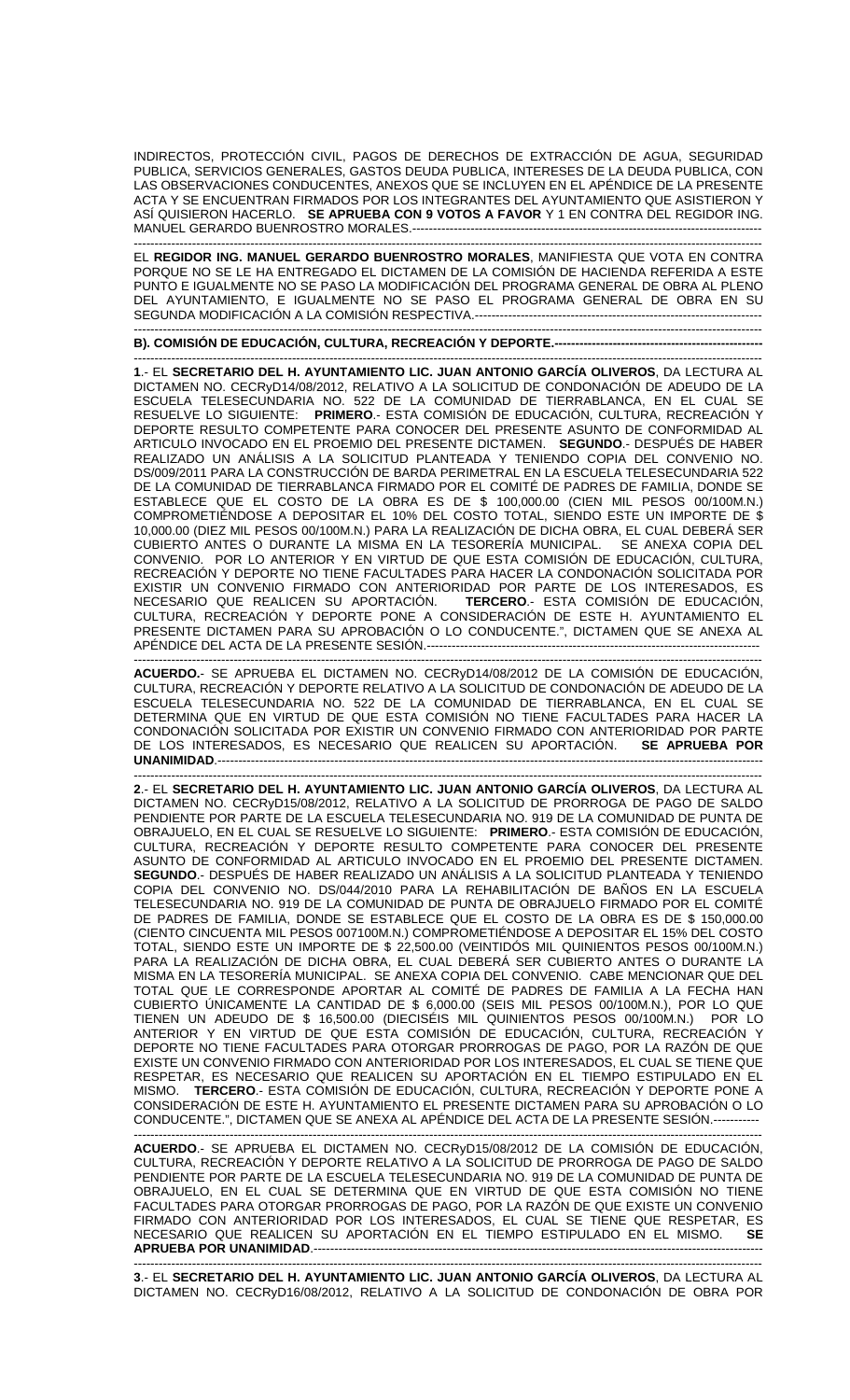PARTE DEL COMITÉ DE PADRES DE FAMILIA DE LA ESCUELA PRIMARIA RICARDO FLORES MAGON DE LA COMUNIDAD DE LOS ESCOBEDOS, EN EL CUAL SE RESUELVE LO SIGUIENTE: **PRIMERO**.- ESTA COMISIÓN DE EDUCACIÓN, CULTURA, RECREACIÓN Y DEPORTE RESULTO COMPETENTE PARA CONOCER DEL PRESENTE ASUNTO DE CONFORMIDAD AL ARTICULO INVOCADO EN EL PROEMIO DEL PRESENTE DICTAMEN. **SEGUNDO**.- DESPUÉS DE HABER REALIZADO UN ANÁLISIS A LA SOLICITUD PLANTEADA Y TENIENDO COPIA DEL CONVENIO NO. DS/009/2012 PARA LA REHABILITACIÓN DE AULA EN LA ESCUELA PRIMARIA, RICARDO FLORES MAGON DE LA COMUNIDAD DE LOS ESCOBEDOS FIRMADO POR EL COMITÉ DE PADRES DE FAMILIA, DONDE SE ESTABLECE QUE EL COSTO DE LA OBRA ES DE \$ 100,000.00 (CIEN MIL PESOS 00/100M.N.) COMPROMETIÉNDOSE A DEPOSITAR EL 10% DEL COSTO TOTAL, SIENDO ESTE UN IMPORTE DE \$ 10,000.00 (DIEZ MIL PESOS 00/100M.N.) PARA LA REALIZACIÓN DE DICHA OBRA, EL CUAL DEBERÁ SER CUBIERTO ANTES O DURANTE LA MISMA EN LA TESORERÍA MUNICIPAL. SE ANEXA COPIA DEL CONVENIO. POR LO ANTERIOR Y EN VIRTUD DE QUE ESTA COMISIÓN DE EDUCACIÓN, CULTURA, RECREACIÓN Y DEPORTE NO TIENE FACULTADES PARA HACER LA CONDONACIÓN SOLICITADA POR EXISTIR UN CONVENIO FIRMADO CON ANTERIORIDAD POR PARTE DE LOS INTERESADO, ES NECESARIO QUE REALICEN SU APORTACIÓN. **TERCERO**.- ESTA COMISIÓN DE EDUCACIÓN, CULTURA, RECREACIÓN Y DEPORTE PONE A CONSIDERACIÓN DE ESTE H. AYUNTAMIENTO EL PRESENTE DICTAMEN PARA SU APROBACIÓN O LO CONDUCENTE.", DICTAMEN QUE SE ANEXA AL APÉNDICE DEL ACTA DE LA PRESENTE SESIÓN.----------------

------------------------------------------------------------------------------------------------------------------------------------------------------- **ACUERDO**.- SE APRUEBA EL DICTAMEN NO. CECRyD16/08/2012 DE LA COMISIÓN DE EDUCACIÓN, CULTURA, RECREACIÓN Y DEPORTE RELATIVO A LA SOLICITUD DE CONDONACIÓN DE OBRA POR PARTE DEL COMITÉ DE PADRES DE FAMILIA DE LA ESCUELA PRIMARIA RICARDO FLORES MAGON DE LA COMUNIDAD DE LOS ESCOBEDOS, EN EL CUAL SE DETERMINA QUE EN VIRTUD DE QUE ESTA COMISIÓN NO TIENE FACULTADES PARA HACER LA CONDONACIÓN SOLICITADA POR EXISTIR UN CONVENIO FIRMADO CON ANTERIORIDAD POR PARTE DE LOS INTERESADOS, ES NECESARIO QUE REALICEN SU APORTACIÓN. SE APRUEBA POR UNANIMIDAD.---------

------------------------------------------------------------------------------------------------------------------------------------------------------- **4**.- EL **SECRETARIO DEL H. AYUNTAMIENTO LIC. JUAN ANTONIO GARCÍA OLIVEROS**, DA LECTURA AL DICTAMEN NO. CECRyD17/08/2012, RELATIVO A LA SOLICITUD DE CONDONACIÓN DE OBRA POR PARTE DEL DIRECTOR DE LA ESCUELA PRIMARIA EMILIANO ZAPATA DE LA COMUNIDAD DE OBRAJE DE IXTLA, EN EL CUAL SE RESUELVE LO SIGUIENTE: **PRIMERO**.- ESTA COMISIÓN DE EDUCACIÓN, CULTURA, RECREACIÓN Y DEPORTE RESULTO COMPETENTE PARA CONOCER DEL PRESENTE ASUNTO DE CONFORMIDAD AL ARTICULO INVOCADO EN EL PROEMIO DEL PRESENTE DICTAMEN. **SEGUNDO**.- DESPUÉS DE HABER REALIZADO UN ANÁLISIS A LA SOLICITUD PLANEADA Y TENIENDO COPIA DEL CONVENIO NO. DS/042/2010 PARA LA REHABILITACIÓN DE LA BARDA PERIMETRAL Y TERMINACIÓN DE FOSA SÉPTICA EN LA ESCUELA PRIMARIA EMILIANO ZAPATA DE LA COMUNIDAD DE OBRAJE DE IXTLA, FIRMADO POR EL COMITÉ DE PADRES DE FAMILIA, DONDE SE ESTABLECE QUE EL COSTO DE LA OBRA ES DE \$ 50,000.00 (CINCUENTA MIL PESOS 00/100M.N.) COMPROMETIÉNDOSE A DEPOSITAR EL 15% DEL COSTO TOTAL, SIENDO ESTE UN IMPORTE DE \$ 7,500.00 (SIETE MIL QUINIENTOS PESOS 00/100M.N.) PARA LA REALIZACIÓN DE DICHA OBRA, EL CUAL DEBERÁ SER CUBIERTO ANTES O DURANTE LA MISMA EN LA TESORERÍA MUNICIPAL. SE ANEXA COPIA DEL CONVENIO. POR LO ANTERIOR Y EN VIRTUD DE QUE ESTA COMISIÓN, DE EDUCACIÓN, CULTURA, RECREACIÓN Y DEPORTE NO TIENE FACULTADES PARA HACER LA CONDONACIÓN SOLICITADA POR EXISTIR UN CONVENIO FIRMADO CON ANTERIORIDAD POR PARTE DE LOS INTERESADOS, ES<br>NECESARIO QUE REALICEN SU APORTACIÓN. **TERCERO.** ESTA COMISIÓN DE EDUCACIÓN, NECESARIO QUE REALICEN SU APORTACIÓN. CULTURA, RECREACIÓN Y DEPORTE PONE A CONSIDERACIÓN DE ESTE H. AYUNTAMIENTO EL PRESENTE DICTAMEN PARA SU APROBACIÓN O LO CONDUCENTE", DICTAMEN QUE SE ANEXA AL APÉNDICE DEL ACTA DE LA PRESENTE SESIÓN.------------------

------------------------------------------------------------------------------------------------------------------------------------------------------- **ACUERDO**.- SE APRUEBA EL DICTAMEN NO. CECRyD17/08/2012 DE LA COMISIÓN DE EDUCACIÓN, CULTURA, RECREACIÓN Y DEPORTE RELATIVO A LA SOLICITUD DE CONDONACIÓN DE OBRA POR PARTE DEL DIRECTOR DE LA ESCUELA PRIMARIA EMILIANO ZAPATA DE LA COMUNIDAD DE OBRAJE DE IXTLA, EN EL CUAL SE DETERMINA QUE EN VIRTUD DE QUE ESTA COMISIÓN NO TIENE FACULTADES PARA HACER LA CONDONACIÓN SOLICITADA POR EXISTIR UN CONVENIO FIRMADO CON ANTERIORIDAD POR PARTE DE LOS INTERESADOS, ES NECESARIO QUE REALICEN SU APORTACIÓN. **SE APRUEBA POR UNANIMIDAD.----**

------------------------------------------------------------------------------------------------------------------------------------------------------- **5**.- EL **SECRETARIO DEL H. AYUNTAMIENTO LIC. JUAN ANTONIO GARCÍA OLIVEROS**, DA LECTURA AL DICTAMEN NO. CECRyD18/08/2012, RELATIVO A LA SOLICITUD DE APOYO CON CONCHAS DE BATEO PARA LAS CANCHAS DE BEISBOL DEL MUNICIPIO, EN EL CUAL SE RESUELVE LO SIGUIENTE: **PRIMERO**.- ESTA COMISIÓN DE EDUCACIÓN, CULTURA, RECREACIÓN Y DEPORTE RESULTO COMPETENTE PARA CONOCER DEL PRESENTE ASUNTO DE CONFORMIDAD AL ARTICULO INVOCADO EN EL PROEMIO DEL PRESENTE DICTAMEN. **SEGUNDO**.- DESPUÉS DE HABER REALIZADO UN ANÁLISIS A LA SOLICITUD PLANTEADA, ESTA COMISIÓN DETERMINA QUE ES VIABLE LA DONACIÓN DE LA MALLA CICLÓNICA EXISTENTE QUE SE ENCUENTRA EN EL ALMACÉN DE SERVICIOS GENERALES A LA COORDINACIÓN MUNICIPAL DEL DEPORTE (COMUDAJ) PARA QUE SE HAGA LA DISTRIBUCIÓN A CADA UNA DE LOS EQUIPOS DE BEISBOL DEL MUNICIPIO QUE LO SOLICITEN. **TERCERO**.- ESTA COMISIÓN DE EDUCACIÓN, CULTURA, RECREACIÓN Y DEPORTE PONE A CONSIDERACIÓN DE ESTA H. AYUNTAMIENTO EL PRESENTE DICTAMEN PARA SU APROBACIÓN O LO CONDUCENTE.", DICTAMEN QUE SE ANEXA AL APÉNDICE DEL ACTA DE LA PRESENTE SESIÓN.------------------------------------------------------------------------------------------------------------------------------------------------------------------------

**ACUERDO**.- SE APRUEBA EL DICTAMEN NO. CECRyD18/08/2012 DE LA COMISIÓN DE EDUCACIÓN, CULTURA, RECREACIÓN Y DEPORTE, EN EL CUAL SE DETERMINA QUE ES VIABLE LA DONACIÓN DE LA MALLA CICLÓNICA EXISTENTE QUE SE ENCUENTRA EN EL ALMACÉN DE SERVICIOS GENERALES A LA COORDINACIÓN MUNICIPAL DEL DEPORTE (COMUDAJ) PARA QUE SE HAGA LA DISTRIBUCIÓN A CADA<br>UNA DE LOS EQUIPOS DE BEISBOL DEL MUNICIPIO QUE LO SOLICITEN. I SE APRUEBA POR UNA DE LOS EQUIPOS DE BEISBOL DEL MUNICIPIO QUE LO SOLICITEN. **SE APRUEBA POR UNANIMIDAD**.----------------------------------------------------------------------------------------------------------------------------------- -------------------------------------------------------------------------------------------------------------------------------------------------------

**11. ASUNTOS GENERALES.------------**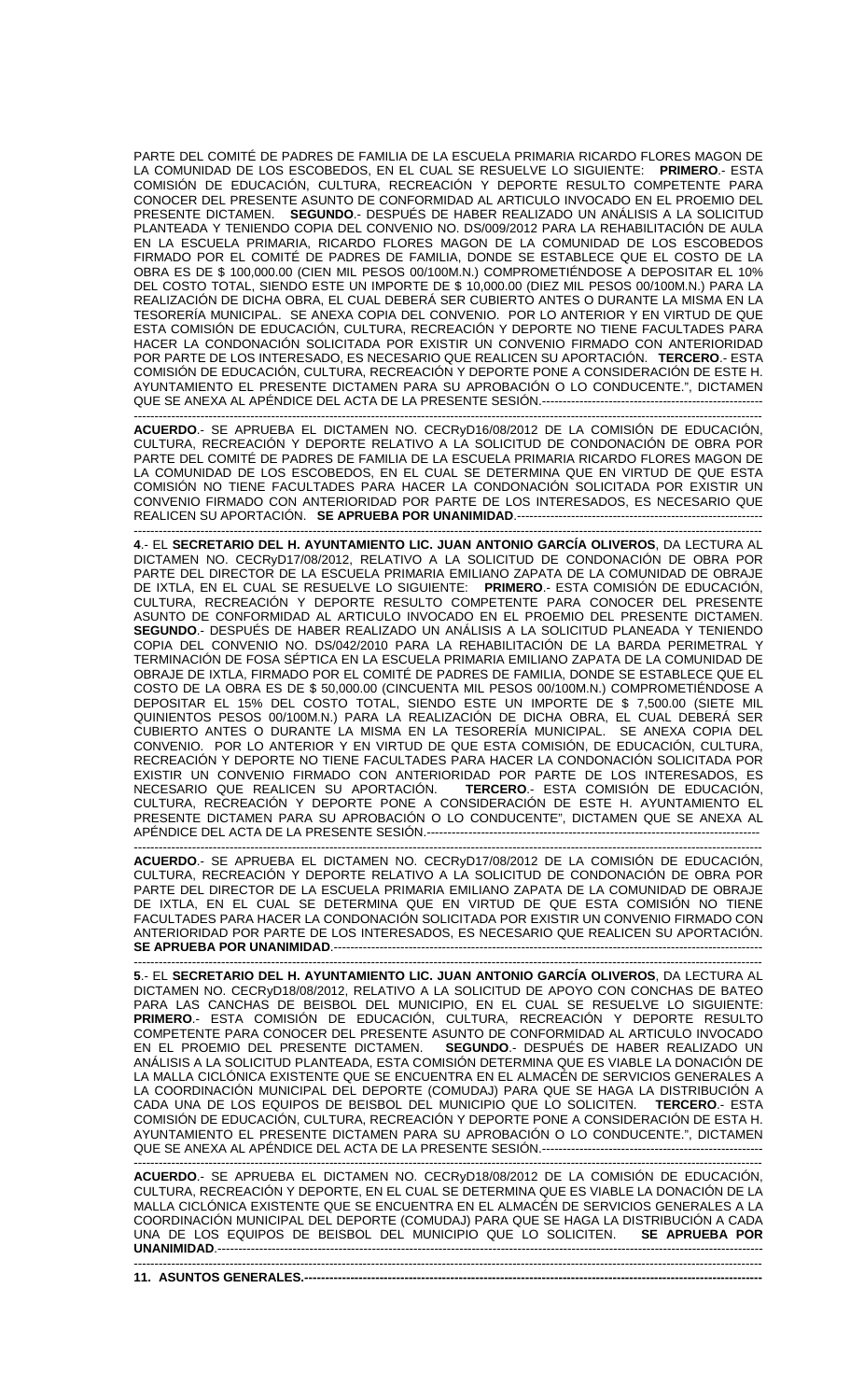### ------------------------------------------------------------------------------------------------------------------------------------------------------- **I.- INTERVENCIÓN DEL SECRETARIO DEL H. AYUNTAMIENTO LIC. JUAN ANTONIO GARCÍA OLIVEROS.-**

------------------------------------------------------------------------------------------------------------------------------------------------------- **A).** SOLICITUD DE CORRECCIÓN DE DECLARATORIA POR PARTE DEL DIRECTOR DE SEGURIDAD PUBLICA, VIALIDAD Y TRANSPORTE.--------------------------------------------------------------------------------------------------

------------------------------------------------------------------------------------------------------------------------------------------------------- **ACUERDO**.- EL AYUNTAMIENTO DE APASEO EL GRANDE, CON FUNDAMENTO EN LO ESTABLECIDO EN LOS ARTÍCULOS 115 FRACCIÓN III INCISO i) DE LA CONSTITUCIÓN POLÍTICA DE LOS ESTADOS UNIDOS MEXICANOS; 117 FRACCIÓN III INCISO i) DE LA CONSTITUCIÓN POLÍTICA DEL ESTADO DE GUANAJUATO, 141 FRACCIÓN IX, 142 FRACCIÓN II INCISO b) Y 152 A, 153, 155 FRACCIÓN I DE LA LEY ORGÁNICA MUNICIPAL PARA EL ESTADO DE GUANAJUATO; 1, 6, 8, 12, 22, 73 FRACCIÓN III, 77 FRACCIÓN I INCISO B), 79, 88, 89 FRACCIÓN II, 90, 92 95, 96 FRACCIONES II Y III, 106 DE LA LEY DE TRÁNSITO Y TRANSPORTE DEL ESTADO DE GUANAJUATO; 106, 109 Y 110 DE SU REGLAMENTO DE TRANSPORTE; 11, 12 FRACCIÓN II, 13 FRACCIÓN V, 25 DEL REGLAMENTO DE TRANSPORTE DE APASEO EL GRANDE, GTO.; 26 DEL REGLAMENTO INTERIOR DEL H. AYUNTAMIENTO DE APASEO EL GRANDE, GTO., EN SESIÓN ORDINARIA NÚMERO 116 DE FECHA 7 DE AGOSTO DEL 2012, ACORDÓ LA DECLARATORIA DE NECESIDAD DE SERVICIO PÚBLICO DE TRANSPORTE DE PERSONAS EN LA MODALIDAD DE SUBURBANO.

## **C O N S I D E R A N D O**

- I. Es competencia del H. Ayuntamiento de Apaseo el Grande, Guanajuato, la prestación del servicio público de transporte en su modalidad de suburbano, pudiendo ejercer dicha atribución, entre otras formas, mediante el otorgamiento de concesiones en los términos del artículo 73 fracción III de la Ley de Tránsito y Transporte del Estado de Guanajuato y 153 de la Ley Orgánica Municipal.
- II. Para hacer uso de las vías públicas terrestres del Municipio, con objeto de prestar entre otros, el servicio de transporte de personas de competencia Municipal, se requiere de una concesión otorgada por el Ayuntamiento en los términos del artículo 88 de la Ley de Tránsito y Transporte del Estado de Guanajuato y 155 de la Ley Orgánica Municipal.
- III. De conformidad con lo dispuesto por los artículos 74 fracción I de la Ley de Tránsito y Transporte del Estado de Guanajuato se considera Servicio Público de Transporte de Personas, el que se lleva a cabo de manera continua, uniforme, regular y permanente en las vías públicas del Municipio, para satisfacer una necesidad colectiva, destinado a dar un servicio a las personas entre puntos diversos, mediante la utilización de vehículos con las características básicas de comodidad, seguridad e higiene para la prestación del servicio que es de interés público.
- IV. Para el otorgamiento de una concesión del servicio público de transporte de personas en su modalidad de urbano y suburbano, se requiere que la autoridad municipal realice los estudios técnicos para detectar de manera oportuna las necesidades de transporte que se vayan presentando y que justifiquen el establecimiento de nuevos servicios o el aumento de los ya existentes y se sujeten a los requisitos y procedimiento establecidos en los artículos 155 y 156 de la Ley Orgánica Municipal; 96 de la Ley de Tránsito y Transporte del Estado de Guanajuato, y 110 de su Reglamento de Transporte; y 25 del Reglamento Municipal.
- V. Para efecto de lo anterior, cumpliendo lo previsto por el párrafo segundo de la fracción I del artículo 96 de la Ley de Tránsito y Transporte del Estado de Guanajuato, la Dirección de Seguridad Pública, Vialidad y Transporte de Apaseo el Grande, Guanajuato, llevó a cabo el estudio técnico específico para conocer y medir con precisión la necesidad pública de transporte de personas en las modalidades de suburbano, considerando las rutas en que actualmente se está prestando el servicio a través de concesiones y permisos eventuales, y mediante los cuales se ha venido cubriendo la necesidad del servicio de transporte de pasajeros en el Municipio.
- VI. Es de orden público y de interés social el servicio público de transporte de personas en la modalidad de suburbano, pues los usuarios del servicio requieren trasladarse de manera cómoda segura, rápida, eficiente y con higiene entre los diferentes destinos.
- VII. Para asegurar la prestación del servicio público de transporte en las condiciones y con las características requeridas por la población, es necesario que las personas físicas y jurídico colectivas de nacionalidad mexicana interesadas en obtener una concesión, sean capaces de brindar seguridad y comodidad en la prestación del servicio; así como demostrar la capacidad técnica, material, legal y financiera necesarias.
- VIII. Que mediante los estudios técnicos que se realizaron en fecha 18 de junio del 2012, por la Dirección de Seguridad Pública, Vialidad y Transporte, se solicitó de éste cuerpo colegiado, la emisión de la declaratoria, la convocatoria relativas para el concesionamiento del servicio público de referencia en las siguientes rutas:

| RUTA                        | MODALIDAD        | CANTIDAD DE UNIDADES | TIPO           |
|-----------------------------|------------------|----------------------|----------------|
| LA NORITA - LÍMITES DEL     | <b>SUBURBANO</b> | 5 CINCO              | <b>OMNIBUS</b> |
| ESTADO DE QUERÉTARO         |                  |                      |                |
| <b>FUENTES DE BALVANERA</b> | <b>SUBURBANO</b> | 4 CUATRO             | <b>OMNIBUS</b> |
| - LIMITES DEL ESTADO        |                  |                      |                |
| DE QUERÉTARO                |                  |                      |                |
| CASTILLO - LIMITES DEL      | <b>SUBURBANO</b> | 2 DOS                | <b>OMNIBUS</b> |
| ESTADO DE QUERÉTARO         |                  |                      |                |

Con las siguientes características:

Modalidad del servicio: Servicio Público de Transporte de personas en ruta fija en su modalidad de suburbano.

Días y horarios de servicio: Todos los días de lunes a domingo en los horarios que señale la autoridad competente, y

Duración de la concesión: 15 años.

IX. Que es de interés social y queda justificada la necesidad de incrementar la prestación del servicio público de transporte de personas en la multicitada modalidad, pues resulta cierto que se trata de una demanda de la población, que debido al crecimiento de los núcleos poblacionales, a su infraestructura urbana y a la diversificación de los centro de trabajo, comerciales y de esparcimiento, los usuarios del servicio requieren trasladarse de manera rápida, eficiente y cómoda entre los diferentes puntos que implican dichos destinos.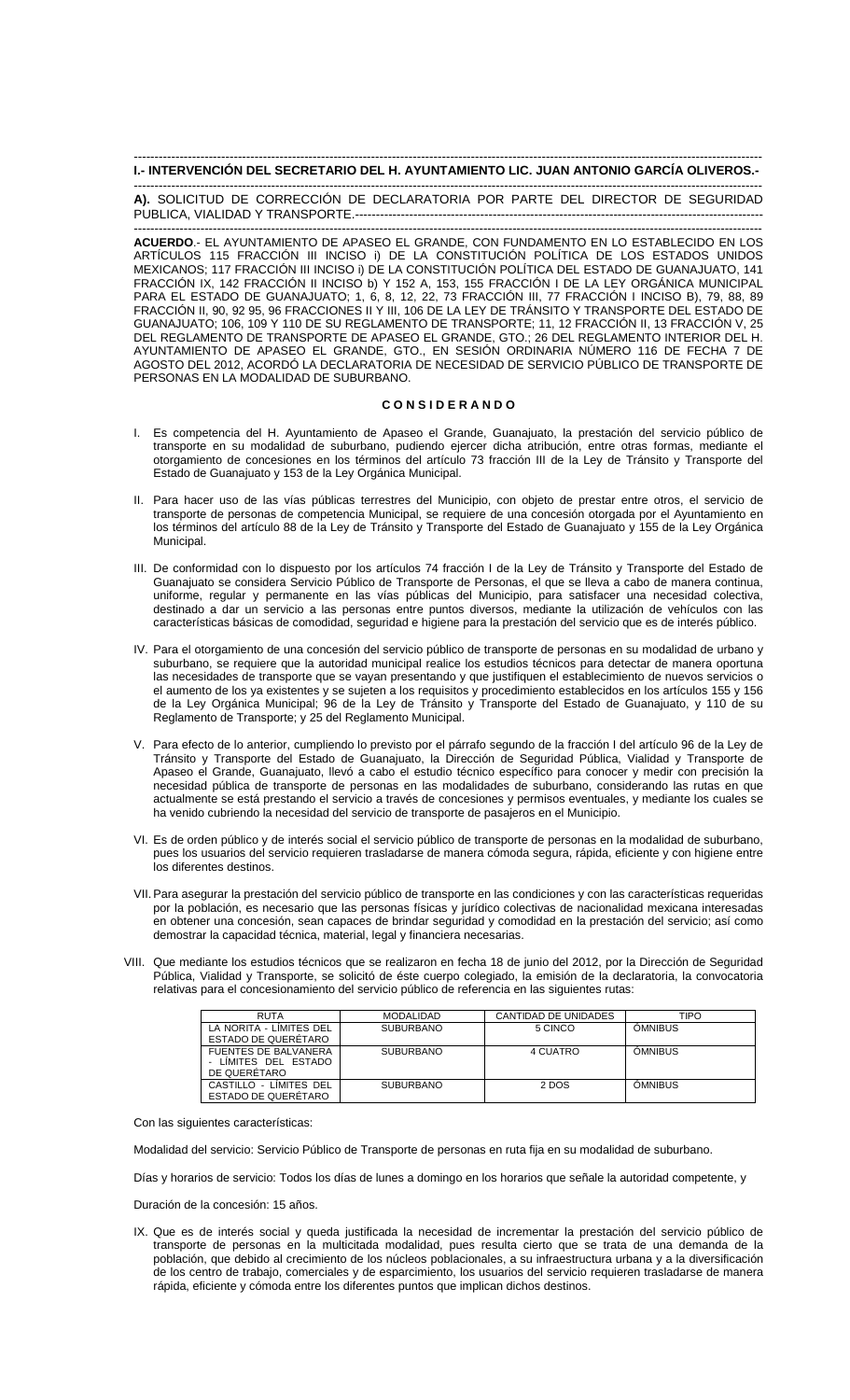- X. Que para asegurar la prestación del servicio en las condiciones y con las características solicitadas por la población se requiere la inserción, por parte de los aspirantes a concesionarios, de unidades capaces de soportar en potencia, comodidad, seguridad y rendimiento dicha prestación del servicio; es menester así mismo, contar con operadores técnicamente capacitados y que, invariablemente cuenten con los documentos legales y administrativos que avalen dichas capacidades y les autoricen a conducir los vehículos afectados al servicio; es el servicio y servicios adicionales de valor agregado que no solamente les permitan una mayor competitividad, sino les coloquen en la preferencia de la población. Finalmente, es de primordial importancia que los concesionarios cuenten con una visión de futuro, previsores tanto de las demandas de su mercado, como de su desarrollo económico y administrativo, que les permita mantener estándares de calidad en el servicio y la manutención de un medio de subsistencia digno y rentable.
- XI. Que resulta indispensable llevar a cabo un proceso de concesionamiento que tenga como ejes rectores la transparencia, la imparcialidad y el apego estricto a la legalidad, susceptible de ser evaluado y supervisado durante su desarrollo, para vigilar el cumplimiento de la normativa de la materia, evitar el uso de prácticas ilícitas, así como para erradicar la intervención de personas ajenas al proceso y la discrecionalidad al momento de la toma de decisiones.

En virtud de lo anterior el ciudadano Doctor ERNESTO MUÑOZ LEDO OLIVEROS, Presidente Municipal de Apaseo el Grande, Gto., emite la siguiente

### **DECLARATORIA DE NECESIDAD PÚBLICA PARA EL SERVICIO PÚBLICO DE TRANSPORTE DE PERSONAS EN RUTA FIJA, EN SU MODALIDAD DE SUBURBANO AMAPG/DSPVT/SUBURBANO/004/2012**

**PRIMERO.-** El Estudio Técnico para determinar la necesidad del Servicio Público de Transporte de Personas en ruta fija en la Modalidad de Suburbano en las rutas La Norita – límites con el Estado de Querétaro, Fuentes de Balvanera – límites con el Estado de Querétaro, Castillo - límites con el Estado de Querétaro, cumple con los requerimientos previstos en la fracción I del artículo 96 de la Ley de Tránsito y Transporte del Estado de Guanajuato.

De dicho estudio técnico se desprenden las siguientes conclusiones:

- 1. Que las autoridades municipales de Apaseo el Grande, en materia de transporte público tienen plena facultad para conocer de las necesidades que de dicho servicio tengan los habitantes del fraccionamiento Fuentes de Balvanera, la comunidad de La Norita y Castillo, por estar ubicados estos asentamientos humanos en el territorio de su jurisdicción y pueden resolver en consecuencia en beneficio de aquellos.
- 2. Que el actual servicio público de transporte en ruta fija en la modalidad de suburbano que se presta al fraccionamiento Fuentes de Balvanera y en las comunidades de La Norita y Castillo no satisface los requerimientos de calidad, puntualidad y seguridad establecidos por la normatividad de la materia.
- 3. Que las rutas concesionadas en estas tres localidades no se trabajan tal como están autorizadas.
- 4. Que la necesidad de transportación de los habitantes de las localidades de la zona bajo estudio rebasa la capacidad del actual concesionario.
- 5. Que para satisfacer la necesidad del servicio de movilidad de los habitantes del fraccionamiento Fuentes de Balvanera, se propone que se inicie el procedimiento de otorgamiento de concesiones establecido en el artículo 96 de la Ley de Tránsito y Transporte del Estado de Guanajuato, y en los artículos 25 a 35 del Reglamento de Transporte del Municipio de Apaseo el Grande, Gto., para explotar con 4 cuatro vehículos más el servicio público de transporte de personas en ruta fija en la modalidad de suburbano, en la ruta Fraccionamiento Fuentes de Balvanera – límites con el Estado de Querétaro.
- 6. Que para satisfacer la necesidad del servicio de movilidad de los habitantes de la comunidad de La Norita, se propone que se inicie el procedimiento de otorgamiento de concesiones, establecido en el artículo 96 de la Ley de Tránsito y Transporte del Estado de Guanajuato, y en los artículos 25 a 35 del Reglamento de Transporte del Municipio de Apaseo el Grande, Gto., para explotar con 5 cinco vehículos el servicio público de transporte de personas en ruta fija en la modalidad de suburbano, en la ruta La Norita – límites con el Estado de Querétaro.
- 7. Que para satisfacer la necesidad del servicio de movilidad de los habitantes de la comunidad de Castillo, se propone que se inicie el procedimiento de otorgamiento de concesiones, establecido en el artículo 96 de la Ley de Tránsito y Transporte del Estado de Guanajuato, y en los artículos 25 a 35 del Reglamento de Transporte del Municipio de Apaseo el Grande, Gto., para explotar con 2 vehículos el servicio público de transporte de personas en ruta fija en la modalidad de suburbano, en la ruta Castillo – límites con el Estado de Querétaro.
- 8. Que la aplicación de las alternativas propuestas resulta rentable como se demuestra en este estudio.
- 9. Que con fundamento en el artículo 109 de la Ley de Tránsito y Transporte del Estado de Guanajuato y en el artículo 70 del Reglamento de Transporte del Municipio de Apaseo el Grande, Gto., y con la finalidad de satisfacer las necesidades de transporte detectadas en el fraccionamiento Fuentes de Balvanera, ya que se rebasa la capacidad del concesionario de esa ruta, se otorguen 4 concesiones para un vehículo cada una, para explotar el servicio público de transporte de personas en ruta fija en la modalidad de suburbano en la ruta Fraccionamiento Fuentes de Balvanera – límites con el Estado de Querétaro.
- 10. Que con fundamento en artículo 109 de la Ley de Tránsito y Transporte del Estado de Guanajuato y en el artículo 70 del Reglamento de Transporte del Municipio de Apaseo el Grande, Gto., y con la finalidad de satisfacer las necesidades de transporte detectadas en la comunidad de La Norita, ya que se rebasa la capacidad del concesionario de esa ruta, se otorguen 5 cinco concesiones para un vehículo cada una, para explotar el servicio público de transporte de personas en ruta fija en la modalidad de suburbano en la ruta La Norita– límites con el Estado de Querétaro.
- 11. Que con fundamento en artículo 109 de la Ley de Tránsito y Transporte del Estado de Guanajuato y en el artículo 70 del Reglamento de Transporte del Municipio de Apaseo el Grande, Gto., y con la finalidad de satisfacer las necesidades de transporte detectadas en la comunidad de Castillo, ya que se rebasa la capacidad del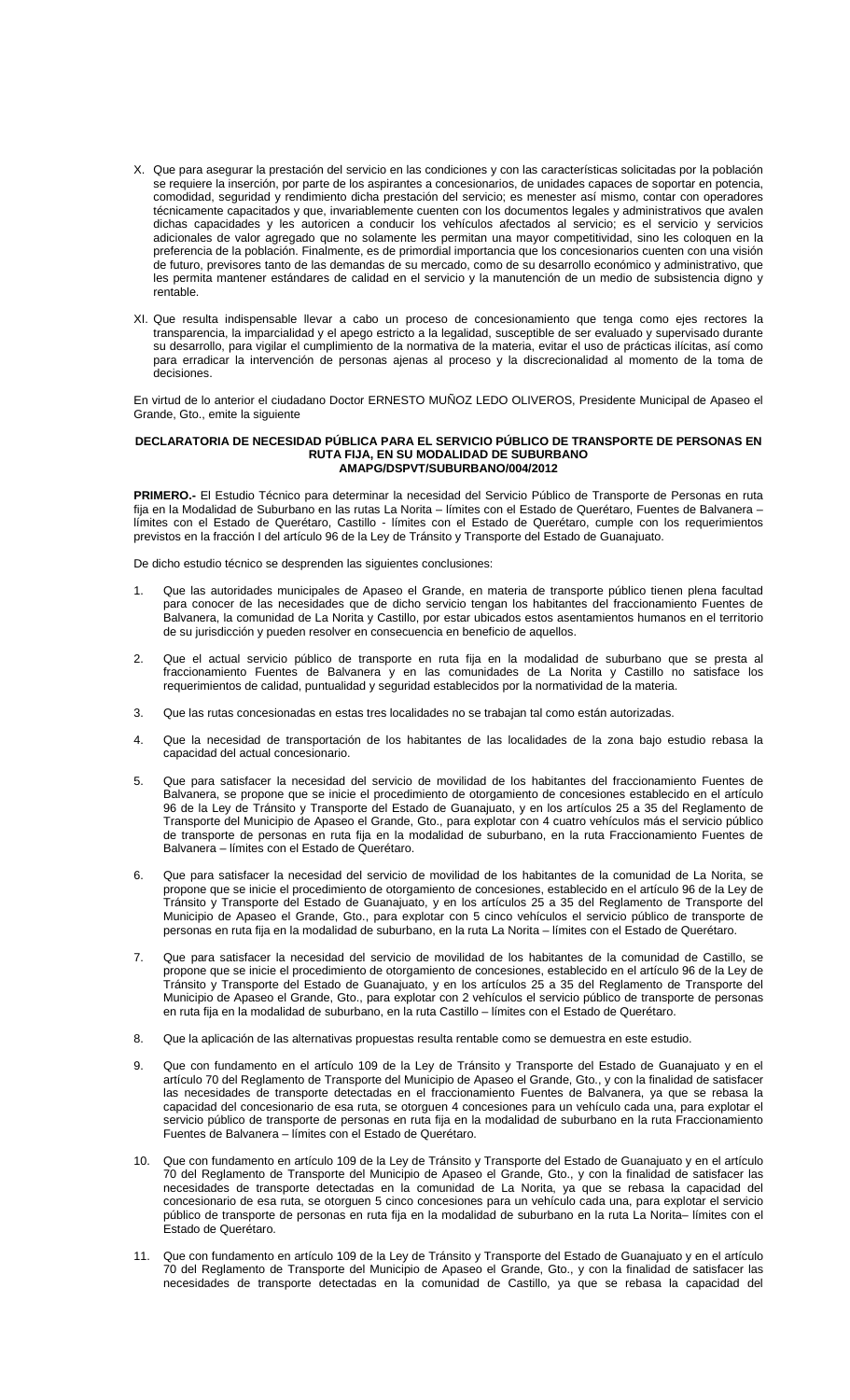concesionario de esa ruta, se otorguen 2 concesiones para un vehículo cada una, para explotar el servicio público de transporte de personas en ruta fija en la modalidad de suburbano en la ruta Castillo – límites con el Estado de Querétaro.

**SEGUNDO.-** Se declara que existe necesidad pública para el servicio público de transporte de personas, en ruta fija en su modalidad de suburbano, en las siguientes rutas y por las unidades señaladas en la siguiente tabla:

| <b>RUTA</b>                                                                                | <b>MODALIDAD</b> | CANTIDAD DE UNIDADES | TIPO           |
|--------------------------------------------------------------------------------------------|------------------|----------------------|----------------|
| La Norita - límites del Estado                                                             | <b>SUBURBANO</b> | 5 CINCO              | <b>ÓMNIBUS</b> |
| de Querétaro                                                                               |                  |                      |                |
| Balvanera<br>de<br><b>Fuentes</b><br>$\sim$<br>límites<br>del<br>Estado<br>de<br>Querétaro | <b>SUBURBANO</b> | 4 CUATRO             | <b>OMNIBUS</b> |
| Castillo - límites del Estado<br>de Querétaro                                              | <b>SUBURBANO</b> | 2 DOS                | <b>OMNIBUS</b> |

**TERCERO.-** De conformidad con las rutas que se detallan en el cuadro anterior, se requiere otorgar la cantidad de concesiones necesarias en cada una de las tres rutas, para la prestación del servicio público de transporte de personas en ruta fija en su modalidad de suburbano, a quienes cumplan con los requisitos calificados para la prestación de dicho servicio o en caso de empate a quien resulte beneficiado en el sorteo respectivo, de conformidad a lo establecido por la Ley de Tránsito y Transporte del Estado en su artículo 96 bis y se le emita por parte del H. Ayuntamiento la resolución positiva correspondiente.

**CUARTO.-** Conforme a los resultados del Estudio Técnico realizado por la Dirección de Seguridad Pública, Vialidad y Transporte de Apaseo el Grande, Gto., para conocer y medir la necesidad pública de transporte en la modalidad de suburbano, la intensidad de la demanda de transporte público de personas en los diversos destinos y rutas referidas en dicho estudio, se justifica la necesidad de otorgar 11 concesiones con una duración de 15 años, para prestar el servicio público de transporte de personas en su modalidad de suburbano, repartidas conforme a la descripción contenida en la tabla que se muestra en supralíneas.

**QUINTO**.- La prestación del servicio público de transporte de personas en su modalidad de Suburbano cuya necesidad es declarada, se ajustará a lo dispuesto en la Ley de Tránsito y Transporte del Estado de Guanajuato, al Reglamento de Transporte del Municipio de Apaseo el Grande, Gto., y a los términos y condiciones que establezca el H. Ayuntamiento de este Municipio, a la Dirección de Seguridad Pública, Vialidad y Transporte, y al título concesión correspondiente.

**SEXTO.-** Con fundamento en lo previsto por el artículo 155 fracción II de la Ley Orgánica Municipal para el Estado de Guanajuato, 13 fracción VII del Reglamento de Transporte para el Municipio de Apaseo el Grande, Gto., publíquese la presente Declaratoria de Necesidad Pública de Transporte en el Periódico Oficial del Gobierno del Estado, por dos veces consecutivas y por una ocasión en algún periódico que circule en el Municipio de Apaseo el Grande, Gto.

## **TRANSITORIO**

**ÚNICO.-** Se deja sin efectos la Declaratoria de Necesidad Pública para el servicio público de transporte de personas en ruta fija en la modalidad de suburbano número **AMAPG/DSPVT/SUBURBANO/001/2012,** para el Municipio de Apaseo el Grande, Guanajuato, en la rutas La Norita – límites del Estado de Querétaro; Fuentes de Balvanera – límites del Estado de Querétaro; Castillo – límites del Estado de Querétaro; publicada en el Periódico Oficial del Gobierno del Estado de Guanajuato, los días 20 y 23 de julio del presente año, así como en el diario de mayor circulación en el municipio el día 24 de julio del año en curso. **SE APRUEBA POR UNANIMIDAD**.--------------------------------------------

------------------------------------------------------------------------------------------------------------------------------------------------------- **B).** OFICIO NO. CMAPA-D-238/2012 ENVIADO POR EL DIRECTOR GENERAL DEL CMAPA EN EL CUAL SOLICITA AUTORIZACIÓN PARA QUE EL MUNICIPIO SE ADHIERA AL PROGRAMA PROSANEAR.--------------

------------------------------------------------------------------------------------------------------------------------------------------------------- EL **PRESIDENTE MUNICIPAL DR. ERNESTO MUÑOZ LEDO OLIVEROS**, COMENTA QUE CON ESTO ESTAMOS DANDO CUMPLIMIENTO A LO QUE NOS CORRESPONDE, Y SEÑALA QUE SE TIENEN QUE SEGUIR TOMANDO ACCIONES CON COMUNIDADES QUE TENGAN MAS DE 2500 HABITANTES, DE IGUAL FORMA SOLICITA AL SECRETARIO DEL H. AYUNTAMIENTO CONVOQUE A ESTAS COMUNIDADES PARA QUE SEPAN LA REALIDAD DE QUE TIENEN QUE PAGAR, PUES LA CABECERA MUNICIPAL NO TIENE PORQUE ESTAR PAGANDO LO QUE LES CORRESPONDE A ELLOS.------------------------------------------------------

------------------------------------------------------------------------------------------------------------------------------------------------------- EL **REGIDOR PROFR. ISMAEL ESPARZA ARANDA**, PREGUNTA SI ESTE ES UN PROGRAMA ESTATAL O FEDERAL.----------------------------------------------------------------------------------------------------------------------------------------

------------------------------------------------------------------------------------------------------------------------------------------------------- EL **PRESIDENTE MUNICIPAL DR. ERNESTO MUÑOZ LEDO OLIVEROS**, RESPONDE QUE ES PROGRAMA FEDERAL, Y HACE EL COMENTARIO DE QUE SE TUVO QUE PAGAR \$1,700,000.00 (UN MILLÓN SETECIENTOS MIL PESOS 00/100M.N.) POR RESPONSABILIDAD DE ADEUDOS DE OTRAS ADMINISTRACIONES, Y DICE QUE QUIERE DEJAR EL ANTECEDENTE BIEN CLARO DE QUE ESTA ADMINISTRACIÓN ESTA TRABAJANDO RESPONSABLEMENTE.------------------------------------------------------------

------------------------------------------------------------------------------------------------------------------------------------------------------- LA **REGIDORA C. LUCIA CORTES GARCÍA**, OPINA QUE ESA ACCIÓN QUE ESTA TOMANDO ESTA BIEN, PORQUE MUCHOS NO SABEN SI CUMPLEN CON ESTE REQUISITO, CUANTO DEBEN Y SE LES INVITE PARA QUE ESTÉN ENTERADOS.--------------------------

------------------------------------------------------------------------------------------------------------------------------------------------------- EL **REGIDOR DR. MIGUEL GIRÓN ALANÍS**, SUGIERE QUE SE SIGA CONVOCANDO A LAS COMUNIDADES DE SAN JOSÉ AGUA AZUL Y SAN PEDRO TENANGO PARA QUE SE INVOLUCREN EN EL PROBLEMA QUE ELLOS HAN CREADO PREFERENTE A LAS CARGAS DE AGUA RESIDUAL Y QUE SI EL RECURSO QUE VA A SER DEVUELTO SE PUEDA APLICAR EN OTRA COMUNIDAD QUE NO SEA SAN JOSÉ AGUA AZUL NI SAN PEDRO TENANGO.---------------------

------------------------------------------------------------------------------------------------------------------------------------------------------- **ACUERDO**.- SE AUTORIZA EL PAGO DE LA CANTIDAD DE \$228,813.73 (DOSCIENTOS VEINTIOCHO MIL PESOS OCHOCIENTOS TRECE PESOS 73/100M.N.) QUE ES EL 50% QUE CORRESPONDE AL MUNICIPIO DE APASEO EL GRANDE DE UN MONTO TOTAL DE \$ 457,627.47 CANTIDAD QUE SE ADEUDA POR CONCEPTO DE DESCARGAS DE AGUAS RESIDUALES DE LOS EJERCICIOS 2008, 2009, 2010, 2011, 1° Y